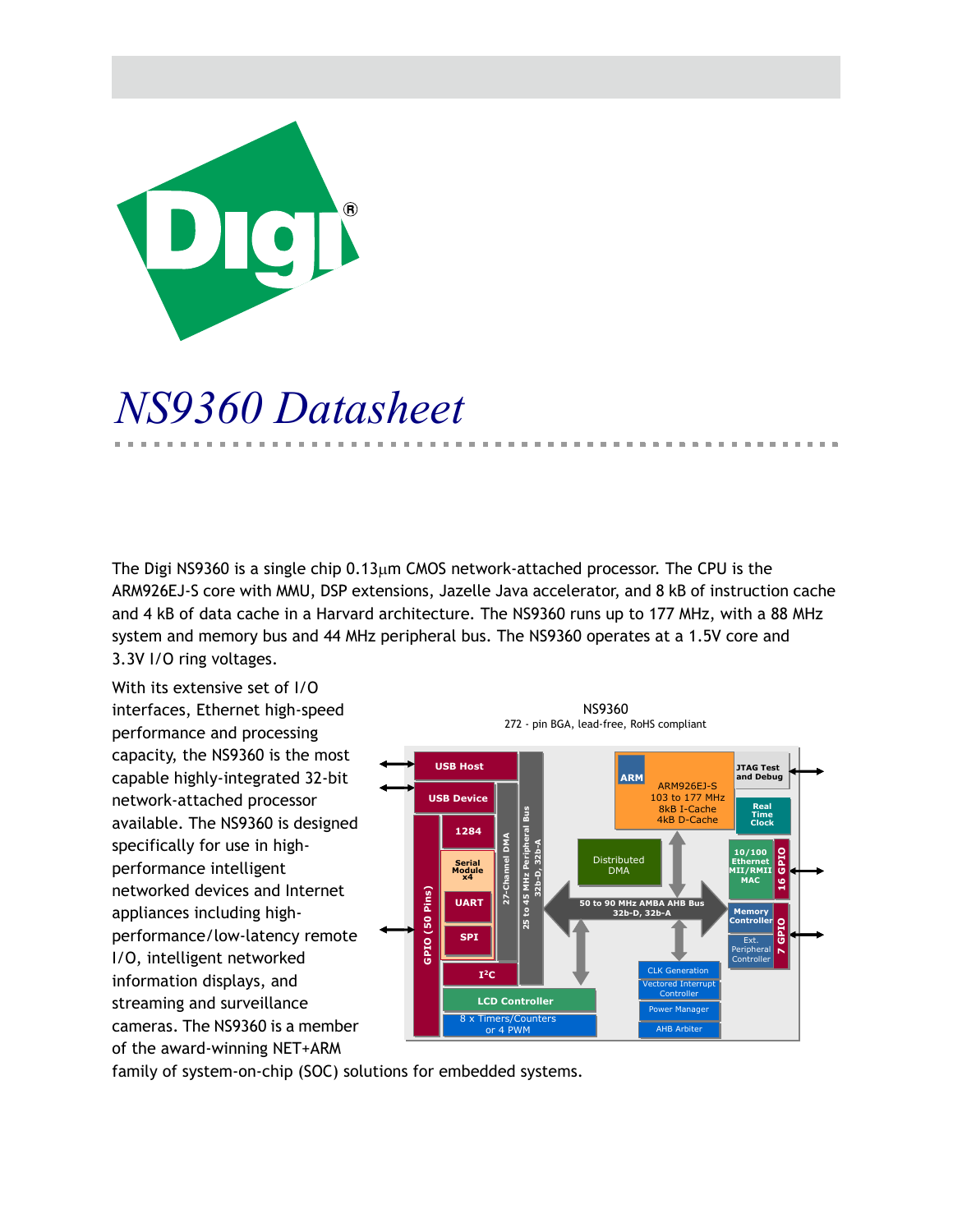The NS9360 offers a connection to an external bus expansion module as well as a glueless connection to SDRAM, PC100 DIMM, Flash, EEPROM, and SRAM memories. It includes a versatile embedded LCD controller supporting up to 64K color TFT or 3375 color STN LCD display. The NS9360 features a USB port for applications requiring WLAN, external storage, or external sensors, imagers, or scanners. Four multi-function serial ports, an  $I^2C$  port, and 1284 parallel port provide a standard glueless interface to a variety of external peripherals. The NS9360 features up to 73 general purpose I/O (GPIO) pins and highly-configurable power management with sleep mode.

NET+ARM processors are the foundation for the NET+Works® family of integrated hardware and software solutions for device networking. These comprehensive platforms include drivers, operating systems, networking software, development tools, APIs, and complete development boards.

Using the NS9360 and associated Net+Works packages allows system designers to achieve dramatic time-to-market reductions with pre-integrated and tested NET+ARM hardware, NET+Works software, and tools. Product unit costs are reduced dramatically with complete system-on-chip, including Ethernet, display support, a robust peripheral set, and the processing headroom to meet the most demanding applications. Customers save engineering resources, as no network development is required. Companies will reduce their design risk with a fully integrated and tested solution.

A complete NET+Works development package includes ThreadX™ picokernel RTOS, Green Hills™ MULTI® 2000 IDE or Microcross GNU X-Tools™, drivers, networking protocols and services with APIs, NET+ARM-based development board, Digi-supplied utilities, Integrated File System, JTAG In Circuit Emulator (ICE), and support for Boundary Scan Description Language (BSDL). One year software maintenance and technical support is available.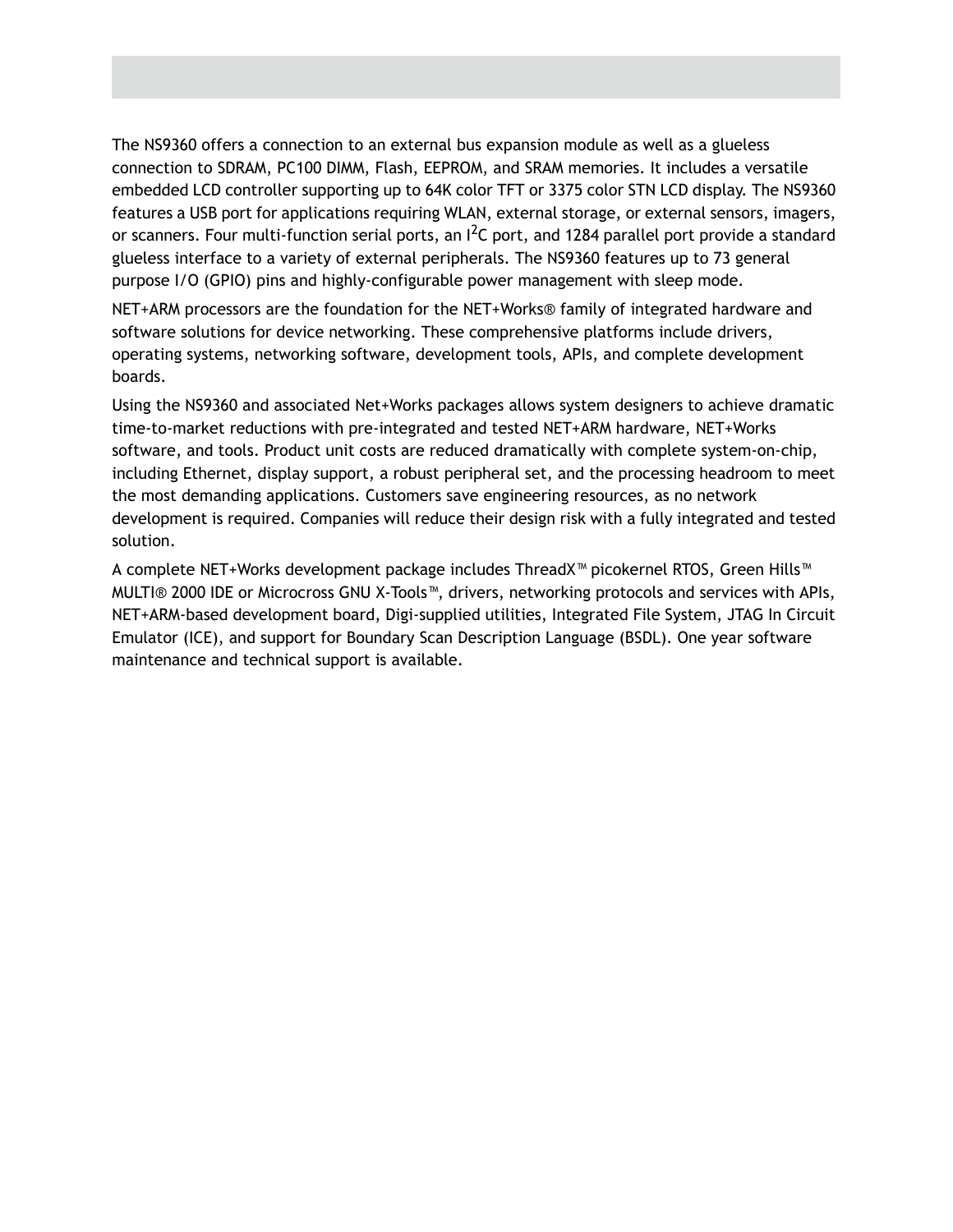## Contents  $\mathbf{r}$

 $\sim$ m.  $\sim$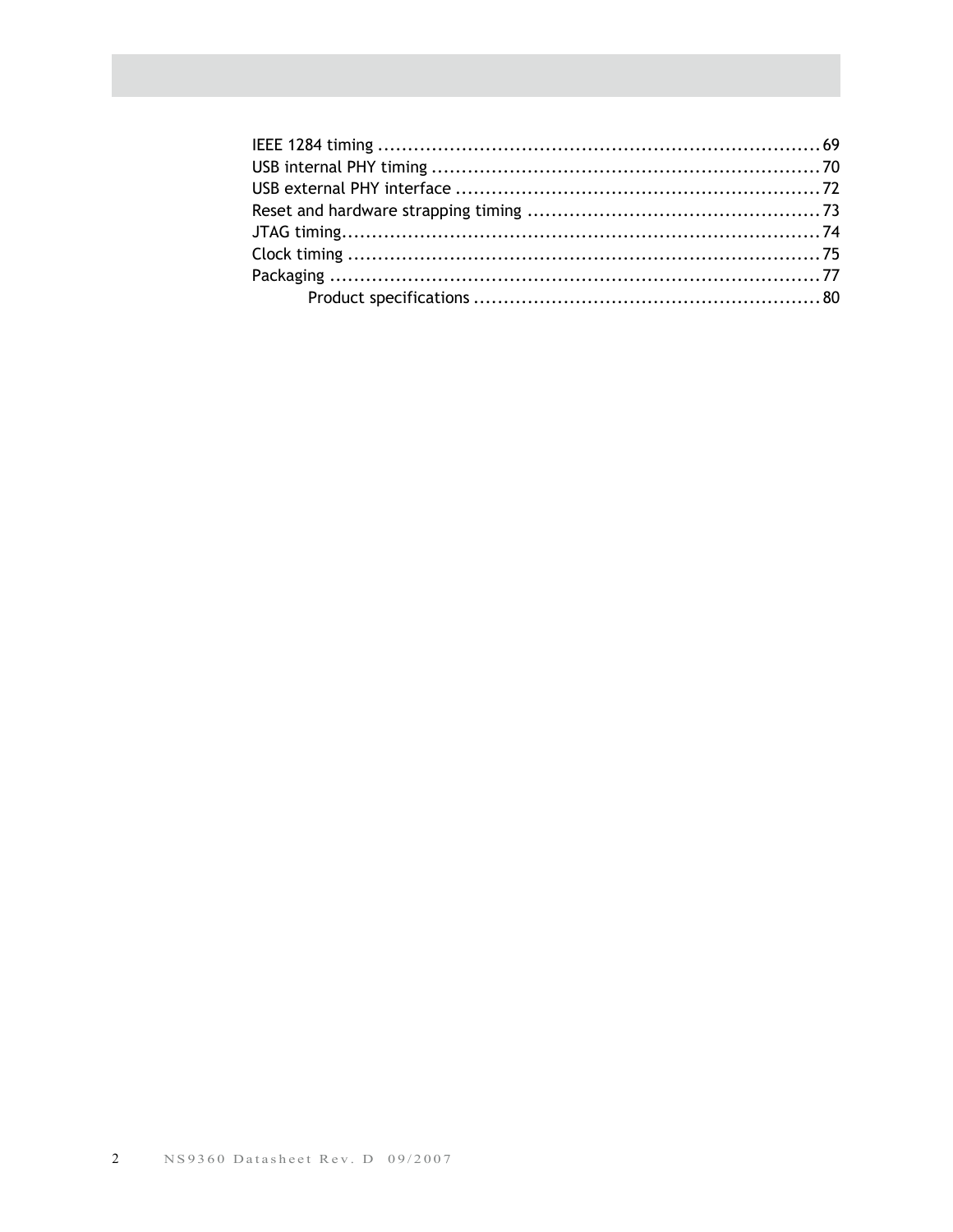## <span id="page-4-0"></span>**NS9360 Features**

## **32-bit ARM926EJ-S RISC processor**

- $\blacksquare$  103 to 177 MHz
- 5-stage pipeline with interlocking
- **Harvard architecture**
- 8 kB instruction cache and 4 kB data cache
- 32-bit ARM and 16-bit Thumb instruction sets. Can be mixed for performance/code density tradeoffs
- **MMU** to support virtual memory-based OSs such as Linux, WinCE/Pocket PC, VxWorks, others
- DSP instruction extensions, improved divide, single cycle MAC
- **ARM Jazelle, 1200CM (coffee marks) Java** accelerator
- **EmbeddedICE-RT debug unit**
- **JTAG boundary scan, BSDL support**

## **External system bus interface**

- 32-bit data, 32-bit internal address bus, 28-bit external address bus
- Glueless interface to SDRAM, SRAM, EEPROM, buffered DIMM, Flash
- 4 static and 4 dynamic memory chip selects
- 1-32 wait states per chip select A shared Static Extended Wait register allows transfers to have up to 16368 wait states that can be externally terminated.
- Self-refresh during system sleep mode
- Automatic dynamic bus sizing to 8 bits,  $16$ bits, 32 bits
- **Burst mode support with automatic data** width adjustment
- Two external DMA channels for external peripheral support

### **System Boot**

High-speed boot from 8-bit, 16-bit, or 32-bit ROM or Flash

 Hardware-supported low cost boot from serial EEPROM through SPI port (patent pending)

## **High performance 10/100 Ethernet MAC**

- 10/100 Mbps MII/RMII PHY interfaces
- Full-duplex or half-duplex
- **Station, broadcast, or multicast address** filtering
- $\blacksquare$  2 kB RX FIFO
- 256 byte TX FIFO with on-chip buffer descriptor ring
	- Eliminates underruns and decreases bus traffic
- Separate TX and RX DMA channels
- Intelligent receive-side buffer size selection
- Full statistics gathering support
- External CAM filtering support

## **Flexible LCD controller**

- Supports most commercially available displays:
	- 18-bit active Matrix color TFT displays
	- Single and dual panel color STN displays
	- Single and dual-panel monochrome STN displays
- **Formats image data and generates timing** control signals
- Internal programmable palette LUT and grayscaler support different color techniques
- Programmable panel-clock frequency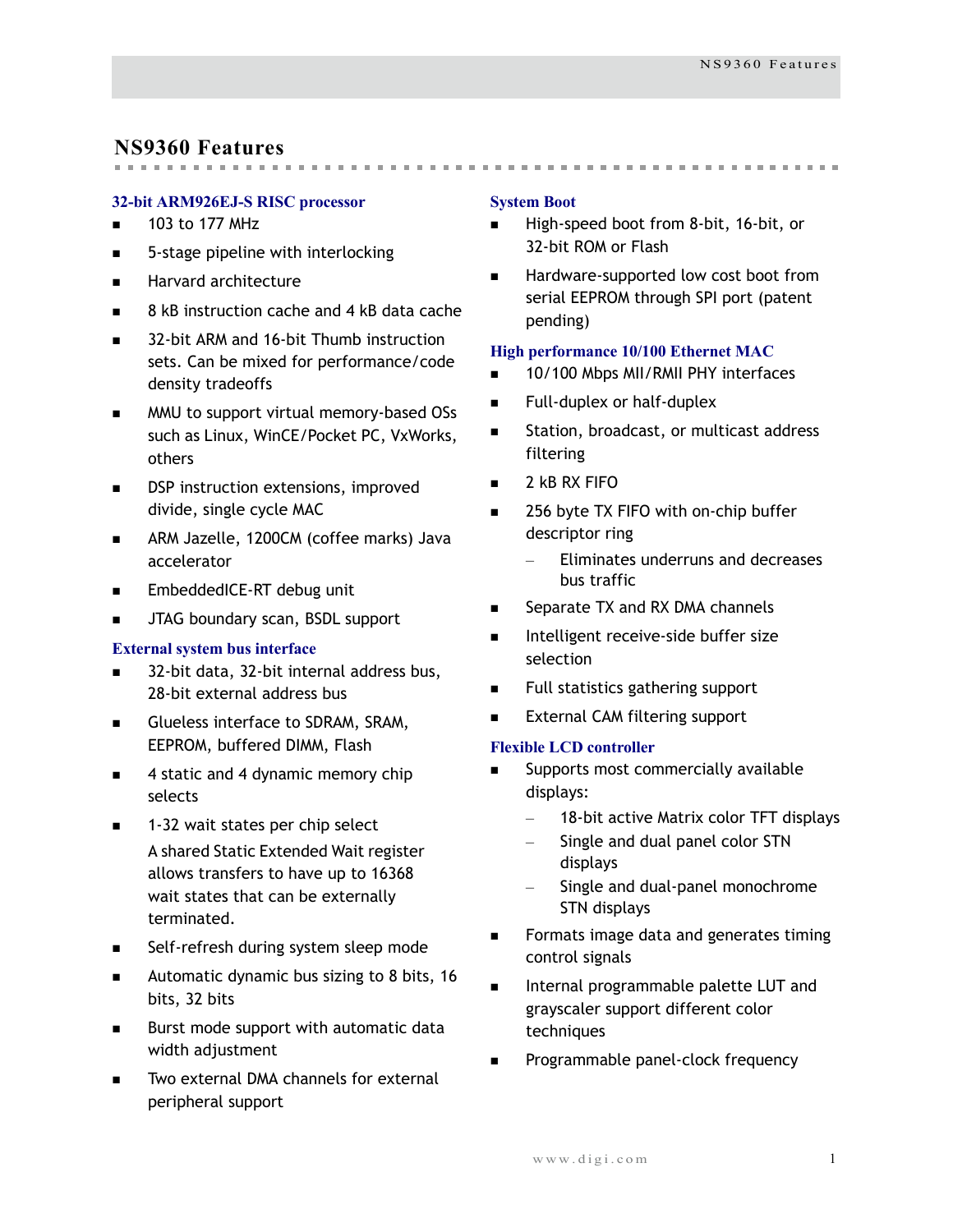## **USB ports**

- USB v.2.0 full speed (12 Mbps) and low speed (1.5 Mbps)
- Independent OHCI Host and Device ports
- **Internal USB PHY**
- **External USB PHY interface**
- **USB** device supports one bidirectional control endpoint and 10 unidirectional endpoints
- All endpoints supported by a dedicated DMA channel
- 32 byte FIFO per endpoint

#### **Serial ports**

- 4 serial modules, each independently configurable to UART mode, SPI master mode, or SPI slave mode
- Bit rates from 75 bps to 921.6 kbps: asynchronous x16 mode
- Bit rates from 1.2 kbps to 11.25 Mbps: synchronous mode
- UART provides:
	- High-performance hardware and software flow control
	- Odd, even, or no parity
	- 5, 6, 7, or 8 bits
	- 1 or 2 stop bits
	- Receive-side character and buffer gap timers
- $\blacksquare$  Internal or external clock support, digital PLL for RX clock extraction
- 4 receive-side data match detectors
- 2 dedicated DMA channels per module, 8 channels total
- 32 byte TX FIFO and 32 byte RX FIFO per module

## **I 2 C port**

- $I^2C$  v.1.0, configurable to master or slave mode
- Bit rates: fast (400 kHz) or normal (100 kHz) with clock stretching
- 7-bit and 10-bit address modes
- Supports  $1^2C$  bus arbitration

## **1284 parallel peripheral port**

- All standard modes: ECP, byte, nibble, compatibility (also known as SPP or "Centronix")
- **RLE** (run length encoding) decoding of compressed data in ECP mode
- Operating clock from 100 kHz to 2 MHz

#### **High performance multiple-master/distributed DMA system**

- Intelligent bus bandwidth allocation (patent pending)
- System bus and peripheral bus

#### **System bus:**

 Every system bus peripheral is a bus master with a dedicated DMA engine

### **Peripheral bus:**

- One 12-channel DMA engine supports USB device
	- 2 DMA channels support control endpoint
	- 10 DMA channels support 10 endpoints
- One 12-channel DMA engine supports:
	- 4 serial modules (8 DMA channels)
	- 1284 parallel port (4 DMA channels)
- All DMA channels support fly-by mode

### **External peripheral:**

- One 2-channel DMA engine supports external peripheral connected to memory bus
- Each DMA channel supports memory-tomemory transfers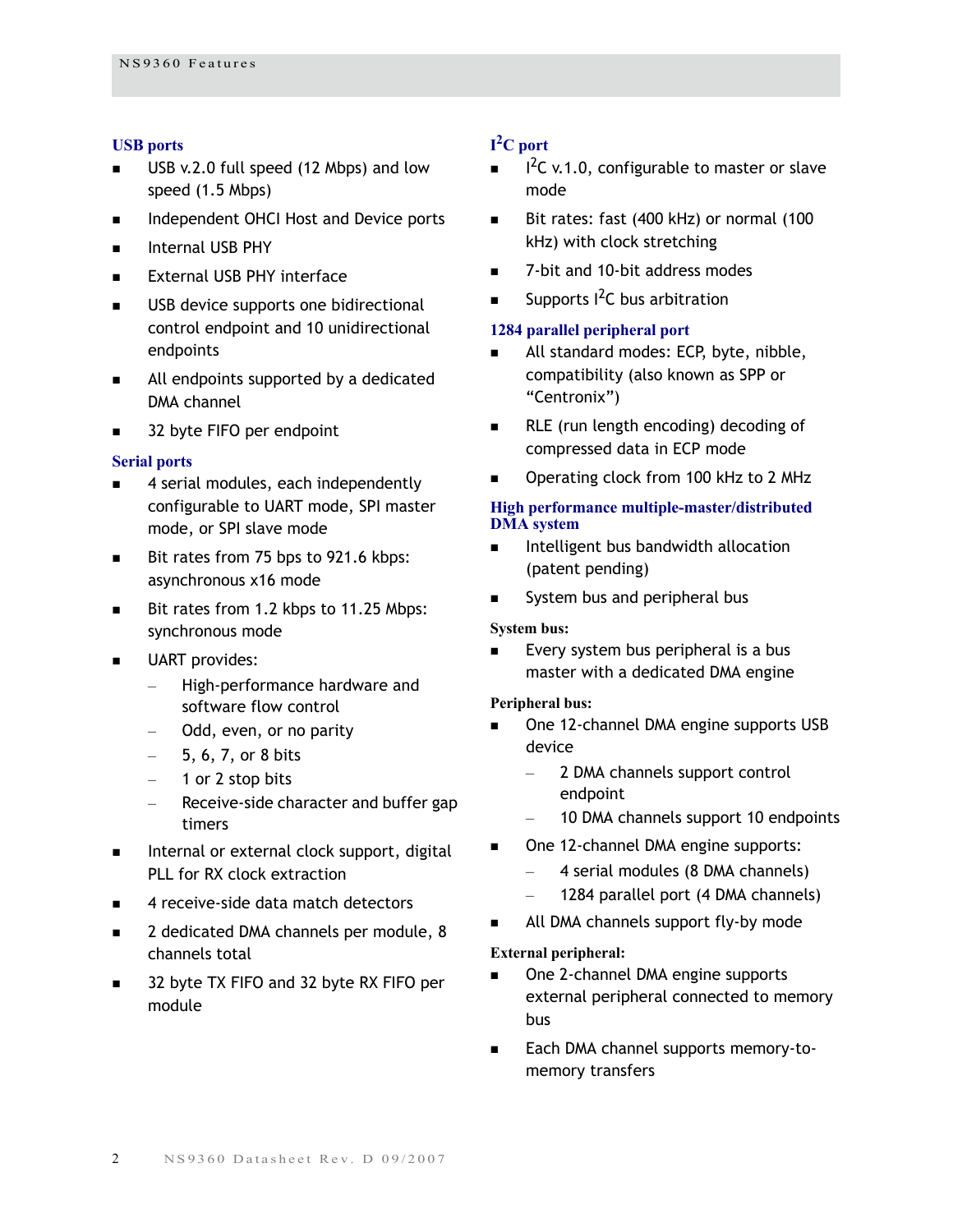## **Power management (patent pending)**

- Power save during normal operation
	- Disables unused modules
- Power save during sleep mode
	- Sets memory controller to refresh
	- Disables all modules except selected wakeup modules
	- Wakeup on valid packets or characters

### **Vector interrupt controller**

- **Decreased bus traffic and rapid interrupt** service
- **Hardware interrupt prioritization**

### **General purpose timers/counters**

- 8 independent 16-bit or 32-bit programmable timers or counters
	- Each with an I/O pin
- Mode selectable into:
	- Internal timer mode
	- External gated timer mode
	- External event counter
- Can be concatenated
- Resolution to measure minute-range events
- Source clock selectable: internal clock or external pulse event
- Each can be individually enabled/disabled

### **System timers**

- Watchdog timer
- System bus monitor timer
- System bus arbiter timer
- Peripheral bus monitor timer

#### **General purpose I/O**

- 73 programmable GPIO pins (muxed with other functions)
- Software-readable powerup status registers for every pin for customerdefined bootstrapping

### **External interrupts**

- 4 external programmable interrupts
	- Rising or falling edge-sensitive
	- Low level- or high level-sensitive

### **Clock generator**

- Low cost external crystal
- On-chip phase locked loop (PLL)
- Software programmable PLL parameters
- Optional external oscillator
- Separate PLL for USB

### **Operating grades/Ambient temperatures**

- $\blacksquare$  177 MHz: 0 70 $^{\circ}$  C
- $\blacksquare$  155 MHz: -40 +85 $^{\circ}$  C
- $\blacksquare$  103 MHz: 0 70 $^{\circ}$  C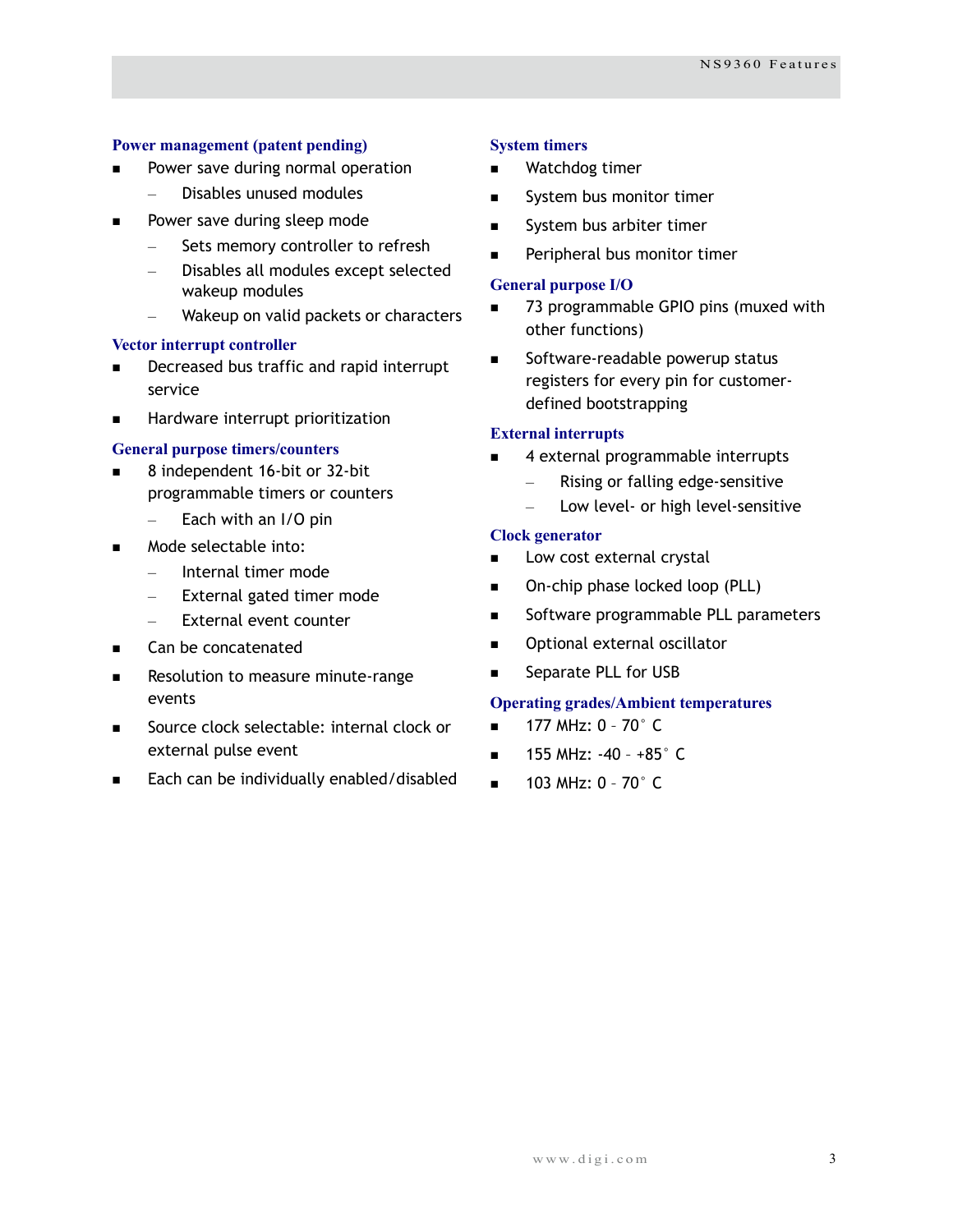## <span id="page-7-0"></span>**System-level interfaces**

Figure 1 shows the NS9360 system-level hardware interfaces.



**BUILDING** 

the contract of

 $\sim$ 

*Figure 1: System-level hardware interfaces*

## *NS9360 interfaces*

- Ethernet MII/RMII interface to an external PHY
- System Memory interface
	- Glueless connection to SDRAM
	- Glueless connection to buffered PC100 DIMM
	- Glueless connection to SRAM
	- Glueless connection to Flash memory or ROM
- USB Host or Device interface using internal USB PHY
- $I^2C$  interface
- 73 GPIO pins muxed with:
	- Four 8-pin-each serial ports, each programmable to UART or SPI
	- 1284 port
	- LCD controller interface
- Two external DMA channels
- Four external interrupt pins programmed to rising or falling edge, or to high or low level
- Sixteen 16-bit or 32-bit programmable timers or counters
- Two control signals to support USB host
- $\blacksquare$  Ethernet interface  $-$  USB Device interface to external USB PHY
- JTAG development interface
- Clock interfaces for crystal or external oscillator
	- System clock
	- USB clock
- Clock interface for optional LCD external oscillator
- Power and ground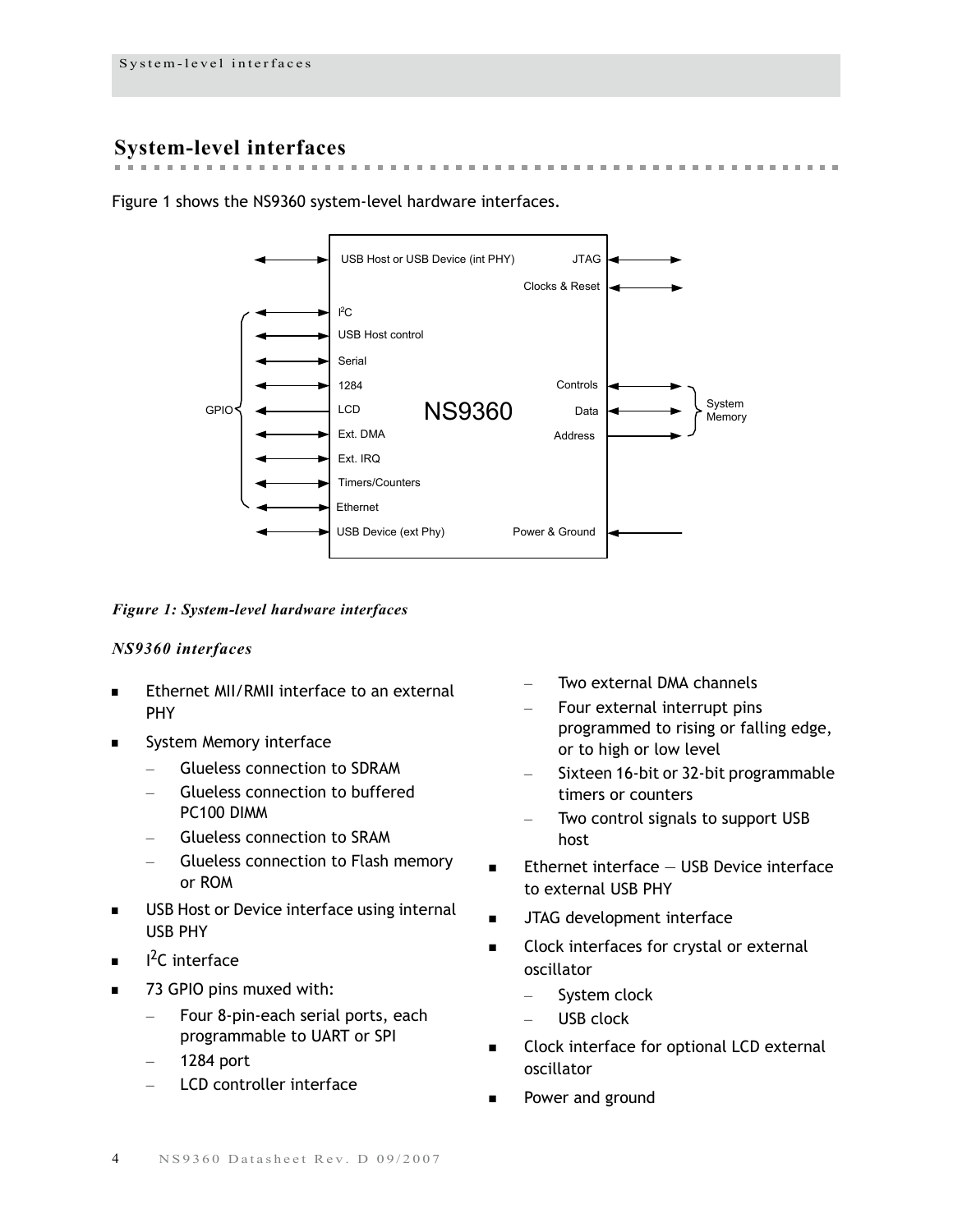## <span id="page-8-0"></span>**System configuration**

m.

The PLL and other system configuration settings can be configured at powerup before the CPU boots. External pins configure the necessary control register bits at powerup. External pulldown resistors can be used to configure the PLL and system configuration registers depending on the application. The recommended value is 2.2k ohm to 2.4k ohm.

Table 1 shows how each bit is used to configure the powerup settings, where 1 indicates the internal pullup resistor and 0 indicates an external pulldown resistor. Table 2 shows PLL ND[4:0] multiplier values.

| Pin name                                           | <b>Configuration bits</b>                                                                                                                                                                     |  |  |  |  |  |  |  |
|----------------------------------------------------|-----------------------------------------------------------------------------------------------------------------------------------------------------------------------------------------------|--|--|--|--|--|--|--|
| rtck out                                           | Chip select 1 byte_lane_enable_n/write_enable_n configuration bootstrap select<br>write enable n for byte wide devices (default)<br>$\bf{0}$<br>byte_lane_enable_n (2.4K pulldown added)<br>1 |  |  |  |  |  |  |  |
| gpio[24]<br>gpio[20]                               | Chip select 1 data width bootstrap select<br>16 bits<br>00<br>8 bits<br>01<br>32 bits<br>11                                                                                                   |  |  |  |  |  |  |  |
| gpio[49]                                           | Chip select polarity<br>Active high<br>$\mathbf{0}$<br>Active low<br>1                                                                                                                        |  |  |  |  |  |  |  |
| gpio[44]                                           | Endian mode<br>Big endian<br>$\mathbf{0}$<br>Little endian<br>1                                                                                                                               |  |  |  |  |  |  |  |
| reset done                                         | Bootup mode<br>Boot from SDRAM using serial SPI EEPROM<br>$\mathbf{0}$<br>Boot from flash/ROM<br>1                                                                                            |  |  |  |  |  |  |  |
| gpio[19]                                           | Reserved. This pin must not be pulled to logic 0 until reset done is a logic 1.                                                                                                               |  |  |  |  |  |  |  |
| gpio[17], gpio[12],<br>gpio[10], gpio [8], gpio[4] | PLL ND[4:0] (PLL multiplier, ND+1)<br>(See Table 2: PLL ND[4:0] multiplier values.)                                                                                                           |  |  |  |  |  |  |  |
| $gpio[2]$ , $gpio[0]$                              | PLL FS[1:0] (PLL frequency select)<br><b>GPIO</b><br>Divide by<br><b>FS</b><br>10<br>00<br>1<br>01<br>2<br>11<br>00<br>10<br>4<br>8<br>11<br>01                                               |  |  |  |  |  |  |  |

*Table 1: Configuration pins— Bootstrap initialization*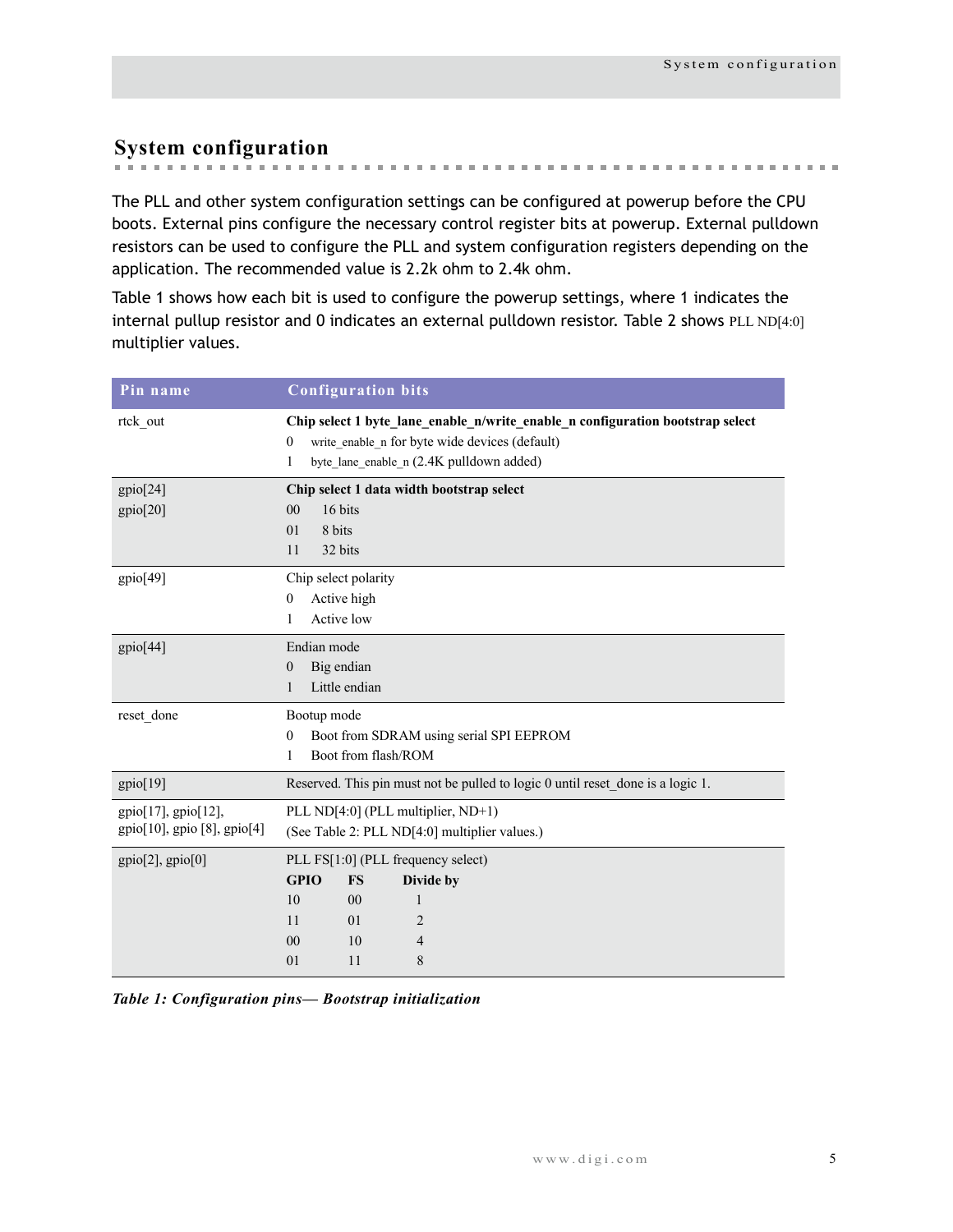| <b>Register configuration:</b><br>gpio 17, 12, 10, 8, 4 | Multiplier     |
|---------------------------------------------------------|----------------|
| 11010                                                   | 32             |
| 00100                                                   | 31             |
| 11000                                                   | 30             |
| 11001                                                   | 29             |
| 11110                                                   | 28             |
| 11111                                                   | 27             |
| 11100                                                   | 26             |
| 11101                                                   | 25             |
| 10010                                                   | 24             |
| 10011                                                   | 23             |
| 10000                                                   | 22             |
| 10001                                                   | 21             |
| 10110                                                   | 20             |
| 10111                                                   | 19             |
| 10100                                                   | 18             |
| 10101                                                   | 17             |
| 01010                                                   | 16             |
| 01011                                                   | 15             |
| 01000                                                   | 14             |
| 01001                                                   | 13             |
| 01110                                                   | 12             |
| 01111                                                   | 11             |
| 01100                                                   | 10             |
| 01101                                                   | 9              |
| 00010                                                   | 8              |
| 00011                                                   | $\sqrt{ }$     |
| 00000                                                   | 6              |
| 00001                                                   | 5              |
| 00110                                                   | $\overline{4}$ |
| 00111                                                   | $\mathfrak{Z}$ |
| 00100                                                   | $\overline{c}$ |

*Table 2: PLL ND[4:0] multiplier values*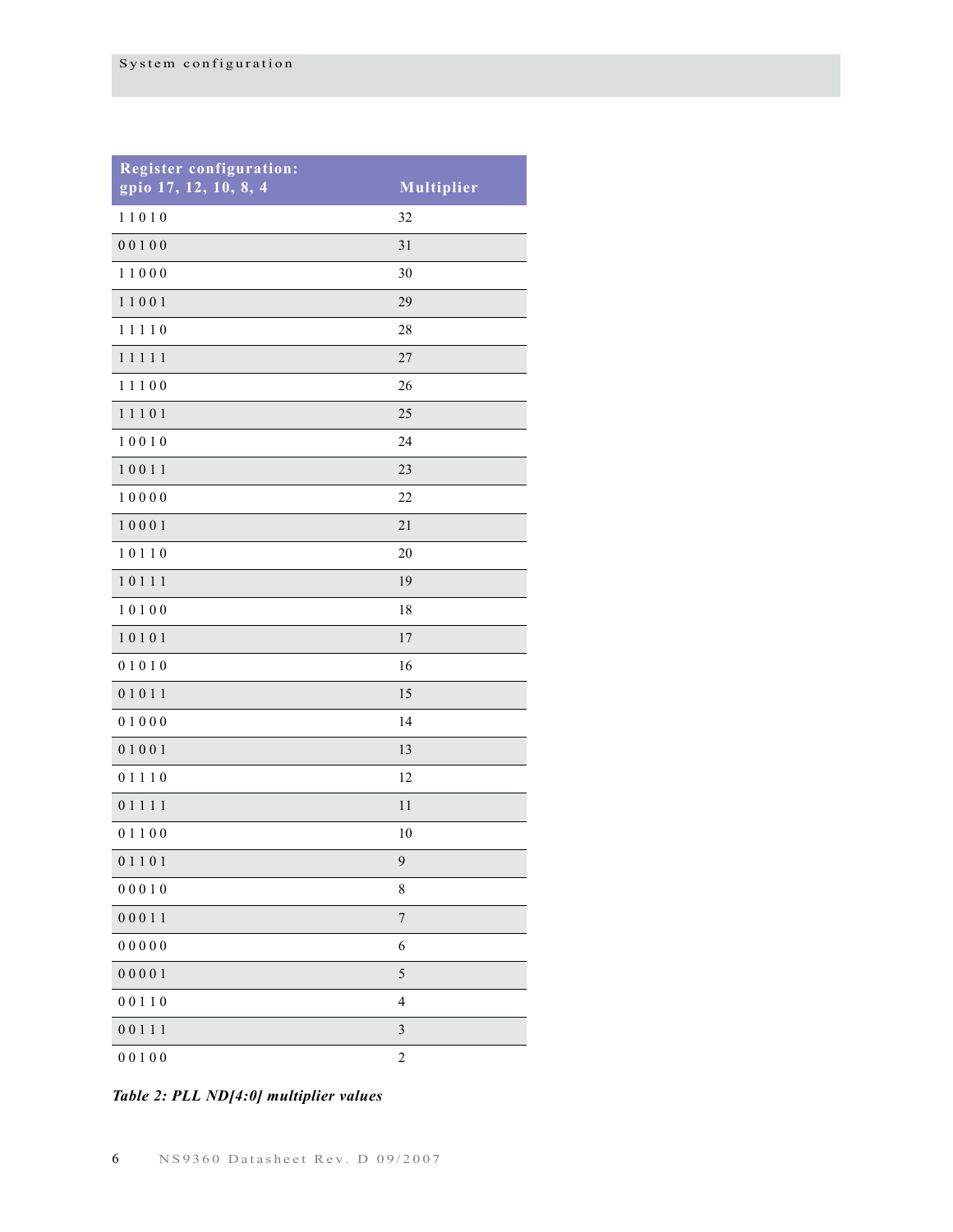| <b>Register configuration:</b><br>gpio $17, 12, 10, 8, 4$ | Multiplier |
|-----------------------------------------------------------|------------|
| 00101                                                     |            |

*Table 2: PLL ND[4:0] multiplier values*

These are sample frequency settings for each speed grade:

- $\blacksquare$  176.9472 MHz: pulldown gpio[12], gpio[10], gpio[4]
- 154.8288 MHz: pulldown gpio[12], gpio[10], gpio[8]
- $\blacksquare$  103.2192 MHz: pulldown gpio[17], gpio[10], gpio[8], gpio[4]

There are 32 additional GPIO pins that are used to create a general purpose, user-defined ID register. These are external signals that are registered at powerup.

| gpio[41] | gpio[40] | gpio[39] | gpio[38] |
|----------|----------|----------|----------|
| gpio[37] | gpio[36] | gpio[35] | gpio[34] |
| gpio[33] | gpio[32] | gpio[31] | gpio[30] |
| gpio[29] | gpio[28] | gpio[27] | gpio[26] |
| gpio[25] | gpio[23] | gpio[22] | gpio[21] |
| gpio[18] | gpio[16] | gpi[15]  | gpi[14]  |
| gpio[13] | gpi[11]  | gpio[9]  | gpio[7]  |
| gpio[6]  | gpio[5]  | gpio[3]  | gpio[1]  |

Read these signals for general purpose status information.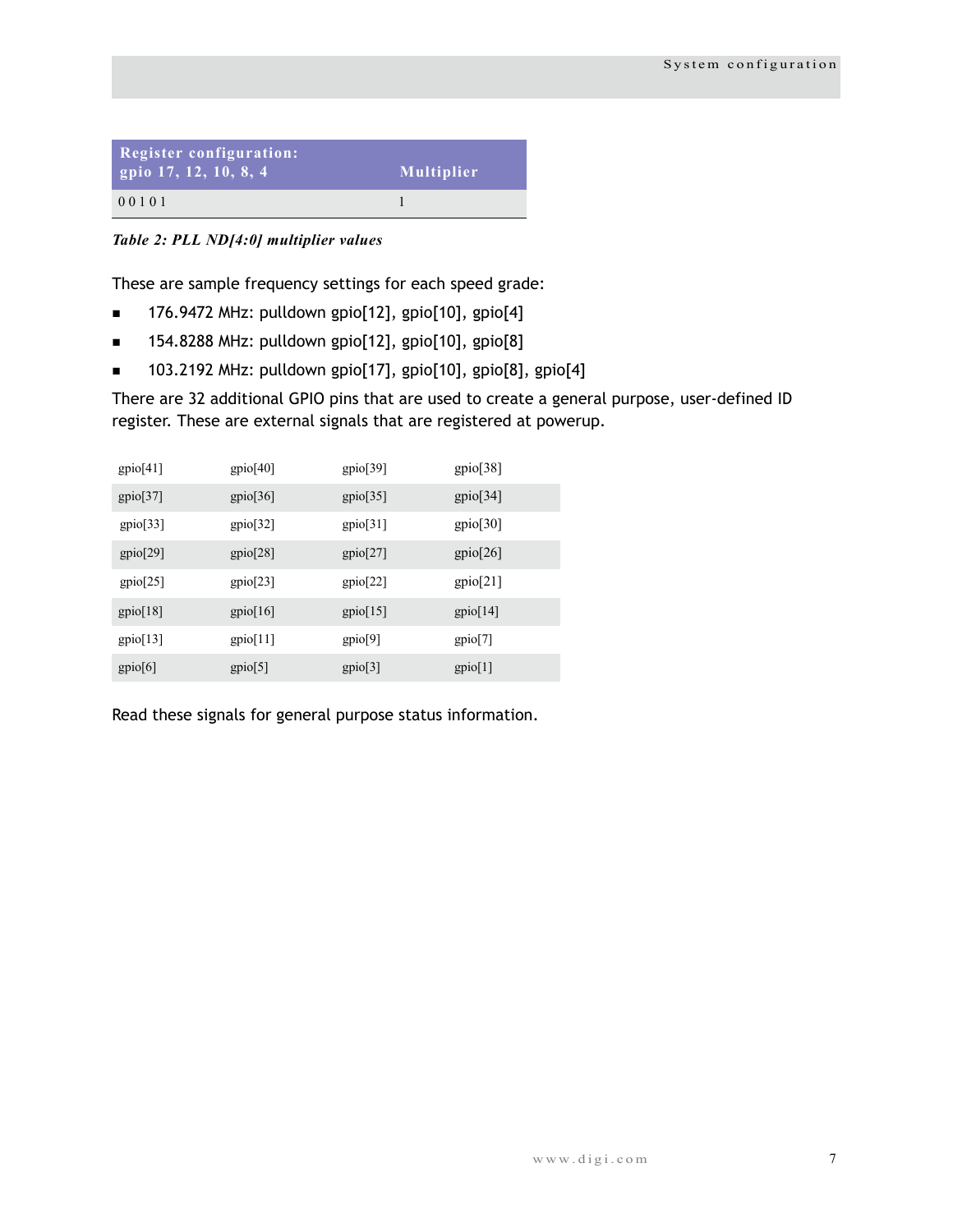## <span id="page-11-0"></span>**System boot**

the contract of the contract of the contract of m. 

There are two ways to boot the NS9360 system:

- From a fast Flash over the system memory bus.
- From an inexpensive, but slower, serial EEPROM through SPI port B.

Both boot methods are glueless. The bootstrap pin, RESET DONEn, indicates where to boot on a system powerup. Flash boot can be done from 8-bit, 16-bit, or 32-bit ROM or Flash.

Serial EEPROM boot is supported by NS9360 hardware. A configuration header in the EEPROM specifies total number of words to be fetched from EEPROM, as well as a system memory configuration and a memory controller configuration. The boot engine configures the memory controller and system memory, fetches data from low-cost serial EEPROM, and writes the data to external system memory, holding the CPU in reset.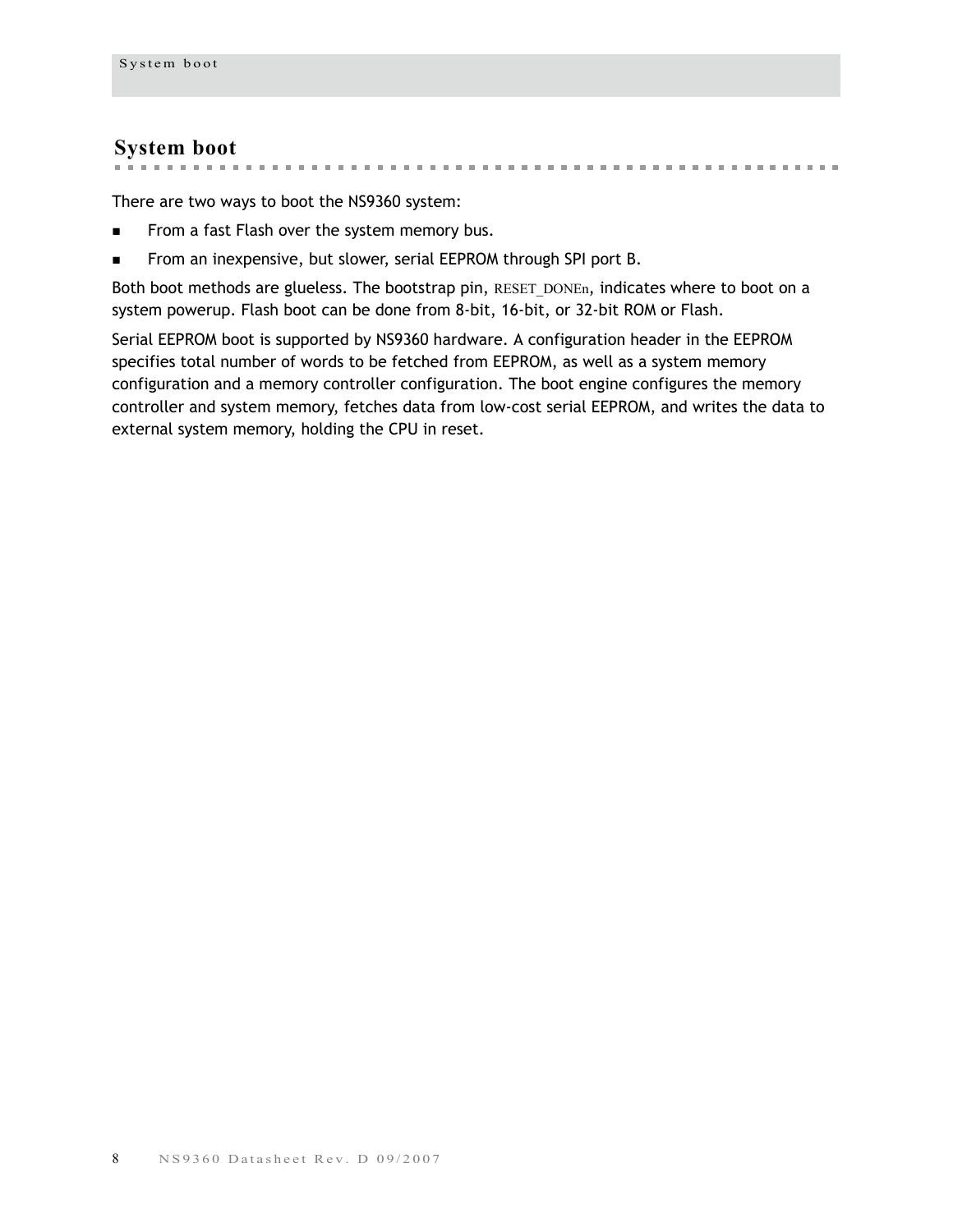## <span id="page-12-0"></span>**Reset**

**State Advised Association** 

Master reset using an external reset pin resets the NS9360. Only the AHB bus error status registers retain their values; software read resets these error status registers. The input reset pin can be driven by a system reset circuit or a simple power-on reset circuit.

## <span id="page-12-1"></span>**RESET\_DONE as an input**

Used at bootup only:

- When set to 0, the system boots from SDRAM through the serial SPI EEPROM.
- When set to 1, the system boots from Flash/ROM. This is the default.

## <span id="page-12-2"></span>**SPI boot sequence**

- **1** When the system reset turns to inactive, the reset signal to the CPU is still held active.
- **2** An I/O module on the peripheral bus (BBus) reads from a serial ROM device that contains the memory controller settings and the boot program.
- **3** The BBus-to-AHB bridge requests and gets the system bus.
- **4** The memory controller settings are read from the serial EEPROM and used to initialize the memory controller.
- **5** The BBus-to-AHB bridge loads the boot program into the SDRAM, starting at address 0.
- **6** The reset signal going to the CPU is released once the boot program is loaded. RESET\_DONE is now set to 1.
- **7** The CPU begins to execute code from address 0x0000 0000.

## <span id="page-12-3"></span>**RESET\_DONE as an output**

Sets to 1, per Step 6 in the boot sequence:

If the system is booting from serial EEPROM through the SPI port, the boot program must be loaded into the SDRAM before the CPU is released from reset. The memory controller is powered up with dy\_cs\_n[0] enabled with a default set of SDRAM configurations. The default address range for dy cs n[0] is from 0x0000 0000. The other chip selects are disabled.

You can use one of these software resets to reset NS9360. Select the reset by setting the appropriate bit in the appropriate register:

- Watchdog timer can issue reset upon Watchdog timer expiration.
- Software reset can reset individual internal modules or all modules except memory and CPU.
- The system is reset whenever software sets the PLL SW change bit, in the PLL Configuration register, to 1.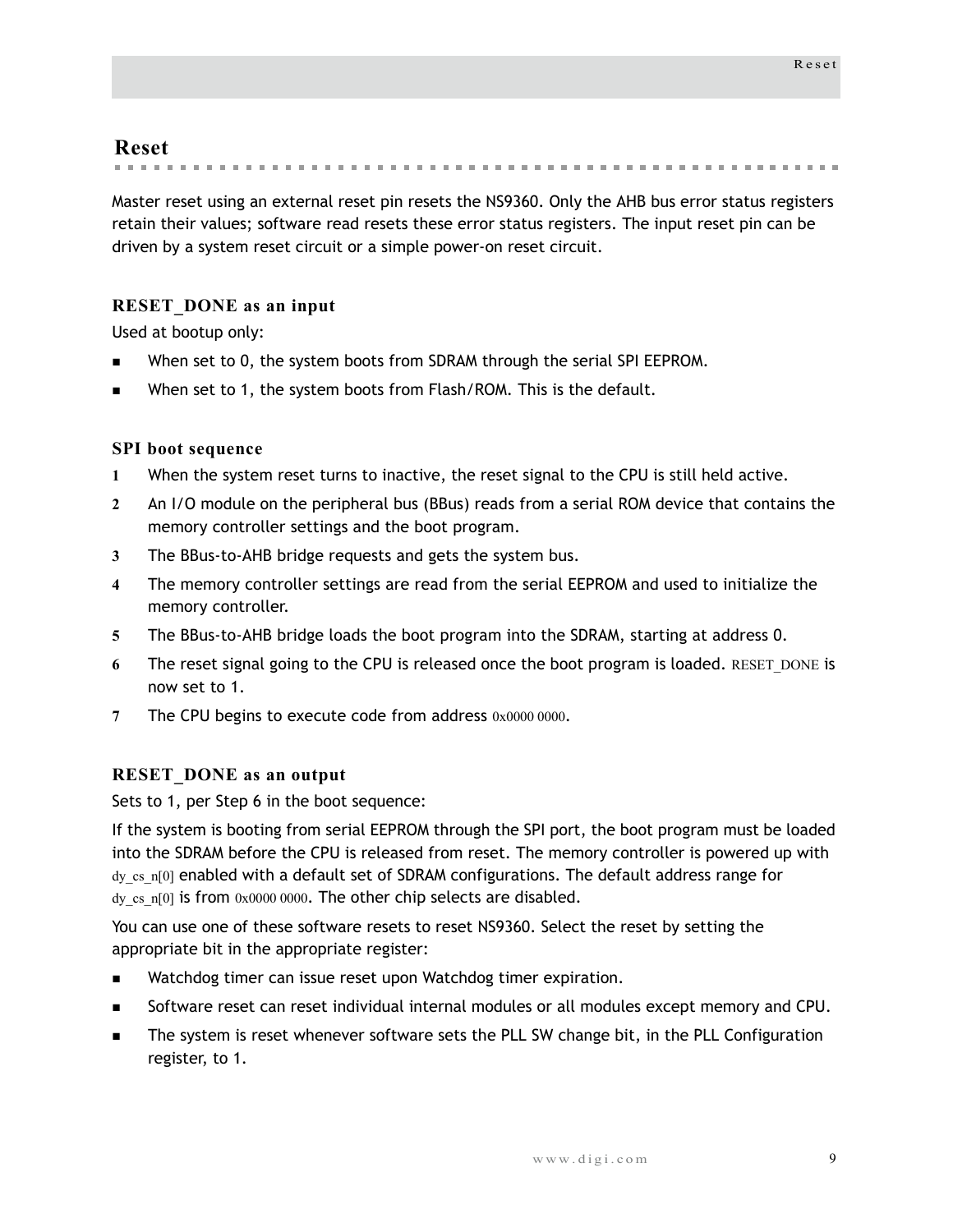Hardware reset duration is 4ms for PLL to stabilize. Software reset duration depends on speed grade, as shown:

| Speed grade | <b>CPU</b> clock cycles | <b>Duration</b> |
|-------------|-------------------------|-----------------|
| 177 MHz     | 128                     | $723$ ns        |
| 155 MHz     | 12.8                    | $826$ ns        |
| 103 MHz     | 128                     | $1243$ ns       |

#### *Table 3: Software reset duration*

The minimum reset pulse width is 10 crystal clocks.

## <span id="page-13-0"></span>**System Clock**

The system clock is provided to NS9360 by either a crystal or an external oscillator; this table shows

the control of the control of the

the first that the control of the

sample clock frequency settings for each chip speed grade.

| <b>Speed</b> | cpu clk  | ahb clk (main bus) bbus clk |         |
|--------------|----------|-----------------------------|---------|
| 177 MHz      | 176.9472 | 88.4736                     | 44.2368 |
| 155 MHz      | 154.8288 | 77.4144                     | 38,7072 |
| 103 MHz      | 103.2192 | 51.6096                     | 24.8048 |

*Table 4: Sample clock frequency settings with 29.4912 MHz crystal*

Pulldowns are required as follows:

- To produce 176.9472 MHz, pull down gpio[12], gpio[10], gpio[4].
- To produce 154.8288 MHz, pull down gpio[12], gpio[10], gpio[8].
- To produce 103.2192 MHz, pull down gpio[17], gpio[10], gpio[8], gpio[4].

### *Using an oscillator*

If an oscillator is used, it must be connected to the  $x1$  sys osc input (C8 pin) on the NS9360. If a crystal is used, it must be connected with a circuit such as the one shown in [Figure 2, "NS9360](#page-14-0)  [system clock"](#page-14-0).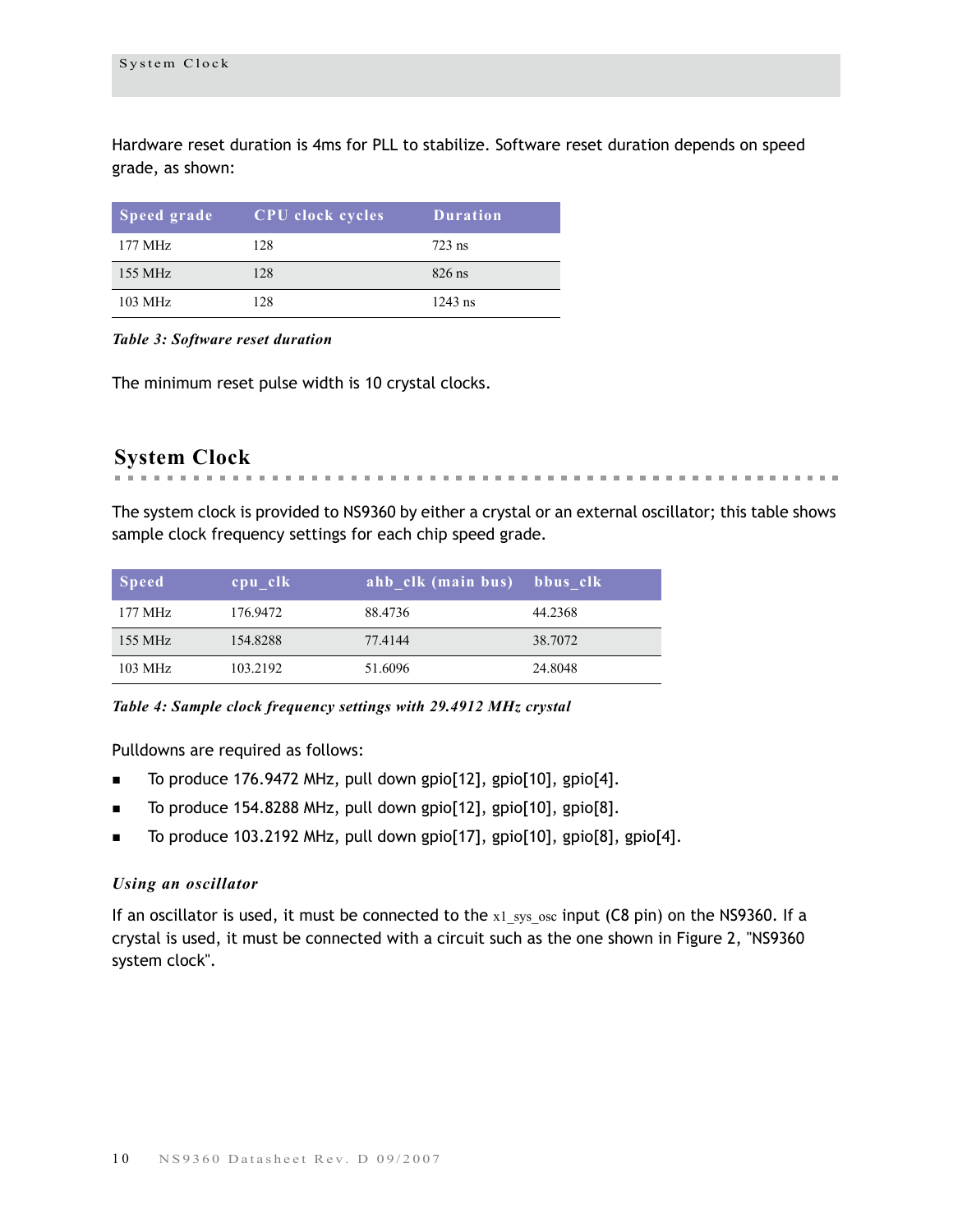

<span id="page-14-0"></span>*Figure 2: NS9360 system clock* 

The PLL parameters are initialized on powerup reset, and can be changed by software. For a 177 MHz grade, the CPU may change from 177 MHz to 103 MHz, the AHB system bus may change from 88 MHz to 51 MHz, and the peripheral BBus may change from 44 MHz to 26 MHz. If changed by software, the system resets automatically after the PLL stabilizes (approximately 4 ms).

The system clock provides clocks for CPU, AHB system bus, peripheral BBus, LCD, timers, memory controller, and BBus modules (serial modules and 1284 parallel port).

The Ethernet MAC uses external clocks from a MII PHY or a RMII PHY. For a MII PHY, these clocks are input signals:  $rx$  clk on pin V4 for receive clock and  $tx$  clk on pin V2 for transmit clock. For a RMII, there is only one clock, and it connects to the  $rx$ <sub>clk</sub> on pin V4. In this case, the transmit clock, tx clk, should be tied low.

LCD controller, serial modules (UART, SPI), and the 1284 port optionally can use external clock signals.

Figure 3 shows how the PLL clock is used to provide the NS9360 system clocks by an external 48 MHz oscillator.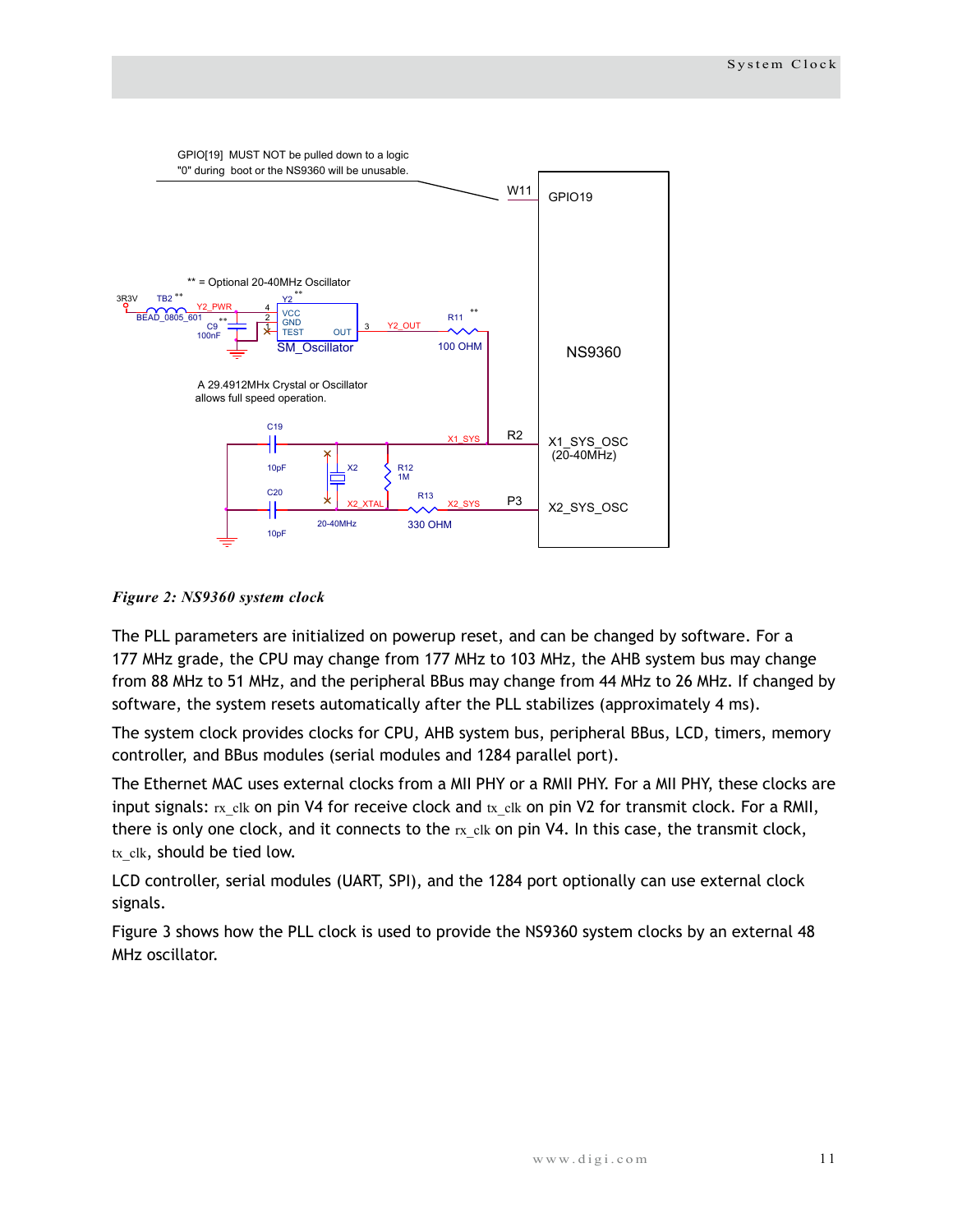

*Figure 3: NS9360 system clock generation (PLL)*

You can use this formula to calculate the system clock frequencies if a different

system oscillator frequency is used:

You can use this formula to calculate the system clock frequencies if a different system oscillator frequency is used:

| $f_{\text{vco}}$            | $= (f_{osc} x (ND + 1) / FS)$                      |
|-----------------------------|----------------------------------------------------|
| $f_{\text{cpu} \text{clk}}$ | $=f_{\text{vco}}/2$                                |
| $f_{\text{hclk}}$           | $=f_{\text{vco}}/4$                                |
| $f_{\text{bbu}$ ys_clk      | $=f_{\text{vco}}/8$                                |
| $f_{\text{led}}$ clk        | = programmable, $f_{\text{vco}}$ / 4, 8, 16, or 32 |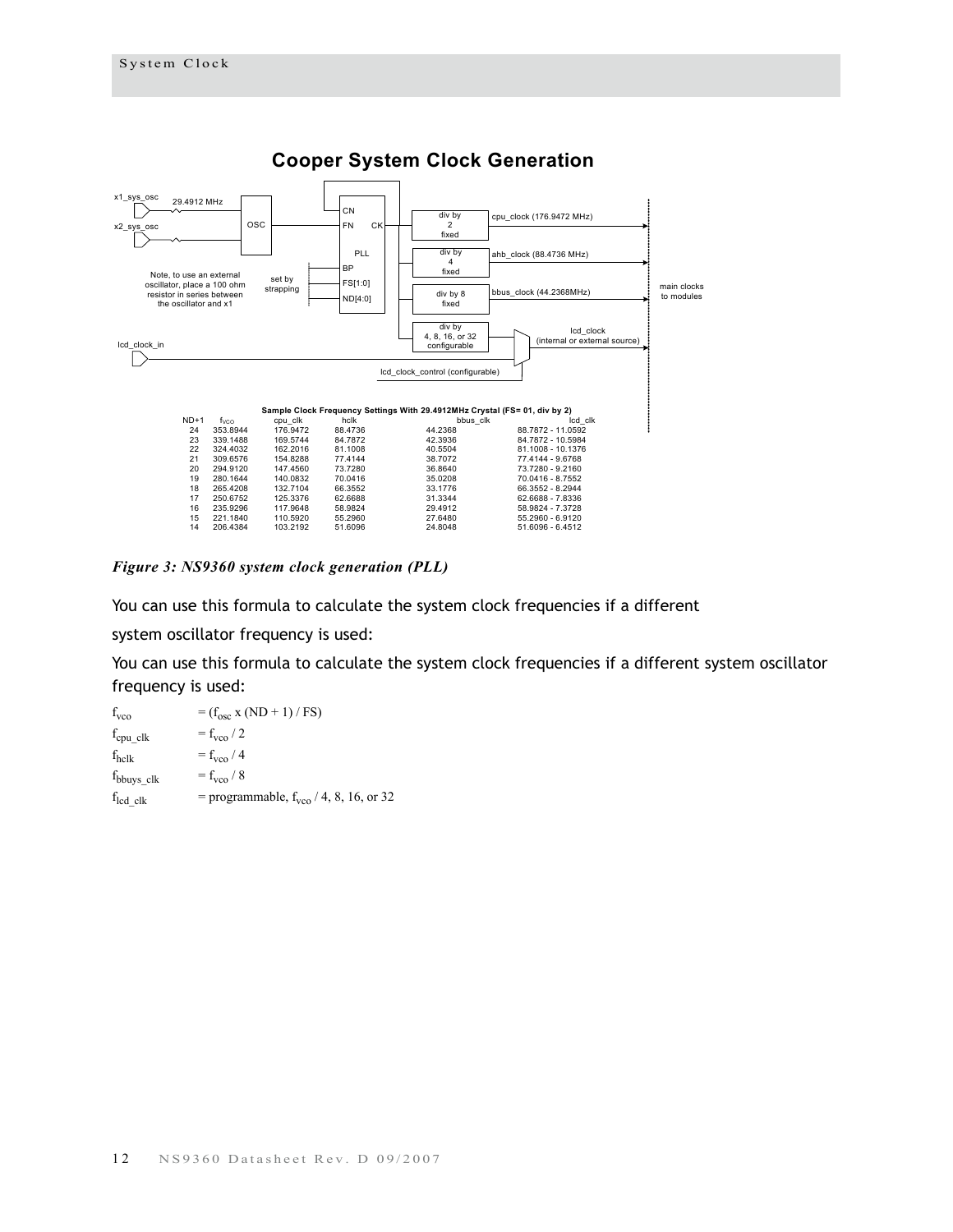## <span id="page-16-0"></span>**USB clock**

 $\sim$  $\overline{\phantom{a}}$  $\sim$  $\mathbf{m}$  $\mathbf{m}$  $\mathbf{m}$  $\mathbf{m}$ **Building Corporation**  $\mathbf{m}$  $\mathbf{m}$  $\mathbb{R}^n$  $\mathbf{m}$  $\mathbb{R}^n$  $\pm 0$  $\pm$  $\mathbf{m}$  $\mathbb{R}^n$ *A ROOM IN THE ROOM IN THE ROOM IN THE ROOM IS* 

USB is clocked by a separate PLL driven by an external 48 MHz crystal, or it can be driven directly by an external 48 MHz oscillator.



*Figure 4: USB clock*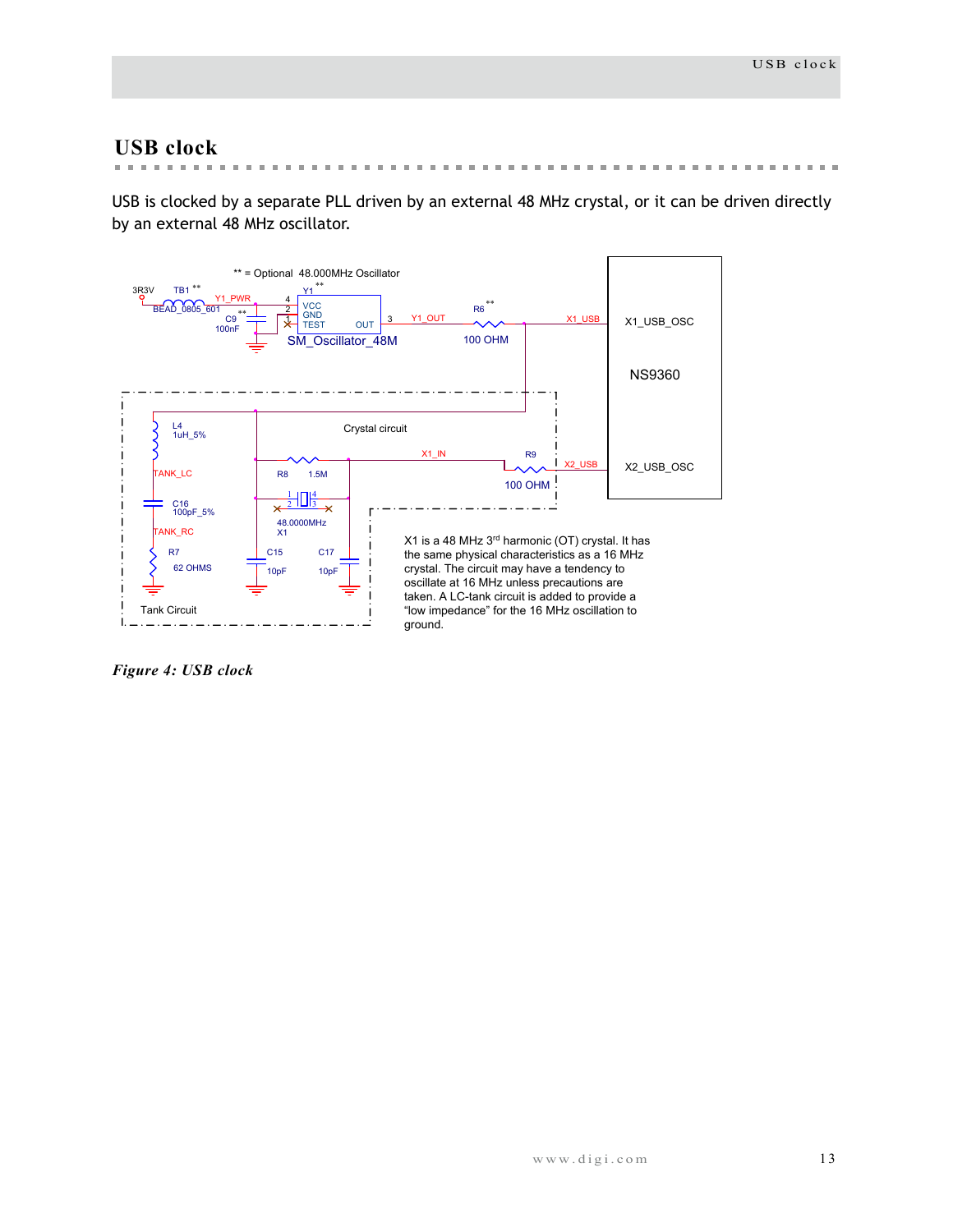## <span id="page-17-0"></span>**NS9360 pinout and signal descriptions**

Each pinout table applies to a specific interface, and contains the following information:

 $\mathbb{R}^n$  $\mathbf{m}$   $\pm 0$  $\mathbf{B}$  ,  $\mathbf{B}$  $\mathbf{m}$  **But an extent of the control of the con-**

| Heading   | <b>Description</b>                                                                                                                                                                                                                                                         |  |  |  |  |  |
|-----------|----------------------------------------------------------------------------------------------------------------------------------------------------------------------------------------------------------------------------------------------------------------------------|--|--|--|--|--|
| Pin#      | Pin number assignment for a specific I/O signal.                                                                                                                                                                                                                           |  |  |  |  |  |
| Signal    | Pin name for each I/O signal. Some signals have multiple function modes and are identified accordingly. The<br>mode is configured through firmware using one or more configuration registers.<br>$\mathbf{n}$ in the signal name indicates that this signal is active low. |  |  |  |  |  |
| U/D       | U or D indicates whether the pin has an internal pullup resistor or a pulldown resistor:                                                                                                                                                                                   |  |  |  |  |  |
|           | $U$ — Pullup (input current source)                                                                                                                                                                                                                                        |  |  |  |  |  |
|           | $D$ — Pulldown (input current sink)<br>■                                                                                                                                                                                                                                   |  |  |  |  |  |
|           | If no value appears, that pin has neither an internal pullup nor pulldown resistor.                                                                                                                                                                                        |  |  |  |  |  |
| $\rm I/O$ | The type of signal: input, output, or input/output.                                                                                                                                                                                                                        |  |  |  |  |  |
| OD(mA)    | The output drive of an output buffer. NS9360 uses one of three drivers:                                                                                                                                                                                                    |  |  |  |  |  |
|           | $2 \text{ mA}$<br>п                                                                                                                                                                                                                                                        |  |  |  |  |  |
|           | 4 mA<br>■                                                                                                                                                                                                                                                                  |  |  |  |  |  |
|           | $8 \text{ mA}$                                                                                                                                                                                                                                                             |  |  |  |  |  |

More detailed signal descriptions are provided for selected modules.

## <span id="page-17-1"></span>**System Memory interface**

Some system memory interface signals are muxed behind gpio. These signals are noted in the *Signal name / muxed behind* column. If there is no slash and no gpio pin indicated, the signal is not muxed behind a gpio signal.

| Pin $#$         | Signal Name /<br>muxed behind | U/D | OD<br>(mA) | I/O      | <b>Description</b> |
|-----------------|-------------------------------|-----|------------|----------|--------------------|
| P18             | addr[0]                       |     | 8          | $\Omega$ | Address bus signal |
| R <sub>20</sub> | addr[1]                       |     | 8          | $\Omega$ | Address bus signal |
| P <sub>19</sub> | addr[2]                       |     | 8          | $\Omega$ | Address bus signal |
| P <sub>20</sub> | addr[3]                       |     | 8          | $\Omega$ | Address bus signal |
| N <sub>18</sub> | addr[4]                       |     | 8          | $\Omega$ | Address bus signal |
| N19             | addr[5]                       |     | 8          | $\Omega$ | Address bus signal |
| N20             | addr[6]                       |     | 8          | $\Omega$ | Address bus signal |
| M18             | addr[7]                       |     | 8          | $\Omega$ | Address bus signal |
| M19             | addr[8]                       |     | 8          | $\Omega$ | Address bus signal |

### *Table 5: System Memory interface pinout*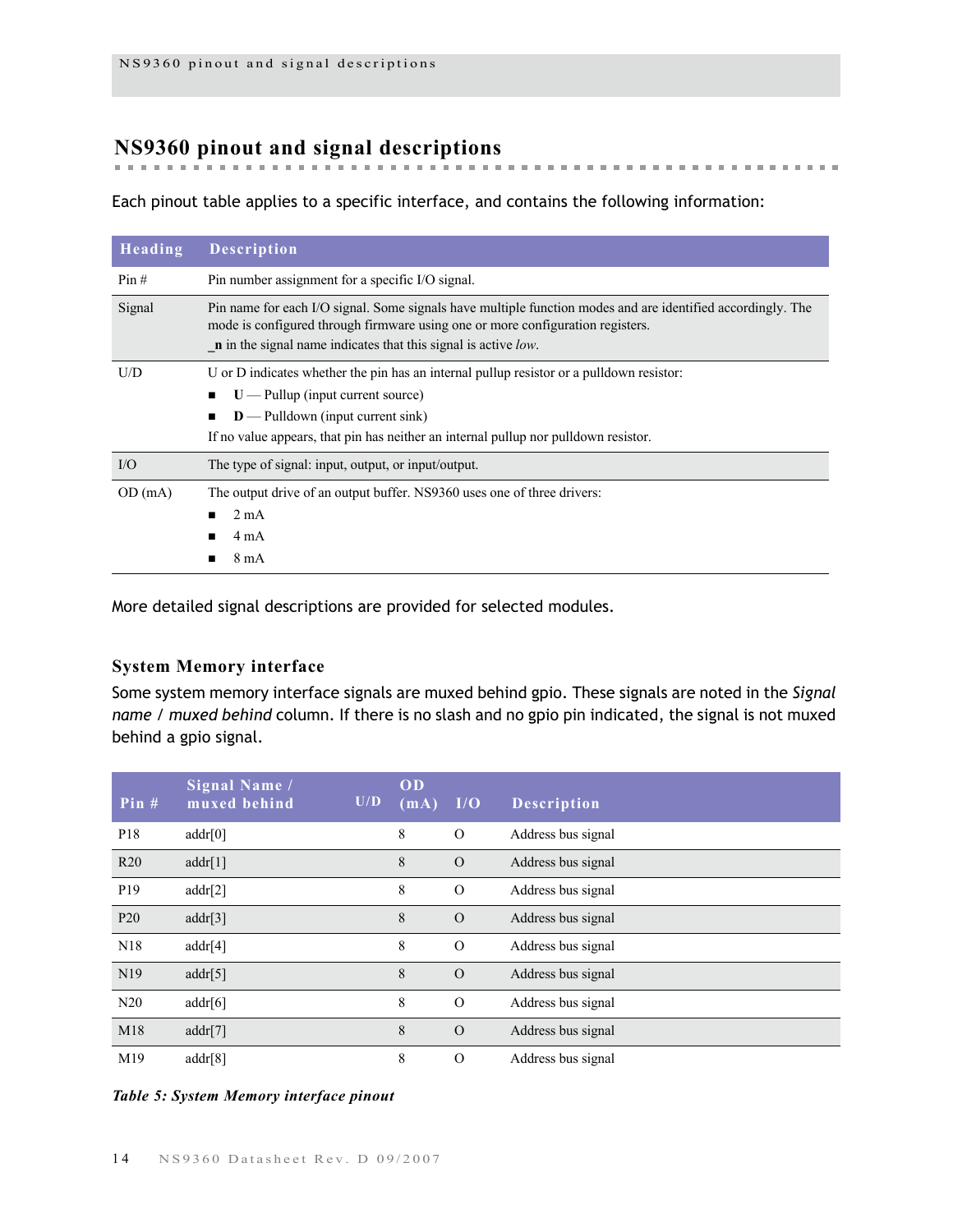| Pin#       | Signal Name /<br>muxed behind | U/D | OD<br>(mA) | I/O            | Description                                                       |
|------------|-------------------------------|-----|------------|----------------|-------------------------------------------------------------------|
| M20        | addr[9]                       |     | 8          | $\mathcal{O}$  | Address bus signal                                                |
| L19        | addr[10]                      |     | 8          | $\mathcal{O}$  | Address bus signal                                                |
| L18        | addr[11]                      |     | $8\,$      | $\mathcal{O}$  | Address bus signal                                                |
| L20        | addr[12]                      |     | 8          | $\mathcal{O}$  | Address bus signal                                                |
| K20        | addr[13]                      |     | 8          | $\mathcal{O}$  | Address bus signal                                                |
| K18        | addr[14]                      |     | 8          | $\mathcal{O}$  | Address bus signal                                                |
| K19        | addr[15]                      |     | 8          | $\mathcal{O}$  | Address bus signal                                                |
| J20        | addr[16]                      |     | 8          | $\mathcal{O}$  | Address bus signal                                                |
| J19        | addr[17]                      |     | 8          | $\mathcal{O}$  | Address bus signal                                                |
| J18        | addr[18]                      |     | 8          | $\mathcal{O}$  | Address bus signal                                                |
| H20        | addr[19]                      |     | 8          | $\mathcal{O}$  | Address bus signal                                                |
| H18        | addr[20]                      |     | 8          | $\mathcal{O}$  | Address bus signal                                                |
| G20        | addr[21]                      |     | $8\,$      | $\mathcal{O}$  | Address bus signal                                                |
| H19        | addr[22] / gpio[66]           |     | 8          | $\mathcal{O}$  | Address bus signal                                                |
| E18        | addr[23] / gpio[67]           |     | $8\,$      | $\mathcal{O}$  | Address bus signal                                                |
| D19        | addr[24]/gpio[68]             |     | 8          | $\mathcal{O}$  | Address bus signal                                                |
| C20        | addr[25] / gpio[69]           |     | $8\,$      | $\mathcal O$   | Address bus signal                                                |
| A17        | addr[26] / gpio[70]           |     | 8          | $\mathcal{O}$  | Address bus signal                                                |
| <b>B16</b> | addr[27]/gpio[71]             |     | $8\,$      | $\mathcal{O}$  | Address bus signal                                                |
| D19        | $clk\_en[0] / gpio[68]$       |     | 8          | $\mathcal{O}$  | SDRAM clock enable                                                |
| C20        | $clk\_en[1]/gpio[69]$         |     | $8\,$      | $\mathcal{O}$  | SDRAM clock enable                                                |
| A17        | $clk\_en[2] / gpio[70]$       |     | 8          | $\mathcal{O}$  | SDRAM clock enable                                                |
| <b>B16</b> | $clk\_en[3] / gpio[71]$       |     | 8          | $\overline{O}$ | SDRAM clock enable                                                |
| C15        | $clk_out[0]$                  |     | 8          | $\mathcal{O}$  | SDRAM clock                                                       |
| A12        | $clk_out[1]$                  |     | $8\,$      | $\mathcal{O}$  | SDRAM reference clock. Connect to clk_in using AC<br>termination. |
| A7         | clk_out[2]                    |     | 8          | $\overline{O}$ | SDRAM clock                                                       |
| G1         | $clk_out[3]$                  |     | 8          | $\mathcal O$   | SDRAM clock                                                       |
| A16        | data[0]                       |     | 8          | $\rm I/O$      | Data bus signal                                                   |
| <b>B15</b> | data[1]                       |     | 8          | $\rm I/O$      | Data bus signal                                                   |
| C14        | data[2]                       |     | 8          | $\rm I/O$      | Data bus signal                                                   |
| A15        | data[3]                       |     | 8          | ${\rm I/O}$    | Data bus signal                                                   |

*Table 5: System Memory interface pinout*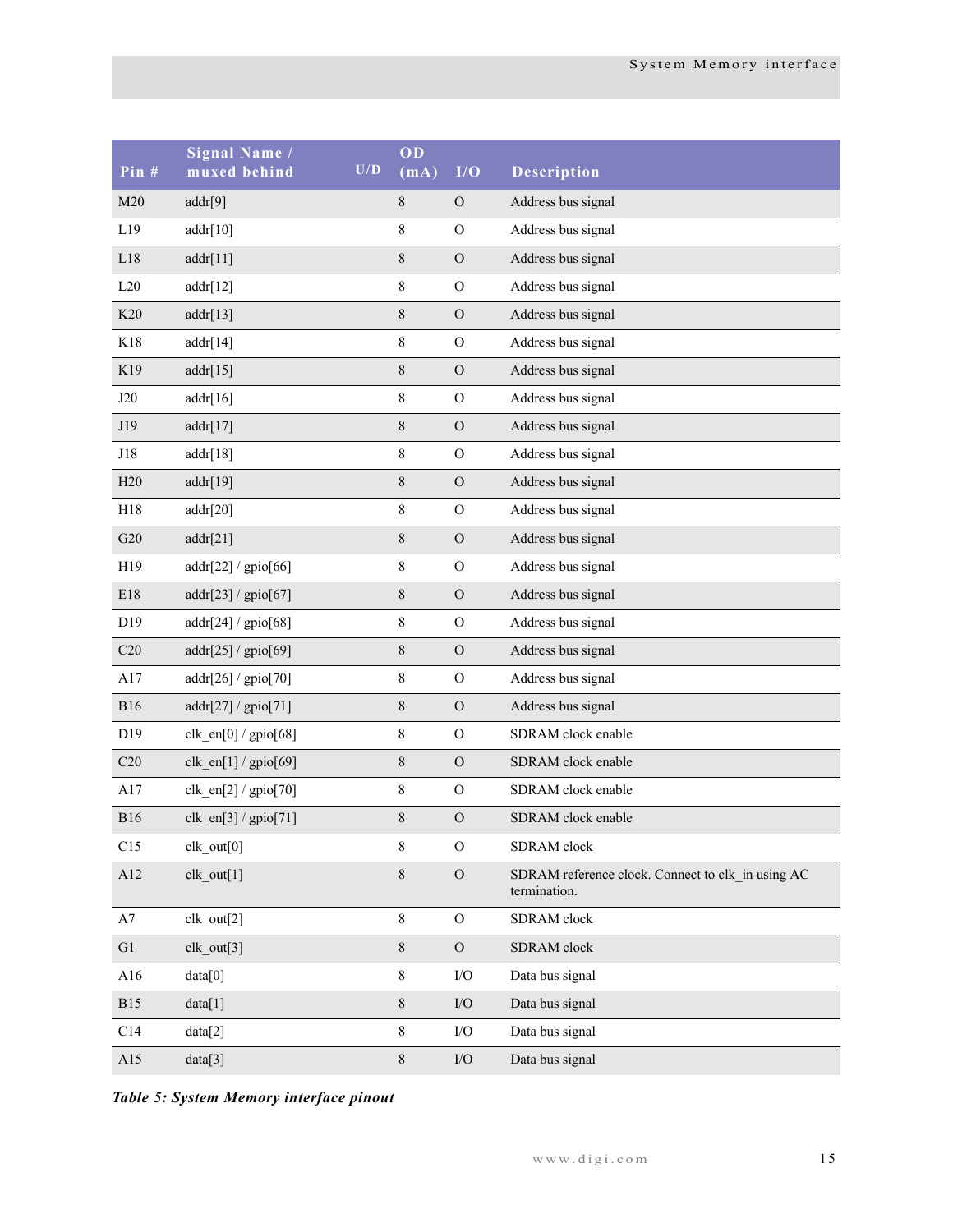| Pin #          | Signal Name /<br>muxed behind | U/D | OD<br>(mA)  | I/O        | Description            |
|----------------|-------------------------------|-----|-------------|------------|------------------------|
| <b>B14</b>     | data[4]                       |     | $\,$ $\,$   | $\rm I/O$  | Data bus signal        |
| A14            | data[5]                       |     | $\,$ $\,$   | $\rm I/O$  | Data bus signal        |
| C13            | data[6]                       |     | $\,$ $\,$   | $\rm I/O$  | Data bus signal        |
| <b>B13</b>     | data[7]                       |     | $8\,$       | $\rm I/O$  | Data bus signal        |
| A13            | data[8]                       |     | $\,$ 8 $\,$ | $\rm I/O$  | Data bus signal        |
| C12            | data[9]                       |     | $8\,$       | $\rm I/O$  | Data bus signal        |
| <b>B12</b>     | data[10]                      |     | $\,$ 8 $\,$ | $\rm I/O$  | Data bus signal        |
| <b>B11</b>     | data[11]                      |     | $8\,$       | $\rm I/O$  | Data bus signal        |
| C11            | data[12]                      |     | $\,$ 8 $\,$ | $\rm I/O$  | Data bus signal        |
| A11            | data[13]                      |     | $8\,$       | $\rm I/O$  | Data bus signal        |
| A10            | data[14]                      |     | $\,$ 8 $\,$ | $\rm I/O$  | Data bus signal        |
| C10            | data[15]                      |     | $8\,$       | $\rm I/O$  | Data bus signal        |
| B10            | data[16]                      |     | $\,$ 8 $\,$ | $\rm I/O$  | Data bus signal        |
| A <sub>9</sub> | data[17]                      |     | $\,8\,$     | $\rm I/O$  | Data bus signal        |
| B9             | data[18]                      |     | $\,$ 8 $\,$ | $\rm I/O$  | Data bus signal        |
| C9             | data[19]                      |     | $\,8\,$     | $\rm I/O$  | Data bus signal        |
| $\rm A8$       | data[20]                      |     | $\,$ 8 $\,$ | $\rm I/O$  | Data bus signal        |
| ${\rm B}8$     | data[21]                      |     | $\,8\,$     | $\rm I/O$  | Data bus signal        |
| $\rm C8$       | data[22]                      |     | $\,$ 8 $\,$ | $\rm I/O$  | Data bus signal        |
| B7             | data[23]                      |     | $\,8\,$     | $\rm I/O$  | Data bus signal        |
| A <sub>6</sub> | data[24]                      |     | $\,$ 8 $\,$ | $\rm I/O$  | Data bus signal        |
| C7             | data[25]                      |     | $\,8\,$     | $\rm I/O$  | Data bus signal        |
| <b>B6</b>      | data[26]                      |     | $\,$ $\,$   | $\rm I/O$  | Data bus signal        |
| A5             | data[27]                      |     | $8\,$       | $\rm I/O$  | Data bus signal        |
| C6             | data[28]                      |     | 8           | $\rm I/O$  | Data bus signal        |
| B <sub>5</sub> | data[29]                      |     | $8\,$       | $\rm I/O$  | Data bus signal        |
| A4             | data[30]                      |     | $8\,$       | $\rm I/O$  | Data bus signal        |
| $\rm{C5}$      | data[31]                      |     | $8\,$       | $\rm I/O$  | Data bus signal        |
| F2             | data mask[0]                  |     | $8\,$       | ${\rm O}$  | SDRAM data mask signal |
| ${\rm G}3$     | data_mask[1]                  |     | $8\,$       | ${\cal O}$ | SDRAM data mask signal |
| F1             | data mask[2]                  |     | 8           | ${\rm O}$  | SDRAM data mask signal |
| $\mbox{G2}$    | data_mask[3]                  |     | $8\,$       | ${\rm O}$  | SDRAM data mask signal |

## *Table 5: System Memory interface pinout*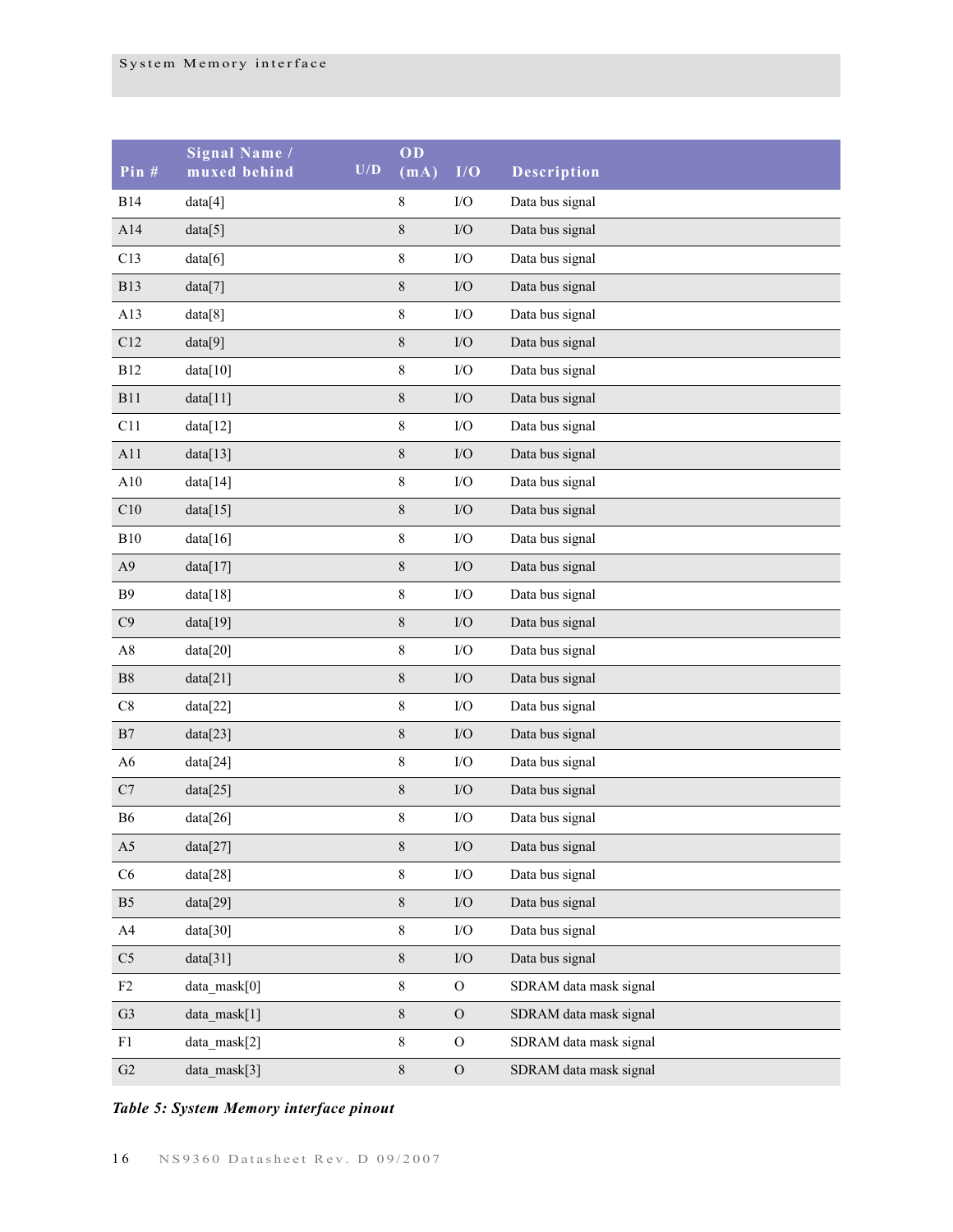| Pin#           | Signal Name /<br>muxed behind | U/D | OD<br>(mA) | I/O            | Description                                                                              |
|----------------|-------------------------------|-----|------------|----------------|------------------------------------------------------------------------------------------|
| J2             | clk in                        |     |            | I              | SDRAM feedback clock. Connect to clk_out[1].                                             |
| D <sub>1</sub> | byte lane sel n[0]            |     | 8          | $\Omega$       | Static memory byte lane enable[0] or write enable $n[0]$<br>for byte-wide device signals |
| E2             | byte lane sel n[1]            |     | 8          | $\Omega$       | Static memory byte lane enable[1] or write enable n[1]<br>for byte-wide device signals   |
| F3             | byte lane sel n[2]            |     | 8          | $\Omega$       | Static memory byte lane enable[2] or write enable n[2]<br>for byte-wide device signals   |
| E1             | byte lane sel n[3]            |     | $\,8\,$    | $\Omega$       | Static memory byte lane enable[3] or write enable n[3]<br>for byte-wide device signals   |
| H1             | cas n                         |     | $8\,$      | $\Omega$       | SDRAM column address strobe                                                              |
| B4             | $dy_c$ cs_n[0]                |     | 8          | $\mathcal{O}$  | SDRAM chip select signal                                                                 |
| A <sub>3</sub> | $dy_c$ cs_n[1]                |     | 8          | $\Omega$       | SDRAM chip select signal                                                                 |
| D <sub>5</sub> | $dy_c$ cs_n[2]                |     | 8          | $\Omega$       | SDRAM chip select signal                                                                 |
| C4             | dy cs $n[3]$                  |     | 8          | $\mathcal{O}$  | SDRAM chip select signal                                                                 |
| H2             | st_oe_n                       |     | 8          | $\mathcal{O}$  | Static memory output enable                                                              |
| J3             | ras n                         |     | 8          | $\Omega$       | SDRAM row address strobe                                                                 |
| B <sub>3</sub> | st cs $n[0]$                  |     | 8          | $\mathcal{O}$  | Static memory chip select signal                                                         |
| C1             | $st_ccs_n[1]$                 |     | 8          | $\Omega$       | Static memory chip select signal                                                         |
| D2             | st cs $n[2]$                  |     | 8          | $\overline{O}$ | Static memory chip select signal                                                         |
| E <sub>3</sub> | st cs $n[3]$                  |     | 8          | $\Omega$       | Static memory chip select signal                                                         |
| H <sub>3</sub> | we n                          |     | 8          | $\Omega$       | SDRAM write enable. Used for static and SDRAM<br>devices.                                |
| J1             | ta strb / $gpio[72]$          |     |            | I              | Slow peripheral transfer acknowledge                                                     |

*Table 5: System Memory interface pinout*

## <span id="page-20-0"></span>**System Memory interface signals**

Table 6 describes the System Memory interface signals in more detail. All signals are internal to the chip.

| Name           | 1/O      | <b>Description</b>                                                                                                                |
|----------------|----------|-----------------------------------------------------------------------------------------------------------------------------------|
| addr[ $27:0$ ] | $\theta$ | Address output. Used for both static and SDRAM devices. SDRAM memories use bits<br>$[14:0]$ ; static memories use bits $[27:0]$ . |
|                |          | Address bits $[27:22]$ are muxed behind gpio $[71:66]$ .<br>Note:                                                                 |

*Table 6: System Memory interface signal descriptions*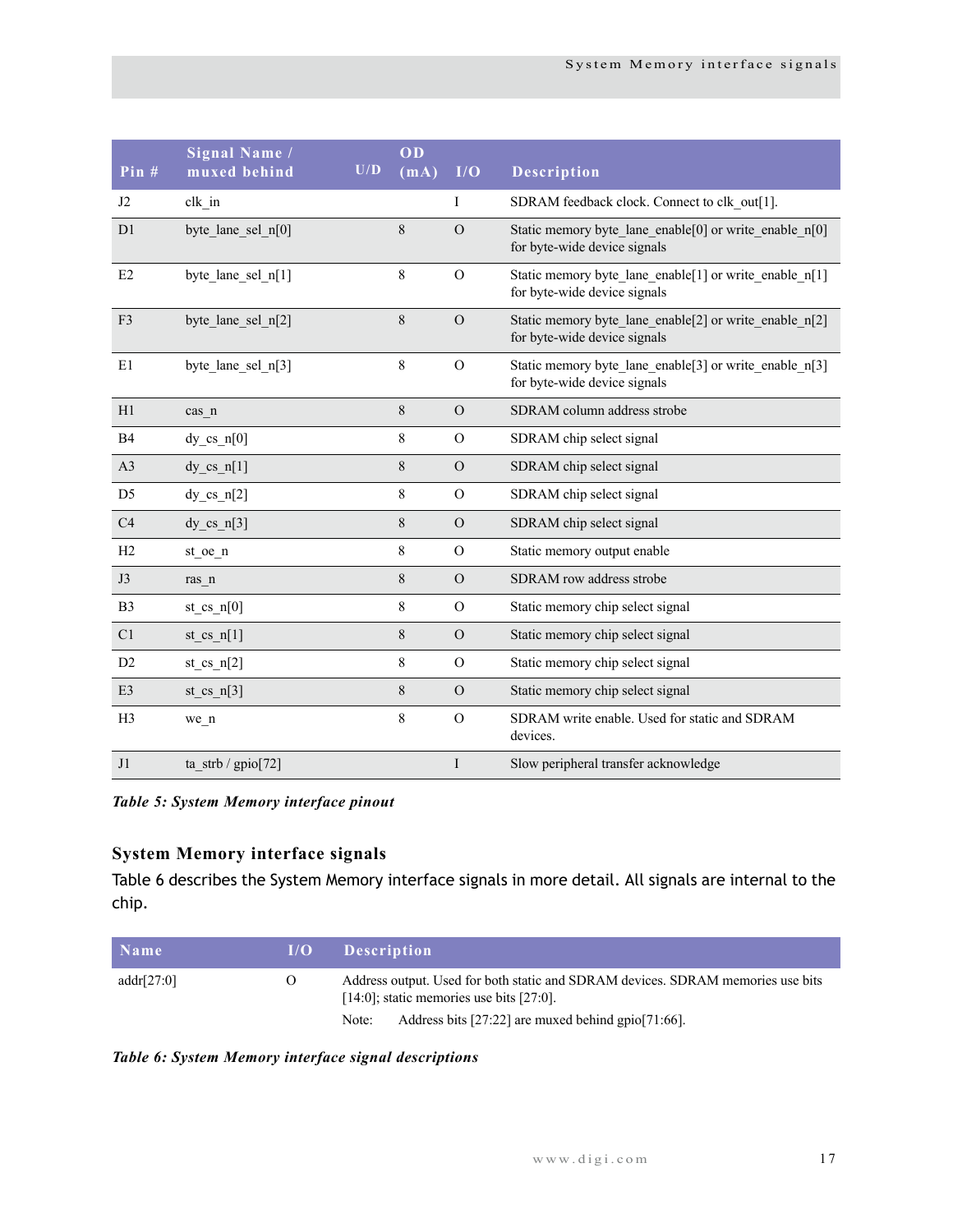| Name                   | I/O          | <b>Description</b>                                                                                                                                                                                                                                                                                                                                                                                                                    |
|------------------------|--------------|---------------------------------------------------------------------------------------------------------------------------------------------------------------------------------------------------------------------------------------------------------------------------------------------------------------------------------------------------------------------------------------------------------------------------------------|
| clk en $[3:0]$         | $\Omega$     | SDRAM clock enable. Used for SDRAM devices. These signals are muxed behind<br>$gpio[71:68]$ .<br>The clk en signals are associated with the dy cs n signals.<br>Note:<br>If clock enables are used, a pullup resistor is required to prevent floating during startup,<br>and to avoid SDRAM lockup during manual or brown out conditions.<br>If not used, connect the clock enables in the SDRAM devices directly to 3.3v or a pullup |
|                        |              | resistor.                                                                                                                                                                                                                                                                                                                                                                                                                             |
| clk out $[3:0]$        | $\Omega$     | SDRAM clocks. Used for SDRAM devices. SDRAM clk out[1] is connected to clk in.                                                                                                                                                                                                                                                                                                                                                        |
| data[31:0]             | $IO$         | Read data from memory. Used for the static memory controller and the dynamic memory<br>controller.                                                                                                                                                                                                                                                                                                                                    |
| data $mask[3:0]$       | $\Omega$     | Data mask output to SDRAMs. Used for SDRAM devices.                                                                                                                                                                                                                                                                                                                                                                                   |
| clk in                 | $\mathbf{I}$ | Feedback clock. Always connects to clk out[1].                                                                                                                                                                                                                                                                                                                                                                                        |
| byte lane sel $n[3:0]$ | $\Omega$     | Static memory byte lane select, active low, or write enable n for byte-wide devices.                                                                                                                                                                                                                                                                                                                                                  |
| cas n                  | $\Omega$     | Column address strobe. Used for SDRAM devices.                                                                                                                                                                                                                                                                                                                                                                                        |
| $dy_c$ cs_n[3:0]       | $\Omega$     | SDRAM chip selects. Used for SDRAM devices.                                                                                                                                                                                                                                                                                                                                                                                           |
| $st_oe_n$              | $\Omega$     | Output enable for static memories. Used for static memory devices.                                                                                                                                                                                                                                                                                                                                                                    |
| ras_n                  | $\Omega$     | Row address strobe. Used for SDRAM devices.                                                                                                                                                                                                                                                                                                                                                                                           |
| st_cs_n[ $3:0$ ]       | $\Omega$     | Static memory chip selects. Default active low. Used for static memory devices.                                                                                                                                                                                                                                                                                                                                                       |
| we_n                   | $\Omega$     | Write enable. Used for SDRAM and static memories.                                                                                                                                                                                                                                                                                                                                                                                     |
| ta_strb                | $\mathbf I$  | Slow peripheral transfer acknowledge can be used to terminate static memory cycles<br>sooner than the number of wait states programmed in the chip select setup register.<br>This signal is muxed being gpio[72].                                                                                                                                                                                                                     |

## *Table 6: System Memory interface signal descriptions*

[Figure 5, "SDRAM clock termination," on page 19,](#page-22-1) shows an example of NS9360 SDRAM clock termination. clk\_out[1] is shown, but you can use any clk\_out signal (0, 1, 2, or 3).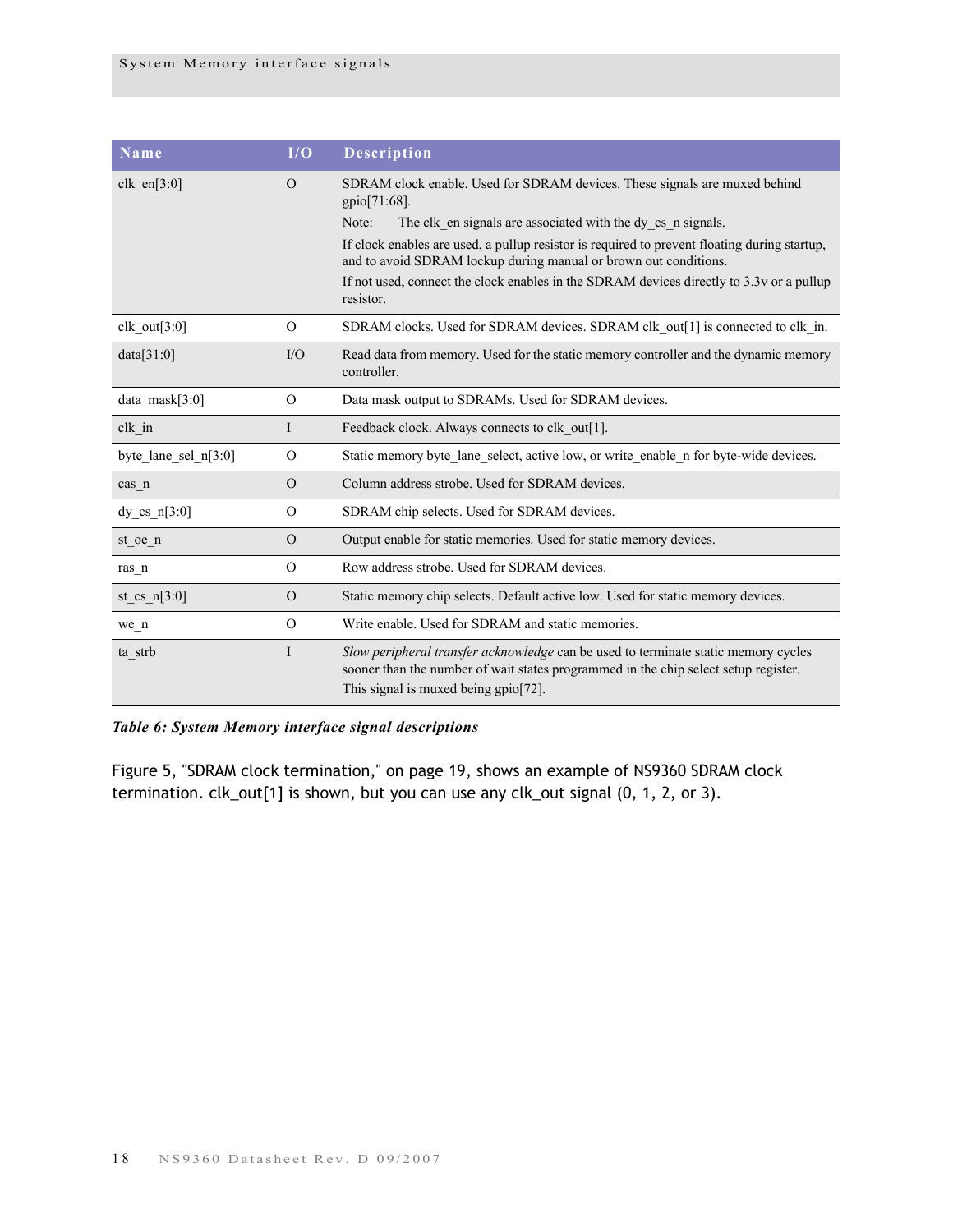

<span id="page-22-1"></span>*Figure 5: SDRAM clock termination*

## <span id="page-22-0"></span>**Ethernet interface**

**Notes:**

- Most Ethernet MII signals are muxed behind gpio. These are noted in the *Signal name: MII / muxed behind* column. If there is no slash and no gpio pin indicated, the Ethernet signal is not muxed behind a gpio signal.
- N/C indicates *No Connect* or *ground*, as indicated in the description for the pin.

| Pin#           | Signal name             |             |                   | <b>OD</b> |     | <b>Description</b> |                             |
|----------------|-------------------------|-------------|-------------------|-----------|-----|--------------------|-----------------------------|
|                | MII / muxed<br>behind   | <b>RMII</b> | $\mathbf{U}$<br>D | (mA)      | I/O | <b>MII</b>         | <b>RMII</b>                 |
| P <sub>2</sub> | col / $\text{gpio}[63]$ | N/C         |                   |           |     | Collision          | Pull low external to NS9360 |
| R <sub>1</sub> | crs / $gpio[64]$        | crs dv      |                   |           |     | Carrier sense      | Carrier sense/data valid    |

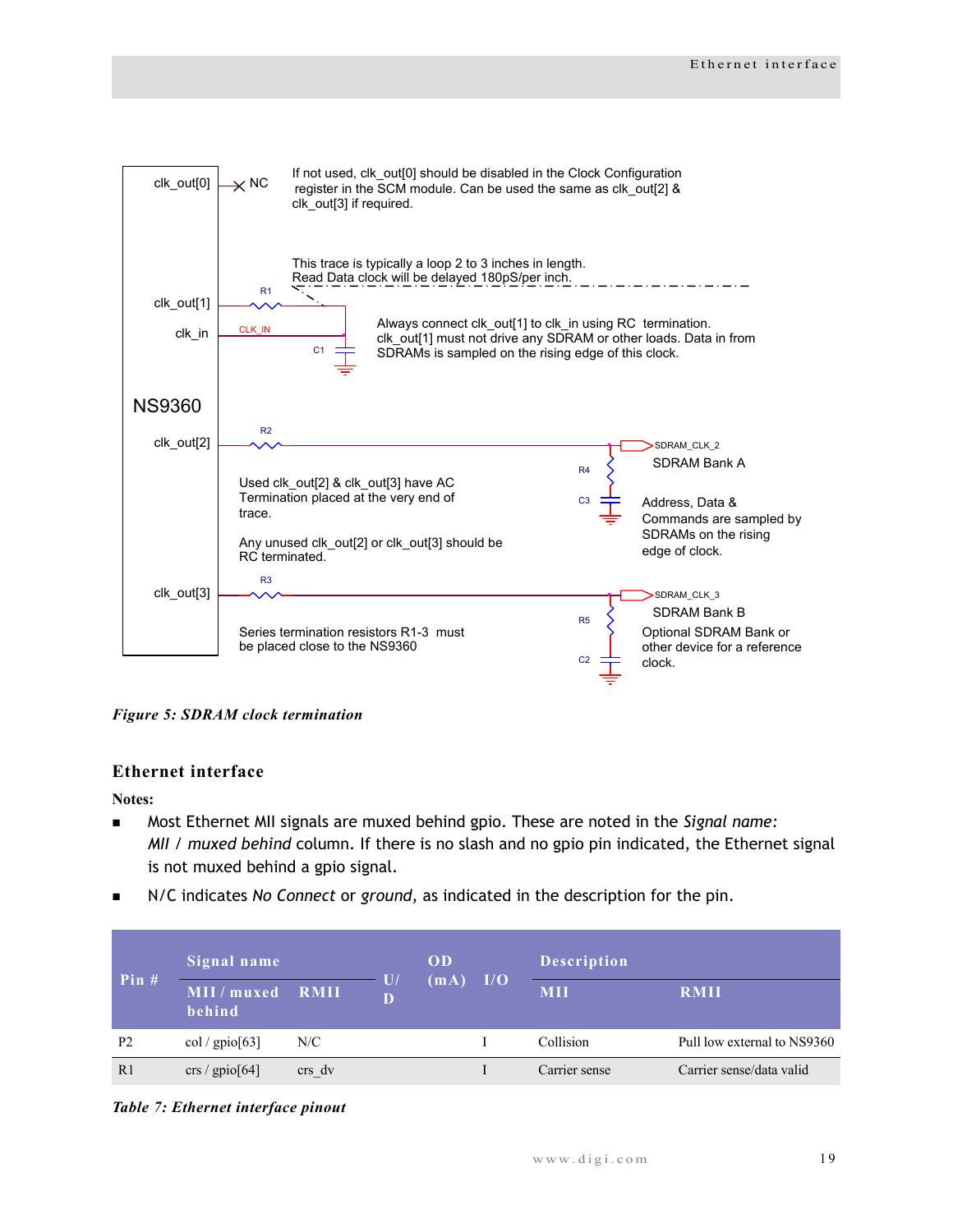|                | Signal name                 |                   |                     | $\overline{OD}$ |              | <b>Description</b>                |                                                                |
|----------------|-----------------------------|-------------------|---------------------|-----------------|--------------|-----------------------------------|----------------------------------------------------------------|
| Pin#           | MII / muxed<br>behind       | <b>RMII</b>       | $\overline{U}$<br>D | (mA)            | I/O          | <b>MII</b>                        | <b>RMII</b>                                                    |
| P <sub>1</sub> | enet phy int n/<br>gpio[65] | enet phy<br>int n | U                   |                 | I            |                                   | Ethernet PHY interrupt Ethernet PHY interrupt                  |
| L <sub>2</sub> | mdc                         | mdc               |                     | $\overline{4}$  | $\Omega$     | MII management<br>interface clock | MII management interface<br>clock                              |
| K2             | mdio / $gpi[50]$            | mdio              |                     | $\overline{2}$  | I/O          | MII management data               | MII management data                                            |
| V <sub>4</sub> | $rx$ _clk                   | ref clk           |                     |                 | I            | Receive clock                     | Reference clock                                                |
| U <sub>3</sub> | rx $dv / gpio[51]$          | N/C               |                     |                 | I            | Receive data valid                | Pull low external to NS9360                                    |
| V <sub>1</sub> | rx er / gpio $[52]$         | rx er             |                     |                 | I            | Receive error                     | Optional signal; pull low<br>external to NS9360 if not<br>used |
| N <sub>3</sub> | rxd[0] / $gpio[53]$         | rxd[0]            |                     |                 | I            | Receive data bit 0                | Receive data bit 0                                             |
| N <sub>2</sub> | rxd[1] / $gpio[54]$         | rxd[1]            |                     |                 | L            | Receive data bit 1                | Receive data bit 1                                             |
| N <sub>1</sub> | rxd[2] / $gpio[55]$         | N/C               |                     |                 | L            | Receive data bit 2                | Pull low external to NS9360                                    |
| M <sub>3</sub> | rxd[3] / $gpio[56]$         | N/C               |                     |                 | $\mathbf{I}$ | Receive data bit 3                | Pull low external to NS9360                                    |
| V <sub>2</sub> | tx clk                      | N/C               |                     |                 | I            | Transmit clock                    | Pull low external to NS9360                                    |
| M <sub>2</sub> | tx en / $gpio[57]$          | tx en             |                     | $\overline{2}$  | $\Omega$     | Transmit enable                   | Transmit enable                                                |
| M1             | tx $er / gpio[58]$          | N/C               |                     | $\overline{2}$  | $\Omega$     | Transmit error                    | N/A                                                            |
| L <sub>3</sub> | txd[0] / $gpio[59]$         | txd[0]            |                     | $\overline{2}$  | $\Omega$     | Transmit data bit 0               | Transmit data bit 0                                            |
| L1             | $txd[1]/\text{gpio}[60]$    | txd[1]            |                     | $\overline{2}$  | $\Omega$     | Transmit data bit 1               | Transmit data bit 1                                            |
| K1             | $txd[2]/\text{gpio}[61]$    | N/C               |                     | $\overline{2}$  | $\Omega$     | Transmit data bit 2               | N/A                                                            |
| K <sub>3</sub> | $txd[3]/\text{gpio}[62]$    | N/C               |                     | $\overline{2}$  | $\Omega$     | Transmit data bit 3               | N/A                                                            |

*Table 7: Ethernet interface pinout*

## <span id="page-23-0"></span>**Clock generation/system pins**

| Pin#           | Signal name  | U/D | OD<br>(mA) | I/O | <b>Description</b>                                                                  |
|----------------|--------------|-----|------------|-----|-------------------------------------------------------------------------------------|
| R <sub>2</sub> | x1 sys osc   |     |            |     | System clock crystal oscillator circuit input                                       |
| P <sub>3</sub> | $x2$ sys osc |     |            | O   | System clock crystal oscillator circuit output                                      |
| T1             | sys osc vdd  |     |            |     | System oscillator 3.3V power                                                        |
| F18            | x1 usb osc   |     |            |     | USB clock crystal oscillator circuit input. (Connect to<br>GND if USB is not used.) |

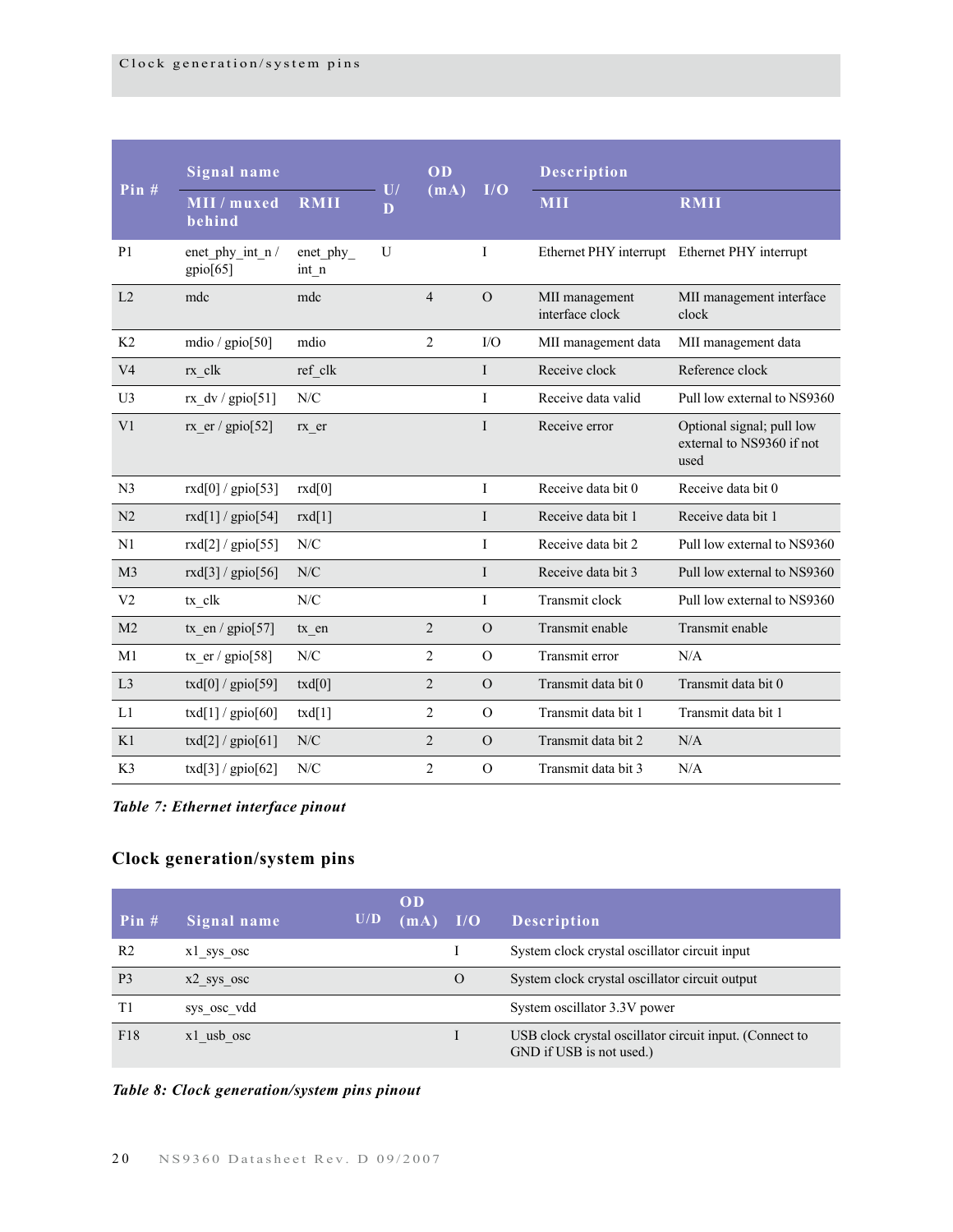| Pin $#$        | Signal name       | U/D | OD<br>(mA)     | I/O          | Description                                                                       |
|----------------|-------------------|-----|----------------|--------------|-----------------------------------------------------------------------------------|
| E20            | $x2$ _usb_osc     |     |                | $\Omega$     | USB clock crystal oscillator circuit output                                       |
| E19            | usb osc vdd       |     |                |              | USB oscillator 3.3V power                                                         |
| W4             | reset_done        | U   | $\overline{2}$ | $\rm LO$     | CPU is enabled once the boot program is loaded.<br>Reset done is set to 1.        |
| U <sub>5</sub> | reset n           | U   |                | $\mathbf I$  | System reset input signal                                                         |
| W <sub>3</sub> | sreset n          | U   |                | I            | System reset. sreset n is the same as reset but does not reset<br>the system PLL. |
| V <sub>5</sub> | bist_en_n         |     |                | $\mathbf{I}$ | Enable internal BIST operation                                                    |
| U <sub>6</sub> | pll test n        |     |                | I            | Enable PLL testing                                                                |
| Y <sub>3</sub> | scan en n         |     |                | $\mathbf{I}$ | Enable internal scan testing                                                      |
| R <sub>3</sub> | sys pll dvdd      |     |                |              | System clock PLL 1.5V digital power                                               |
| T <sub>2</sub> | sys pll dvss      |     |                |              | System clock PLL digital ground                                                   |
| U <sub>2</sub> | sys pll avdd      |     |                |              | System clock PLL 3.3V analog power                                                |
| U <sub>1</sub> | sys_pll_avss      |     |                |              | System clock PLL analog ground                                                    |
| T <sub>3</sub> | pll_lpf           |     |                | $\Omega$     | PLL diagnostic output                                                             |
| V10            | lcdclk / gpio[15] | U   |                | I            | External LCD clock input (muxed behind gpio[15])                                  |

*Table 8: Clock generation/system pins pinout*

## <span id="page-24-0"></span>**bist\_en\_n, pll\_test\_n, and scan\_en\_n**

[Table 9 i](#page-24-2)s a truth/termination table for bist en n, pll test n, and scan en n.

|            | <b>Normal operation</b> | Arm debug |                                                  |
|------------|-------------------------|-----------|--------------------------------------------------|
| pll test n | pull up                 | pull up   | 10K recommended                                  |
| bist en n  | pull down               | pull up   | $10K$ pullup = debug<br>$2.4K$ pulldown = normal |
| scan en n  | pull down               | pull down | 2.4K recommended                                 |

<span id="page-24-2"></span>*Table 9: bist\_en\_n, pll\_test\_n, & scan\_en\_n truth/termination table*

## <span id="page-24-1"></span>**GPIO MUX**

- **The BBus utility contains the control pins for each GPIO MUX bit. Each pin can be selected** individually; that is, you can select any option (00, 01, 02, 03) for any pin, by setting the appropriate bit in the appropriate register.
- Some signals are muxed to two different GPIO pins, to maximize the number of possible applications. These duplicate signals are marked as such in the Descriptions column in the table. Selecting the primary GPIO pin and the duplicate GPIO pin for the same function is not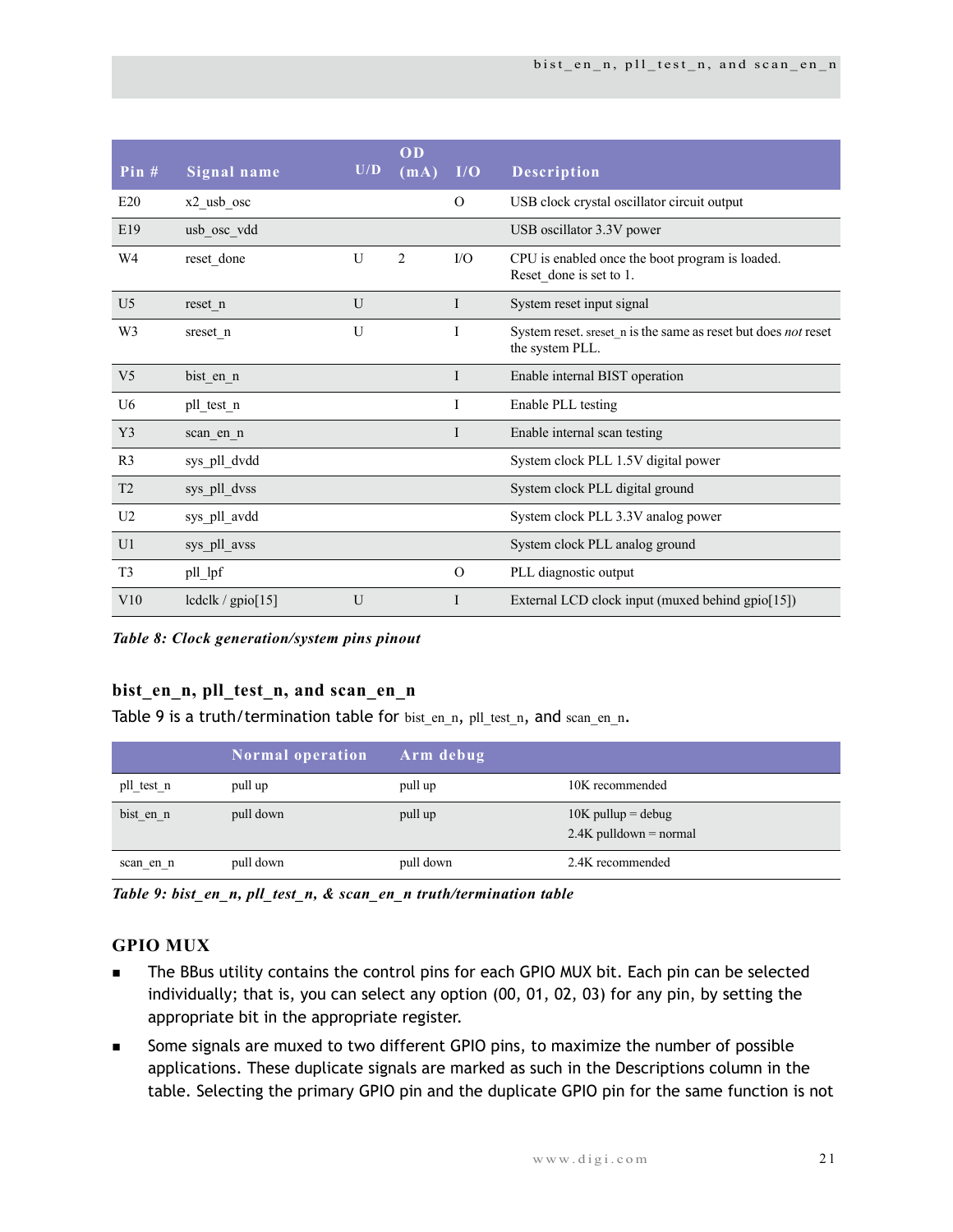recommended. If both the primary GPIO pin and duplicate GPIO pin are programmed for the same function, however, the primary GPIO pin has precedence and will be used.

- The 00 option for the serial ports (B, A, C, and D) are configured for UART and SPI mode, respectively; that is the UART option is shown first, followed by the SPI option if there is one. If only one value appears, it is the UART mode value. SPI options all begin with *SPI*.
- $\blacksquare$  The I<sup>2</sup>C module must be held in reset until the GPIO assigned to the I<sup>2</sup>C has been configured.
- GPIO pins 42, 43, 50-64, and 66-72 (24 pins total) do not have internal pullups. All GPIO pins are reset at powerup to be inputs. Any of these pins not being used should be pulled high with an external 10K resistor. Some of these GPIO pins might need external 10K pullup or pulldown resistors to prevent them from floating before being programmed, depending on how they are being used.

For example, gpio[66] is being used as *mem addr [22]* to address a flash chip. gpio[66] should be pulled down with a 10K resistor to prevent the pin from floating until the software is loaded and can program the pin using GPIO Configuration Register 9 to drive *mem addr [22]* from pin gpio[66].

| Pin $#$        | Signal name             | $\mathbf{U}/\mathbf{D}$ | OD<br>(mA)     | I/O | Descriptions $(4 \text{ options}: 00, 01, 02, 03)$                               |
|----------------|-------------------------|-------------------------|----------------|-----|----------------------------------------------------------------------------------|
| W <sub>5</sub> | $gpio[0]$ <sup>1</sup>  | U                       | $\overline{2}$ | I/O | Ser port B TXData / SPI port B dout<br>$00\,$<br>DMA ch 1 done (duplicate)<br>01 |
|                |                         |                         |                |     | Timer 1 (duplicate)<br>02                                                        |
|                |                         |                         |                |     | 03<br>GPIO <sub>0</sub>                                                          |
| V <sub>6</sub> | gpio[1]                 | U                       | $\overline{2}$ | I/O | $00\,$<br>Ser port B RXData / SPI port B din                                     |
|                |                         |                         |                |     | DMA ch 1 req (duplicate)<br>01                                                   |
|                |                         |                         |                |     | Ext IRQ 0<br>02                                                                  |
|                |                         |                         |                |     | GPIO 1<br>03                                                                     |
| Y <sub>5</sub> | gpio $[2]$ <sup>1</sup> | U                       | 2              | I/O | Ser port B RTS<br>$00\,$                                                         |
|                |                         |                         |                |     | Timer 0<br>01                                                                    |
|                |                         |                         |                |     | DMA ch 2 read enable<br>02                                                       |
|                |                         |                         |                |     | 03<br>GPIO <sub>2</sub>                                                          |
| W <sub>6</sub> | gpio[3]                 | U                       | $\sqrt{2}$     | I/O | $00\,$<br>Ser port B CTS                                                         |
|                |                         |                         |                |     | 1284 nACK (peripheral-driven)<br>01                                              |
|                |                         |                         |                |     | 02<br>DMA ch 1 req                                                               |
|                |                         |                         |                |     | GPIO 3<br>03                                                                     |
| V <sub>7</sub> | $gpio[4]$ <sup>1</sup>  | U                       | $\overline{2}$ | I/O | Ser port B DTR<br>$00\,$                                                         |
|                |                         |                         |                |     | 1284 busy (peripheral-driven)<br>01                                              |
|                |                         |                         |                |     | DMA ch 1 done<br>02                                                              |
|                |                         |                         |                |     | GPIO 4<br>03                                                                     |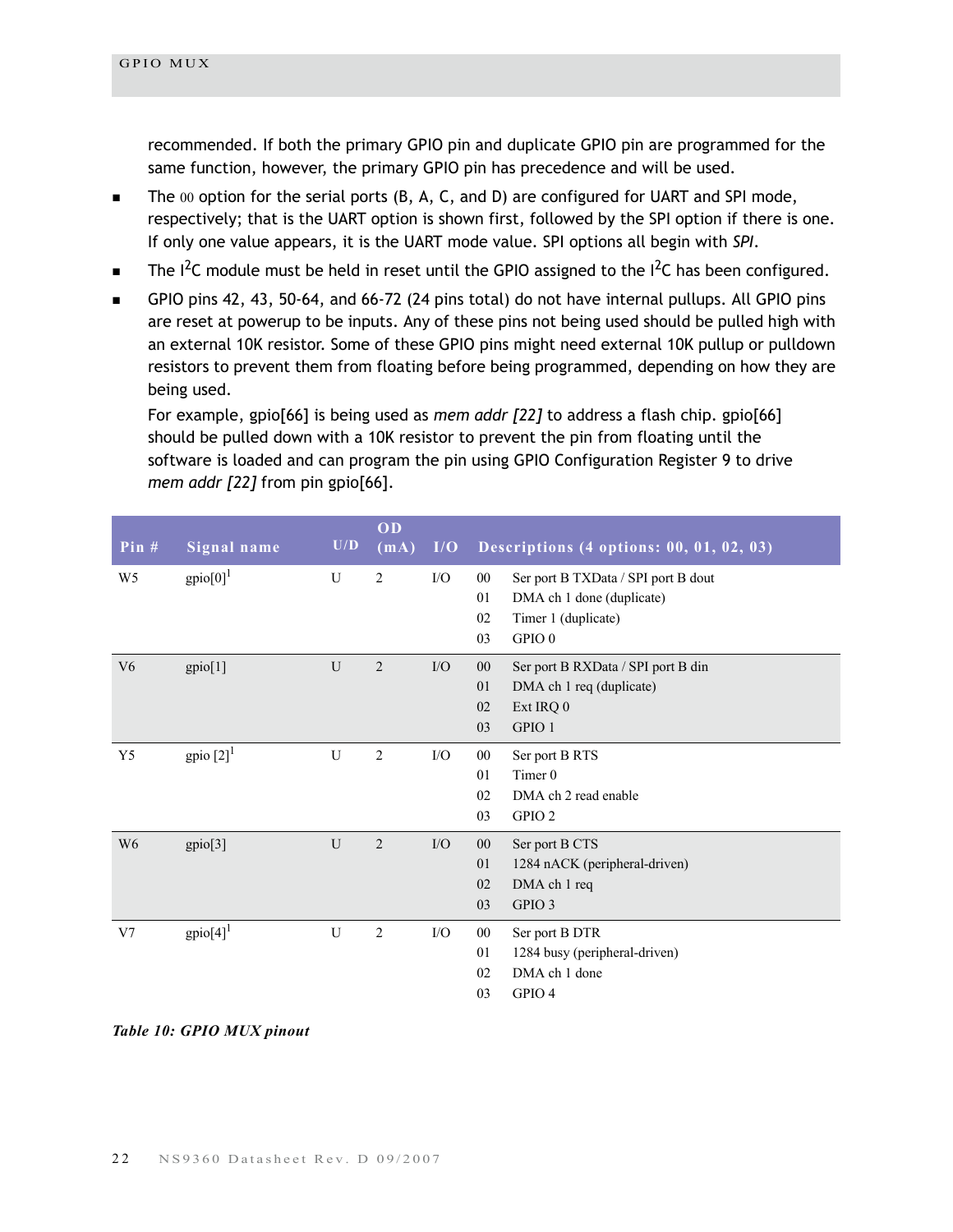| Pin #          | Signal name                    | U/D            | OD<br>(mA)     | I/O         | Descriptions (4 options: 00, 01, 02, 03)                                                                                       |
|----------------|--------------------------------|----------------|----------------|-------------|--------------------------------------------------------------------------------------------------------------------------------|
| Y <sub>6</sub> | gpio[5]                        | ${\bf U}$      | $\sqrt{2}$     | $\rm I/O$   | Ser port B DSR<br>$00\,$<br>1284 PError (peripheral-driven)<br>01<br>02<br>DMA ch 1 read enable<br>GPIO 5<br>03                |
| W7             | gpio[6]                        | $\mathbf U$    | $\sqrt{2}$     | $\rm I/O$   | $00\,$<br>Ser port B RI / SPI port B clk<br>1284 nFault (peripheral-driven)<br>01<br>Timer 7 (duplicate)<br>02<br>GPIO 6<br>03 |
| $\rm Y7$       | gpio[7]                        | $\mathbf U$    | $\sqrt{2}$     | $\rm I/O$   | $00\,$<br>Ser port B DCD / SPI port B enable<br>DMA ch 1 read enable (duplicate)<br>01<br>02<br>Ext IRQ 1<br>GPIO 7<br>03      |
| ${\rm V}8$     | $gpio[8]$ <sup>1</sup>         | $\overline{U}$ | $\sqrt{2}$     | $\rm I/O$   | $00\,$<br>Ser port A TXData / SPI port A dout<br>Reserved<br>01<br>Reserved<br>02<br>GPIO 8<br>03                              |
| W8             | gpio[9]                        | $\mathbf U$    | $\sqrt{2}$     | ${\rm I/O}$ | $00\,$<br>Ser port A RXData / SPI port A din<br>Reserved<br>01<br>02<br>Reserved<br>GPIO 9<br>03                               |
| ${\bf Y8}$     | $gpio[10]$ <sup>1</sup>        | $\mathbf U$    | $\sqrt{2}$     | $\rm I/O$   | $00\,$<br>Ser port A RTS<br>Reserved<br>01<br>PWM ch 0 (duplicate)<br>02<br>GPIO 10<br>03                                      |
| V <sub>9</sub> | gpio[11]                       | $\mathbf U$    | $\sqrt{2}$     | $\rm I/O$   | $00\,$<br>Ser port A CTS<br>Ext IRQ2 (duplicate)<br>01<br>Timer 0 (duplicate)<br>02<br>GPIO 11<br>03                           |
| W9             | $\text{gpio}[12]$ <sup>1</sup> | ${\bf U}$      | $\overline{2}$ | $\rm I/O$   | $00\,$<br>Ser port A DTR<br>01<br>Reserved<br>02<br>PWM ch 1 (duplicate)<br>GPIO 12<br>03                                      |
| Y9             | gpio[13]                       | $\mathbf U$    | $\overline{2}$ | $\rm I/O$   | $00\,$<br>Ser port A DSR<br>Ext IRQ 0 (duplicate)<br>01<br>02<br>PWM ch 2 (duplicate)<br>GPIO 13<br>03                         |
| W10            | gpio[14]                       | ${\bf U}$      | $\sqrt{2}$     | ${\rm I/O}$ | ${\bf 00}$<br>Ser port A RI / SPI port A clk<br>Timer 1<br>01<br>PWM ch 3 (duplicate)<br>02<br>GPIO 14<br>03                   |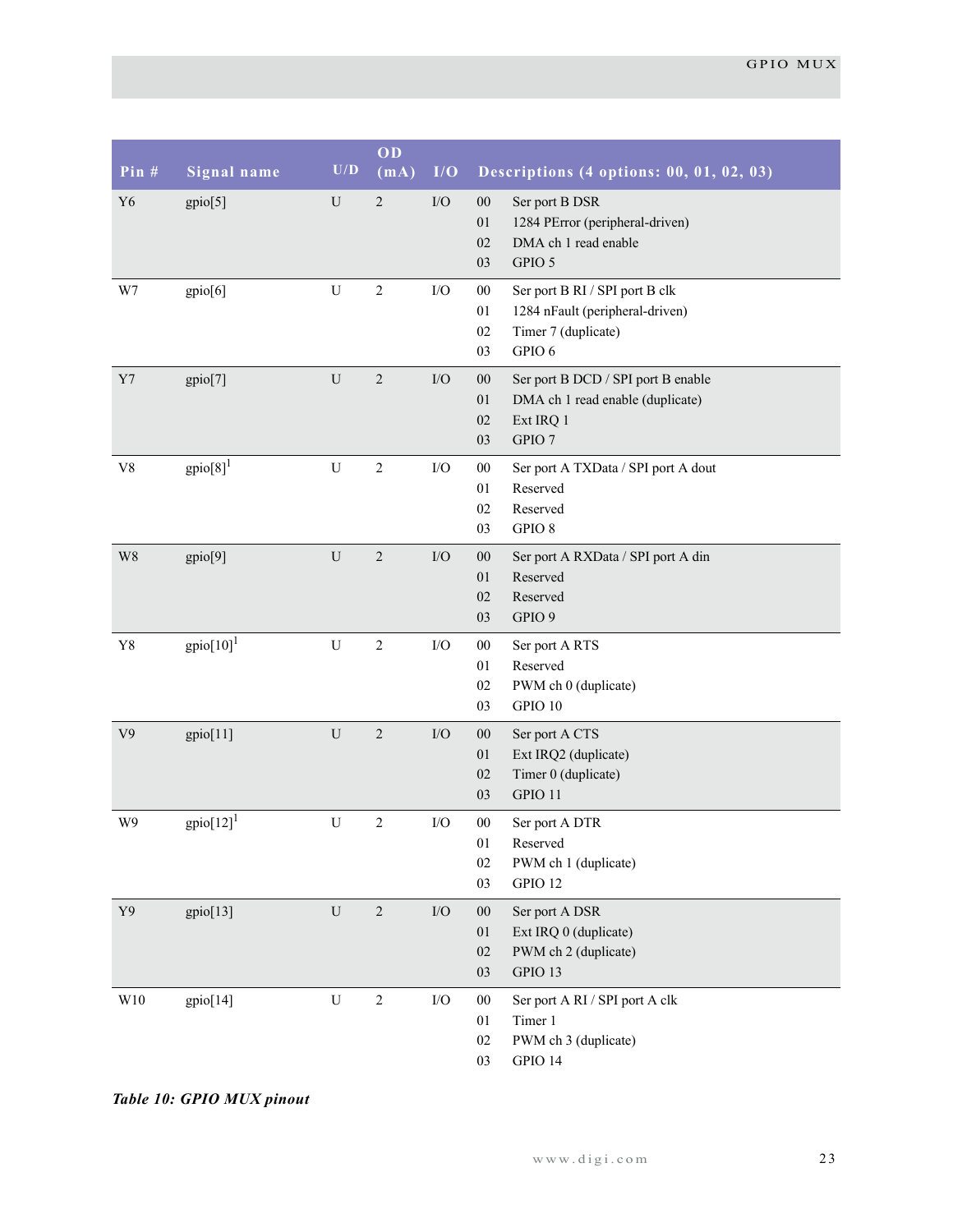| Pin #       | Signal name             | U/D         | OD<br>(mA)     | I/O         | Descriptions (4 options: 00, 01, 02, 03)                                                                             |
|-------------|-------------------------|-------------|----------------|-------------|----------------------------------------------------------------------------------------------------------------------|
| V10         | gpio[15]                | U           | $\sqrt{2}$     | ${\rm I/O}$ | $00\,$<br>Ser port A DCD / SPI port A enable<br>Timer 2<br>01<br>02<br>LCD clock input<br>GPIO 15<br>03              |
| ${\rm Y10}$ | $\text{gpio}[16]^2$     | ${\bf U}$   | $\sqrt{2}$     | $\rm I/O$   | $00\,$<br>USB overcurrent<br>$01\,$<br>1284 nFault (peripheral-driven, duplicate)<br>02<br>Reserved<br>GPIO 16<br>03 |
| Y11         | $gpio[17]^{1, 2}$       | ${\bf U}$   | $\sqrt{2}$     | ${\rm I/O}$ | 00<br>USB power relay<br>01<br>Reserved<br>02<br>Reserved<br>GPIO 17<br>03                                           |
| V11         | gpio[18]                | ${\bf U}$   | $\overline{4}$ | $\rm I/O$   | ${\bf 00}$<br>Ethernet CAM reject<br>LCD power enable<br>01<br>Ext IRQ 3 (duplicate)<br>02<br>GPIO 18<br>03          |
| W11         | $gpio[19]$ <sup>1</sup> | ${\bf U}$   | $\overline{4}$ | $\rm I/O$   | 00<br>Ethernet CAM req<br>$01\,$<br>LCD line-horz sync<br>DMA ch 2 read enable (duplicate)<br>02<br>GPIO 19<br>03    |
| Y12         | $gpio[20]$ <sup>1</sup> | ${\bf U}$   | $8\,$          | $\rm I/O$   | $00\,$<br>Ser port C DTR<br>LCD clock<br>$01\,$<br>02<br>Reserved<br>GPIO 20<br>03                                   |
| W12         | gpio[21]                | ${\bf U}$   | $\overline{4}$ | ${\rm I/O}$ | $00\,$<br>Ser port C DSR<br>LCD frame pulse-vert<br>01<br>Reserved<br>02<br>GPIO 21<br>03                            |
| V12         | gpio[22]                | $\mathbf U$ | $\overline{4}$ | $\rm I/O$   | $00\,$<br>Ser port C RI / SPI port C clk<br>01<br>LCD AC bias-data enable<br>02<br>Reserved<br>GPIO 22<br>03         |
| Y13         | gpio[23]                | ${\bf U}$   | $\overline{4}$ | $\rm I/O$   | $00\,$<br>Ser port C DCD / SPI port C enable<br>LCD line end<br>01<br>Reserved<br>$02\,$<br>GPIO 23<br>03            |
| W13         | $gpio[24]$ <sup>1</sup> | ${\bf U}$   | $\overline{4}$ | $\rm I/O$   | $00\,$<br>Ser port D DTR<br>LCD data bit 0<br>01<br>Reserved<br>02<br>GPIO 24<br>03                                  |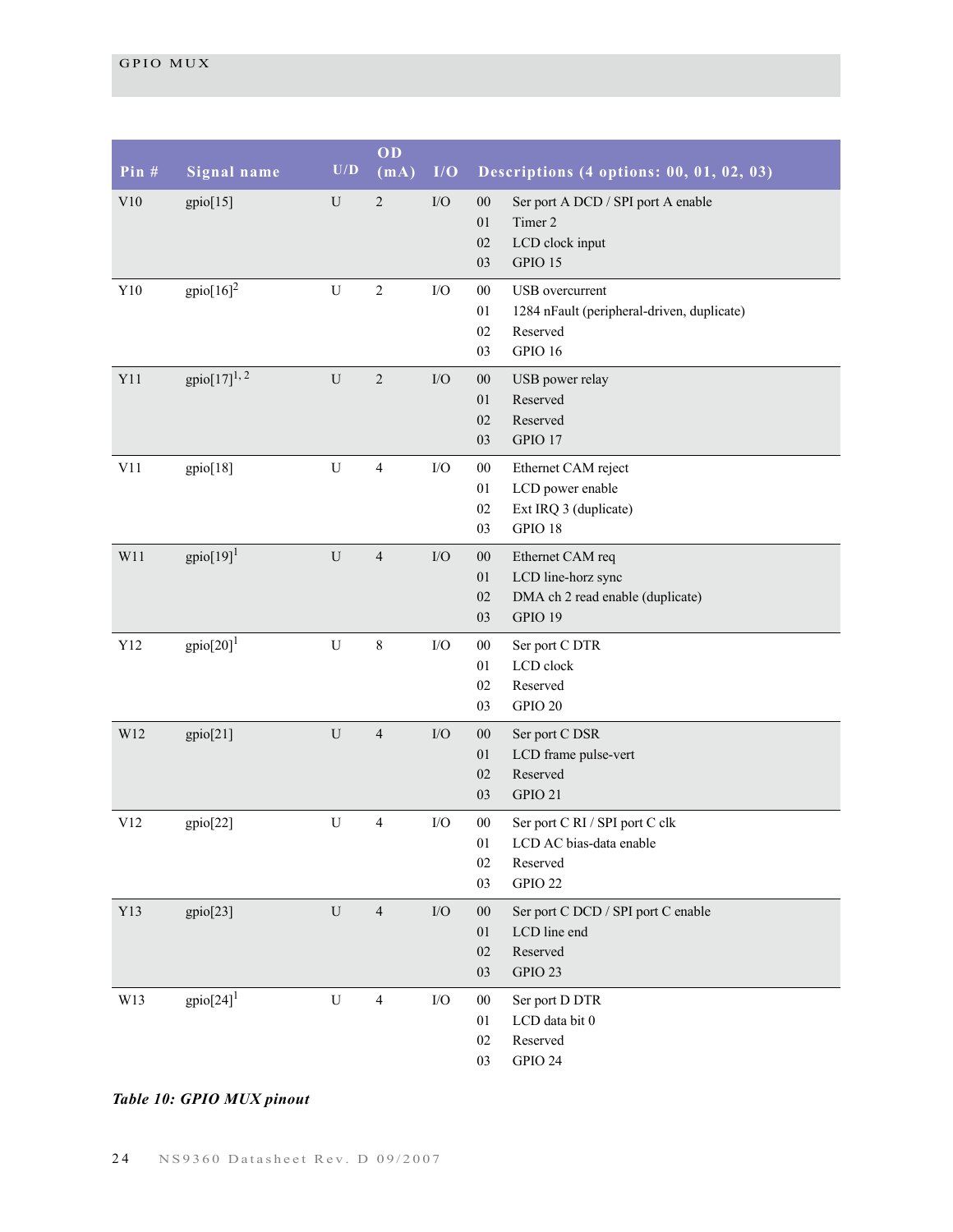| Pin #       | Signal name | $\mathbf{U}/\mathbf{D}$ | OD<br>(mA)     | I/O         | Descriptions (4 options: 00, 01, 02, 03)                                                                         |
|-------------|-------------|-------------------------|----------------|-------------|------------------------------------------------------------------------------------------------------------------|
| V13         | gpio[25]    | U                       | $\overline{4}$ | ${\rm I/O}$ | Ser port D DSR<br>$00\,$<br>LCD data bit 1<br>01<br>Reserved<br>02<br>GPIO 25<br>03                              |
| ${\it Y14}$ | gpio[26]    | ${\bf U}$               | $\overline{4}$ | ${\rm I/O}$ | ${\bf 00}$<br>Ser port D RI / SPI port D clk<br>01<br>LCD data bit 2<br>Timer 3<br>02<br>GPI0 26<br>03           |
| W14         | gpio[27]    | U                       | $\overline{4}$ | ${\rm I/O}$ | $00\,$<br>Ser port D DCD / SPI port D enable<br>$01\,$<br>LCD data bit 3<br>Timer 4<br>02<br>03<br>GPIO 27       |
| Y15         | gpio[28]    | ${\bf U}$               | $\overline{4}$ | ${\rm I/O}$ | ${\bf 00}$<br>Ext IRQ 1 (duplicate)<br>LCD data bit 4<br>01<br>02<br>LCD data bit 8 (duplicate)<br>GPIO 28<br>03 |
| V14         | gpio[29]    | U                       | $\overline{4}$ | $\rm I/O$   | Timer 5<br>${\bf 00}$<br>$01\,$<br>LCD data bit 5<br>02<br>LCD data bit 9 (duplicate)<br>GPIO 29<br>03           |
| W15         | gpio[30]    | ${\bf U}$               | $\overline{4}$ | ${\rm I/O}$ | Timer 6<br>$00\,$<br>LCD data bit 6<br>01<br>02<br>LCD data bit 10 (duplicate)<br>GPIO 30<br>03                  |
| Y16         | gpio[31]    | ${\bf U}$               | $\overline{4}$ | ${\rm I/O}$ | Timer 7<br>$00\,$<br>$01\,$<br>LCD data bit 7<br>02<br>LCD data bit 11 (duplicate)<br>03<br>GPIO 31              |
| V15         | gpio[32]    | ${\bf U}$               | $\overline{4}$ | ${\rm I/O}$ | ${\bf 00}$<br>Ext IRQ 2<br>01<br>1284 Data 1 (bidirectional)<br>LCD data bit 8<br>02<br>GPIO 32<br>03            |
| W16         | gpio[33]    | ${\bf U}$               | $\overline{4}$ | $\rm I/O$   | Reserved<br>$00\,$<br>1284 Data 2 (bidirectional)<br>01<br>$02\,$<br>LCD data bit 9<br>GPIO 33<br>03             |
| ${\tt Y}17$ | gpio[34]    | ${\bf U}$               | $\overline{4}$ | ${\rm I/O}$ | iic_scl<br>$00\,$<br>1284 Data 3 (bidirectional)<br>01<br>LCD data bit 10<br>02<br>GPIO 34<br>03                 |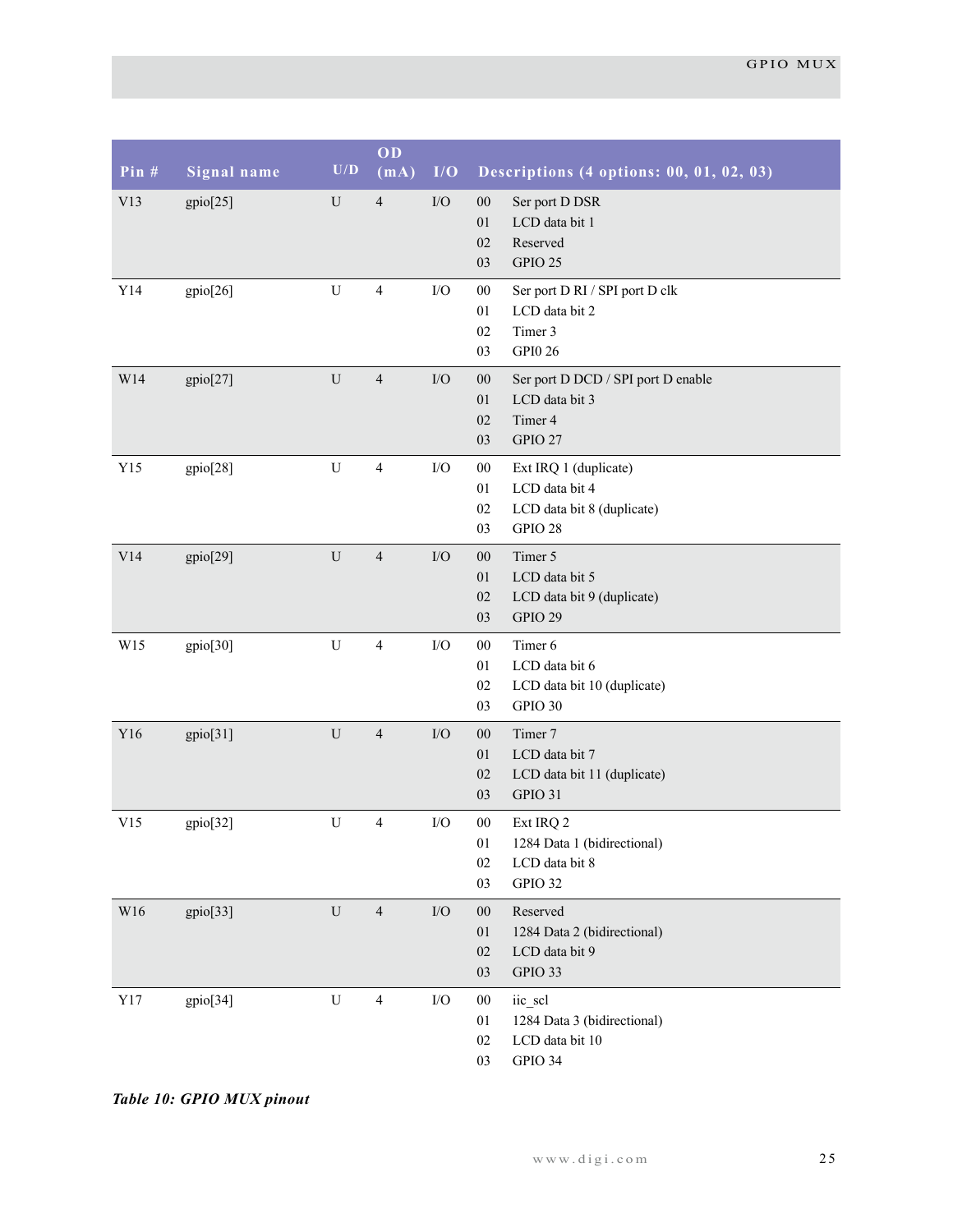| Pin $#$ | Signal name | $\mathbf{U}/\mathbf{D}$ | OD<br>(mA)     | I/O         | Descriptions (4 options: 00, 01, 02, 03)                                                                                                                                                       |
|---------|-------------|-------------------------|----------------|-------------|------------------------------------------------------------------------------------------------------------------------------------------------------------------------------------------------|
| U15     | gpio[35]    | U                       | $\overline{4}$ | ${\rm I/O}$ | $00\,$<br>iic_sda<br>01<br>1284 Data 4 (bidirectional)<br>LCD data bit 11<br>02<br>GPIO 35<br>03                                                                                               |
| V16     | gpio[36]    | U                       | $\overline{4}$ | I/O         | PWM ch 0<br>$00\,$<br>1284 Data 5 (bidirectional)<br>01<br>LCD data bit 12<br>02<br>GPIO 36<br>03                                                                                              |
| W17     | gpio[37]    | ${\bf U}$               | $\overline{4}$ | ${\rm I/O}$ | $00\,$<br>PWM ch 1<br>1284 Data 6 (bidirectional)<br>01<br>LCD data bit 13<br>02<br>GPIO 37<br>03                                                                                              |
| Y18     | gpio[38]    | ${\bf U}$               | $\overline{4}$ | ${\rm I/O}$ | PWM ch2<br>$00\,$<br>1284 Data 7 (bidirectional)<br>01<br>02<br>LCD data bit 14<br>GPIO 38<br>03                                                                                               |
| U16     | gpio[39]    | $\mathbf U$             | $\overline{4}$ | ${\rm I/O}$ | $00\,$<br>PWM ch3<br>01<br>1284 Data 8 (bidirectional)<br>LCD data bit 15<br>02<br>GPIO 39<br>03                                                                                               |
| V17     | gpio[40]    | $\mathbf U$             | $\overline{4}$ | ${\rm I/O}$ | $00\,$<br>Ser port C TXData / SPI port C dout<br>01<br>Ext IRQ 3<br>LCD data bit 16<br>02<br>GPIO 40<br>03                                                                                     |
| W18     | gpio[41]    | ${\bf U}$               | $\overline{4}$ | ${\rm I/O}$ | $00\,$<br>Ser port C RXData / SPI port C din<br>Reserved<br>01<br>LCD data bit 17<br>02<br>03<br>GPIO 41                                                                                       |
| U18     | gpio[42]    |                         | $\overline{2}$ | $\rm I/O$   | $00\,$<br>Ser port C RTS<br>01<br>Reserved<br>02<br>USB phy data + (TX and RX data for bidirectional PHY or<br>TX data only for unidirectional PHY)<br>GPIO 42<br>03                           |
| V20     | gpio[43]    |                         | $\overline{2}$ | $\rm I/O$   | $00\,$<br>Ser port C CTS<br>01<br>1284 transceiver direction control<br>USB phy data - (TX and RX data for bidirectional PHY or<br>02<br>TX data only for unidirectional PHY)<br>GPIO 43<br>03 |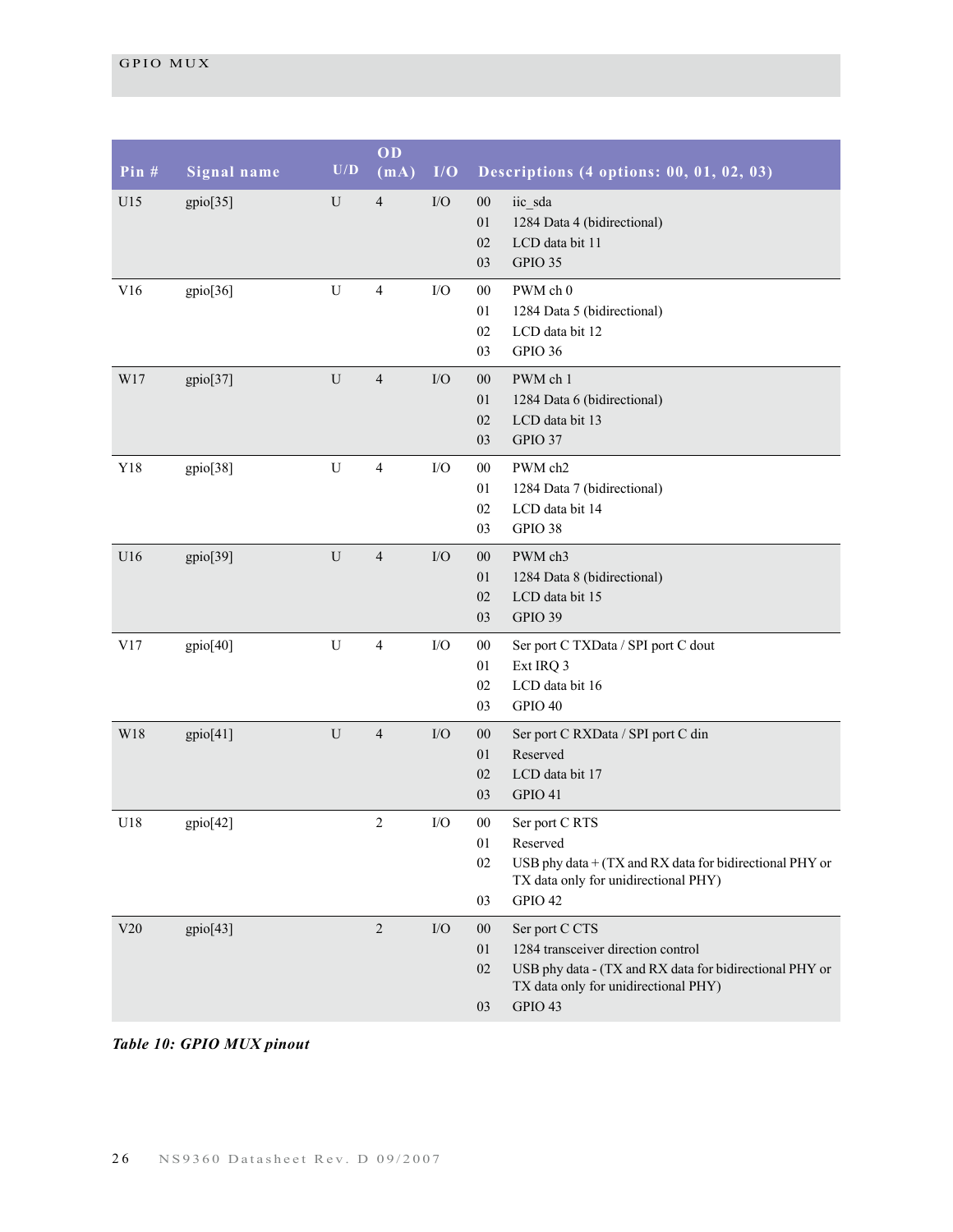| Pin#            | Signal name              | U/D         | OD<br>(mA)       | I/O         | Descriptions (4 options: 00, 01, 02, 03)                                                                                                                                                                           |
|-----------------|--------------------------|-------------|------------------|-------------|--------------------------------------------------------------------------------------------------------------------------------------------------------------------------------------------------------------------|
| U19             | gpio $[44]$ <sup>1</sup> | U           | $\overline{c}$   | I/O         | $00\,$<br>Ser port D TXData / SPI port D dout<br>01<br>1284 Select (peripheral-driven)<br>USB phy tx output enable<br>02<br>GPIO 44<br>03                                                                          |
| U20             | gpio[45]                 | U           | $\overline{2}$   | $\rm I/O$   | $\mathbf{0}$<br>Ser port D RXData / SPI port D din<br>01<br>1284 nStrobe (host-driven)<br>USB phy rx data<br>02<br>GPIO 45<br>03                                                                                   |
| T19             | gpio[46]                 | U           | $\boldsymbol{2}$ | I/O         | $00\,$<br>Ser port D RTS<br>01<br>1284 nAutoFd (host-driven)<br>02<br>USB phy $rx$ data + (unidirectional phy only; for<br>bidirectional USB PHY applications, do not configure for<br>option 02)<br>GPIO 46<br>03 |
| R18             | gpio[47]                 | U           | $\sqrt{2}$       | $\rm I/O$   | $00\,$<br>Ser port D CTS<br>01<br>1284 nInit (host-driven)<br>USB phy rx data - (unidirectional phy only; for<br>02<br>bidirectional USB PHY applications, do not configure for<br>option 02)<br>GPIO 47<br>03     |
| <b>T20</b>      | gpio[48]                 | ${\bf U}$   | $\overline{2}$   | I/O         | USB phy suspend<br>$00\,$<br>1284 nSelectIn (host-driven)<br>01<br>DMA ch 2 req<br>02<br>GPIO 48<br>03                                                                                                             |
| R <sub>19</sub> | $gpio[49]$ <sup>1</sup>  | $\mathbf U$ | $\overline{c}$   | ${\rm I/O}$ | 00<br>USB phy speed<br>1284 peripheral logic high (peripheral-driven)<br>01<br>DMA ch 2 done<br>02<br>GPIO 49<br>03                                                                                                |
| K2              | gpio[50]                 |             | $\overline{2}$   | $\rm I/O$   | ${\bf 00}$<br>MII/RMII management data<br>USB phy data + (duplicate) (TX and RX data for<br>01<br>bidirectional PHY or TX data only for unidirectional PHY)<br>$02\,$<br>Reserved<br>03<br>GPIO 50                 |
| U3              | gpio[51]                 |             | $\overline{2}$   | ${\rm I/O}$ | $00\,$<br>MII rx data valid<br>USB phy data - (duplicate) (TX and RX data for<br>01<br>bidirectional PHY or TX data only for unidirectional PHY)<br>Reserved<br>02<br>GPIO 51<br>03                                |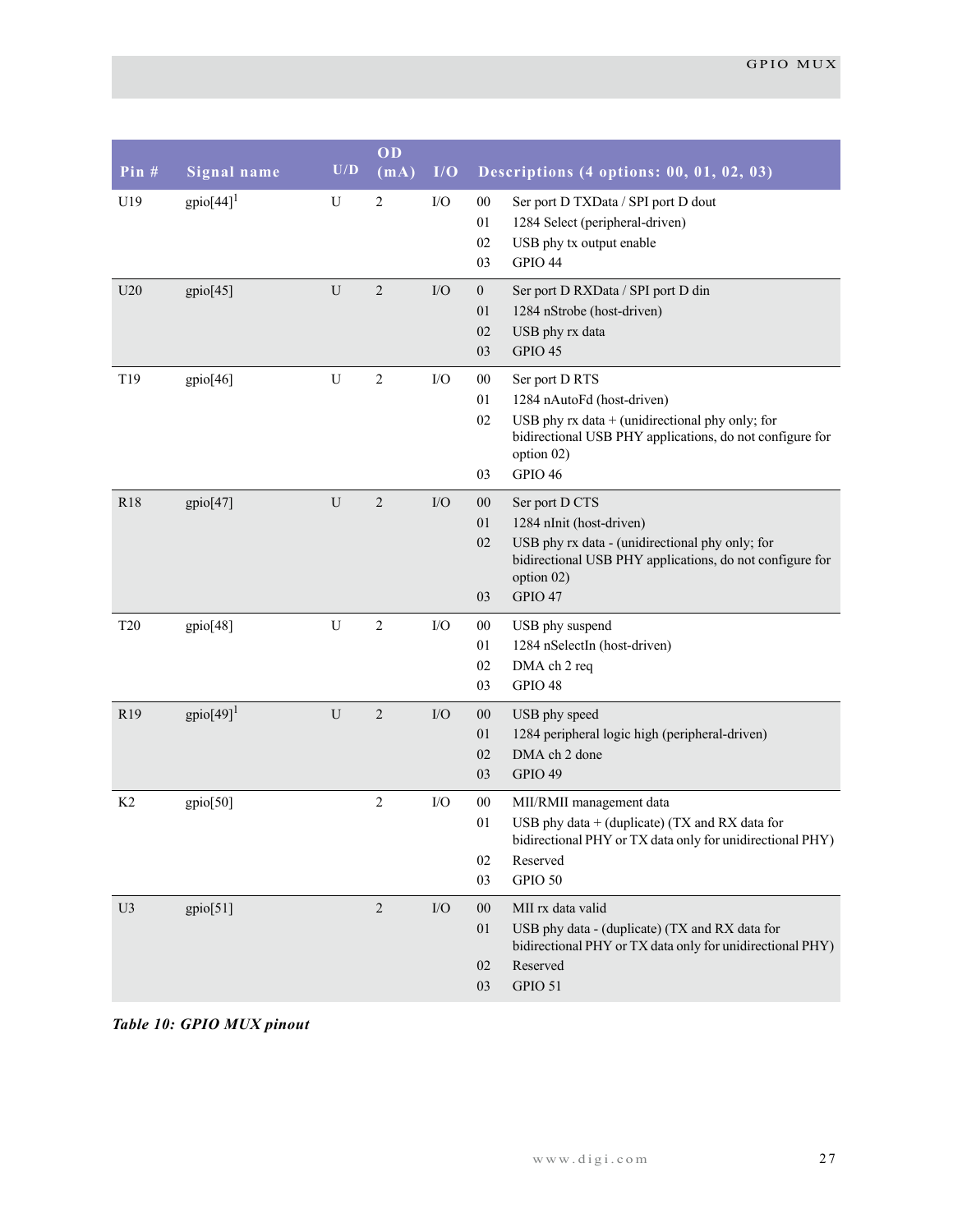| Pin $#$        | Signal name | U/D | OD<br>(mA)     | I/O         | Descriptions (4 options: 00, 01, 02, 03)                                                                                                                                                                      |
|----------------|-------------|-----|----------------|-------------|---------------------------------------------------------------------------------------------------------------------------------------------------------------------------------------------------------------|
| V1             | gpio[52]    |     | $\sqrt{2}$     | I/O         | $00\,$<br>MII rx error<br>01<br>USB phy tx output enable (duplicate)<br>Reserved<br>02<br>GPIO 52<br>03                                                                                                       |
| N <sub>3</sub> | gpio[53]    |     | $\sqrt{2}$     | I/O         | $00\,$<br>MII/RMII rx data bit 0<br>01<br>USB phy rx data (duplicate)<br>Reserved<br>02<br>GPIO 53<br>03                                                                                                      |
| N2             | gpio[54]    |     | $\sqrt{2}$     | I/O         | $00\,$<br>MII/RMII rx data bit 1<br>USB phy suspend (duplicate)<br>01<br>02<br>Reserved<br>GPIO 54<br>03                                                                                                      |
| N1             | gpio[55]    |     | $\overline{2}$ | I/O         | $00\,$<br>MII rx data bit 2<br>01<br>USB phy speed (duplicate)<br>Reserved<br>02<br>GPIO 55<br>03                                                                                                             |
| M <sub>3</sub> | gpio[56]    |     | $\sqrt{2}$     | $\rm I/O$   | $00\,$<br>MII rx data bit 3<br>USB $rx$ data $+$ (duplicate) (unidirectional phy only; for<br>01<br>bidirectional USB PHY applications, do not configure for<br>option 01)<br>Reserved<br>02<br>GPIO 56<br>03 |
| M <sub>2</sub> | gpio[57]    |     | $\overline{2}$ | ${\rm I/O}$ | $00\,$<br>MII/RMII tx enable<br>USB rx data - (duplicate) (unidirectional phy only; for<br>01<br>bidirectional USB PHY applications, do not configure for<br>option 01)<br>Reserved<br>02<br>03<br>GPIO 57    |
| M1             | gpio[58]    |     | $\overline{2}$ | I/O         | $00\,$<br>MII tx error<br>01<br>Reserved<br>02<br>Reserved<br>03<br>GPIO 58                                                                                                                                   |
| L <sub>3</sub> | gpio[59]    |     | $\sqrt{2}$     | $\rm I/O$   | $00\,$<br>MII/RMII tx data bit 0<br>01<br>Reserved<br>Reserved<br>02<br>GPIO 59<br>03                                                                                                                         |
| L1             | gpio[60]    |     | $\overline{2}$ | I/O         | ${\bf 00}$<br>MII/RMII tx data bit 1<br>Reserved<br>01<br>Reserved<br>02<br>03<br>GPIO[60]                                                                                                                    |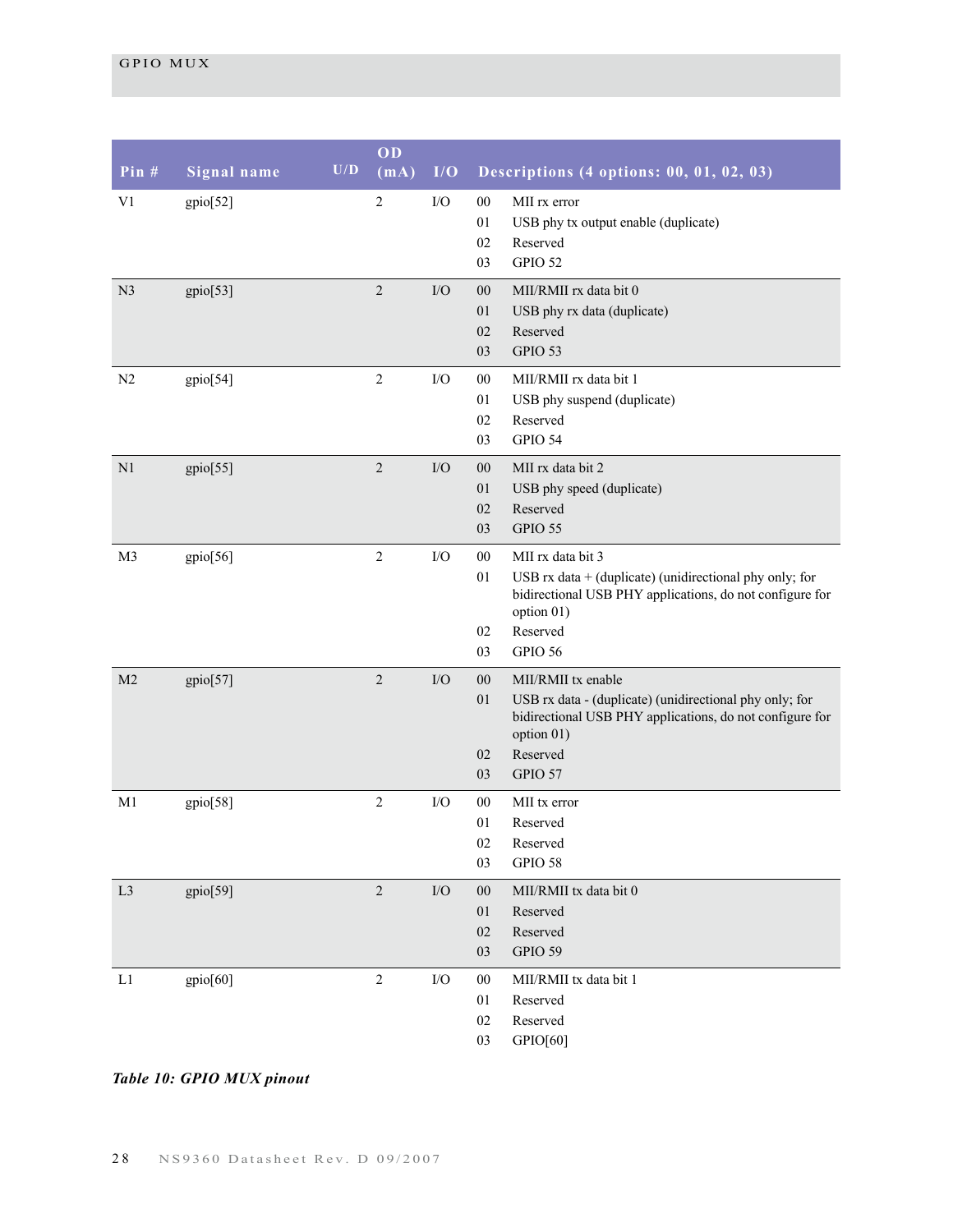| Pin $#$        | Signal name | $\mathbf{U}/\mathbf{D}$ | OD<br>(mA) | I/O       | Descriptions (4 options: 00, 01, 02, 03)                                                                             |
|----------------|-------------|-------------------------|------------|-----------|----------------------------------------------------------------------------------------------------------------------|
| K1             | gpio[61]    |                         | $\sqrt{2}$ | $\rm I/O$ | ${\bf 00}$<br>MII tx data bit 2<br>01<br>Reserved<br>Reserved<br>$02\,$<br>GPIO 61<br>03                             |
| K3             | gpio[62]    |                         | $\sqrt{2}$ | $\rm I/O$ | $00\,$<br>MII tx data bit 3<br>01<br>Reserved<br>Reserved<br>$02\,$<br>GPIO 62<br>03                                 |
| $\mathbf{P2}$  | gpio[63]    |                         | $\sqrt{2}$ | $\rm I/O$ | MII collision<br>$00\,$<br>01<br>Reserved<br>Reserved<br>$02\,$<br>GPIO 63<br>03                                     |
| R1             | gpio[64]    |                         | $\sqrt{2}$ | $\rm I/O$ | $00\,$<br>MII/RMII carrier sense<br>01<br>Reserved<br>Reserved<br>$02\,$<br>GPIO 64<br>03                            |
| P <sub>1</sub> | gpio[65]    | ${\bf U}$               | $\sqrt{2}$ | $\rm I/O$ | $00\,$<br>MII/RMII enet phy interrupt<br>01<br>Reserved<br>Reserved<br>$02\,$<br>GPIO 65<br>03                       |
| H19            | gpio[66]    |                         | $\,8\,$    | $\rm I/O$ | ${\bf 00}$<br>Mem addr[22]<br>01<br>Reserved<br>Reserved<br>$02\,$<br>GPIO 66<br>03                                  |
| E18            | gpio[67]    |                         | $\,8\,$    | I/O       | $00\,$<br>Mem addr[23]<br>01<br>Reserved<br>$02\,$<br>Reserved<br>GPIO 67<br>03                                      |
| D19            | gpio[68]    |                         | $\,8\,$    | $\rm I/O$ | ${\bf 00}$<br>Mem addr[24]<br>$01\,$<br>Mem clk_en[0]<br>$02\,$<br>Ext IRQ 0 (duplicate)<br><b>GPIO 68</b><br>$03\,$ |
| C20            | gpio[69]    |                         | $\,8\,$    | $\rm I/O$ | ${\bf 00}$<br>Mem addr[25]<br>01<br>Mem clk $en[1]$<br>Ext IRQ 1 (duplicate)<br>$02\,$<br>GPIO 69<br>$03\,$          |
| A17            | gpio[70]    |                         | $\,8\,$    | $\rm I/O$ | ${\bf 00}$<br>Mem addr[26]<br>Mem clk_en[2]<br>$0 \\ 1$<br>iic_scl (duplicate)<br>$02\,$<br>GPIO 70<br>03            |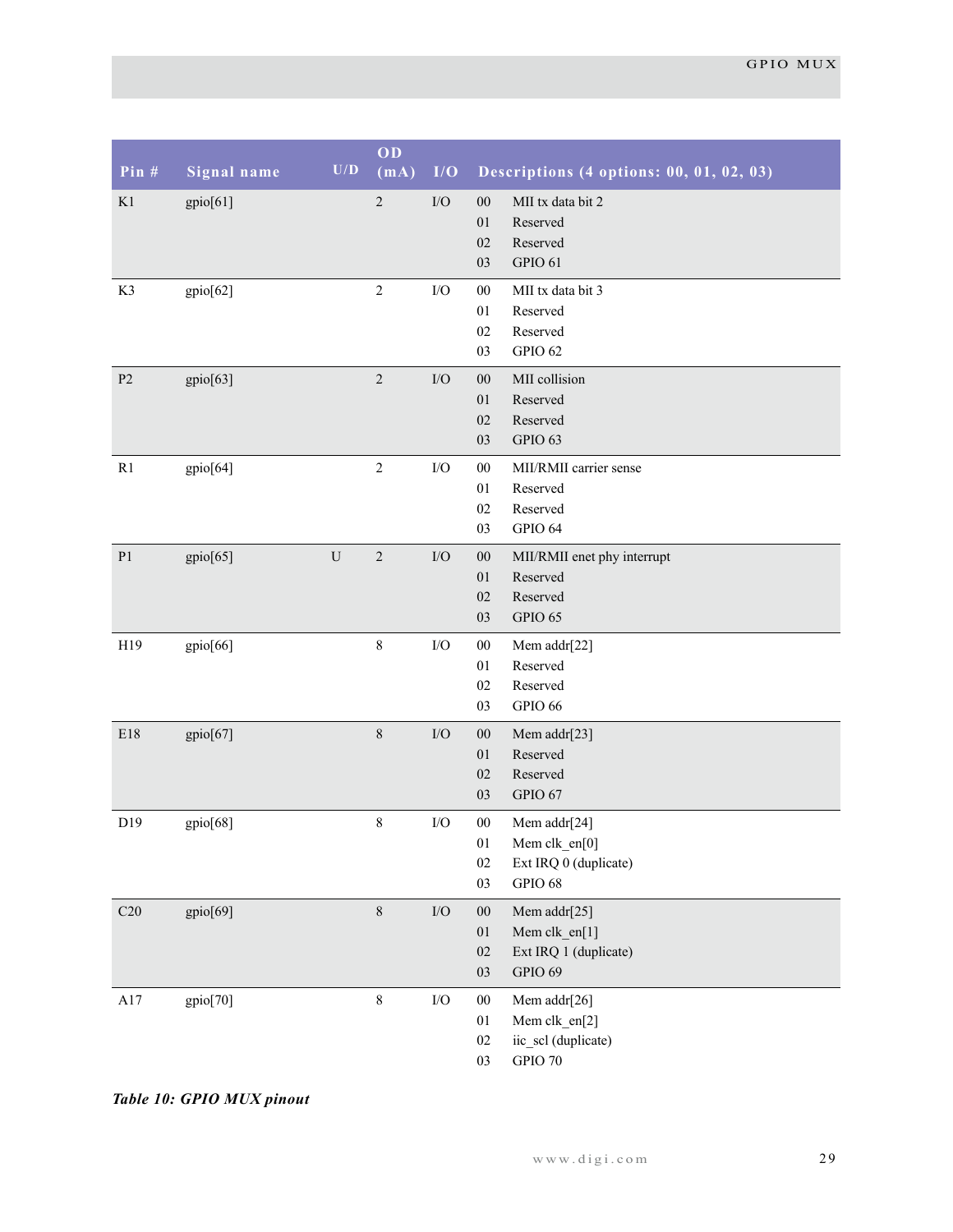| Pin $#$    | Signal name | U/D | OD<br>(mA) |     | $I/O$ Descriptions (4 options: 00, 01, 02, 03)                                                   |
|------------|-------------|-----|------------|-----|--------------------------------------------------------------------------------------------------|
| <b>B16</b> | gpio[71]    |     | 8          | I/O | $00\,$<br>Mem addr $[27]$<br>01<br>Mem clk $en[3]$<br>02<br>iic sda (duplicate)<br>GPIO 71<br>03 |
| J1         | gpio[72]    |     | 8          | I/O | $00\,$<br>Mem ta strb<br>01<br>Reserved<br>02<br>Reserved<br>03<br>GPIO 72                       |

1 This pin is used for bootstrap initialization (see Table 1, "Configuration pins— Bootstrap initialization," on page 5). Note that the GPIO pins used as bootstrap pins have a defined powerup state that is required for the appropriate NS9360 configuration. If these GPIO pins are also used to control external devices (for example, power switch enable), the powerup state for the external device should be compatible with the bootstrap state. If the powerup state is not compatible with the bootstrap state, either select a different GPIO pin to control the external device or add additional circuitry to reach the proper powerup state to the external device.

2 gpio[17] is used as both a bootstrap input pin for PLL\_ND and an output that controls a power switch for USB Host power. If the power switch needs to powerup in the inactive state, the enable to the power switch must be the same value as the bootstrap value for PLL\_ND; for example, if PLL\_ND requires high on gpio[17], a high true power switch must be selected. gpio[16] is used for USB\_OVR and should have a noise filter to prevent false indications of overcurrent, unless the USB power IC has this filter built in. See ["Example: Implementing gpio\[16\] and gpio\[17\]" on page 30](#page-33-0) for an illustration.

#### *Table 10: GPIO MUX pinout*

#### <span id="page-33-0"></span>*Example: Implementing gpio[16] and gpio[17]*



- **1** Powerup: GPIO[17] = Bootstrap ND4. Can be high or pulled low depending in required CPU speed.
	- If pulled low R2 in; populate inverter U1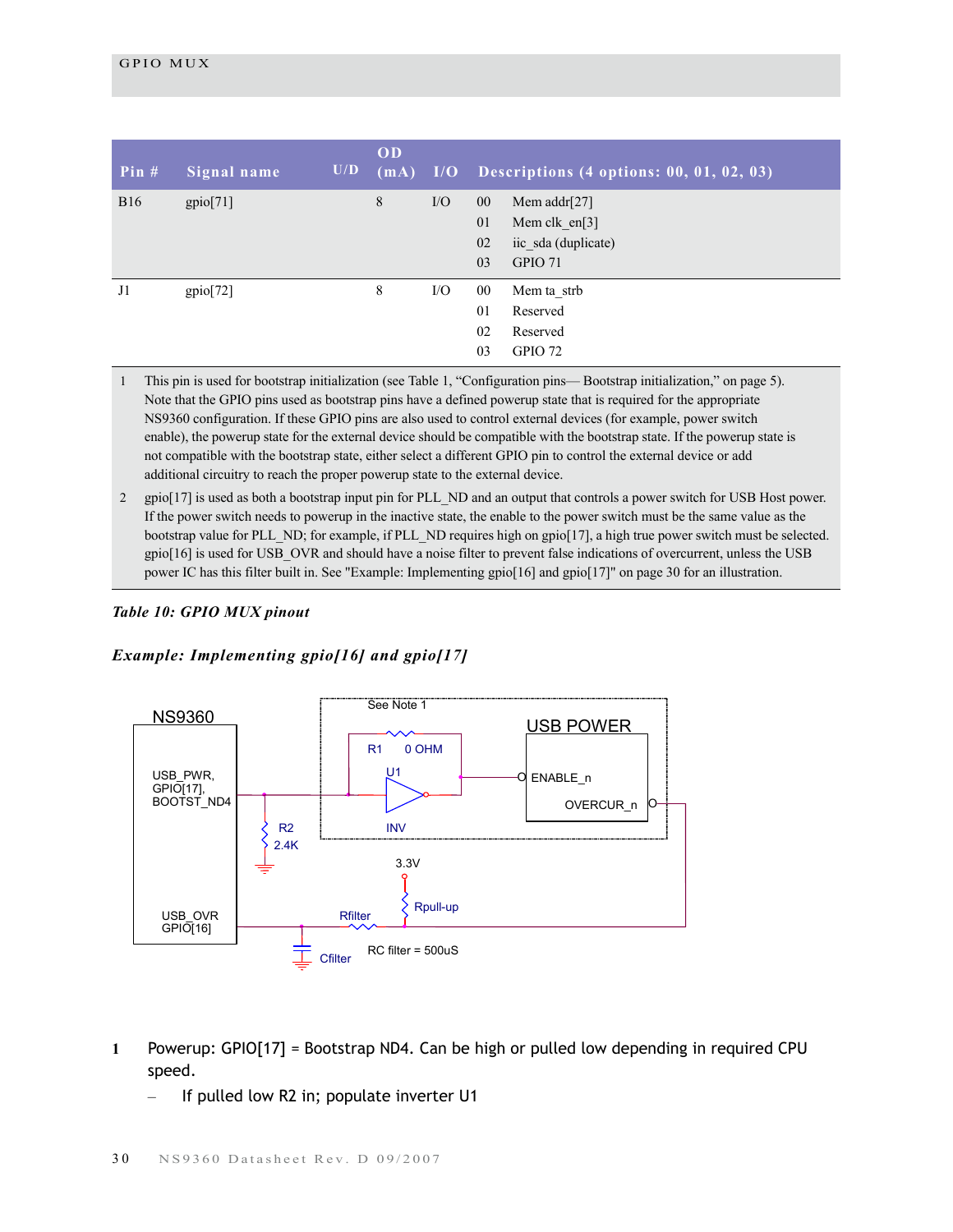If not pulled low; populate R1

R1 and U1 can be eliminated by selecting the ENABLE\_n polarity of the USB power IC to match the bootstrap state.

- **2** Code initializes USB registers. USP\_PWR driven by USB IP.
- **3** Code sets gpio[16] and gpio[17] to mode 0 USB.
	- Sets the INV function for USB\_OVR;
	- If R2 and U1 are populated, set the INV function for USB\_PWR

## <span id="page-34-0"></span>**LCD module signals**

The LCD module signals are multiplexed with GPIO pins. They include six control signals and up to 18 data signals. Table 11 describes the control signals.

| Signal name    | <b>Type</b> | <b>Description</b>                                                           |
|----------------|-------------|------------------------------------------------------------------------------|
| <b>CLPOWER</b> | Output      | LCD panel power enable                                                       |
| <b>CLLP</b>    | Output      | Line synchronization pulse (STN) / horizontal synchronization pulse<br>(TFT) |
| <b>CLCP</b>    | Output      | LCD panel clock                                                              |
| <b>CLFP</b>    | Output      | Frame pulse (STN) / vertical synchronization pulse (TFT)                     |
| <b>CLAC</b>    | Output      | STN AC bias drive or TFT data enable output                                  |
| CLD[17:0]      | Output      | LCD panel data                                                               |
| <b>CLLE</b>    | Output      | Line end signal                                                              |

#### *Table 11: LCD module signal descriptions*

#### The CLD[17:0] signal has seven modes of operation:

- 
- TFT 18-bit interface 4-bit mono STN dual panel
- 
- Color STN single panel 8-bit mono STN single panel
- 
- Color STN dual panel 8-bit mono STN dual panel
- 4-bit mono STN single panel

[Table 12](#page-35-0) shows which CLD[17:0] pins provide the pixel data to the STN panel for each mode of operation.

#### **Legend:**

- Ext pin = External pin
- CUSTN = Color upper panel STN, dual and/or single panel
- CLSTN = Color lower panel STN, dual
- MUSTN = Mono upper panel STN, dual and/or single panel
- MLSTN = Mono lower panel STN, dual
- $-$  N/A = not used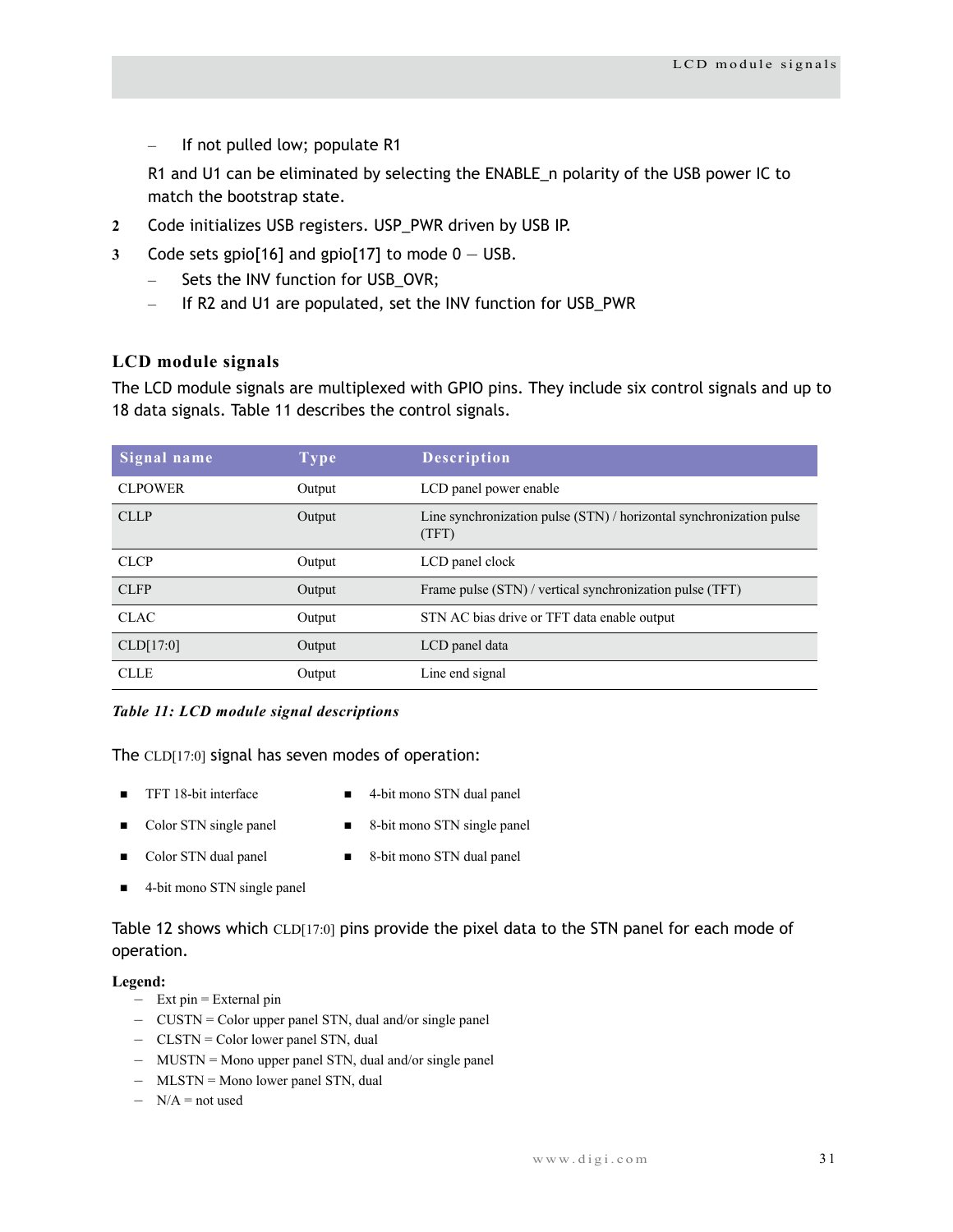– 01 and 02 = The option number/position in the Description field of the GPIO mux pinout. See ["GPIO MUX" on page 21](#page-24-1) for more information.

| Ext<br>pin | GPIO pin &<br>description                                 | Color<br><b>STN</b><br>single<br>panel | Color<br><b>STN</b> dual<br>panel | $4 - bit$<br>mono<br><b>STN</b><br>single<br>panel | $4 - bit$<br>mono<br><b>STN</b> dual<br>panel | $8 - bit$<br>mono<br><b>STN</b><br>single<br>panel | $8 - bit$<br>mono<br><b>STN</b> dual<br>panel |
|------------|-----------------------------------------------------------|----------------------------------------|-----------------------------------|----------------------------------------------------|-----------------------------------------------|----------------------------------------------------|-----------------------------------------------|
| CLD[17]    | W18=LCD data bit $17(02)$                                 | N/A                                    | N/A                               | N/A                                                | N/A                                           | N/A                                                | N/A                                           |
| CLD[16]    | V17=LCD data bit16 $(02)$                                 | N/A                                    | N/A                               | N/A                                                | N/A                                           | N/A                                                | N/A                                           |
| CLD[15]    | U16=LCD data bit $15(02)$                                 | N/A                                    | $CLSTN[0]$ <sup>1</sup>           | N/A                                                | N/A                                           | N/A                                                | $MLSTN[0]$ <sup>1</sup>                       |
| CLD[14]    | Y18=LCD data bit $14(02)$                                 | N/A                                    | CLSTN[1]                          | N/A                                                | N/A                                           | N/A                                                | MLSTN[1]                                      |
| CLD[13]    | $W17=LCD$ data bit 13 (02)                                | N/A                                    | CLSTN[2]                          | N/A                                                | N/A                                           | N/A                                                | MLSTN[2]                                      |
| CLD[12]    | V16=LCD data bit 12 (02)                                  | $\rm N/A$                              | CLSTN[3]                          | N/A                                                | N/A                                           | N/A                                                | MLSTN[3]                                      |
| CLD[11]    | U15=LCD data bit $11(02)$<br>$Y16=LCD$ data bit 11 $(02)$ | N/A                                    | CLSTN[4]                          | N/A                                                | $MLSTN[0]$ <sup>1</sup>                       | N/A                                                | MLSTN[4]                                      |
| CLD[10]    | Y17=LCD data bit 10 (02)<br>$W15=LCD$ data bit 10 (02)    | N/A                                    | CLSTN[5]                          | N/A                                                | MLSTN[1]                                      | N/A                                                | MLSTN[5]                                      |
| CLD[9]     | W16=LCD data bit $9(02)$<br>V14=LCD data bit $9(02)$      | N/A                                    | CLSTN[6]                          | $\rm N/A$                                          | MLSTN[2]                                      | N/A                                                | MLSTN[6]                                      |
| CLD[8]     | V15=LCD data bit $8(02)$<br>Y15=LCD data bit 8 (02)       | N/A                                    | CLSTN[7]                          | N/A                                                | MLSTN[3]                                      | N/A                                                | MLSTN[7]                                      |
| CLD[7]     | Y16=LCD data bit $7(01)$                                  | $CUSTN[0]$ <sup>1</sup>                | $CUSTN[0]$ <sup>1</sup>           | N/A                                                | N/A                                           | MUSTN[0]                                           | $MUSTN[0]$ <sup>1</sup>                       |
| CLD[6]     | W15=LCD data bit $6(01)$                                  | CUSTN[1]                               | CUSTN[1]                          | N/A                                                | N/A                                           | MUSTN[1]                                           | MUSTN[1]                                      |
| CLD[5]     | V14=LCD data bit 5 (01)                                   | CUSTN[2]                               | CUSTN[2]                          | N/A                                                | N/A                                           | MUSTN[2]                                           | MUSTN[2]                                      |
| CLD[4]     | Y15=LCD data bit $4(01)$                                  | CUSTN[3]                               | CUSTN[3]                          | N/A                                                | N/A                                           | MUSTN[3]                                           | MUSTN[3]                                      |
| CLD[3]     | $W14=LCD$ data bit 3 (01)                                 | CUSTN[4]                               | CUSTN[4]                          | MUSTN[0]                                           | $MUSTN[0]$ <sup>1</sup>                       | MUSTN[4]                                           | MUSTN[4]                                      |
| CLD[2]     | Y14=LCD data bit $2(01)$                                  | CUSTN[5]                               | CUSTN[5]                          | MUSTN[1]                                           | MUSTN[1]                                      | MUSTN[5]                                           | MUSTN[5]                                      |
| CLD[1]     | V13=LCD data bit 1 (01)                                   | CUSTN[6]                               | CUSTN[6]                          | MUSTN[2]                                           | MUSTN[2]                                      | MUSTN[6]                                           | MUSTN[6]                                      |
| CLD[0]     | W13=LCD data bit $0(01)$                                  | CUSTN[7]                               | CUSTN[7]                          | MUSTN[3]                                           | MUSTN[3]                                      | MUSTN[7]                                           | MUSTN[7]                                      |

1 This data bit corresponds to the first "pixel position." For example, for an 8-bit mono STN display, CUSTN[0] is the leftmost pixel on the panel and CUSTN[7] is the rightmost pixel within the 8-bit data. For a color STN display, bits [7, 6, 5] form the leftmost pixel.

## <span id="page-35-0"></span>*Table 12: CLD[17:0] pin descriptions for STN display*

Table 13 shows which CLD[17:0] pins provide the pixel data to the TFT panel for each of the multiplexing modes of operation.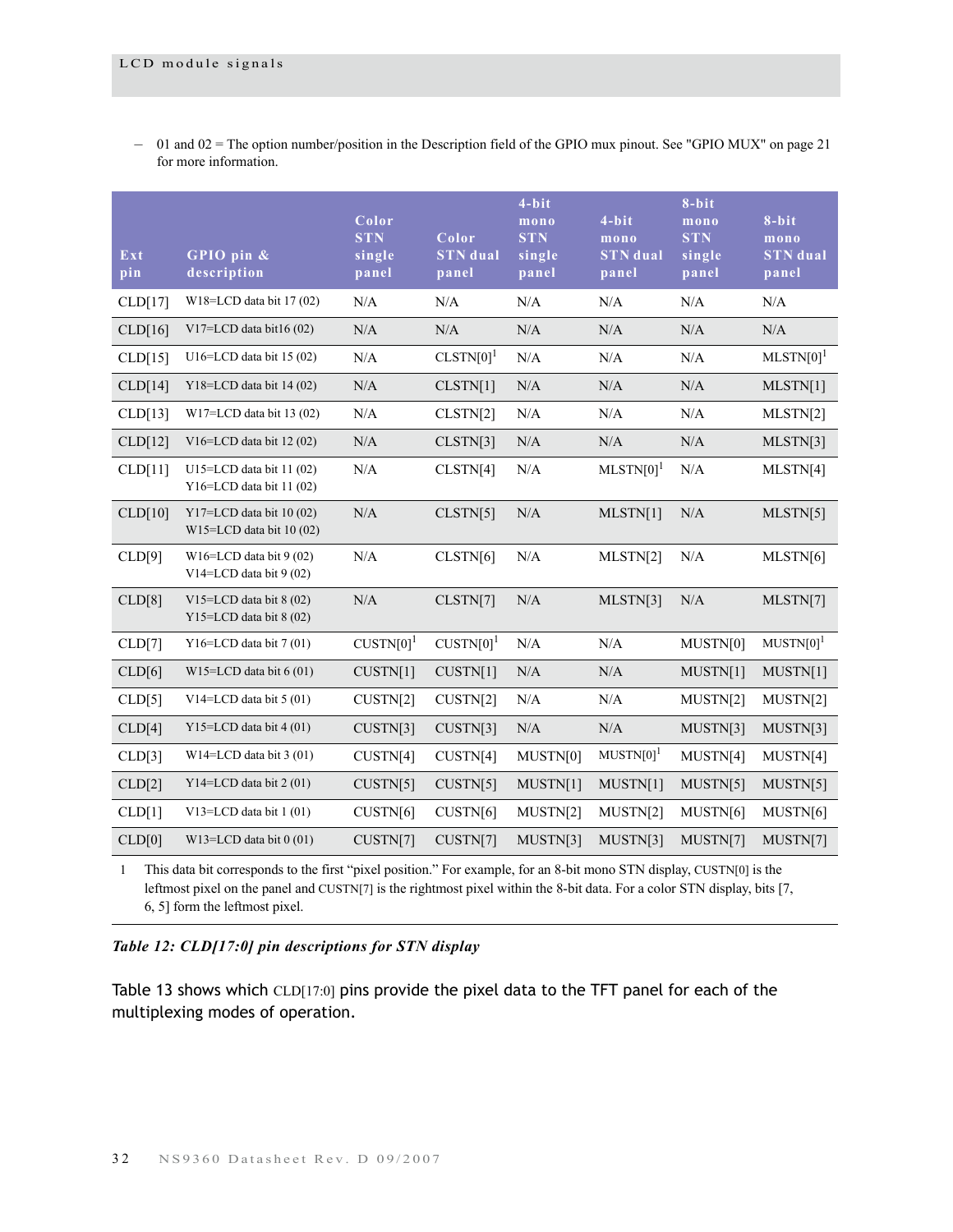| <b>External pin</b> | TFT 15 bit          |
|---------------------|---------------------|
| CLD[17]             | BLUE <sup>[4]</sup> |
| CLD[16]             | BLUE <sup>[3]</sup> |
| CLD[15]             | BLUE <sup>[2]</sup> |
| CLD[14]             | BLUE[1]             |
| CLD[13]             | BLUE[0]             |
| CLD[12]             | Intensity bit       |
| CLD[11]             | GREEN[4]            |
| CLD[10]             | GREEN[3]            |
| CLD[9]              | GREEN[2]            |
| CLD[8]              | GREEN[1]            |
| CLD[7]              | GREEN[0]            |
| CLD[6]              | Intensity bit       |
| CLD[5]              | RED[4]              |
| CLD[4]              | RED[3]              |
| CLD[3]              | RED[2]              |
| CLD[2]              | RED[1]              |
| CLD[1]              | RED[0]              |
| CLD[0]              | Intensity bit       |

*Table 13: CLD[17:0] pin descriptions for TFT display*

This LCD TFT panel signal multiplexing table shows the RGB alignment to a 15-bit TFT with the intensity bit not used. The intensity bit, if used, should be connected to the LSB (that is, RED[0], GREEN[0], BLUE[0]) input of an 18-bit LCD TFT panel as shown in the next table.

|            | 3 |   | $\bf{0}$ | Intensity |
|------------|---|---|----------|-----------|
| 18-bit TFT |   |   |          |           |
| 15-bit TFT |   |   |          | X         |
| 12-bit TFT |   |   | X        | X         |
| 9-bit TFT  |   | X | X        | X         |

*Table 14: RGB bit alignment according to TFT interface size (one color shown)*

If you want reduced resolution, the least significant color bits can be dropped, starting with Red[0], Green[0], and Blue[0].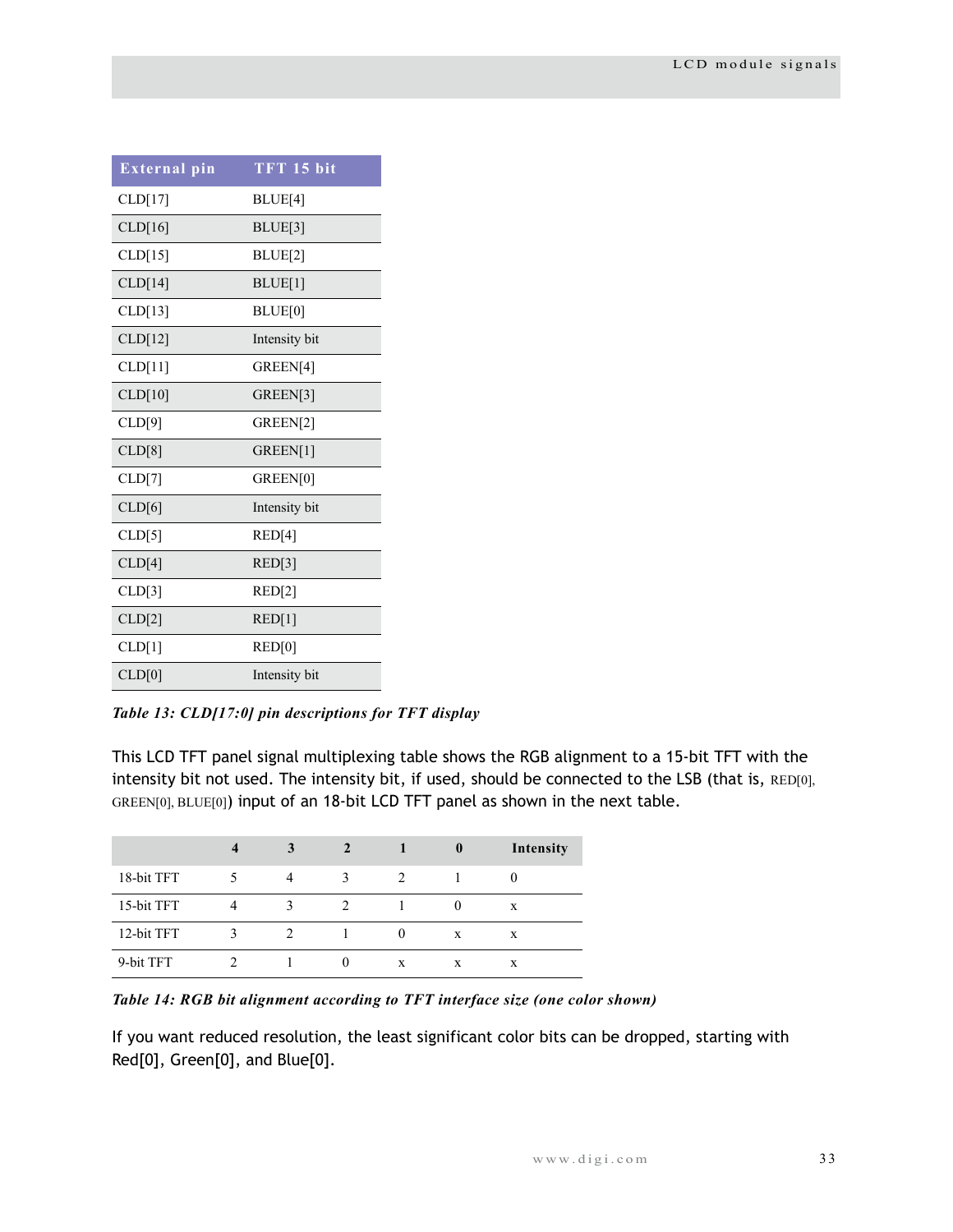# **I2C interface**

**Note:** The I2C signals are muxed behind gpio, as noted in the *Signal name / muxed behind* column.

| Pin# | Signal name /<br>muxed behind | U/D | OD<br>(mA)     | I/O      | <b>Description</b>                                                    |
|------|-------------------------------|-----|----------------|----------|-----------------------------------------------------------------------|
| Y17  | iic scl / $\text{gpio}[34]$   |     | 4              | I/O      | $I2C$ serial clock line. Add a 10K resistor to VDDA(3.3V) if<br>used. |
| U15  | iic sda / $gpio[35]$          |     | $\overline{4}$ | $\rm LO$ | $I2C$ serial data line. Add a 10K resistor to VDDA(3.3V) if<br>used.  |

*Table 15: I2C interface pinout*

# **USB Interface**

**Notes:**

- If not using the USB interface, these pins should be pulled down to ground through a 15K ohm resistor.
- All output drivers for USB meet the standard USB driver specification.

|            | Pin # Signal name | U/D | <b>OD</b> |     | (mA) I/O Description |
|------------|-------------------|-----|-----------|-----|----------------------|
| <b>B17</b> | usb dm            |     |           | I/O | USB data -           |
| A18        | usb dp            |     |           | I/O | USB data $+$         |

*Table 16: USB interface pinout*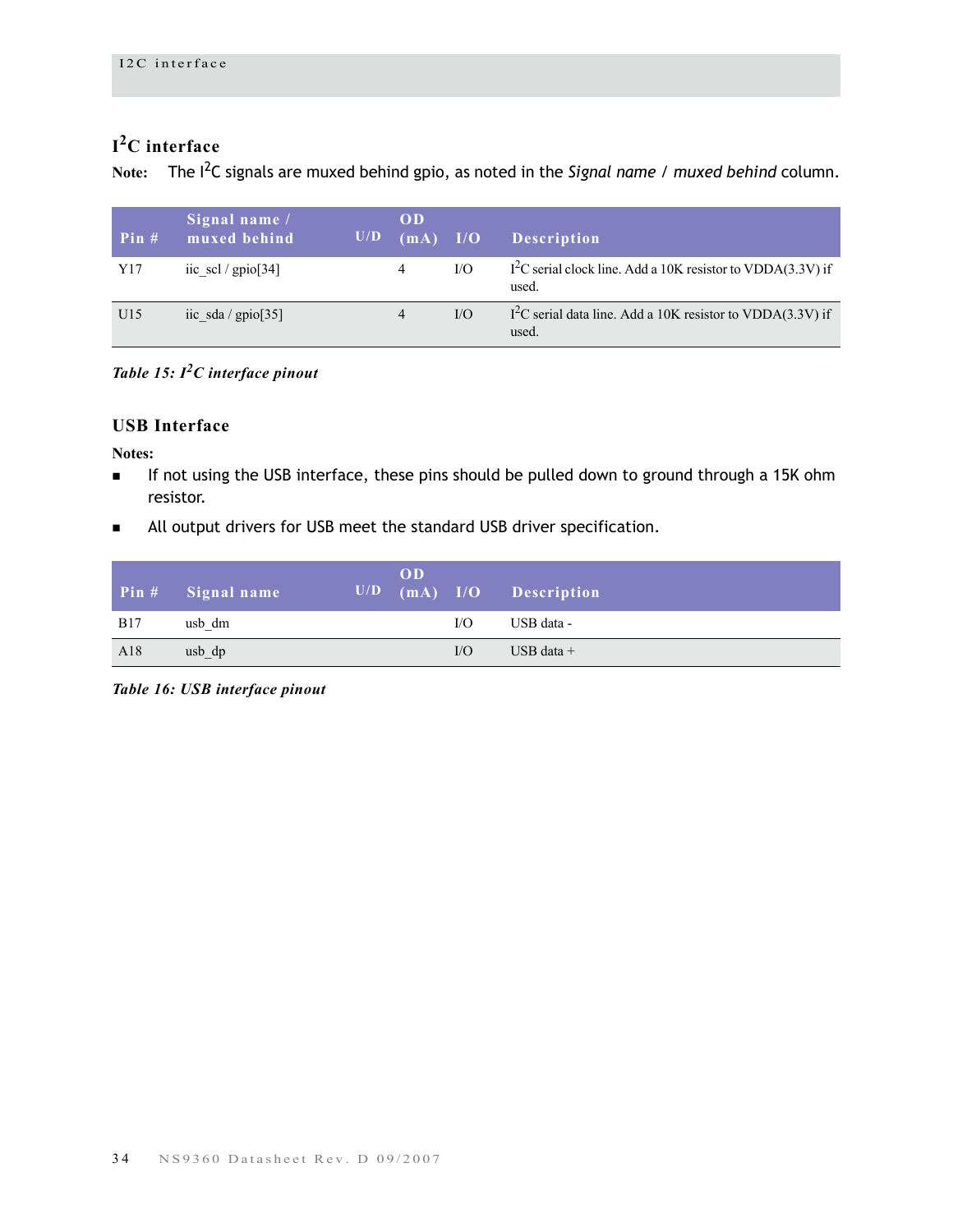# **JTAG interface for ARM core/boundary scan**

Note: trst\_n must be pulsed low to initialize the JTAG when a debugger is not attached.

| Pin $#$        | Signal name | U/D          | OD<br>(mA)     | I/O      | Description                        |
|----------------|-------------|--------------|----------------|----------|------------------------------------|
| G18            | tck         |              |                |          | Test clock                         |
| D20            | tdi         | $\mathbf{U}$ |                |          | Test data in                       |
| G19            | tdo         |              | 2              | $\Omega$ | Test data out                      |
| F19            | tms         | $\mathbf{U}$ |                |          | Test mode select                   |
| F20            | trst n      | U            |                |          | Test mode reset                    |
| Y <sub>4</sub> | rtck        | U            | $\mathfrak{D}$ | $VO$     | Returned test clock, ARM core only |

*Table 17: JTAG interface/boundary scan pinout*



*Figure 6: JTAG interface*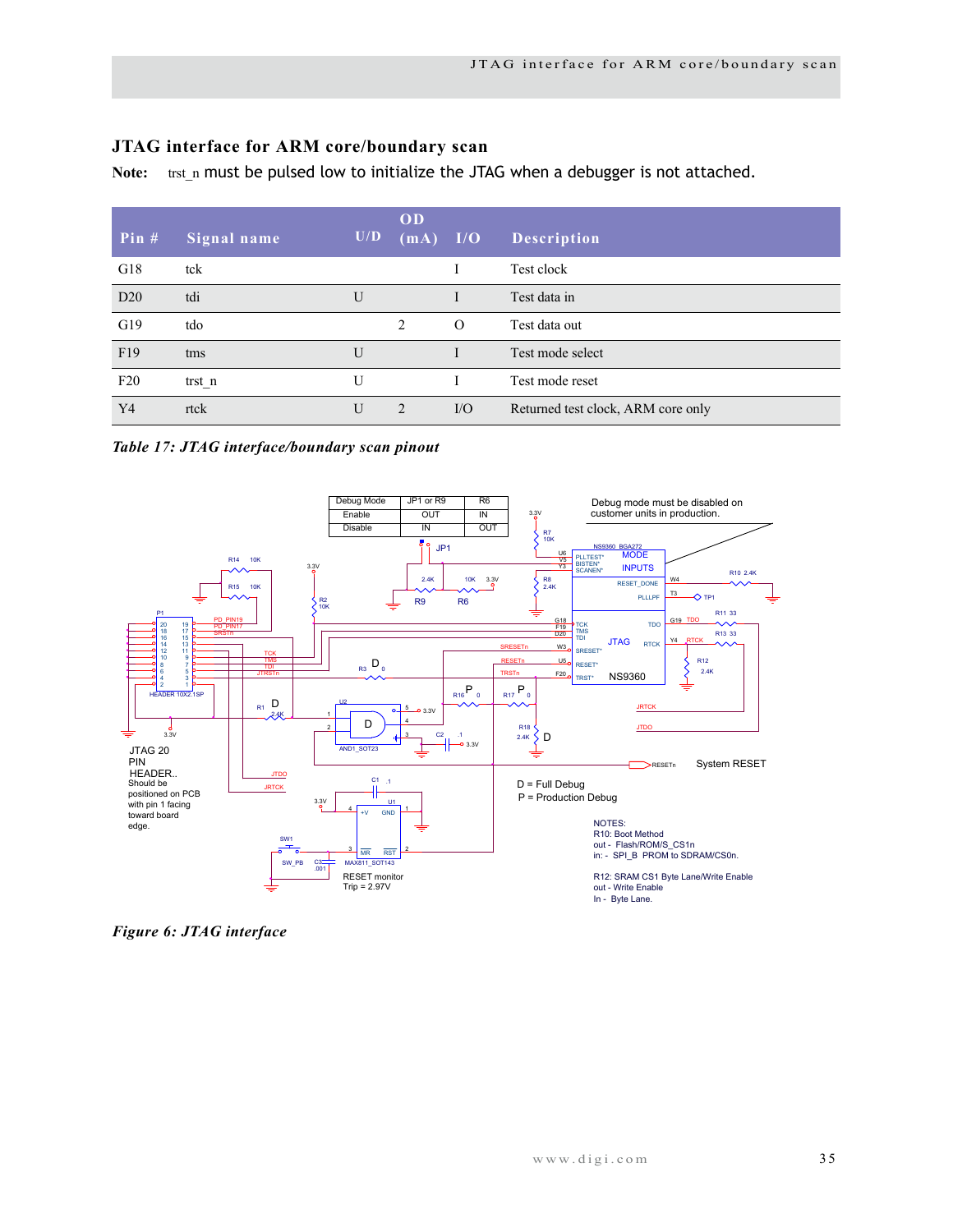# **Reserved pins**

| $Pin\#$ | Description |
|---------|-------------|
| T18     | No connect  |

*Table 18: Reserved pins*

# **Power and ground**

| Pin#                                                                                                                                                                                                                                                                                                                      | Signal name Description |         |
|---------------------------------------------------------------------------------------------------------------------------------------------------------------------------------------------------------------------------------------------------------------------------------------------------------------------------|-------------------------|---------|
| A2, A1, B2, B1, C3, D4, W1, Y1, W2, Y2, V3, U4, Y19, Y20, W19, VSS<br>W20, V18, U17, B20, A20, B19, A19, C18, D17, E4, H4, J4, C16,<br>H17, E17, M17, N17, T17, D13, D12, D9, D8, U12, U9, T4, N4, C2,<br>D3, D16, C17, D18, B18, C19, V19, J9, J10, J11, J12, K9, K10, K11,<br>K12, L9, L10, L11, L12, M9, M10, M11, M12 |                         | Ground  |
| F4, G4, P4, R4, U8, U7, U13, U14, P17, R17, F17, G17, D15, D14,<br>D7, D6                                                                                                                                                                                                                                                 | <b>VDDS</b>             | $+3.3V$ |
| K4, L4, M4, U10, U11, J17, K17, L17, D11, D10                                                                                                                                                                                                                                                                             | <b>VDDC</b>             | $+1.5V$ |

*Table 19: Power and ground pins*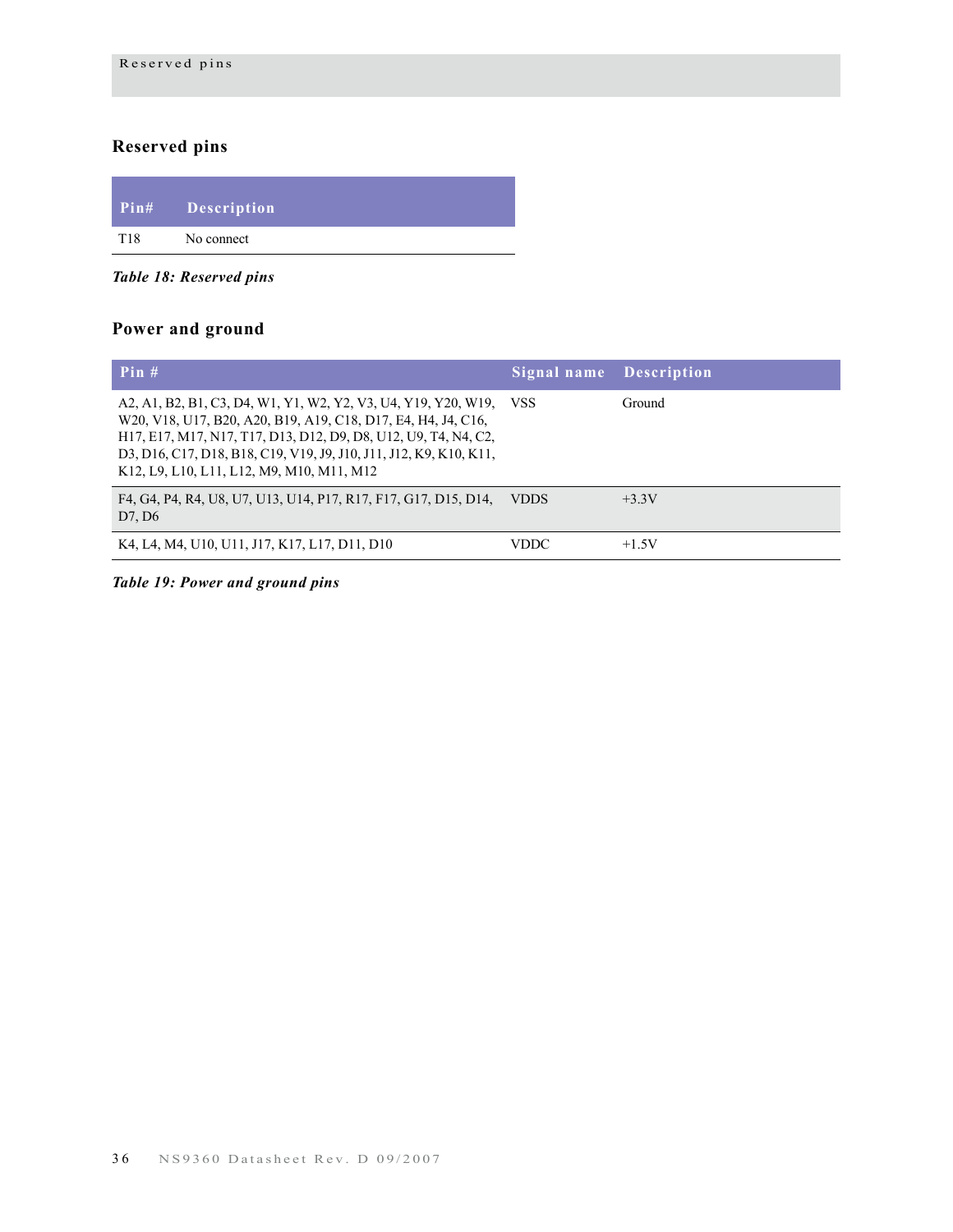# **Address and register maps**

# **System address map**

The system memory address is divided to allow access to the internal and external resources on the system bus, as shown in [Table 20](#page-40-0).

| <b>Address range</b>        | <b>Size</b> | <b>System functions</b>                                |
|-----------------------------|-------------|--------------------------------------------------------|
| $0x00000000 - 0x0$ FFF FFFF | 256 MB      | System memory chip select 0 - Dynamic memory (default) |
| $0x10000000 - 0x1$ FFF FFFF | 256 MB      | System memory chip select 1 - Dynamic memory (default) |
| $0x20000000 - 0x2$ FFF FFFF | 256 MB      | System memory chip select 2 - Dynamic memory (default) |
| $0x30000000 - 0x3$ FFF FFFF | 256 MB      | System memory chip select 3 - Dynamic memory (default) |
| $0x40000000 - 0x4$ FFF FFFF | 256 MB      | System memory chip select 0 - Static memory (default)  |
| $0x50000000 - 0x5$ FFF FFFF | 256 MB      | System memory chip select 1 - Static memory (default)  |
| $0x60000000 - 0x6$ FFF FFFF | 256MB       | System memory chip select 2 - Static memory (default)  |
| $0x70000000 - 0x7$ FFF FFFF | 256 MB      | System memory chip select 3 - Static memory (default)  |
| $0x80000000 - 0x8$ FFF FFFF | 256 MB      | Reserved                                               |
| $0x90000000 - 0x9$ FFF FFFF | 256 MB      | BBus peripherals                                       |
| $0xA0000000 - 0xA03F$ FFFF  | 4 MB        | Reserved                                               |
| $0xA0400000 - 0xA04F$ FFFF  | $1$ MB      | BBus-to-AHB bridge                                     |
| $0xA050000 - 0xA05F$ FFFF   | 1 MB        | Reserved                                               |
| $0xA060000 - 0xA06F$ FFFF   | $1$ MB      | <b>Ethernet Communication module</b>                   |
| $0xA0700000 - 0xA07F$ FFFF  | $1$ MB      | Memory controller                                      |
| $0xA0800000 - 0xA08F$ FFFF  | 1 MB        | LCD controller                                         |
| $0xA0900000 - 0xA09F$ FFFF  | $1$ MB      | System Control module                                  |
| $0xA0A00000 - 0x$ FFFF FFFF | 1526 MB     | Reserved                                               |

<span id="page-40-0"></span>*Table 20: System address memory map*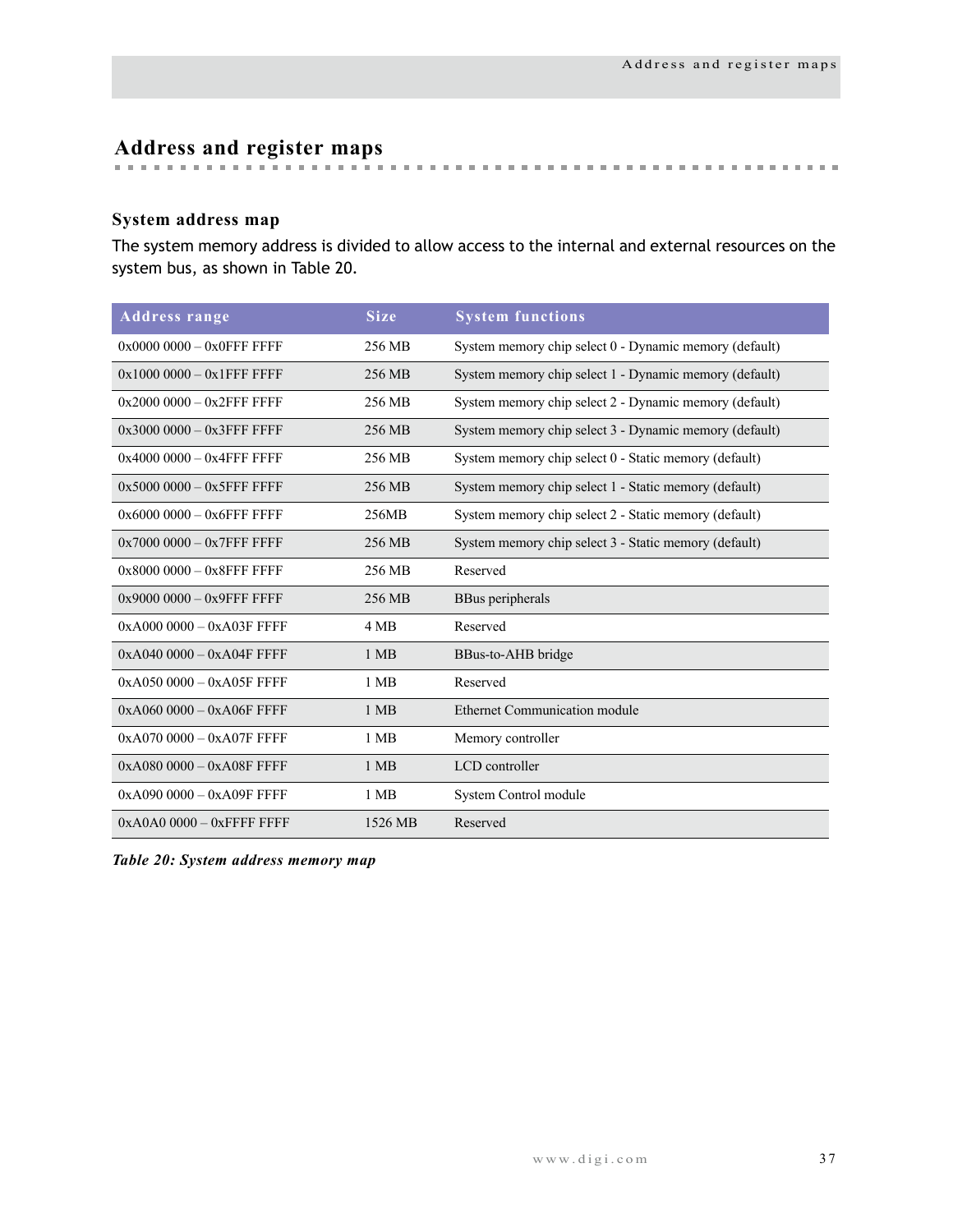# **BBus peripheral address map**

The BBus bridge configuration registers are located at base address 0xA040 0000. The BBus peripherals are located at base address 0x9000 0000 and span a 256 MB address space. Each BBus peripheral, with the exception of the SER port controllers, resides in a separate 1 MB address space. This table shows the address space given to each peripheral.

| <b>Base address</b> | Peripheral                 |
|---------------------|----------------------------|
| 0x9000 0000         | <b>BBus DMA</b> controller |
| 0x9010 0000         | Reserved                   |
| 0x9020 0000         | <b>SER Port B</b>          |
| 0x9020 0040         | <b>SER Port A</b>          |
| 0x9030 0000         | <b>SER Port C</b>          |
| 0x9030 0040         | <b>SER Port D</b>          |
| 0x9040 0000         | IEEE 1284 controller       |
| 0x9050 0000         | $I2C$ controller           |
| 0x9060 0000         | <b>BBus</b> utility        |
| 0x9070 0000         | Real Time Clock            |
| 0x9080 0000         | <b>USB</b> Host            |
| 0x9090 0000         | <b>USB</b> Device          |

*Table 21: BBus peripheral address map*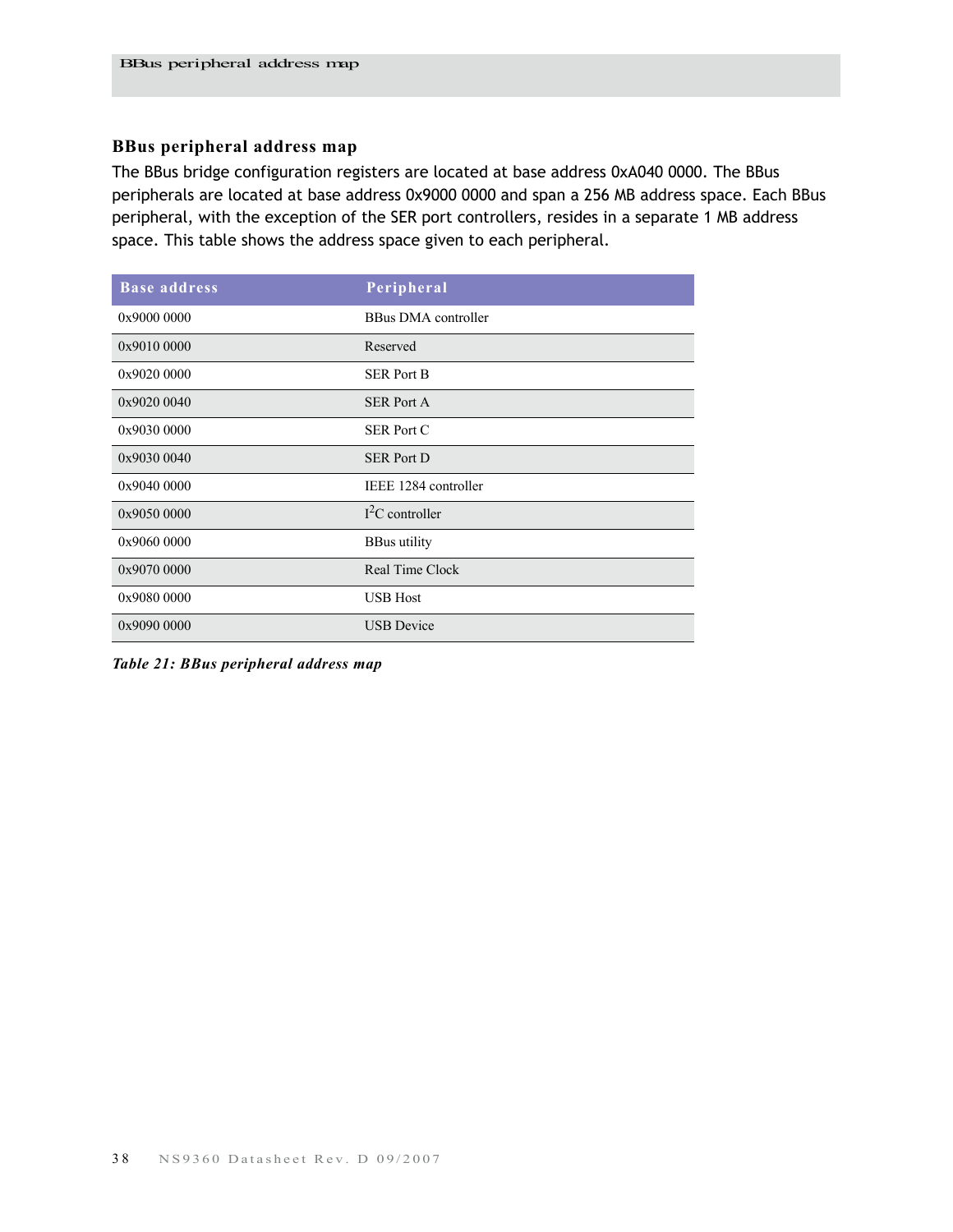**Electrical characteristics**

The NS9360 operates at a 1.5V core, with 3.3V I/O ring voltages.

# **Absolute maximum ratings**

**Important:** Permanent device damage can occur if the absolute maximum ratings are exceeded even for an instant.

| Parameter                                                                    | <b>Symbol</b> †   | Rating                         | Unit        |  |
|------------------------------------------------------------------------------|-------------------|--------------------------------|-------------|--|
| DC supply voltage                                                            | V <sub>DDA</sub>  | $-0.3$ to $+3.9$               | V           |  |
| DC input voltage                                                             | ${\rm V_{INA}}$   | $-0.3$ to $V_{\text{DDA}}+0.3$ | V           |  |
| DC output voltage                                                            | $V_{\text{OUTA}}$ | $-0.3$ to $V_{\text{DDA}}+0.3$ | V           |  |
| DC input current                                                             | $1_{\rm IN}$      | $\pm 10$                       | mA          |  |
| Storage temperature                                                          | $T_{\rm STG}$     | $-40$ to $+125$                | $\rm ^{o}C$ |  |
| $V_{DDA}$ , $V_{INA}$ , $V_{OUTA}$ : Ratings of I/O cells for 3.3V interface |                   |                                |             |  |

# **Recommended operating conditions**

Recommended operating conditions specify voltage and temperature ranges over which a circuit's correct logic function is guaranteed. The specified DC electrical characteristics (see ["DC electrical](#page-44-0)  [characteristics" on page 41\)](#page-44-0) are satisfied over these ranges.

| Parameter                                                                                                      | $Symb$ ol†                                     | Rating                       | Unit        |
|----------------------------------------------------------------------------------------------------------------|------------------------------------------------|------------------------------|-------------|
| DC supply voltage                                                                                              | V <sub>DDA</sub>                               | 3.0 to 3.6                   | V           |
|                                                                                                                | $V_{\rm DDC}$ (core)<br>$V_{\text{DDC}}$ (PLL) | 1.4 to 1.6<br>1.425 to 1.575 |             |
| Maximum junction temperature                                                                                   | $T_{I}$                                        | 125                          | $\rm ^{o}C$ |
| $\uparrow$ V <sub>DDA</sub> : Ratings of I/O cells for 3.3V interface<br>$V_{DDC}$ : Ratings of internal cells |                                                |                              |             |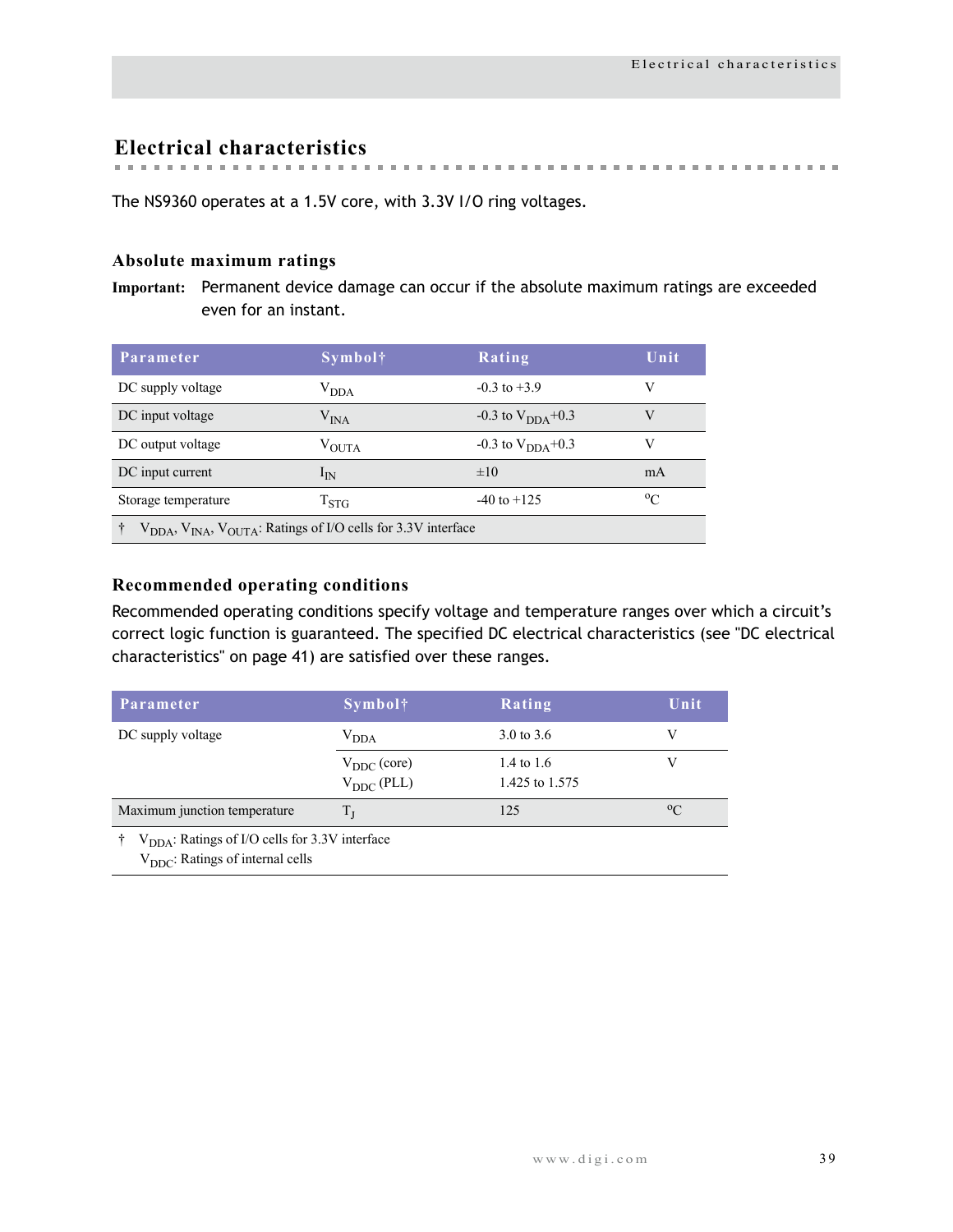# **Power dissipation**

This table shows the *maximum power dissipation* for I/O and core:

| <b>CPU</b> clock       | Full                  | No LCD           | No LCD, no serial |
|------------------------|-----------------------|------------------|-------------------|
| Total @ 177 MHz        | 639 mW                | 599 mW           | 599 mW            |
|                        | Core $276 \text{ mW}$ | 269 mW           | 269 mW            |
| I/O                    | 363 mW                | 330 mW           | 330 mW            |
| Total $\omega$ 155 MHz | 593 mW                | 564 mW           | 564 mW            |
|                        | Core $243 \text{ mW}$ | 237 mW           | $237 \text{ mW}$  |
| $\rm LO$               | 350 mW                | 327 mW           | 327 mW            |
| Total $\omega$ 103 MHz | 475 mW                | 450 mW           | 450 mW            |
| Core                   | 164 mW                | $159 \text{ mW}$ | $159 \text{ mW}$  |
| $\rm LO$               | $311 \text{ mW}$      | 291 mW           | 291 mW            |

# *Table 22: NS9360 power dissipation*

This table shows the *refresh only* power dissipation for I/O and core.

| <b>CPU</b> clock       | <b>Refresh only</b>                    |
|------------------------|----------------------------------------|
| Total $\omega$ 177 MHz | 255.5 mW                               |
|                        | Core $61.5 \text{ mW}$                 |
|                        | $I/O$ 194 mW                           |
| Total $\omega$ 155 MHz | 237.5 mW                               |
|                        | Core $54 \text{ mW}$<br>$I/O$ 183.5 mW |
| Total $\omega$ 103 MHz | 197.4 mW                               |
|                        | Core $39 \text{ mW}$                   |
|                        | $I/O$ 158.4 mW                         |

*Table 23: Refresh only mode*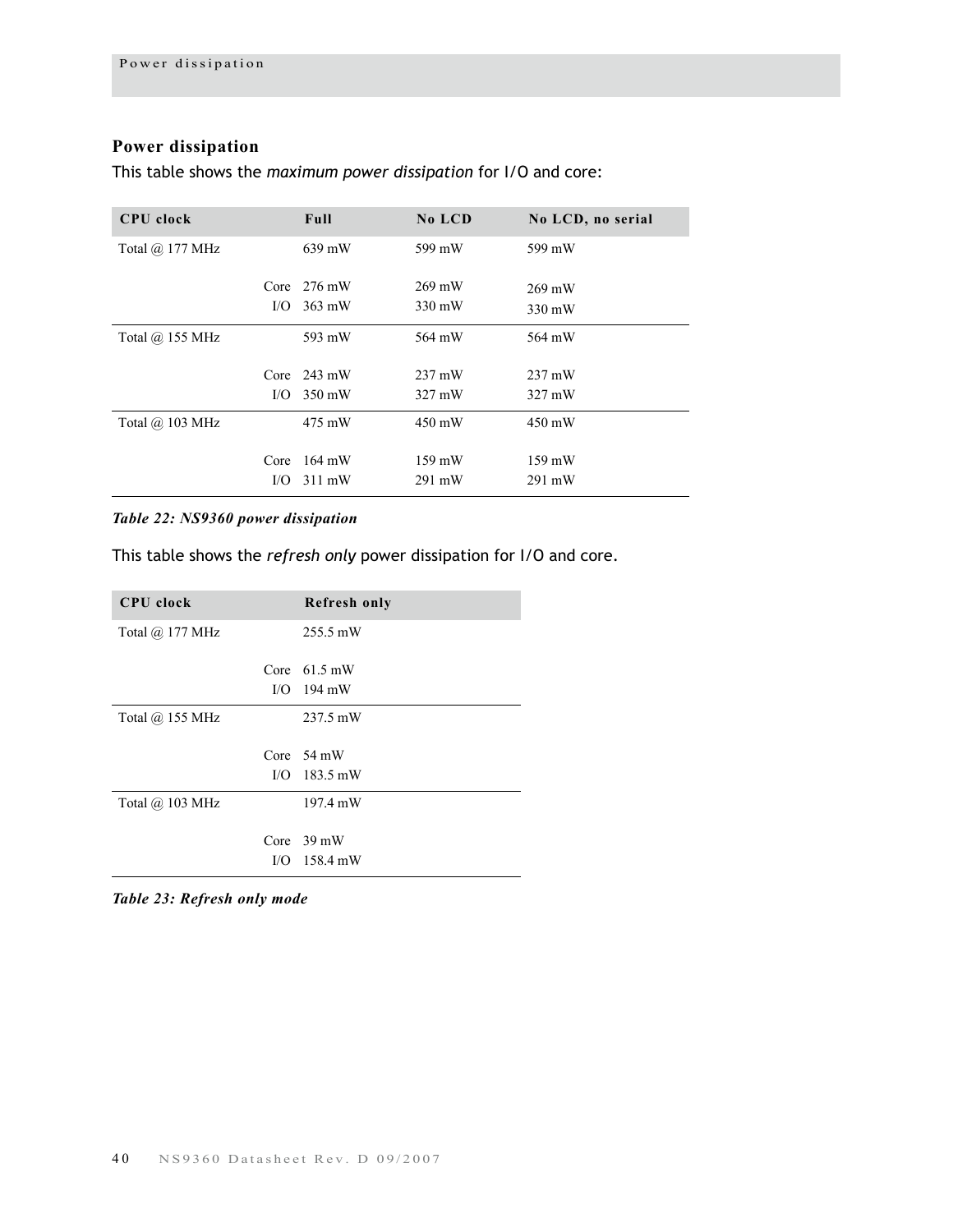# <span id="page-44-0"></span>**DC electrical characteristics**

DC electrical characteristics specify the worst-case DC electrical performance of the I/O buffers

that are guaranteed over the specified temperature range.

# **Inputs**

All electrical inputs are 3.3V interface.

**Note:**  $V_{SS} = 0V$  (GND)

| <b>Sym</b>       | Parameter                                                            | Condition                                             | Value   |            | Unit,   |
|------------------|----------------------------------------------------------------------|-------------------------------------------------------|---------|------------|---------|
| V <sub>IH</sub>  | High-level input voltage:<br><b>LVTTL</b> level                      |                                                       | Min     | 2.0        | V       |
| $V_{IL}$         | Low-level input voltage:<br><b>LVTTL</b> level                       |                                                       | Max     | 0.8        | V       |
| I <sub>IH</sub>  | High-level input current (no pulldown)<br>Input buffer with pulldown | $VINA=VDDA$                                           | Min/Max | $-10/10$   | μA      |
|                  |                                                                      |                                                       | Min/Max | 10/200     | μA      |
| $I_{IL}$         | Low-level input current (no pullup)                                  | $V_{INA} = V_{SS}$                                    | Min/Max | $-10/10$   | $\mu A$ |
|                  | Input buffer with pullup                                             |                                                       | Min/Max | 10/200     | $\mu A$ |
| $I_{OZ}$         | High-impedance leakage current                                       | $V_{\text{OUTA}} = V_{\text{DDA}}$ or $V_{\text{SS}}$ | Min/Max | $-10/10$   | μA      |
| $I_{\text{DDS}}$ | Quiescent supply current                                             | $V_{INA} = V_{DDA}$ or $V_{SS}$                       | Max     | <b>TBD</b> |         |

# *USB internal PHY DC electrical inputs*

| Symbol   | Parameter                      | Min | Max | <b>Units</b> | <b>Notes</b> |
|----------|--------------------------------|-----|-----|--------------|--------------|
| $V_{IH}$ | Input high level (driven)      | 2.0 |     |              |              |
| $V_{IZ}$ | Input high level (floating)    | 2.7 | 3.6 |              |              |
| $V_{IL}$ | Input low level                |     | 0.8 |              |              |
| $V_{DI}$ | Differential input sensitivity | 0.2 |     |              |              |
| $V_{CM}$ | Differential common mode range | 0.8 | 25  |              |              |

#### **Notes:**

 $1$   $|(usb_dp) - (usb_dm)|$ 

2 Includes V<sub>DI</sub> range.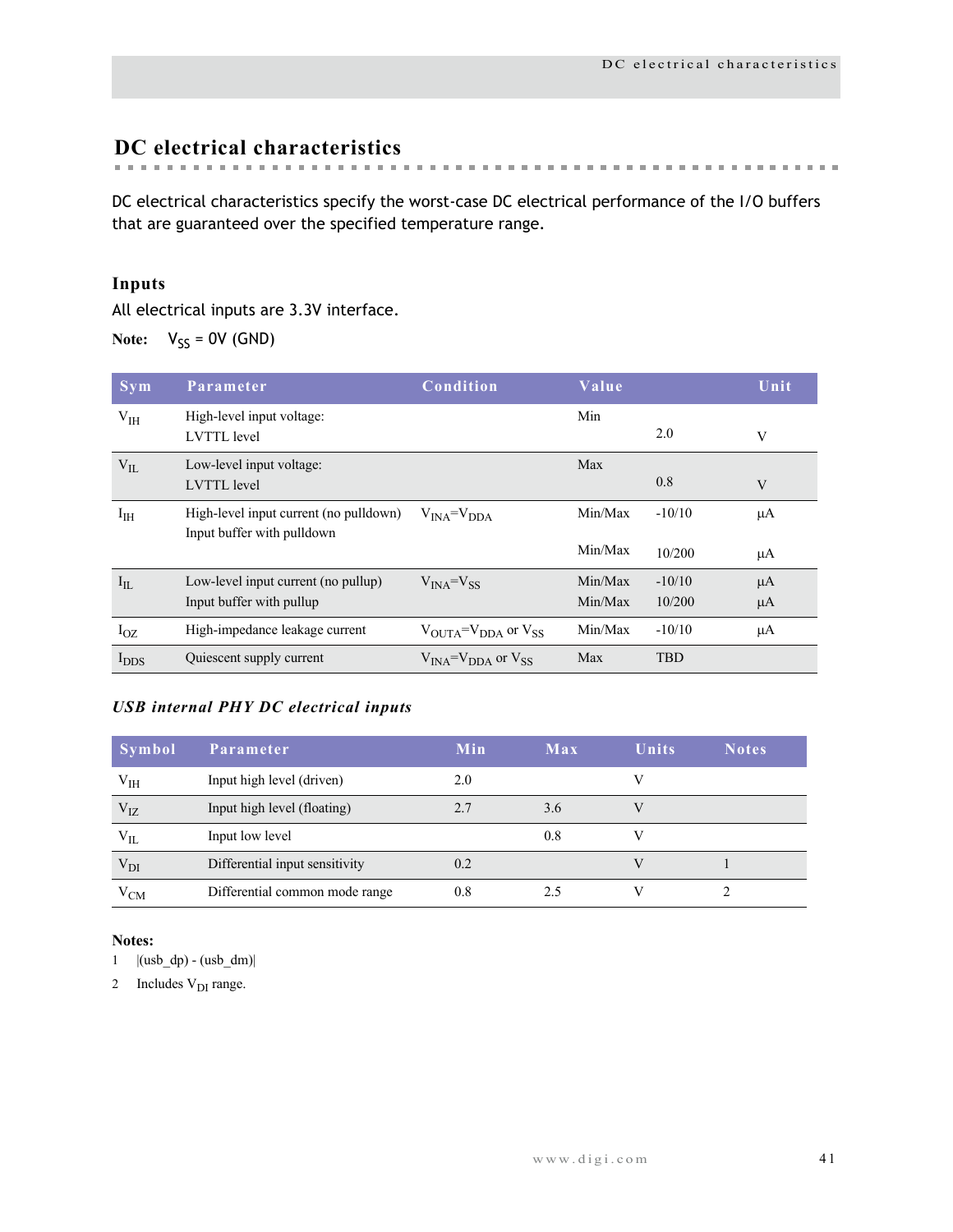# **Outputs**

All electrical outputs are 3.3V interface.

| <b>Svm</b>      | Parameter                         | Value | Unit                  |  |
|-----------------|-----------------------------------|-------|-----------------------|--|
| V <sub>OH</sub> | High-level output voltage (LVTTL) | Min.  | $V_{\text{DDA}}$ -0.6 |  |
| $V_{OL}$        | Low-level output voltage (LVTTL)  | Max   | 04                    |  |

# *USB internal PHY DC electrical outputs*

| <b>Symbol</b>  | 'Parameter                      | Min | Max | <b>Units</b> | <b>Notes</b> |
|----------------|---------------------------------|-----|-----|--------------|--------------|
| $V_{OL}$       | Output low level                | 0.0 | 0.3 |              |              |
| $V_{OH}$       | Output high level               | 2.8 | 3.6 |              |              |
| $\rm{V_{CRS}}$ | Output signal crossover voltage |     | 2.0 |              |              |

#### **Notes:**

1 Measured with  $R_L$  of 1.425k ohm to 3.6V.

2 Measured with R<sub>L</sub> of 14.25k ohm to GND.

3 Excluding the first transition from the idle state.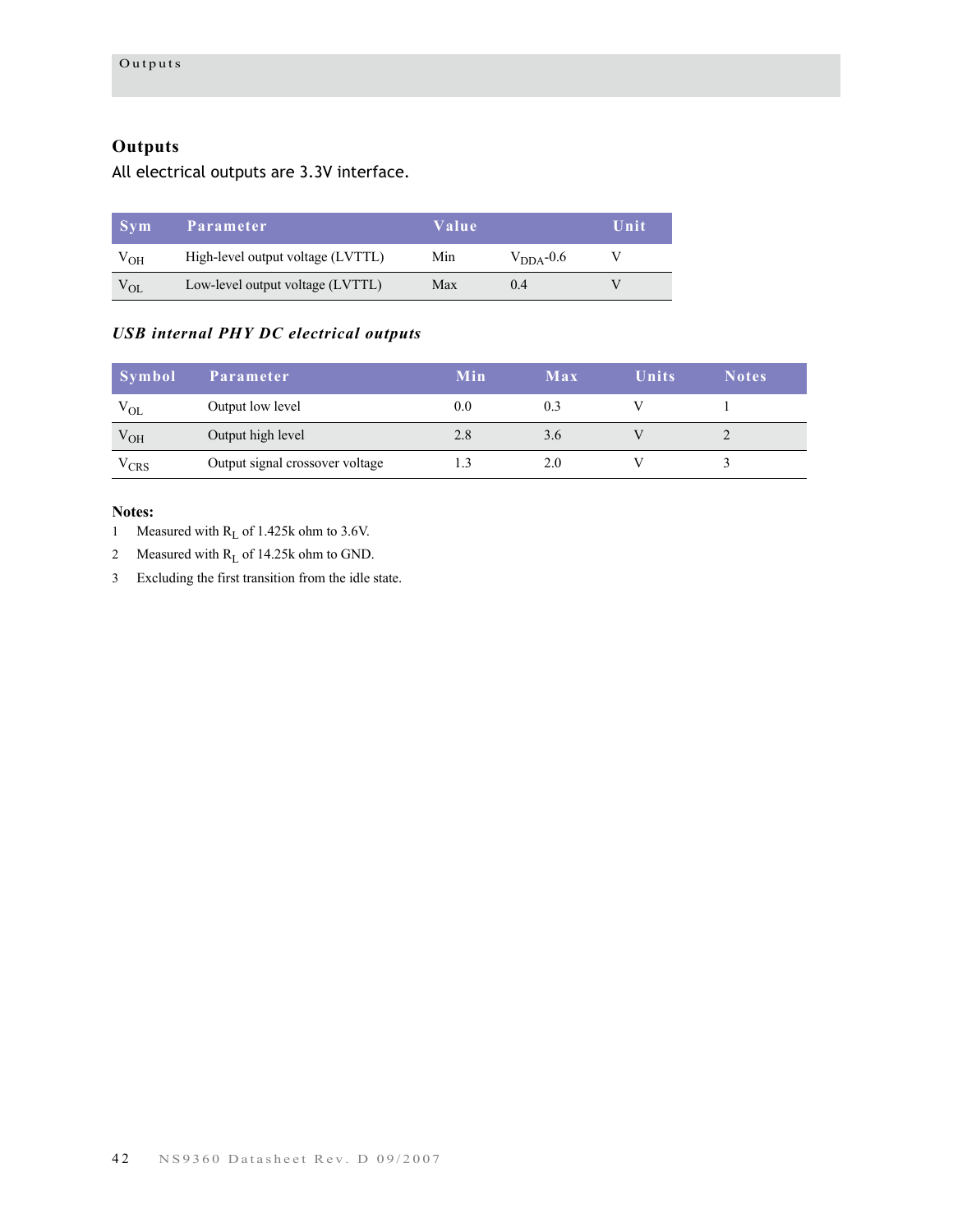# **Reset and edge sensitive input timing requirements**

The critical timing requirement is the rise and fall time of the input. If the rise time is too slow for the reset input, the hardware strapping options may be registered incorrectly. If the rise time of a positive-edge-triggered external interrupt is too slow, then an interrupt may be detected on both the rising and falling edge of the input signal.

A maximum rise and fall time must be met to ensure that reset and edge sensitive inputs are handled correctly. With Digi processors, the maximum is 500 nanoseconds as shown:



If an external device driving the reset or edge sensitive input on a Digi processor cannot meet the 500ns maximum rise and fall time requirement, the signal must be buffered with a Schmitt trigger device. Here are sample Schmitt trigger device part numbers:

| Manufacturer | Part number         | <b>Description</b>                                                                      |
|--------------|---------------------|-----------------------------------------------------------------------------------------|
| Fairchild    | NC7SP17             | Single Schmitt trigger buffer, available in 5-lead SC70 and 6-lead MicroPak<br>packages |
| Philips      | 74LVC1G17GW         | Single Schmitt trigger buffer, available in 5-lead SC70 and SOT 353 packages            |
| TI           | SN74LVC1G17DCK      | Single Schmitt trigger buffer, available in 5-lead SC70 and SOT 353 packages            |
| ON Semi      | <b>NL17SZ17DFT2</b> | Single Schmitt trigger buffer, available in 5-lead SC70 and SOT 353 packages.           |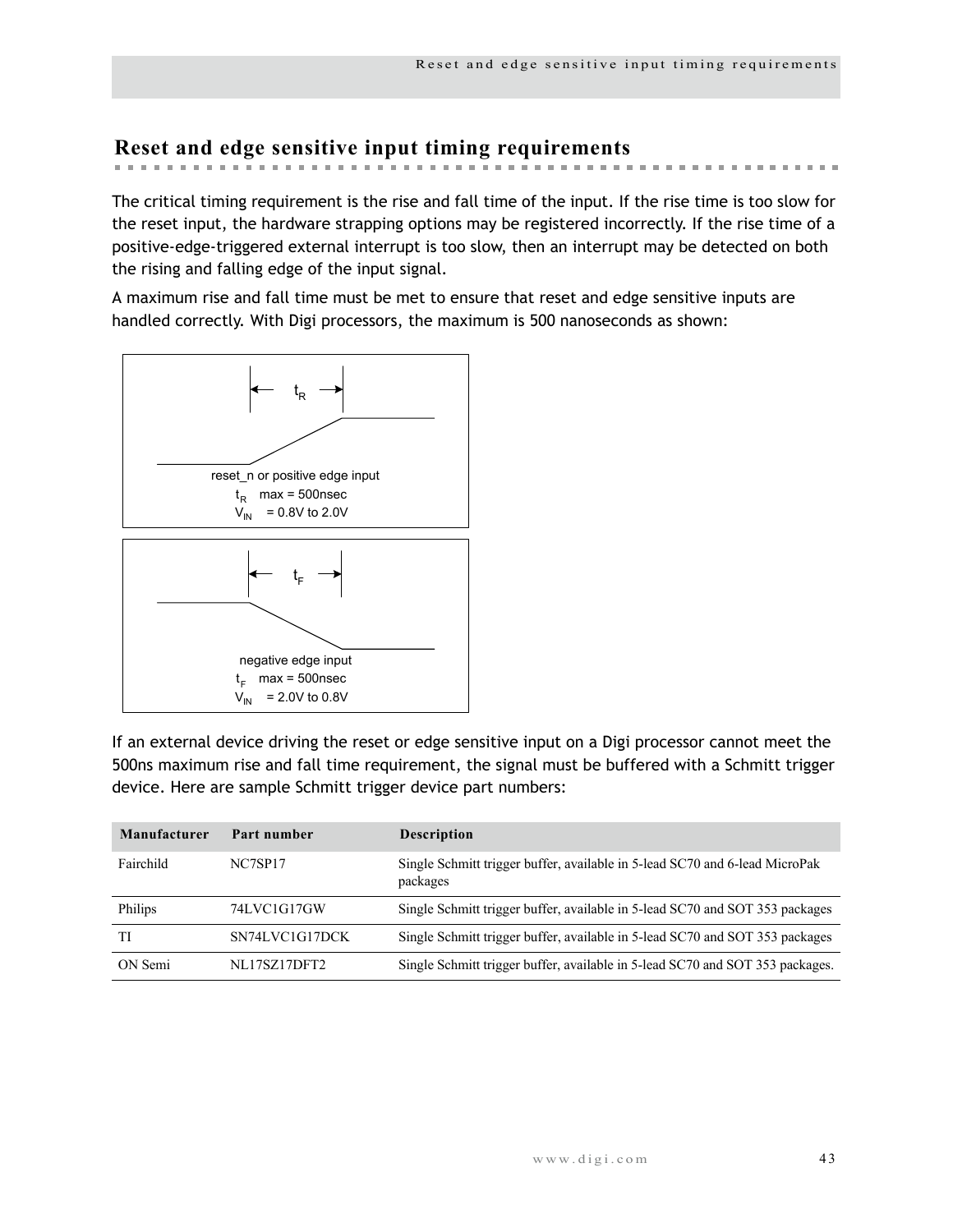# **Power sequencing**

Use these requirements for power sequencing.



 $\mathbf{m}$  $\mathbf{u}$ i. i.  $\mathbf{m}$  $\mathbf{m}$ i.  $\mathbb{R}^d$  $\blacksquare$  $\mathbb{R}^n$  $\mathbf{m}$ 

and the first state of the control of the control of the control of the con-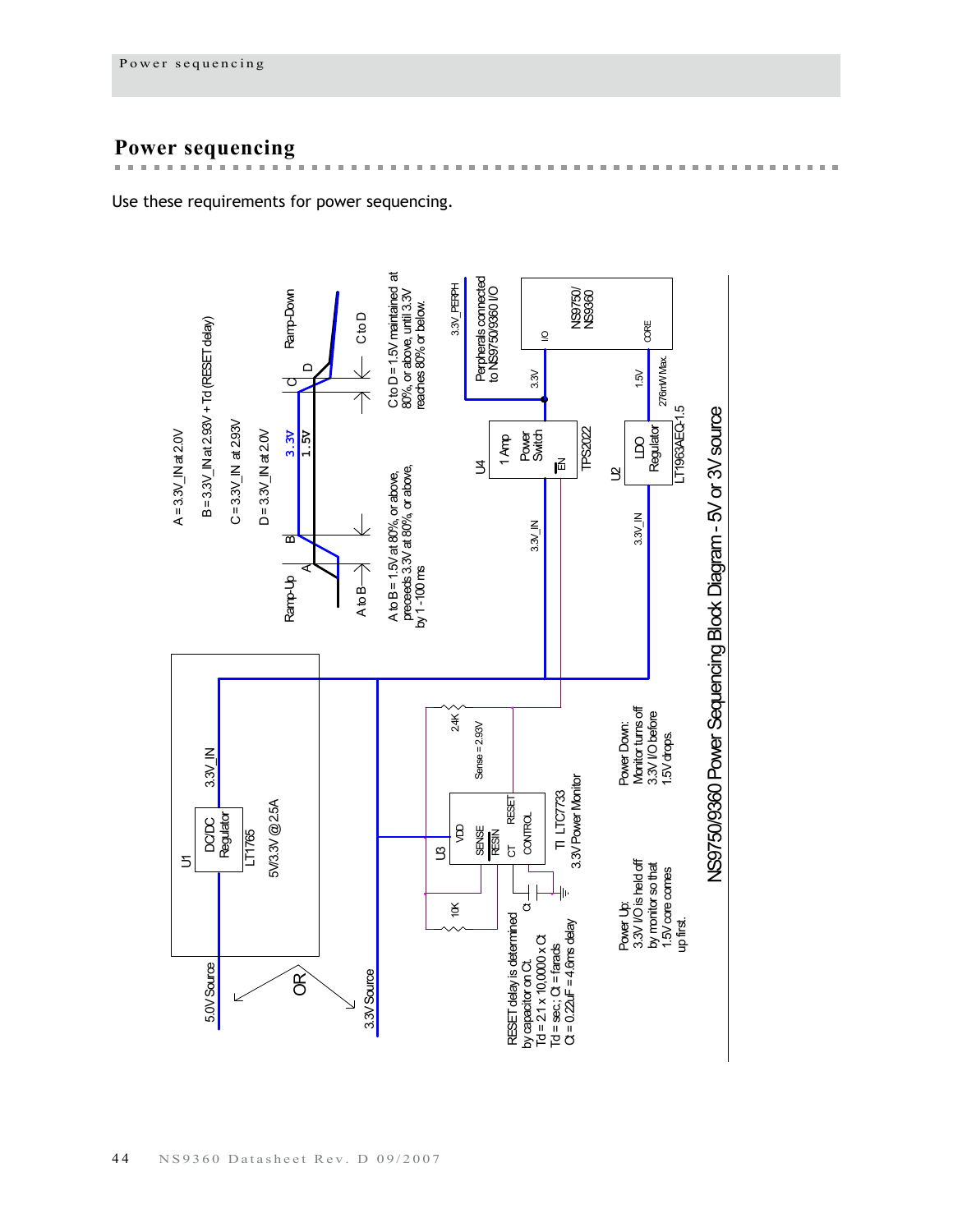**Memory timing**

# **Memory AC characteristics are measured with 35pF.**

Memory timing contains parameters and diagrams for both SDRAM and SRAM timing.

# **SDRAM timing diagrams**

Table 24 describes the values shown in the SDRAM timing diagrams.

| Parameter      | Description                     | Min            | Max            | Unit   | <b>Notes</b> |
|----------------|---------------------------------|----------------|----------------|--------|--------------|
| M1             | data input setup time to rising | 1.0            |                | ns     |              |
| M <sub>2</sub> | data input hold time to rising  | 0.0            |                | ns     |              |
| M3             | clk out high to clk en high     |                | 6.4            | ns     |              |
| M4             | clk out high to address valid   |                | 6.4            | ns     |              |
| M <sub>5</sub> | clk_out high to data_mask       |                | 6.4            | ns     | 1, 2         |
| M <sub>6</sub> | clk out high to dy cs n low     |                | 6.4            | ns     | 3, 4         |
| M7             | clk out high to ras n low       |                | 6.4            | ns     |              |
| M8             | clk out high to cas n low       |                | 6.4            | ns     |              |
| M9             | clk out high to we n low        |                | 6.4            | ns     |              |
| M10            | clk out high to data out        |                | 6.6            | ns     |              |
| M11            | address hold time               | 4.0            |                |        |              |
| M12            | data out hold time              | 4.0            |                |        |              |
| M13            | clk en high to sdram access     | $\overline{c}$ | $\overline{2}$ | clock  |              |
| M14            | end sdram access to clk en low  | $\overline{2}$ | $\overline{c}$ | clocks |              |

#### *Table 24: SDRAM timing parameters*

- 1 All four data\_mask signals are used for all transfers.
- 2 All four data mask signals will go low during a read cycle, for both 16-bit and 32-bit transfers.
- 3 Only one of the four clk\_out signals is used.
- 4 Only one of the four dy\_cs\_n signals is used.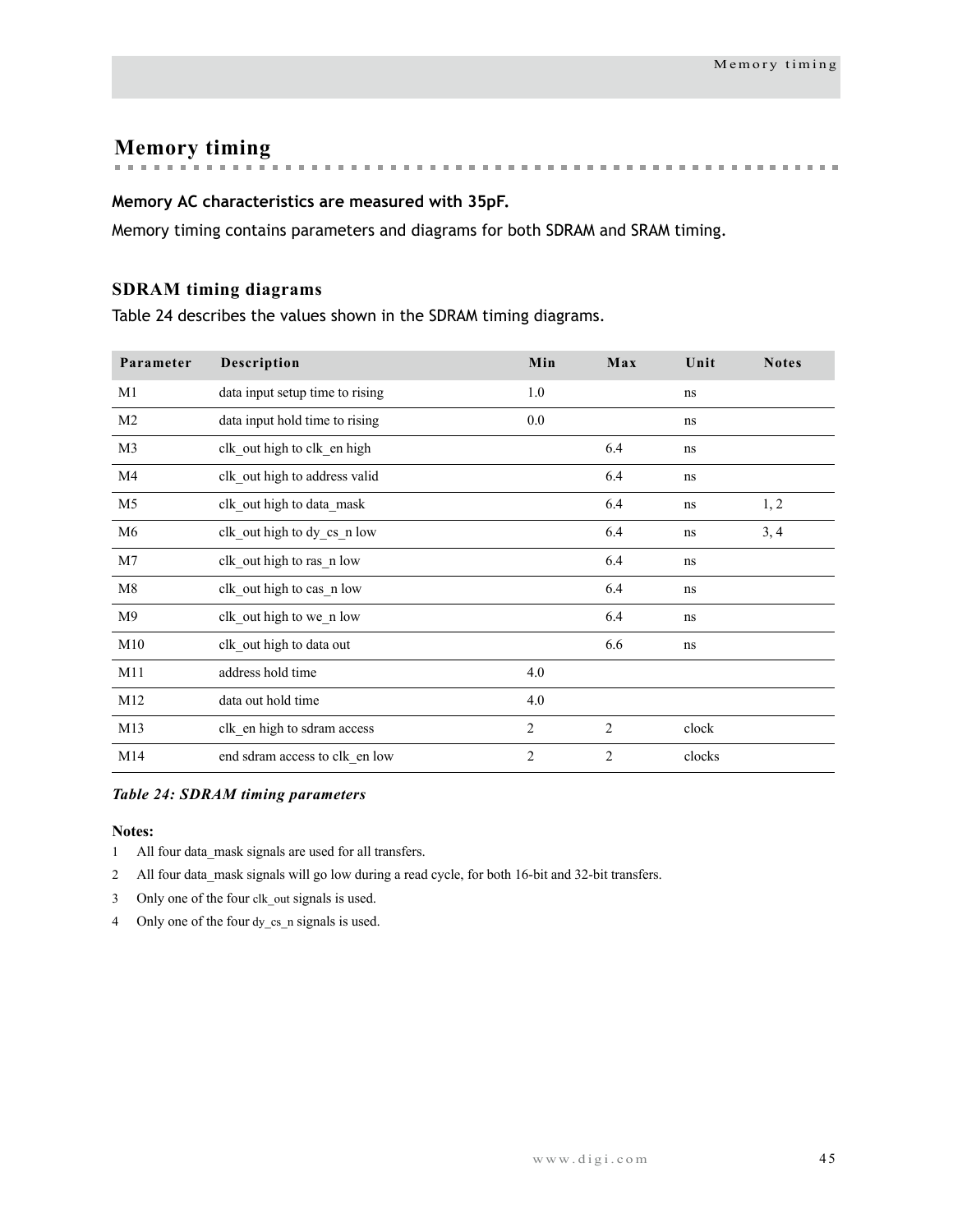### *SDRAM burst read (16-bit)*



#### **Notes:**

- 1 This is the bank and RAS address.
- 2 This is the CAS address.

### *SDRAM burst read (16-bit), CAS latency = 3*



- 1 This is the bank and RAS address.
- 2 This is the CAS address.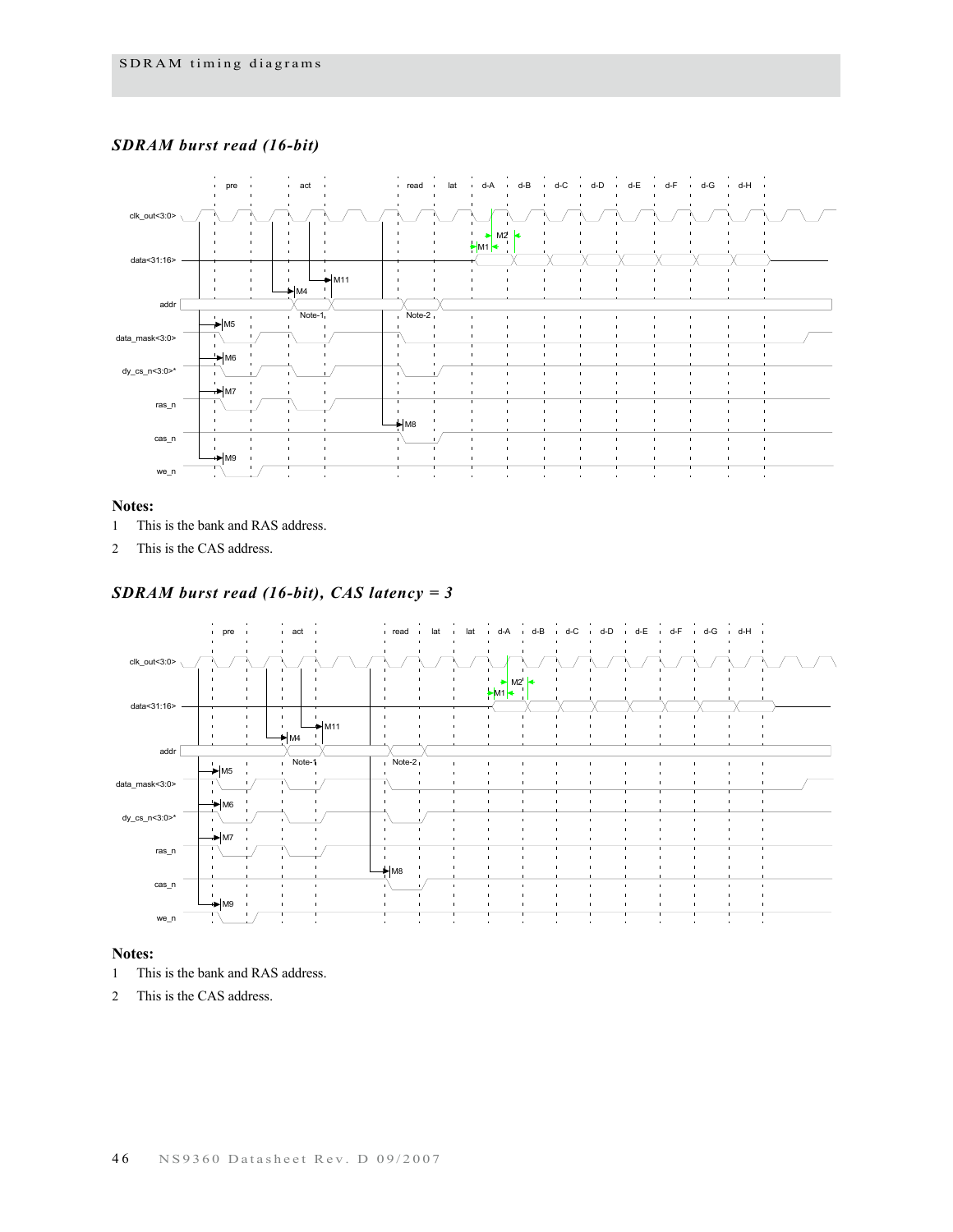

# *SDRAM burst write (16-bit)*

#### **Notes:**

- 1 This is the bank and RAS address.
- 2 This is the CAS address.

## *SDRAM burst read (32-bit)*



- 1 This is the bank and RAS address.
- 2 This is the CAS address.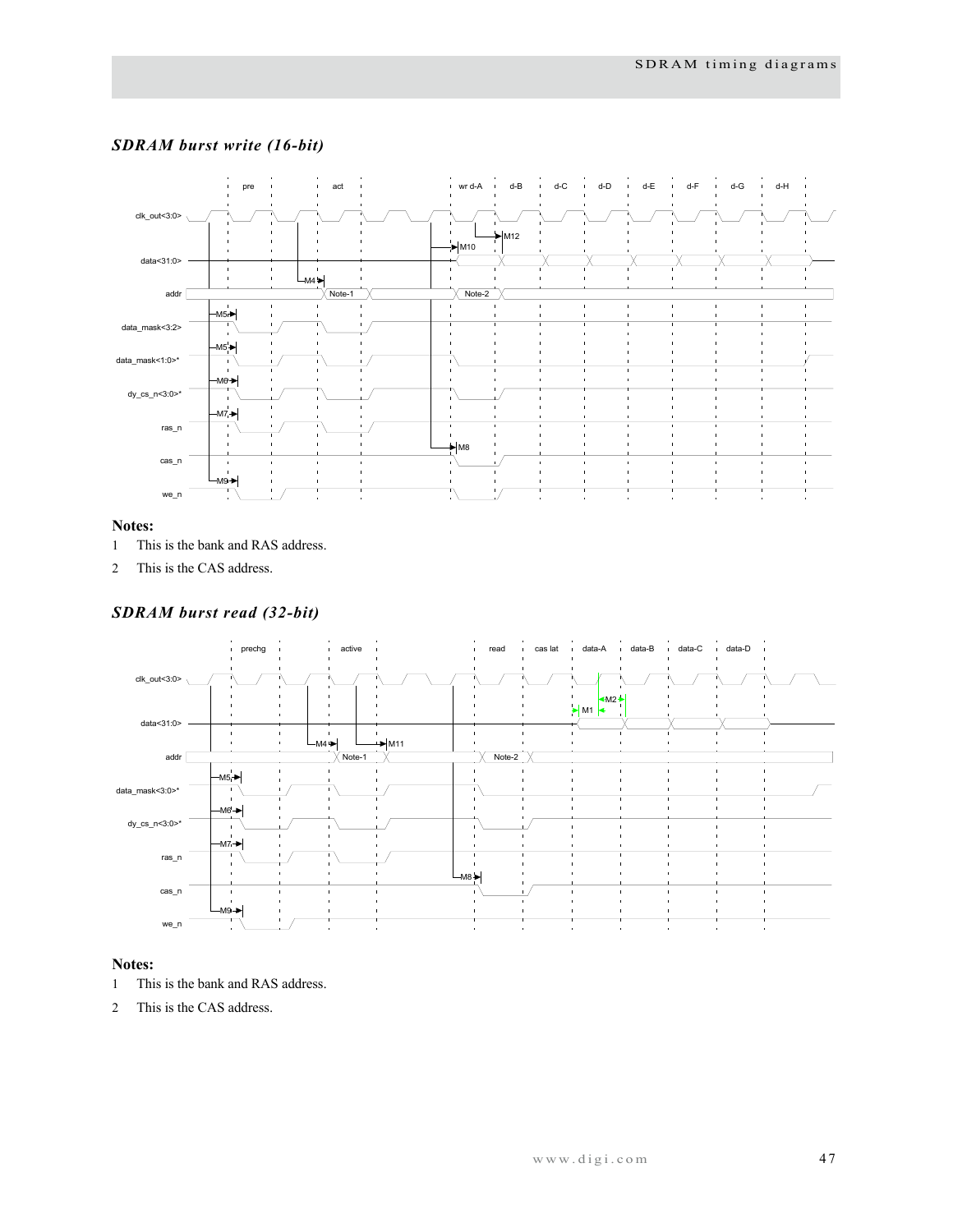

# *SDRAM burst read (32-bit), CAS latency = 3*

#### **Notes:**

- 1 This is the bank and RAS address.
- 2 This is the CAS address.

#### *SDRAM burst write (32-bit)*



- 1 This is the bank and RAS address.
- 2 This is the CAS address.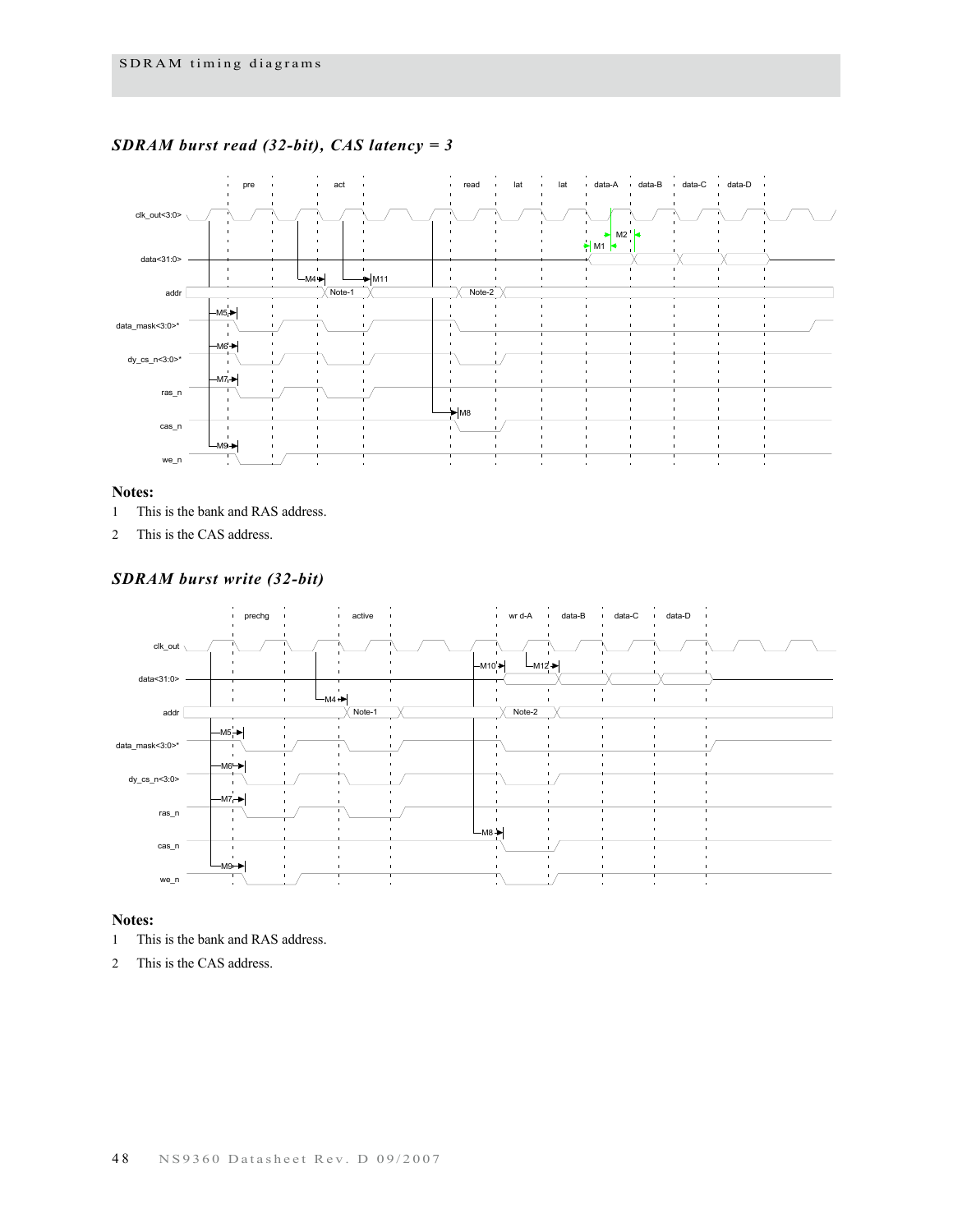

### *SDRAM load mode*

### *SDRAM refresh mode*



# *Clock enable timing*

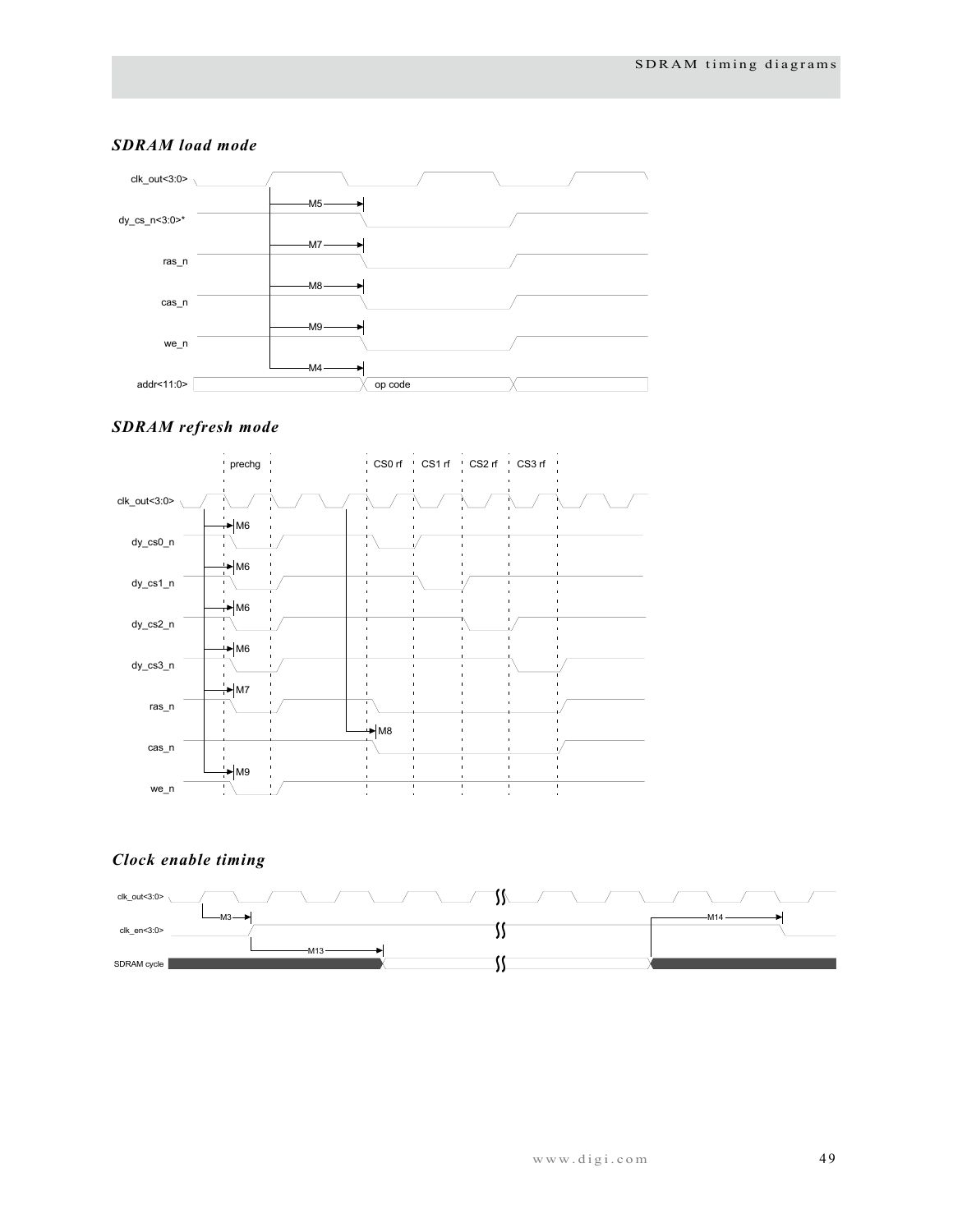# **SRAM timing diagrams**

Table 25 describes the values shown in the SRAM timing diagrams.

| Parameter | Description                         | Min          | Max  | Unit | <b>Notes</b>   |
|-----------|-------------------------------------|--------------|------|------|----------------|
| M15       | clock high to data out valid        | $-2$         | $+2$ | ns   |                |
| M16       | data out hold time from clock high  | $-2$         | $+2$ | ns   |                |
| M17       | clock high to address valid         | $-2$         | $+2$ | ns   |                |
| M18       | address hold time from clock high   | $-2$         | $+2$ | ns   |                |
| M19       | clock high to st cs n low           | $-2$         | $+2$ | ns   | $\overline{c}$ |
| M20       | clock high to st cs n high          | $-2$         | $+2$ | ns   | $\overline{c}$ |
| M21       | clock high to we n low              | $-2$         | $+2$ | ns   |                |
| M22       | clock high to we n high             | $-2$         | $+2$ | ns   |                |
| M23       | clock high to byte lanes low        | $-2$         | $+2$ | ns   |                |
| M24       | clock high to byte lanes high       | $-2$         | $+2$ | ns   |                |
| M25       | data input setup time to rising clk | 10           |      | ns   |                |
| M26       | data input hold time to rising clk  | $\mathbf{0}$ |      | ns   |                |
| M27       | clock high to oe n low              | $-2$         | $+2$ | ns   |                |
| M28       | clock high to oe n high             | $-2$         | $+2$ | ns   |                |

*Table 25: SRAM timing parameters*

**Notes:**

- 1 The (CPU clock out / 2) signal is for reference only.
- 2 Only one of the four dy\_cs\_n signals is used. The diagrams show the active low configuration, which can be reversed (active high) with the PC field.
- 3 Use this formula to calculate the length of the st\_cs\_n signal:

Tacc + board delay + (optional buffer delays, both address out and data in) + 10ns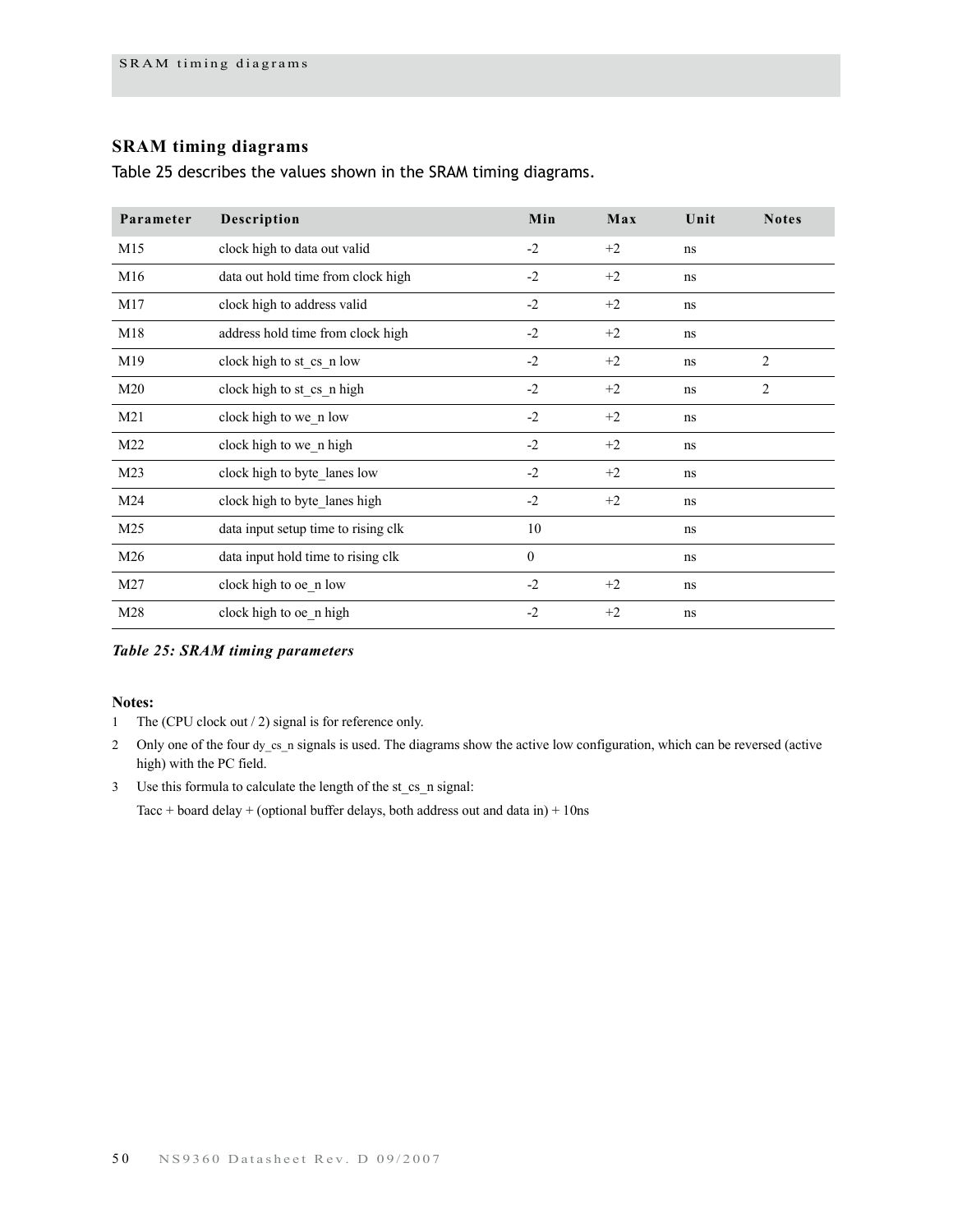



- $WTRD = 1$  $WOEN = 0$
- If the PB field is set to 1, all four byte\_lane signals will go low for 32-bit, 16-bit, and 8-bit read cycles.
- $\blacksquare$  If the PB field is set to 0, the byte\_lane signal will always be high.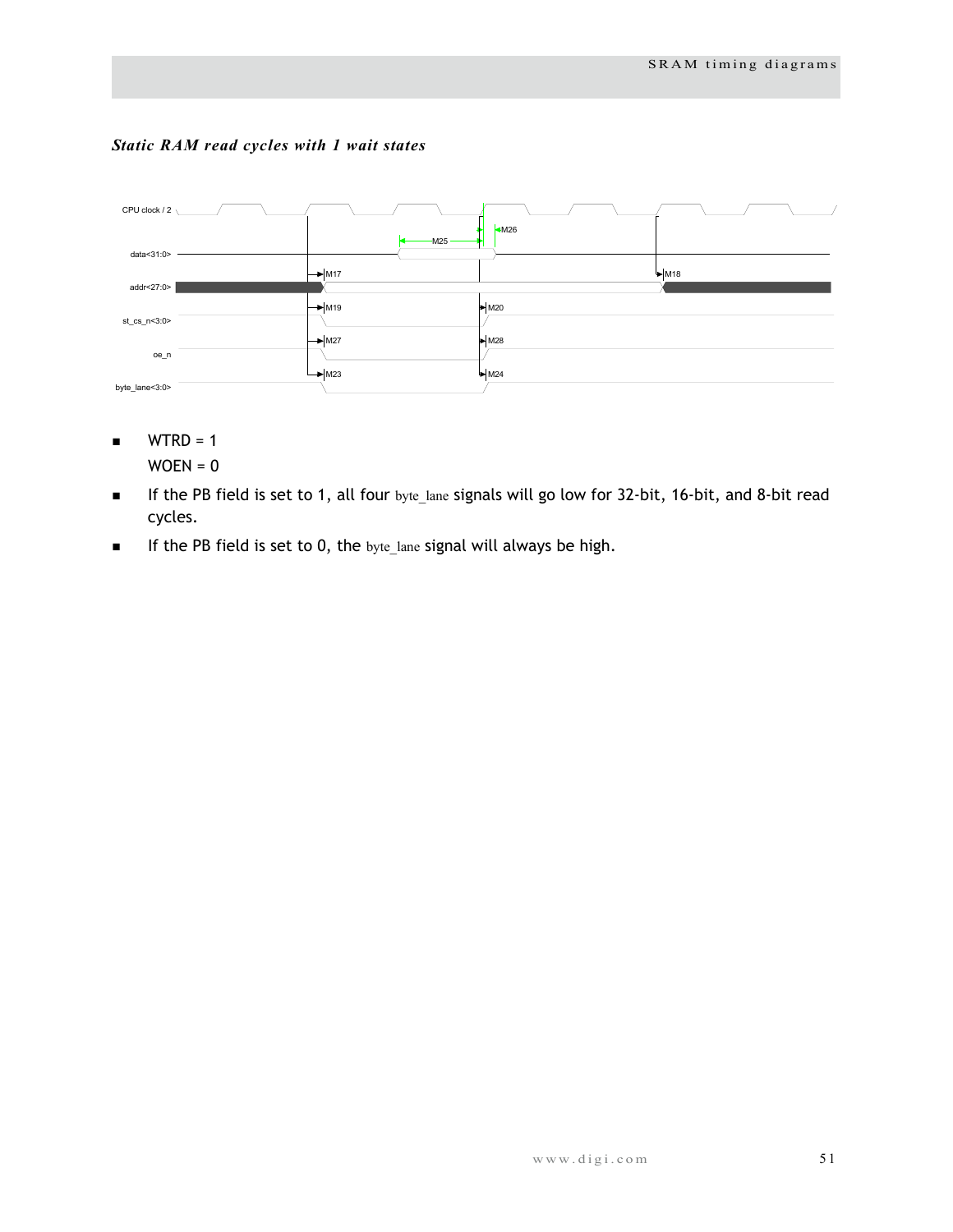

#### *Static RAM asynchronous page mode read, WTPG = 1*

- $WTPG = 1$ 
	- $WTRD = 2$
- If the PB field is set to 1, all four byte lane signals will go low for 32-bit, 16-bit, and 8-bit read cycles.
- The asynchronous page mode will read 16 bytes in a page cycle. A 32-bit bus will do four 32-bit reads, as shown (3-2-2-2). A 16-bit bus will do eight 16-bit reads (3-2-2-2-3-2-2-2) per page cycle, and an 8-bit bus will do sixteen reads (3-2-2-2-3-2-2-2-3-2-2-2-3-2-2-2) per page cycle. 3-2-2-2 is the example used here, but the WTRD and WTPG field can set them differently.

- 1 The length of the first cycle in the page is determined by the WTRD field.
- 2 The length of the 2nd, 3rd, and 4th cycles is determined by the WTPG field.
- 3 This is the starting address. The least significant two bits will always be '00.'
- 4 The least significant two bits in the second cycle will always be '01.'
- 5 The least significant bits in the third cycle will always be '10.'
- 6 The least significant two bits in the fourth cycle will always be '11.'
- 7 If the PB field is set to 0, the byte\_lane signal will always be high during a read cycle.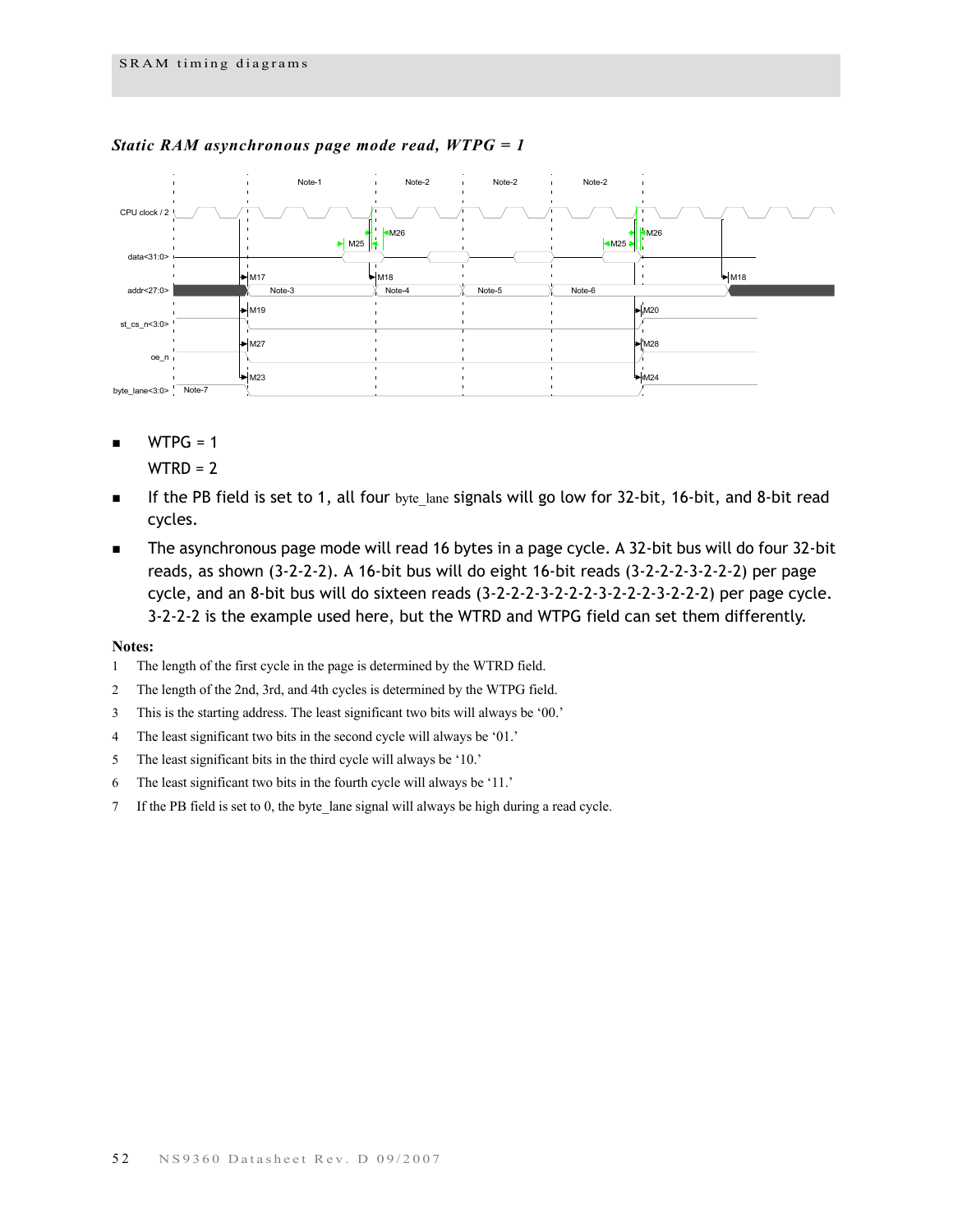

# *Static RAM read cycle with configurable wait states*

- $\blacksquare$  WTRD = from 1 to 15 WOEN = from 0 to 15
- If the PB field is set to 1, all four byte\_lane signals will go low for 32-bit, 16-bit, and 8-bit read cycles.
- $\blacksquare$  If the PB field is set to 0, the byte\_lane signal will always be high.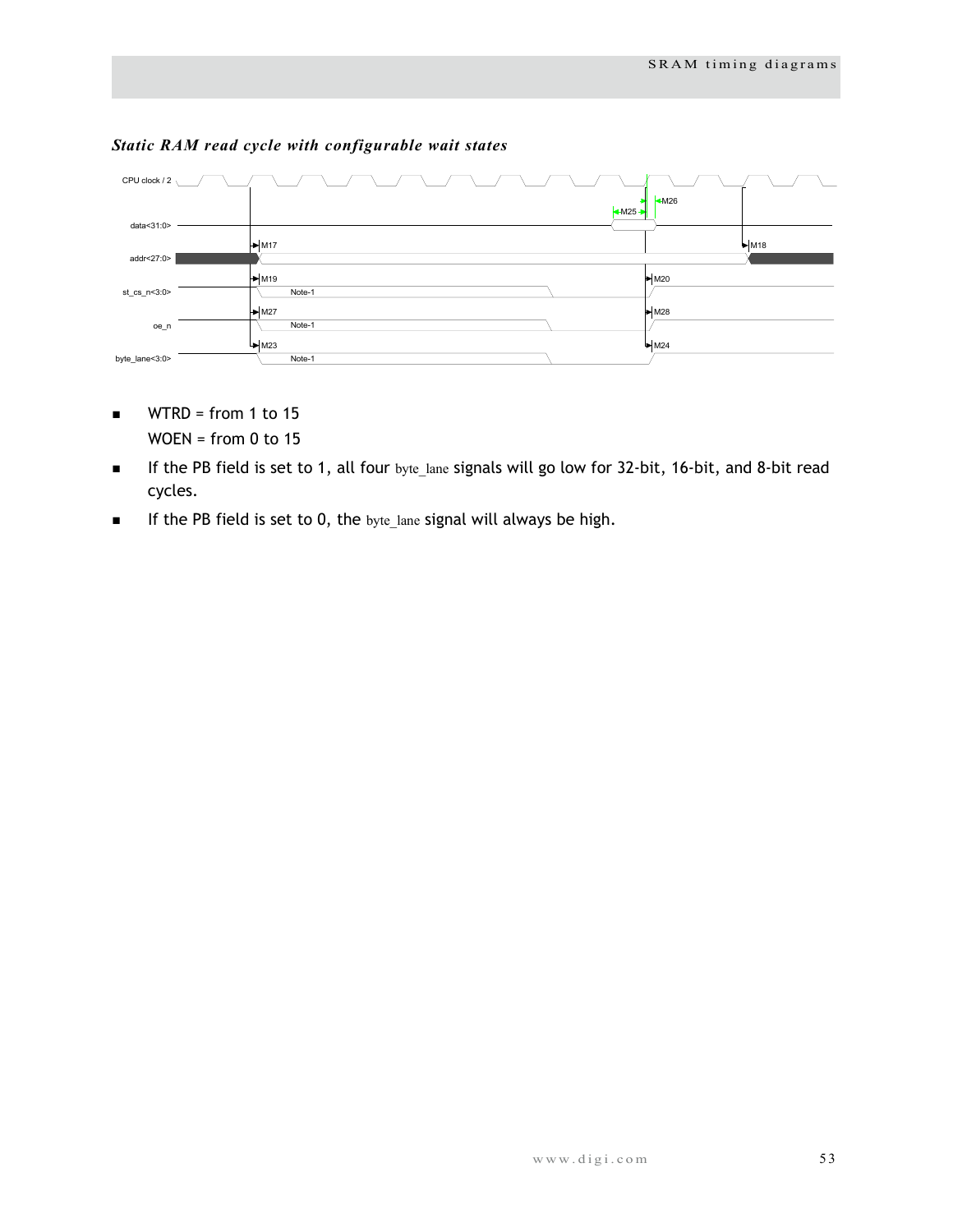# *Static RAM sequential write cycles*



 $WTWR = 0$ 

 $WWEN = 0$ 

- During a 32-bit transfer, all four byte\_lane signals will go low.
- During a 16-bit transfer, two byte\_lane signals will go low.
- During an 8-bit transfer, only one byte\_lane signal will go low.

#### **Note:**

1 If the PB field is set to 0, the byte\_lane signals will function as write enable signals and the we\_n signal will always be high.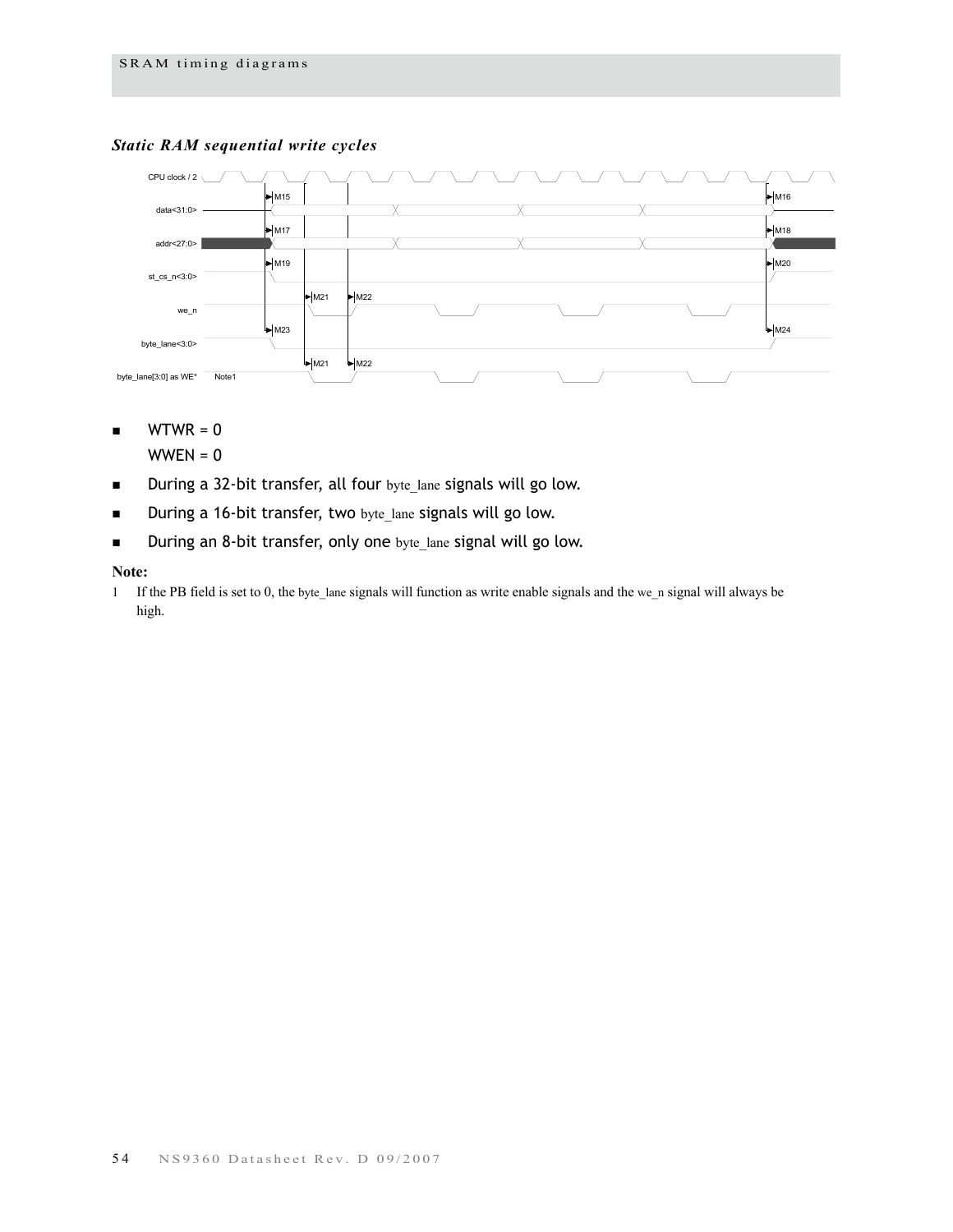

# *Static RAM write cycle*

 $\blacksquare$  WTWR = 0

 $WWEN = 0$ 

- During a 32-bit transfer, all four byte\_lane signals will go low.
- During a 16-bit transfer, two byte\_lane signals will go low.
- During an 8-bit transfer, only one byte\_lane signal will go low.

#### **Note:**

1 If the PB field is set to 0, the byte\_lane signals will function as write enable signals and the we\_n signal will always be high.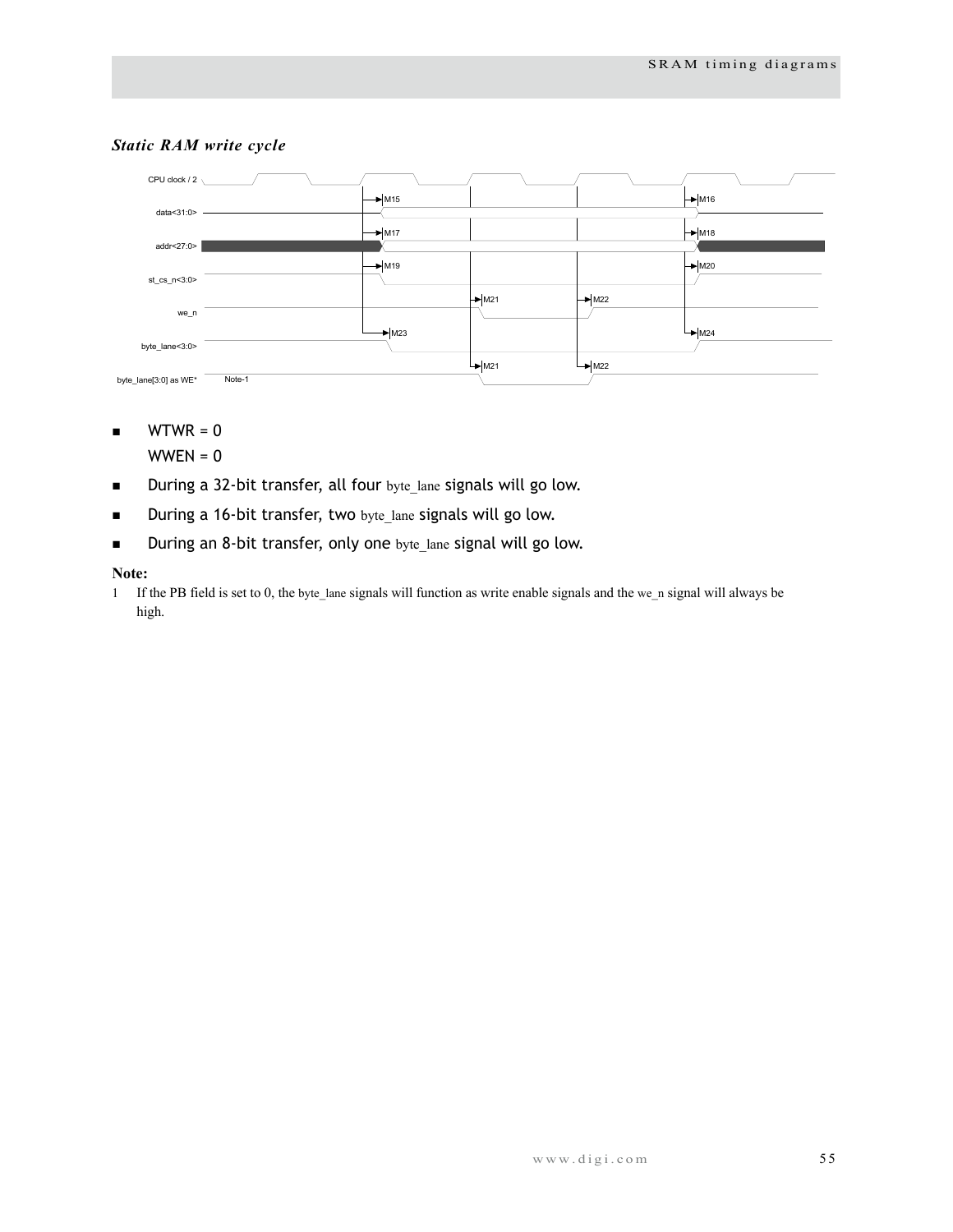

## *Static write cycle with configurable wait states*

- $WTWR = from 0 to 15$ WWEN = from  $0$  to 15
- The WTWR field determines the length on the write cycle.
- During a 32-bit transfer, all four byte\_lane signals will go low.
- **During a 16-bit transfer, two** byte lane signals will go low.
- During an 8-bit transfer, only one byte lane signal will go low.

- 1 Timing of the st\_cs\_n signal is determined with a combination of the WTWR and WWEN fields. The st\_cs\_n signal will always go low at least one clock before we\_n goes low, and will go high one clock after we\_n goes high.
- 2 Timing of the we\_n signal is determined with a combination of the WTWR and WWEN fields.
- 3 Timing of the byte\_lane signals is determined with a combination of the WTWR and WWEN fields. The byte\_lane signals will always go low one clock before we\_n goes low, and will go one clock high after we\_n goes high.
- 4 If the PB field is set to 0, the byte\_lane signals will function as the write enable signals and the we\_n signal will always be high.
- 5 If the PB field is set to 0, the timing for the byte\_lane signals is set with the WTWR and WWEN fields.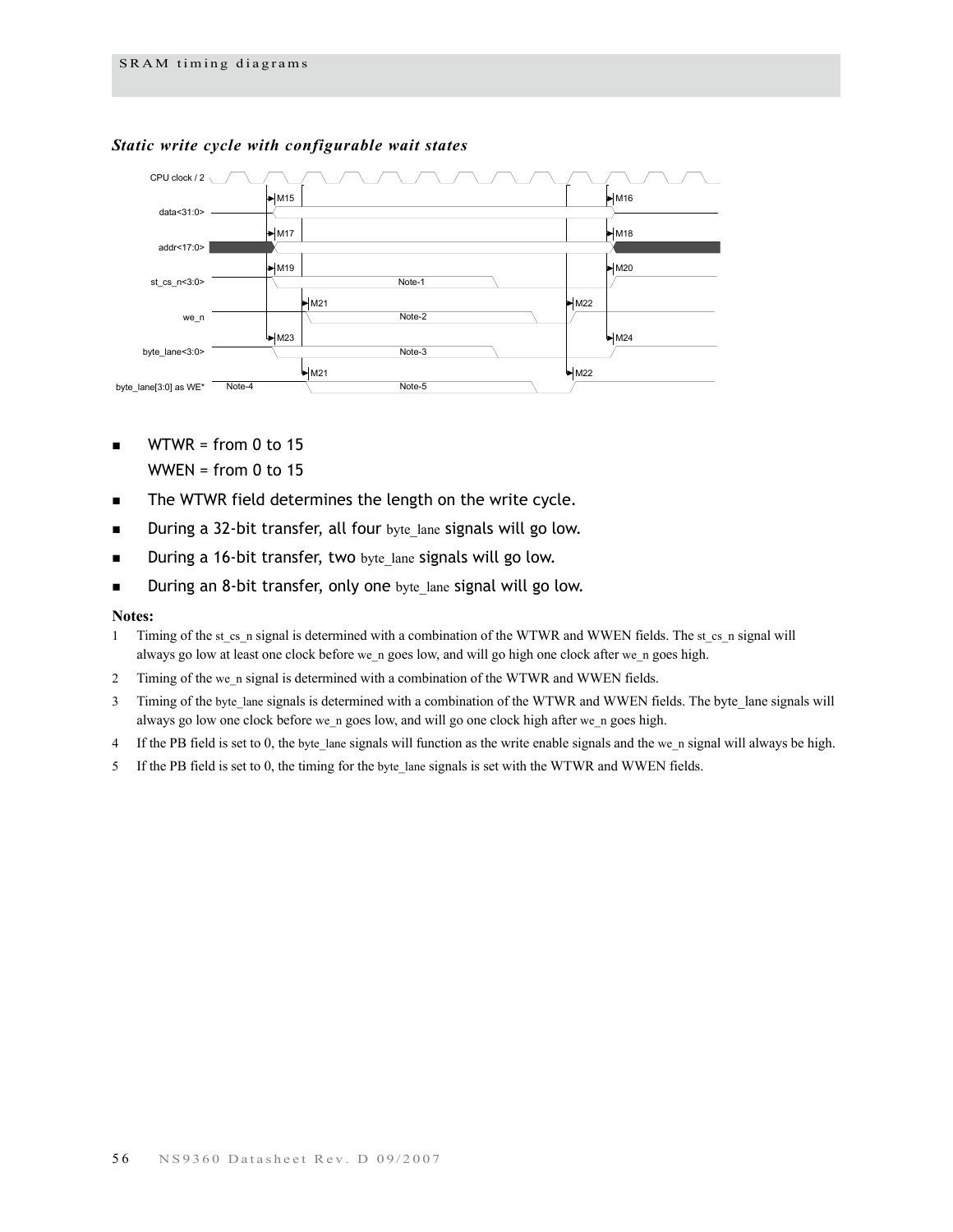# **Slow peripheral acknowledge timing**

Table 26 describes the values shown in the slow peripheral acknowledge timing diagrams.

| Parameter       | <b>Description</b>                           | Min            | Max  | Unit       | <b>Notes</b> |
|-----------------|----------------------------------------------|----------------|------|------------|--------------|
| M15             | clock high to data out valid                 | $-2$           | $+2$ | ns         |              |
| M16             | data out hold time from clock high           | $-2$           | $+2$ | ns         |              |
| M17             | clock high to address valid                  | $-2$           | $+2$ | ns         |              |
| M18             | address hold time from clock high            | $-2$           | $+2$ | ns         |              |
| M19             | clock high to st cs n low                    | $-2$           | $+2$ | ns         | 1            |
| M20             | clock high to st_cs_n high                   | $-2$           | $+2$ | ns         | 1            |
| M21             | clock high to we_n low                       | $-2$           | $+2$ | ns         |              |
| M22             | clock high to we n high                      | $-2$           | $+2$ | ns         |              |
| M <sub>23</sub> | clock high to byte lanes low                 | $-2$           | $+2$ | ns         |              |
| M24             | clock high to byte lanes high                | $-2$           | $+2$ | ns         |              |
| M26             | data input hold time to rising clk           | $\mathbf{0}$   |      | ns         |              |
| M27             | clock high to oe n low                       | $-2$           | $+2$ | ns         |              |
| M28             | clock high to oe n high                      | $-2$           | $+2$ | ns         |              |
| M29             | address/chip select valid to ta_strb high    | $\overline{c}$ |      | CPU cycles |              |
| M30             | ta_strb pulse width                          | $\overline{4}$ | 8    | CPU cycles |              |
| M31             | ta strb rising to chip select/address change | $\overline{4}$ | 10   | CPU cycles |              |
| M32             | data setup to ta strb rising                 | $\theta$       |      | ns         |              |

#### *Table 26: Slow peripheral acknowledge*

#### **Note:**

1 Only one of the four st\_cs\_n signals is used. The diagrams show the active low configuration, which can be reversed (active high) with PC field.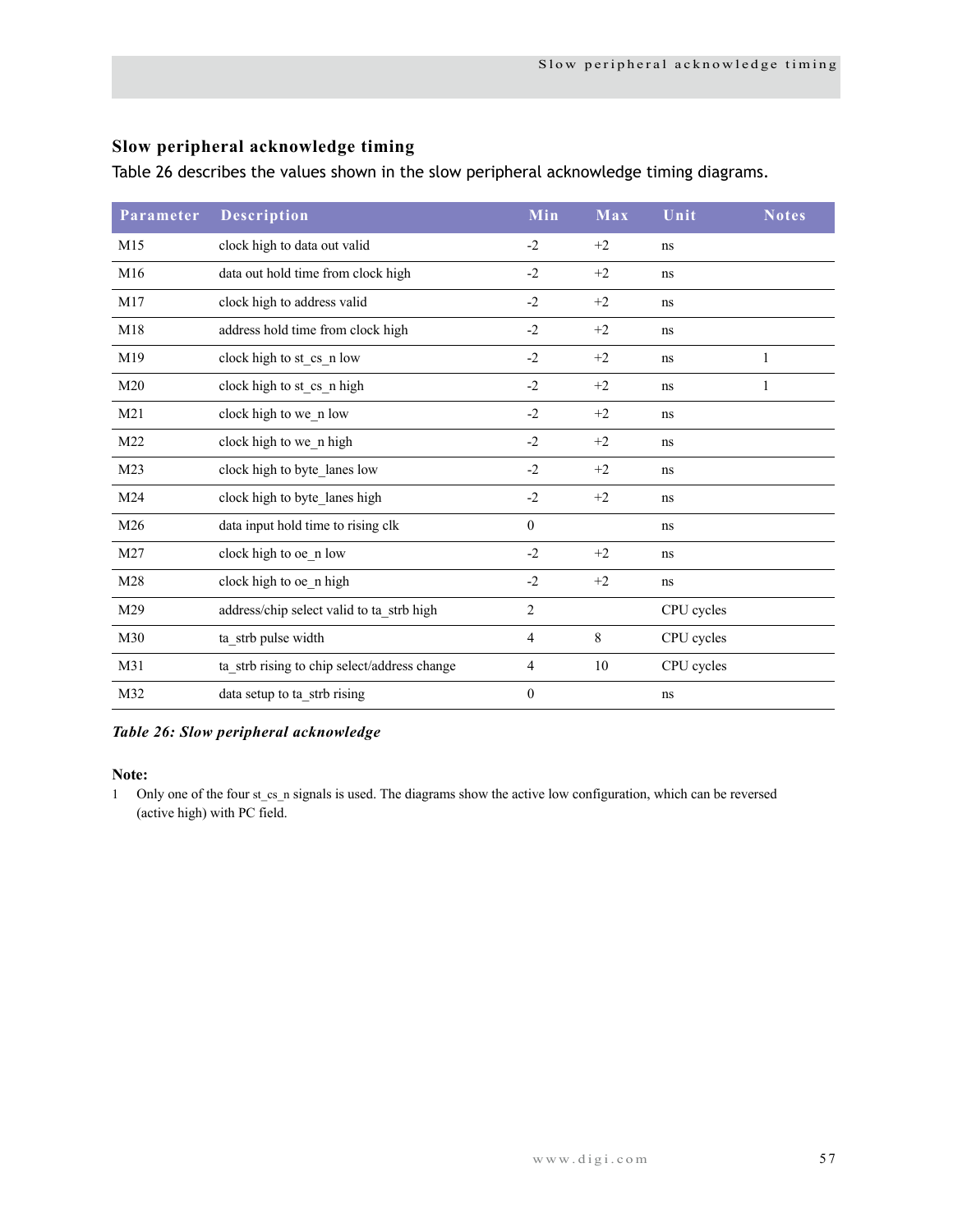

# *Slow peripheral acknowledge read*



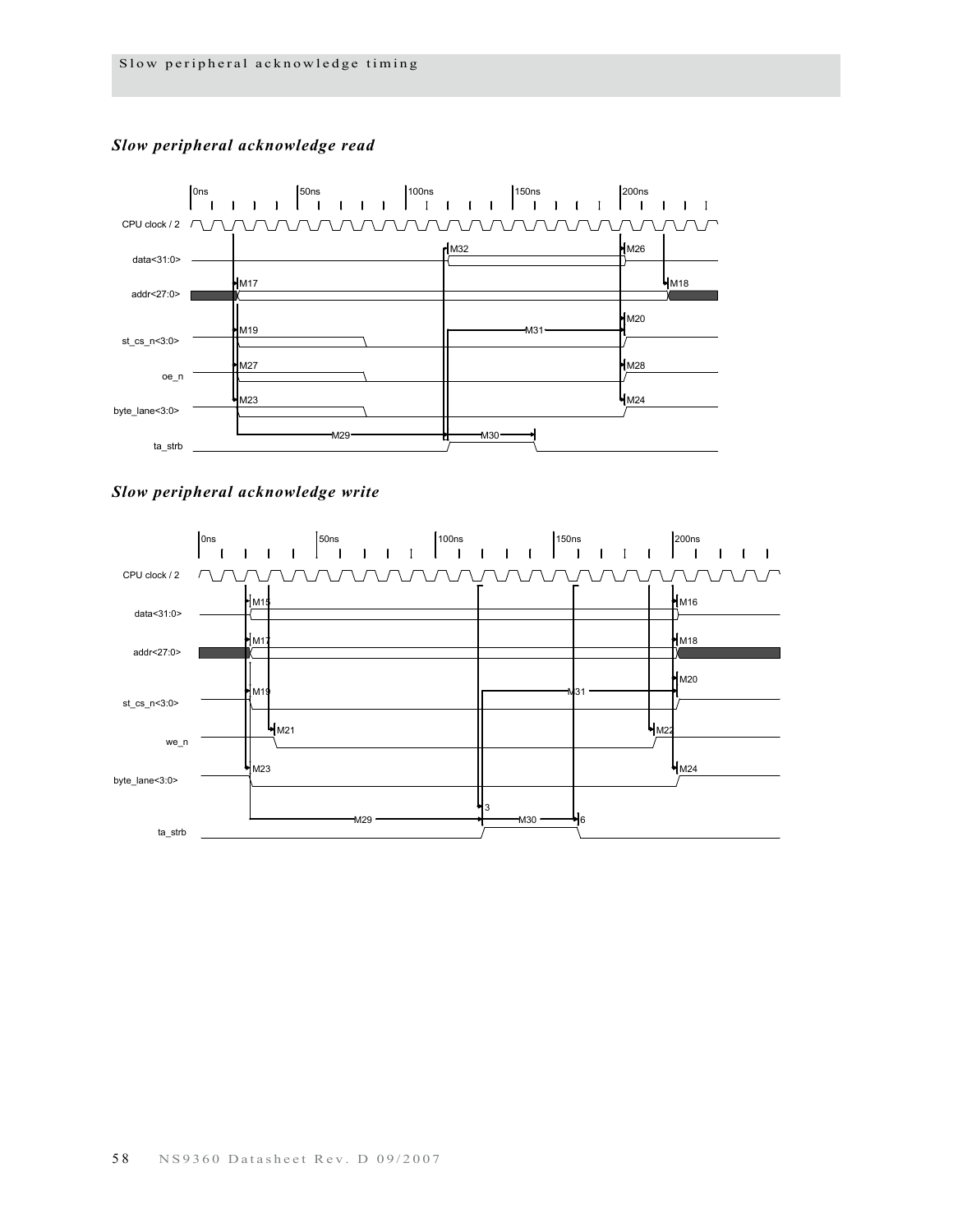# **Ethernet timing**

# **Ethernet AC characteristics are measured with 10pF.**

Table 27 describes the values shown in the Ethernet timing diagrams.

| Parameter      | Description                                   | Min            | Max | Unit     | <b>Notes</b>   |
|----------------|-----------------------------------------------|----------------|-----|----------|----------------|
| E1             | MII tx clk to txd, tx en, tx er               | 3              | 11  | ns       | 2              |
| E2             | MII rxd, rx en, rx er setup to rx clk rising  | 3              |     | ns       |                |
| E <sub>3</sub> | MII rxd, rx en, rx er hold from rx clk rising | 1              |     | ns       |                |
| E4             | mdio (input) setup to mdc rising              | 10             |     | ns       |                |
| E <sub>5</sub> | modio (input) hold from mode rising           | $\mathbf{0}$   |     | ns       |                |
| E <sub>6</sub> | mde to mdio (output)                          | 20             | 36  | $\rm ns$ | 1, 2           |
| E7             | mdc period                                    | 91             |     | ns       | $\overline{4}$ |
| E8             | RMII ref_clk to txd, tx_en                    | $\overline{3}$ | 12  | ns       | $\overline{2}$ |
| E9             | RMII rxd, crs, rx er setup to ref clk rising  | 3              |     | ns       |                |
| E10            | RMII rxd, crs, rx er hold from ref clk rising | 1              |     | ns       |                |
| E11            | MII rx clk to cam req                         | 3              | 10  | ns       |                |
| E12            | MII cam reject setup to rx clk rising         | N/A            |     | ns       | 3              |
| E13            | MII cam reject hold from rx clk rising        | N/A            |     | ns       | 3              |

#### *Table 27: Ethernet timing characteristics*

- 1 Minimum specification is for fastest AHB bus clock of 88.5 MHz. Maximum specification is for slowest AHB bus clock of 51.6 MHz.
- 2  $C_{load} = 10 \text{p}$ f for all outputs and bidirects.
- 3 No setup and hold requirements for cam\_reject because it is an asynchronous input. This is also true for RMII PHY applications.
- 4 Minimum specification is for fastest AHB bus clock of 88.5 MHz.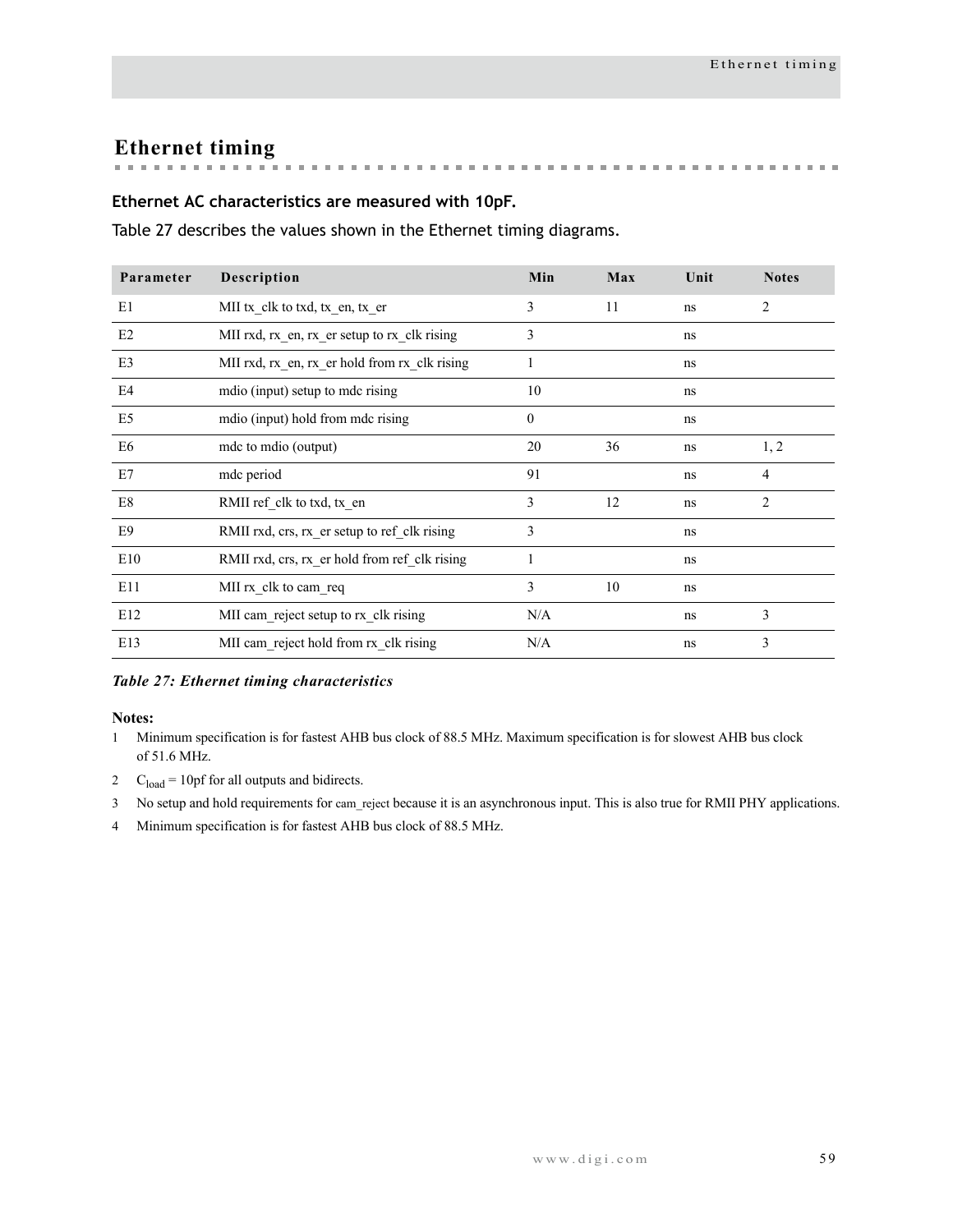# *Ethernet MII timing*



*Ethernet RMII timing*

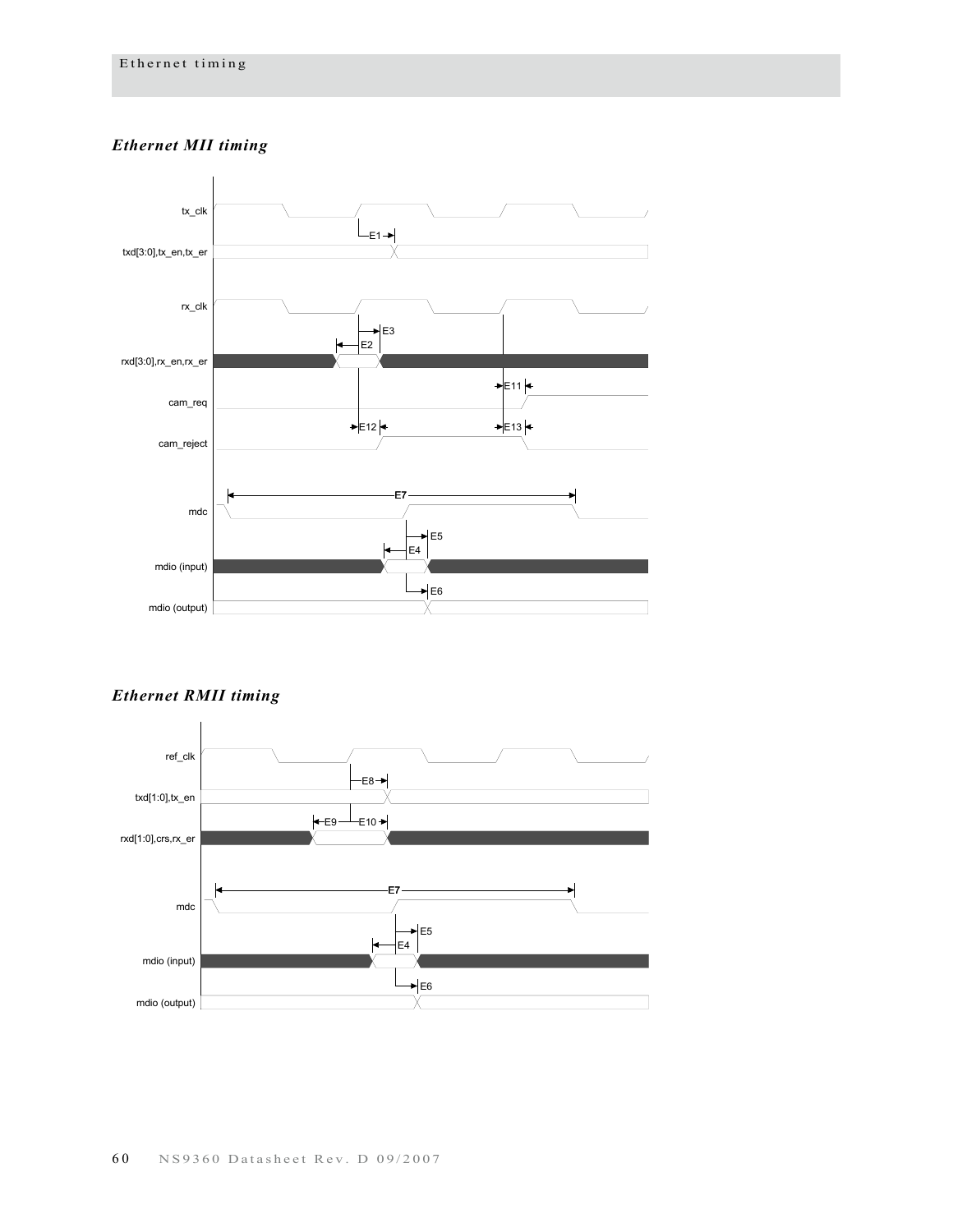# **I2C timing**

 $\mathbf{u}$  , and  $\mathbf{u}$  , and  $\mathbf{u}$  $\overline{\phantom{a}}$ **Burning**  $\sim$  $\mathbf{m}$ the contract of the contract of the  $\mathbf{m}$  $\bar{\mathbf{u}}$  $\blacksquare$  $\mathbf{m}$  $\bar{\mathbf{u}}$  $\mathbf{m}$  $\mathbf{m}$  $\sim$ 

# **I 2C AC characteristics are measured with 10pf.**

[Table 28](#page-64-0) describes the values shown in the  $I^2C$  timing diagram.

|                |                                     | Standard mode |     | <b>Fast mode</b> |     |         |
|----------------|-------------------------------------|---------------|-----|------------------|-----|---------|
| Parm           | <b>Description</b>                  | Min           | Max | Min              | Max | Unit    |
| C <sub>1</sub> | iic sda to iic scl START hold time  | 4.0           |     | 0.6              |     | μs      |
| C <sub>2</sub> | iic sel low period                  | 4.7           |     | 1.3              |     | μs      |
| C <sub>3</sub> | iic scl high period                 | 4.7           |     | 1.3              |     | μs      |
| C4             | iic sel to iic sda DATA hold time   | $\mathbf{0}$  |     | $\overline{0}$   |     | $\mu$ s |
| C <sub>5</sub> | iic sda to iic scl DATA setup time  | 250           |     | 100              |     | ns      |
| C <sub>6</sub> | iic sel to iic sda START setup time | 4.7           |     | 0.6              |     | $\mu$ s |
| C7             | iic sel to iic sda STOP setup time  | 4.0           |     | 0.6              |     | $\mu$ s |

# <span id="page-64-0"></span>*Table 28: I2C timing parameters*

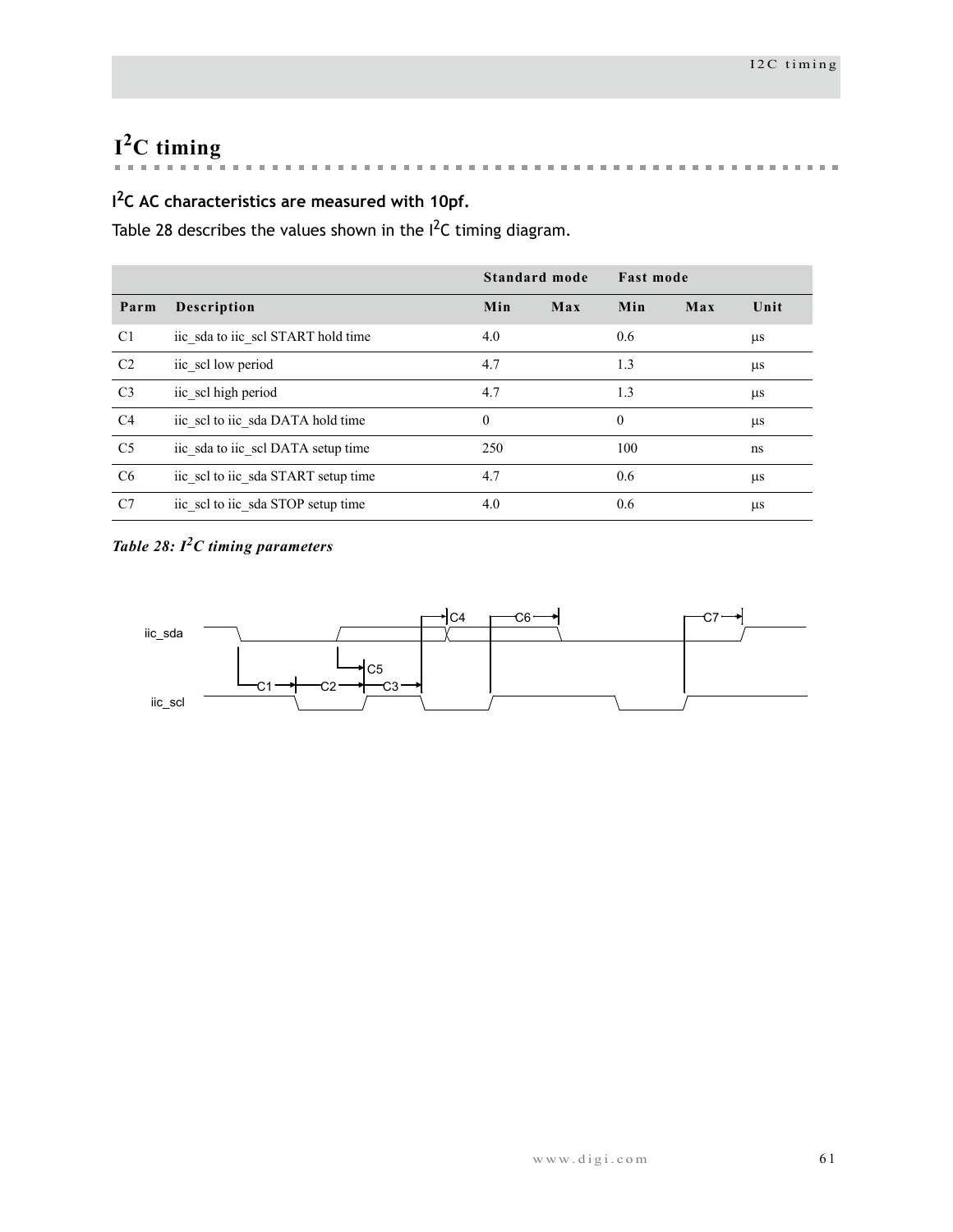# **LCD timing**

# **LCD AC characteristics are measured with 10pF.**

Table 29 describes the values shown in the LCD timing diagrams.

| Parameter      | Description                                      | Register   | Value                                                                        | Units        |
|----------------|--------------------------------------------------|------------|------------------------------------------------------------------------------|--------------|
| L1             | Horizontal front porch blanking                  | LCDTiming0 | $HFP+1$                                                                      | CLCP periods |
| L2             | Horizontal sync width                            | LCDTiming0 | $HSW+1$                                                                      | CLCP periods |
| L <sub>3</sub> | Horizontal period                                | N/A        | $L1+L2+L15+L4$                                                               | CLCP periods |
| L4             | Horizontal backporch                             | LCDTiming0 | $HBP+1$                                                                      | CLCP periods |
| L <sub>5</sub> | TFT active line                                  | LCDTiming0 | $16*(PPL+1)$<br>(see note 3)                                                 | CLCP periods |
| L <sub>6</sub> | LCD panel clock frequency                        | LCDTiming1 | For BCD=0:<br>CLCDCLK/(PCD+2)<br>For BCD=1:<br>CLCDCLK (see notes 1 &<br>10) | <b>MHz</b>   |
| L7             | TFT vertical sync width                          | LCDTiming1 | $VSW+1$                                                                      | H lines      |
| L8             | TFT vertical lines/frame                         | N/A        | $L7+L9+L10+L11$                                                              | H lines      |
| L9             | TFT vertical back porch                          | LCDTiming1 | <b>VBP</b>                                                                   | H lines      |
| L10            | TFT vertical front porch                         | LCDTiming1 | <b>VFP</b>                                                                   | H lines      |
| L11            | Active lines/frame                               | LCDTiming1 | $LPP+1$                                                                      | H lines      |
| L12            | STN HSYNC inactive to VSYNC active               | LCDTiming0 | $HBP+1$                                                                      | CLCP periods |
| L13            | STN vertical sync width                          | N/A        | $\mathbf{1}$                                                                 | H lines      |
| L14            | STN vertical lines/frame                         | N/A        | $L11+L16$                                                                    | H lines      |
| L15            | STN active line                                  | LCDTiming1 | $CPL+1$ (see note 4)                                                         | CLCP periods |
| L16            | STN vertical blanking                            | LCDTiming1 | VSW+VFP+VBP+1                                                                | H lines      |
| L17            | STN CLCP inactive to HSYNC active                | LCDTiming0 | $HFP+1.5$                                                                    | CLCP periods |
| L18            | CLCP to data/control<br>(see notes 7 and 8)      |            | $-2.0$ (min)<br>$+2.0$ (max)                                                 | ns           |
| L19            | CLCP high (see notes 8, 9)                       |            | $50\% \pm 0.5$ ns                                                            | ns           |
| L20            | CLCP low (see notes $8, 9$ )                     |            | $50\% \pm 0.5$ ns                                                            | ns           |
| L21            | TFT VSYNC active to HSYNC active (see<br>note 8) |            | $-0.1$ ns (min)<br>$+0.1$ ns (max)                                           | ns           |
| L22            | TFT VSYNC active to HSYNC inactive               | LCDTiming0 | <b>HSW</b>                                                                   | CLCP periods |

*Table 29: LCD timing parameters*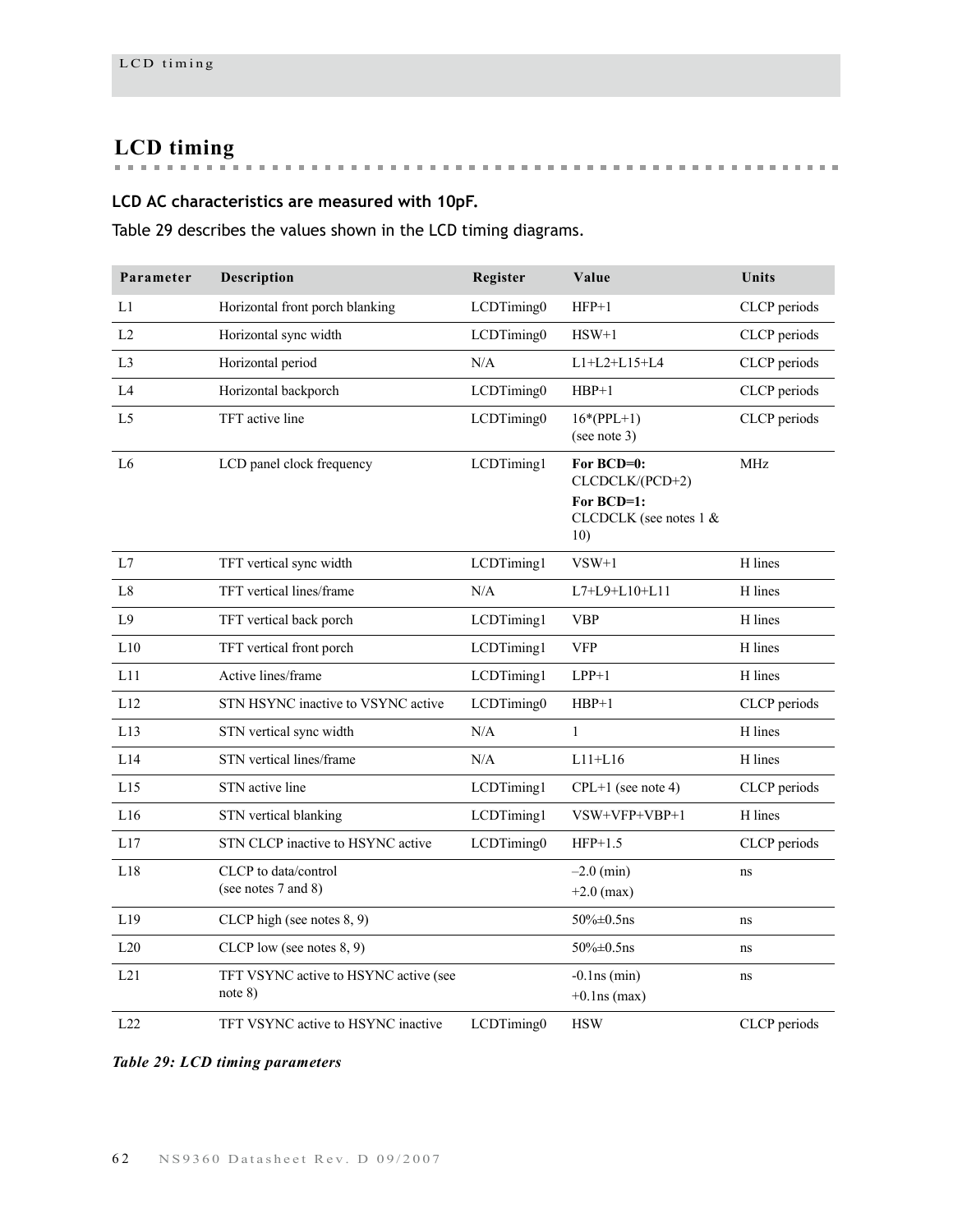| Parameter | <b>Description</b>                   | Register   | Value                                                                                             | Units        |
|-----------|--------------------------------------|------------|---------------------------------------------------------------------------------------------------|--------------|
| L23       | STN VSYNC active to HSYNC inactive   | LCDTiming0 | <b>STN color:</b> 14+HSW+HFP<br><b>STN Mono8:</b><br>6+HSW+HFP<br><b>STN Mono4:</b><br>10+HSW+HFP | CLCP periods |
| L.24      | STN HSYNC inactive to VSYNC inactive | LCDTiming0 | $HBP+1$                                                                                           | CLCP periods |
| L25       | STN VSYNC inactive to HSYNC active   | LCDTiming0 | $STN$ color: $HFP+13$<br>STN Mono8: HFP+15<br>$STN$ Mono4: $HFP+9$                                | CLCP periods |
| L26       | CLCP period                          |            | $22.22$ (minimum)                                                                                 | ns           |

# *Table 29: LCD timing parameters*

#### **Notes:**

- 1 CLCDCLK is selected from 5 possible sources:
	- lcdclk/2 (lcdclk is an external oscillator)
	- AHB clock
	- AHB clock/2
	- AHB clock/4
	- AHB clock/8

See the LCD chapter in the *NS9360 Hardware Reference* for acceptable clock frequencies for the different display configurations.

- 2 The polarity of CLLP, CLFP, CLCP, and CLAC can be inverted using control fields in the LCDTiming1 register.
- 3 The CPL field in the LCDTiming1 register must also be programmed to T5-1 (see the LCD chapter in the *NS9360 Hardware Reference*).
- 4 The PPL field in the LCDTiming0 register must also be programmed correctly (see the LCD chapter in the *NS9360 Hardware Reference*).
- 5 These data widths are supported:
	- 4-bit mono STN single panel
	- 8-bit mono STN single panel
	- 8-bit color STN single panel
	- 4-bit mono STN dual panel (8 bits to LCD panel)
	- 8-bit mono STN dual panel (16 bits to LCD panel)
	- 8-bit color STN dual panel (16 bits to LCD panel)
	- 18-bit TFT
- 6 See the LCD chapter in the *NS9360 Hardware Reference* for definitions of the bit fields referred to in this table.
- 7 Note that data is sampled by the LCD panel on the falling edge of the CLCP in the LCD output timing diagram. If the polarity of CLCP is inverted, this parameter is relative to CLCP falling instead.
- 8  $C_{load} = 10pf$  on all outputs.
- 9 CLCP high and low times specified as 50% of the clock period  $\pm$ 0.5ns.
- 10 Maximum allowable LCD panel clock frequency is 45 MHz.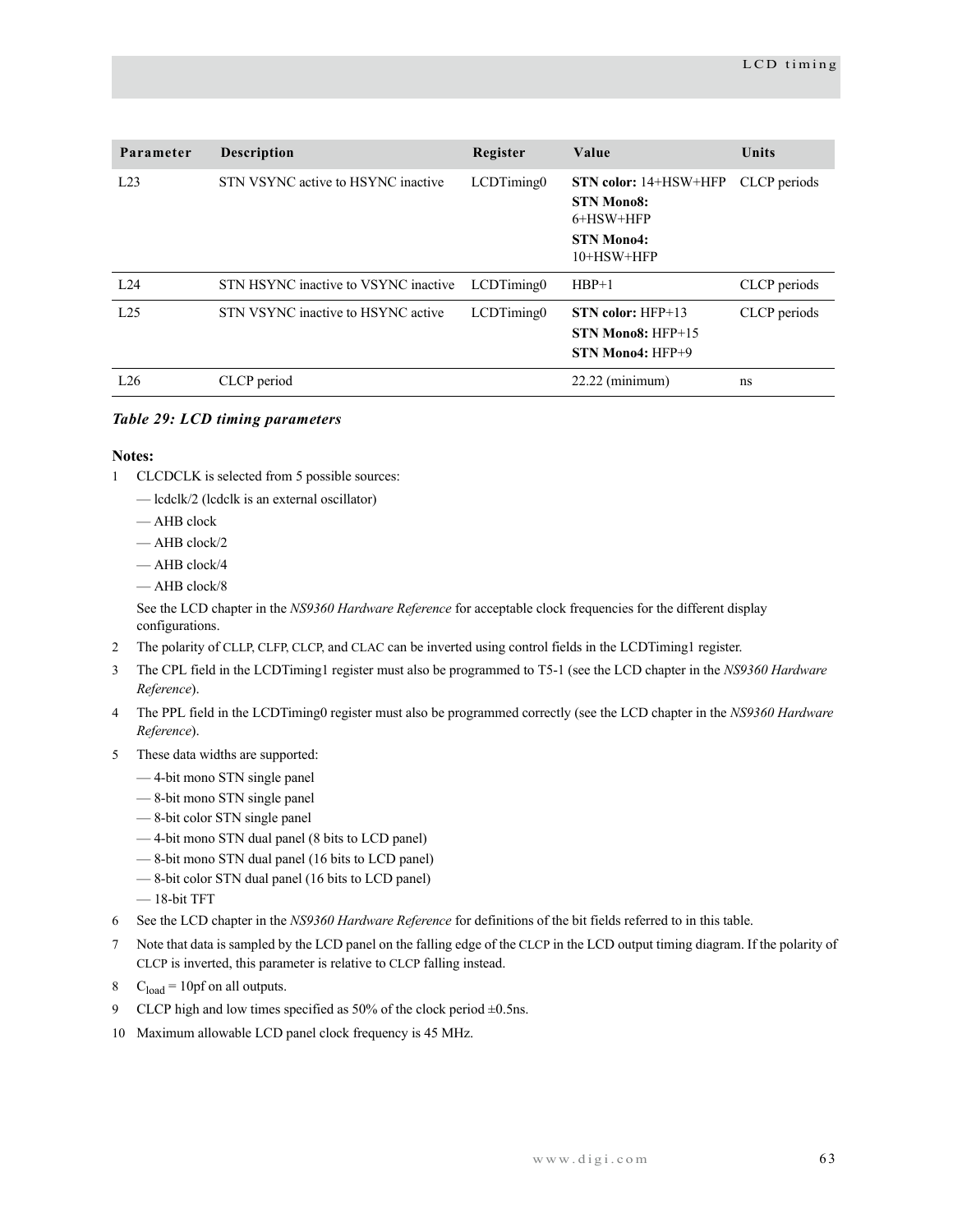*Horizontal timing for STN displays*



# *Vertical timing for STN displays*



# *Horizontal timing for TFT displays*



# *Vertical timing for TFT displays*



# *HSYNC vs VSYNC timing for STN displays*

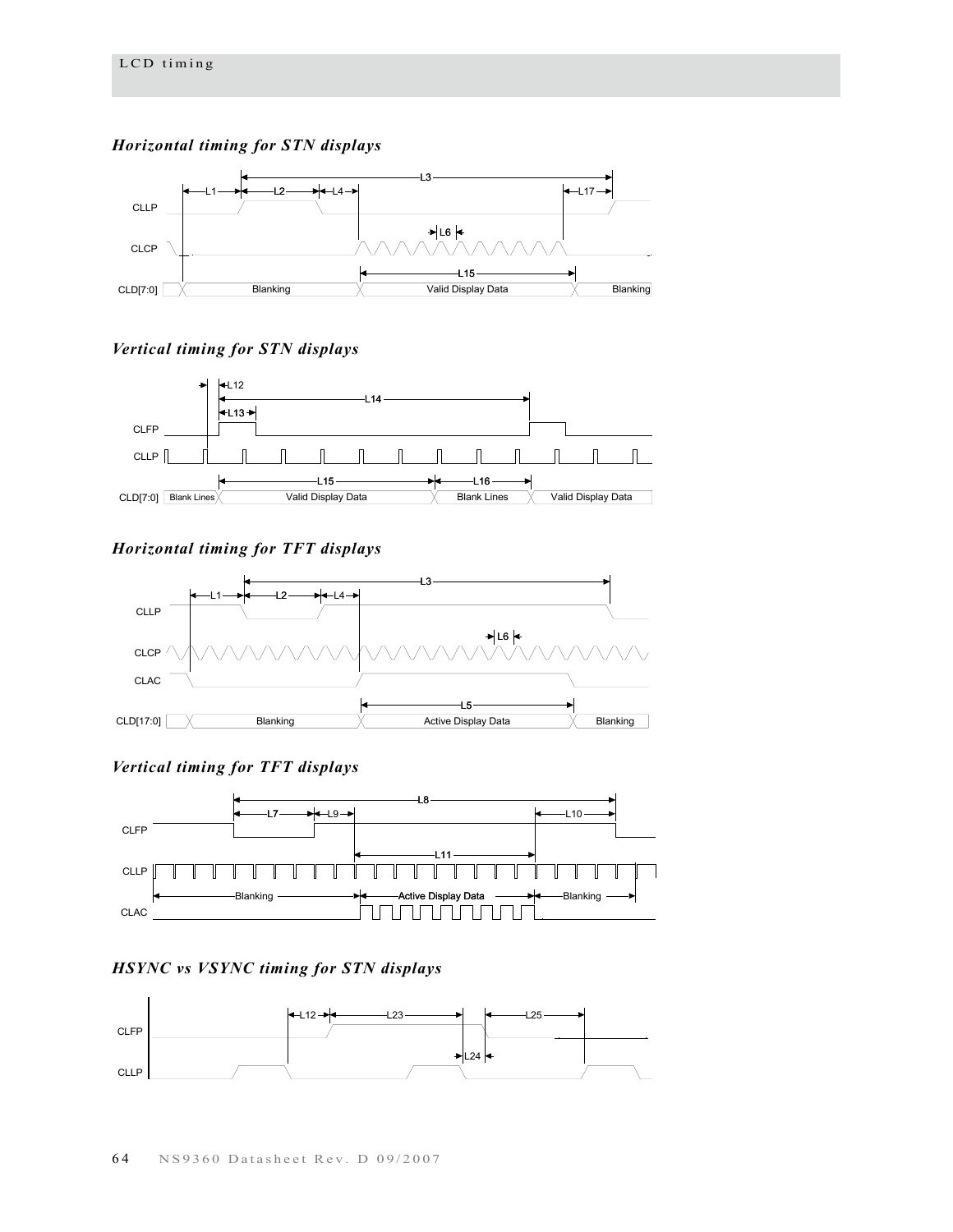# *HSYNC vs VSYNC timing for TFT displays*



# *LCD output timing*

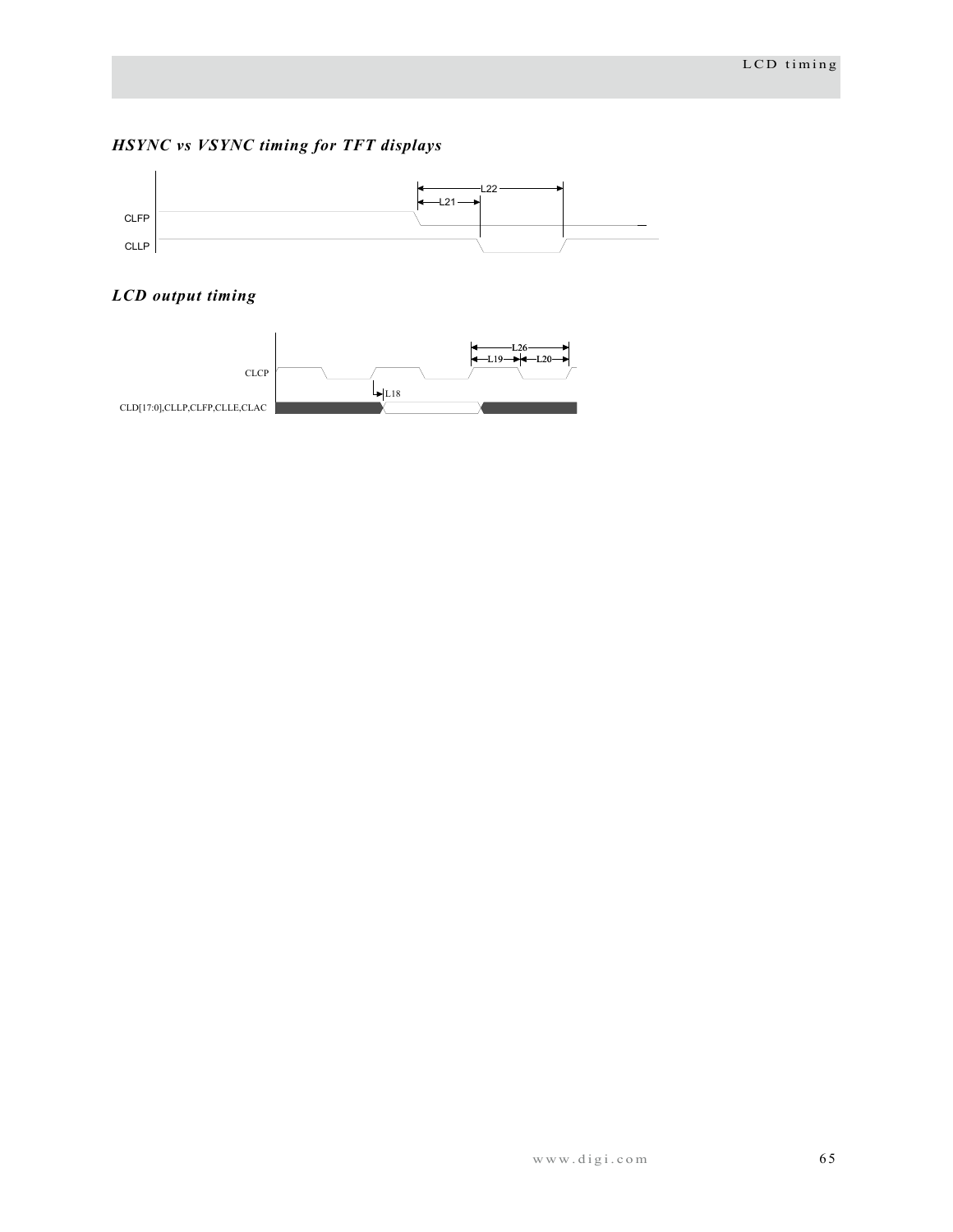**SPI timing**

# **SPI AC characteristics are measured with 10pF, unless otherwise noted.**

Table 30 describes the values shown in the SPI timing diagrams.

| Parm                         | Description                                          | Min              | Max      | Unit     | <b>Modes</b> | <b>Notes</b>   |  |  |
|------------------------------|------------------------------------------------------|------------------|----------|----------|--------------|----------------|--|--|
| <b>SPI</b> master parameters |                                                      |                  |          |          |              |                |  |  |
| SP <sub>0</sub>              | SPI enable low setup to first SPI CLK out rising     | $3*T_{BCLK}$ -10 |          | ns       | 0, 3         | 1, 3           |  |  |
| SP <sub>1</sub>              | SPI enable low setup to first SPI CLK out falling    | $3*T_{BCLK}$ -10 |          | ns       | 1, 2         | 1, 3           |  |  |
| SP3                          | SPI data in setup to SPI CLK out rising              | 30               |          | ns       | 0, 3         |                |  |  |
| SP <sub>4</sub>              | SPI data in hold from SPI CLK out rising             | $\mathbf{0}$     |          | ns       | 0, 3         |                |  |  |
| SP <sub>5</sub>              | SPI data in setup to SPI CLK out falling             | 30               |          | ns       | 1, 2         |                |  |  |
| SP <sub>6</sub>              | SPI data in hold from SPI CLK out falling            | $\boldsymbol{0}$ |          | ns       | 1, 2         |                |  |  |
| SP7                          | SPI CLK out falling to SPI data out valid            |                  | 10       | ns       | 0, 3         | 6              |  |  |
| SP8                          | SPI CLK out rising to SPI data out valid             |                  | 10       | ns       | 1, 2         | 6              |  |  |
| SP <sub>9</sub>              | SPI enable low hold from last SPI CLK out<br>falling | $3*T_{BCLK}$ -10 |          | ns       | 0, 3         | 1, 3           |  |  |
| SP10                         | SPI enable low hold from last SPI CLK out rising     | $3*T_{BCLK}$ -10 |          | ns       | 1, 2         | 1, 3           |  |  |
| <b>SP11</b>                  | SPI CLK out high time                                | SP13*45%         | SP13*55% | ns       | 0, 1, 2, 3   | 4              |  |  |
| SP12                         | SPI CLK out low time                                 | SP13*45%         | SP13*55% | ns       | 0, 1, 2, 3   | $\overline{4}$ |  |  |
| SP13                         | SPI CLK out period                                   | $T_{BCLK} * 6$   |          | $\rm ns$ | 0, 1, 2, 3   | $\mathfrak{Z}$ |  |  |
|                              | <b>SPI</b> slave parameters                          |                  |          |          |              |                |  |  |
| SP14                         | SPI enable low setup to first SPI CLK in rising      | 30               |          | ns       | 0, 3         | $\mathbf{1}$   |  |  |
| SP15                         | SPI enable low setup to first SPI CLK in falling     | 30               |          | ns       | 1, 2         | $\mathbf{1}$   |  |  |
| SP16                         | SPI data in setup to SPI CLK in rising               | $\overline{0}$   |          | ns       | 0, 3         |                |  |  |
| SP17                         | SPI data in hold from SPI CLK in rising              | 60               |          | ns       | 0, 3         |                |  |  |
| SP18                         | SPI data in setup to SPI CLK in falling              | $\overline{0}$   |          | ns       | 1, 2         |                |  |  |
| SP19                         | SPI data in hold from SPI CLK in falling             | 60               |          | ns       | 1, 2         |                |  |  |
| <b>SP20</b>                  | SPI CLK in falling to SPI data out valid             | 20               | 70       | ns       | 0, 3         | 6              |  |  |
| SP21                         | SPI CLK in rising to SPI data out valid              | 20               | 70       | ns       | 1, 2         | 6              |  |  |
| SP22                         | SPI enable low hold from last SPI CLK in falling     | 15               |          | ns       | 0, 3         | 1              |  |  |
| SP23                         | SPI enable low hold from last SPI CLK in rising      | 15               |          | ns       | 1, 2         | $\mathbf{1}$   |  |  |
| SP24                         | SPI CLK in high time                                 | SP26*40%         | SP26*60% | ns       | 0, 1, 2, 3   | 5              |  |  |
| SP25                         | SPI CLK in low time                                  | SP26*40%         | SP26*60% | ns       | 0, 1, 2, 3   | 5              |  |  |

### *Table 30: SPI timing parameters*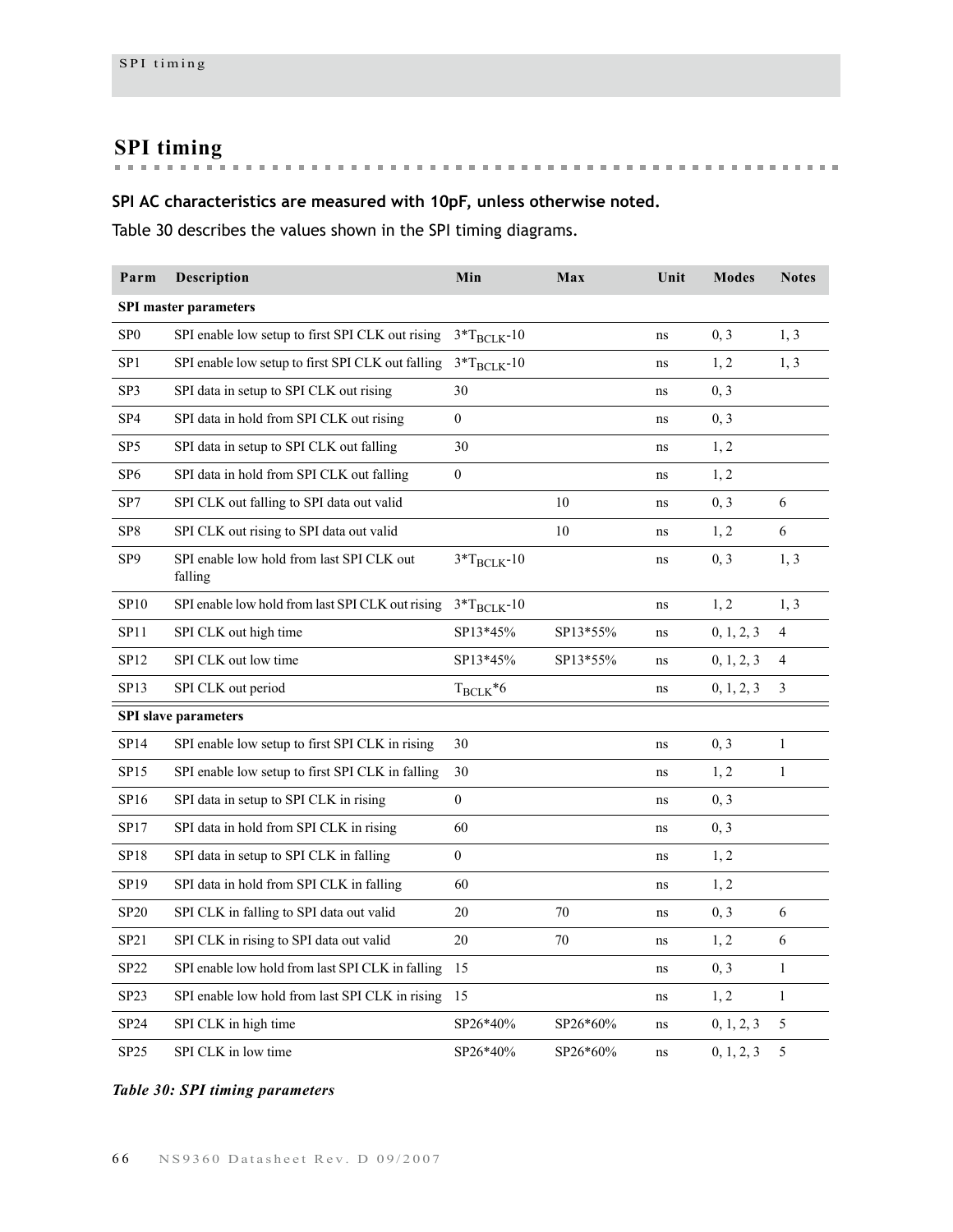| Parm Description       | Min            | Max | Unit                                                                                                                                                                                                                           | Modes Notes |  |
|------------------------|----------------|-----|--------------------------------------------------------------------------------------------------------------------------------------------------------------------------------------------------------------------------------|-------------|--|
| SP26 SPI CLK in period | $T_{BCl,K}$ *8 |     | ns to the set of the set of the set of the set of the set of the set of the set of the set of the set of the set of the set of the set of the set of the set of the set of the set of the set of the set of the set of the set | 0, 1, 2, 3  |  |

#### *Table 30: SPI timing parameters*

#### **Notes:**

- 1 Active level of SPI enable is inverted (that is, 1) if the CSPOL bit in Serial Channel B/A/C/D Control Register B (see the *NS9360 Hardware Reference*) is set to 1. Note that in SPI slave mode, only a value of 0 (low enable) is valid; the SPI slave is fixed to an active low chip select.
- 2 SPI data order is reversed (that is, LSB last and MSB first) if the BITORDR bit in Serial Channel B/A/C/D Control Register B (see the *NS9360 Hardware Reference*) is set to 0.
- $3$  T<sub>BCLK</sub> is a period of BBus clock.
- $4 \pm 5\%$  duty cycle skew.
- $5 \pm 10\%$  duty cycle skew.
- 6  $C_{load} = 5pf$  for all outputs.
- 7 SPI data order can be reversed such that LSB is first. Use the BITORDR bit in Serial Channel B/A/C/D Control Register A.

#### *SPI master mode 0 and 1: 2-byte transfer (see note 7)*



## *SPI master mode 2 and 3: 2-byte transfer (see note 7)*

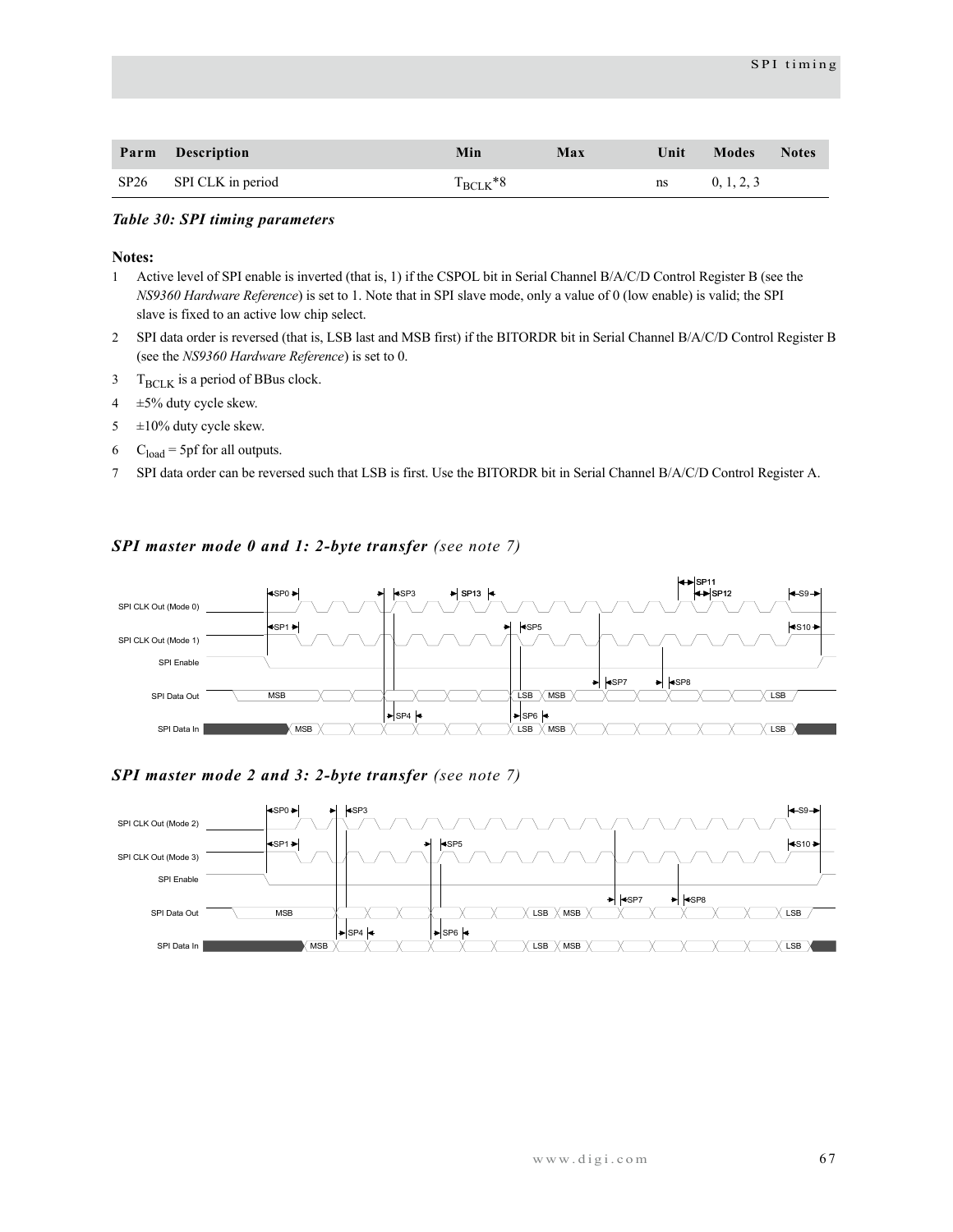

# *SPI slave mode 0 and 1: 2-byte transfer (see note 7)*

*SPI slave mode 2 and 3: 2-byte transfer (see note 7)*

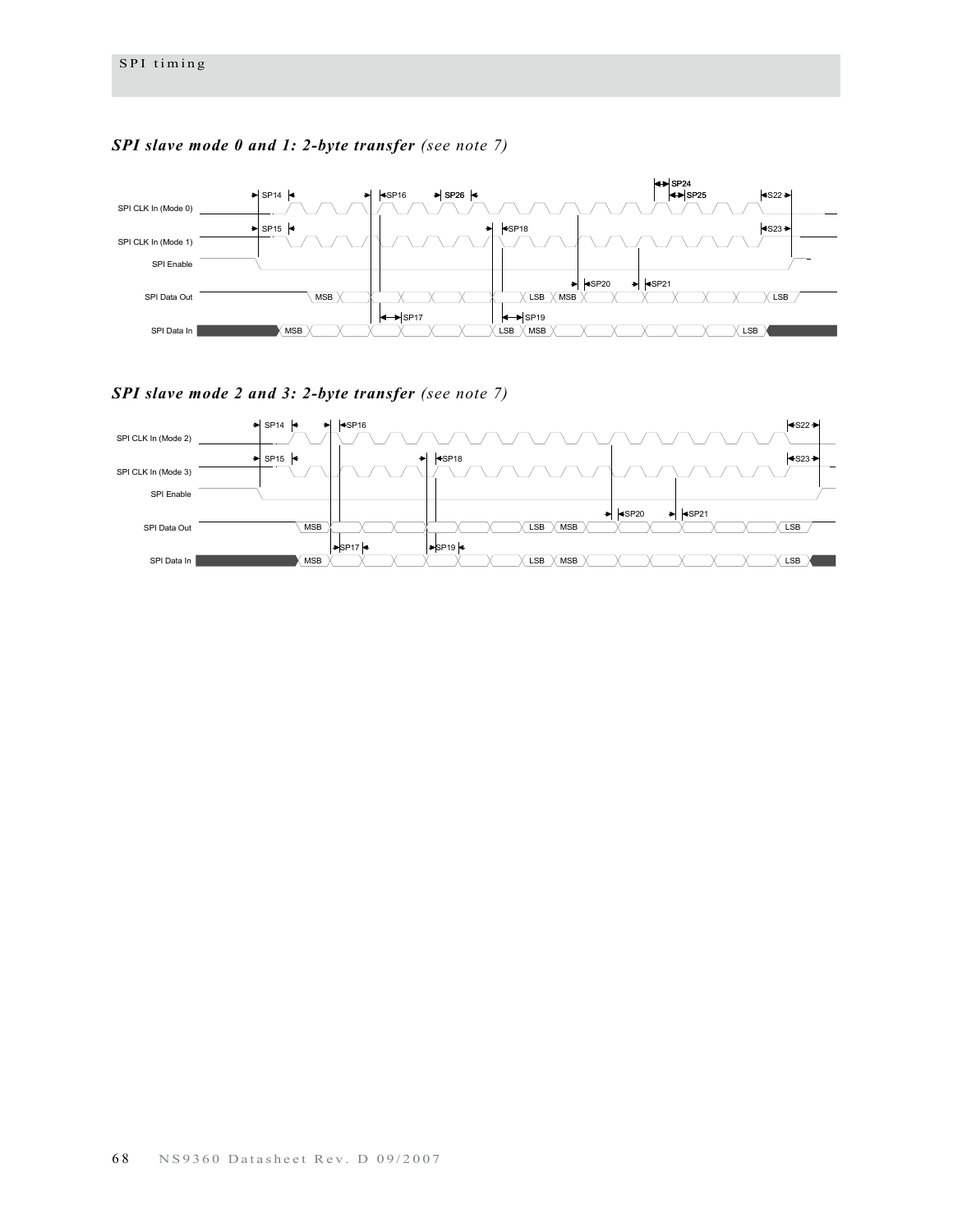# **IEEE 1284 timing**

#### $\mathbf{m}$  $\mathbf{m}$  . **Record Follows**  $\mathbf{m}$ . . . . . . . . . . . . . . . . . . . .

### **IEEE 1284 AC characteristics are measured with 10pF.**

[Table 31](#page-72-0) describes the values shown in the IEEE 1284 timing diagram.

| Parameter       | Description           | Min      | Max  | Unit | <b>Note</b> |
|-----------------|-----------------------|----------|------|------|-------------|
| IE1             | Busy-while-Strobe     | $\Omega$ | 511  | ns   |             |
| IE <sub>2</sub> | Busy high to nAck low | $\theta$ |      | ns   |             |
| IE3             | Busy high             |          | 1022 | ns   |             |
| IE4             | nAck low              |          | 511  | ns   |             |
| IE5             | nAck high to Busy low |          | 511  | ns   |             |

<span id="page-72-0"></span>*Table 31: IEEE 1284 timing parameters*

### **Notes:**

- 1 The range is 0ns up to one time unit.
- 2 Two time units.
- 3 One time unit.

### *IEEE 1284 timing example*

The IEEE 1284 timing is determined by the BBus clock and the Granularity Count register (GCR) setting. In this example, the BBus clock is 45 MHz and the Granularity Count register is set to 23. The basic time unit is  $1/45$  MHz  $x$  23, which is 511ns (the basic time unit must be at least 511 ns).

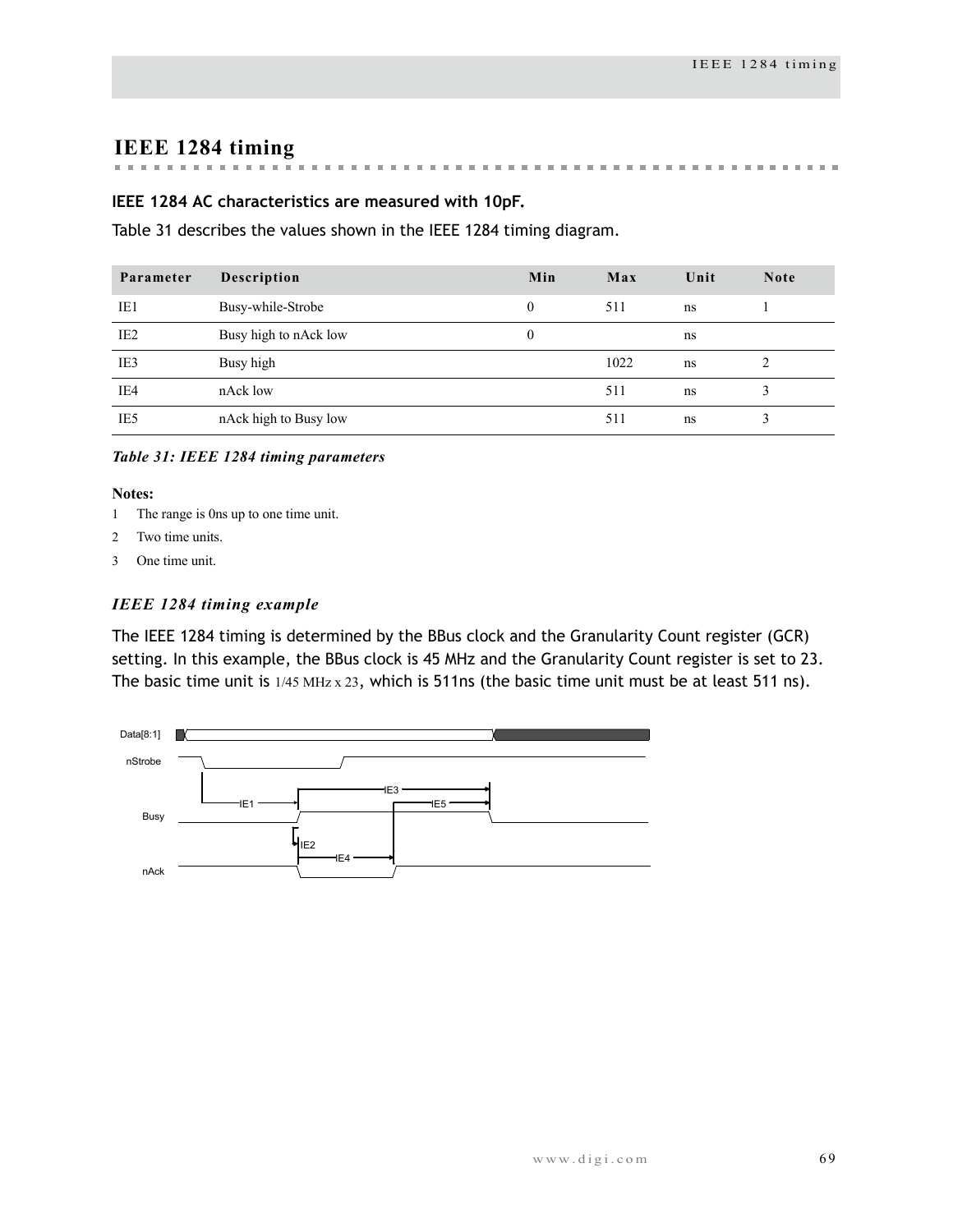# **USB internal PHY timing**

**Building County** [Table 32](#page-73-0) and [Table 33](#page-73-1) describe the values shown in the USB internal PHY timing diagrams.

 $\sim$  $\sim$  $\mathbf{m}$  $\mathbf{m}$  $\mathbf{m}$  $\mathbf{m}$  $\pm$  $\mathbf{m}$  $\mathbb{R}^n$  $\pm 0$ 

the first term in the first

**But an anti-market and an anti-**

 $\sim$  $\mathbf{m}$ 

| Parameter      | Description                              | Min | Max    | Unit | <b>Notes</b> |
|----------------|------------------------------------------|-----|--------|------|--------------|
| U1             | Rise time $(10\% - 90\%)$                |     | 20     | ns   |              |
| U <sub>2</sub> | Fall time $(10\% - 90\%)$                |     | 20     | ns   |              |
| U3             | Differential rise and fall time matching | 90  | 111.11 | $\%$ | 1, 2, 5      |
| U4             | Driver output resistance                 | 28  | 44     | ohms |              |

### <span id="page-73-0"></span>*Table 32: USB internal PHY full speed timing parameters*

| Parameter      | <b>Description</b>                       | Min | Max | Unit | <b>Notes</b> |
|----------------|------------------------------------------|-----|-----|------|--------------|
| U1             | Rise time $(10\% - 90\%)$                | 75  | 300 | ns   |              |
| U <sub>2</sub> | Fall time $(10\% - 90\%)$                | 75% | 300 | ns   |              |
| U3             | Differential rise and fall time matching | 80  | 125 | $\%$ | 2, 4, 5      |

### <span id="page-73-1"></span>*Table 33: USB internal PHY low speed timing parameters*

#### **Notes:**

- 1 Load shown in ["USB internal PHY full speed load."](#page-74-0)
- 2 U1/U2.
- 3 Includes resistance of 27 ohm  $\pm$ 2 ohm external series resistor.
- 4 Load shown in ["USB internal PHY low speed load."](#page-74-1)
- 5 Excluding the first transition from the idle state.

### *USB internal PHY differential data timing*

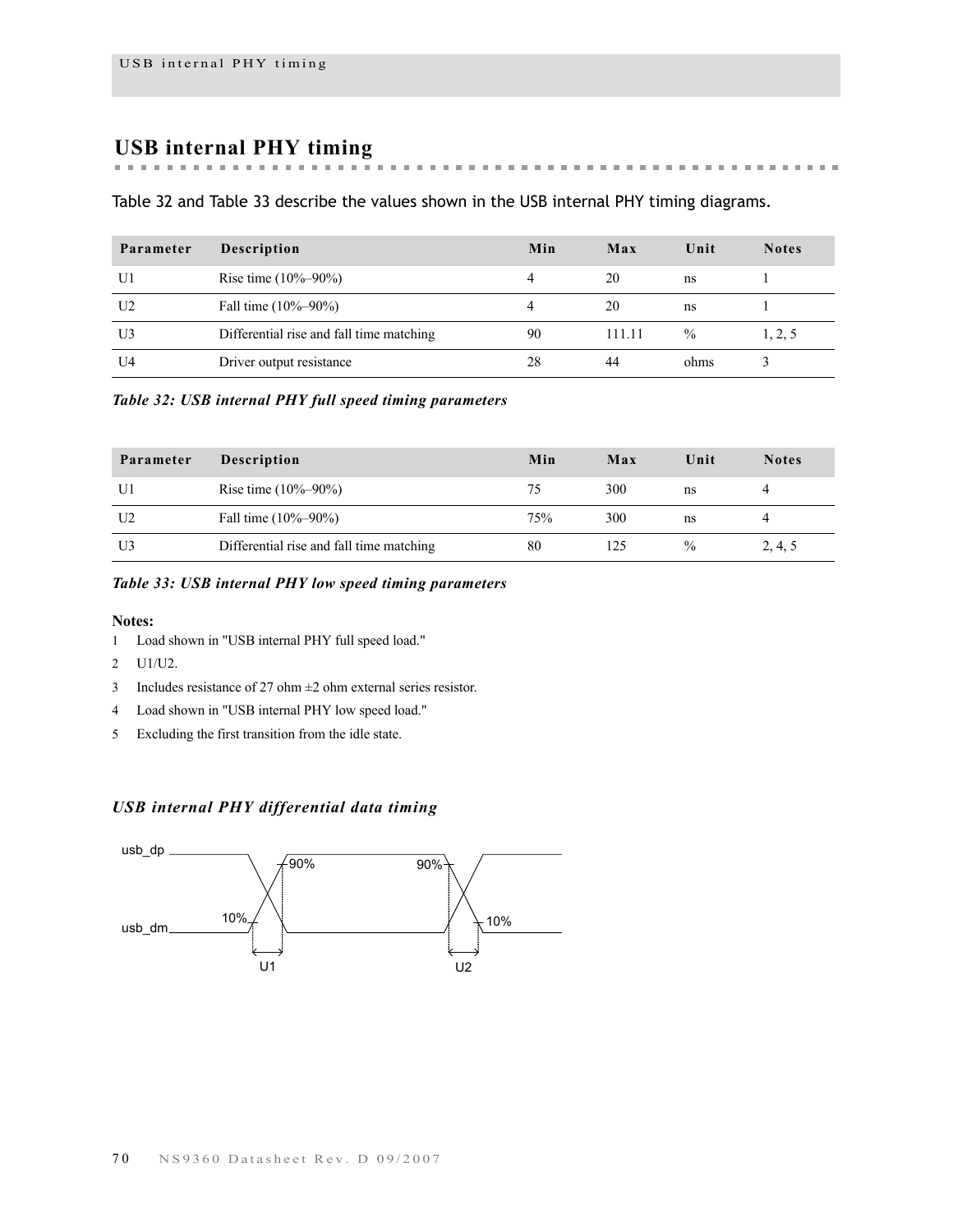## <span id="page-74-0"></span>*USB internal PHY full speed load*



<span id="page-74-1"></span>*USB internal PHY low speed load*

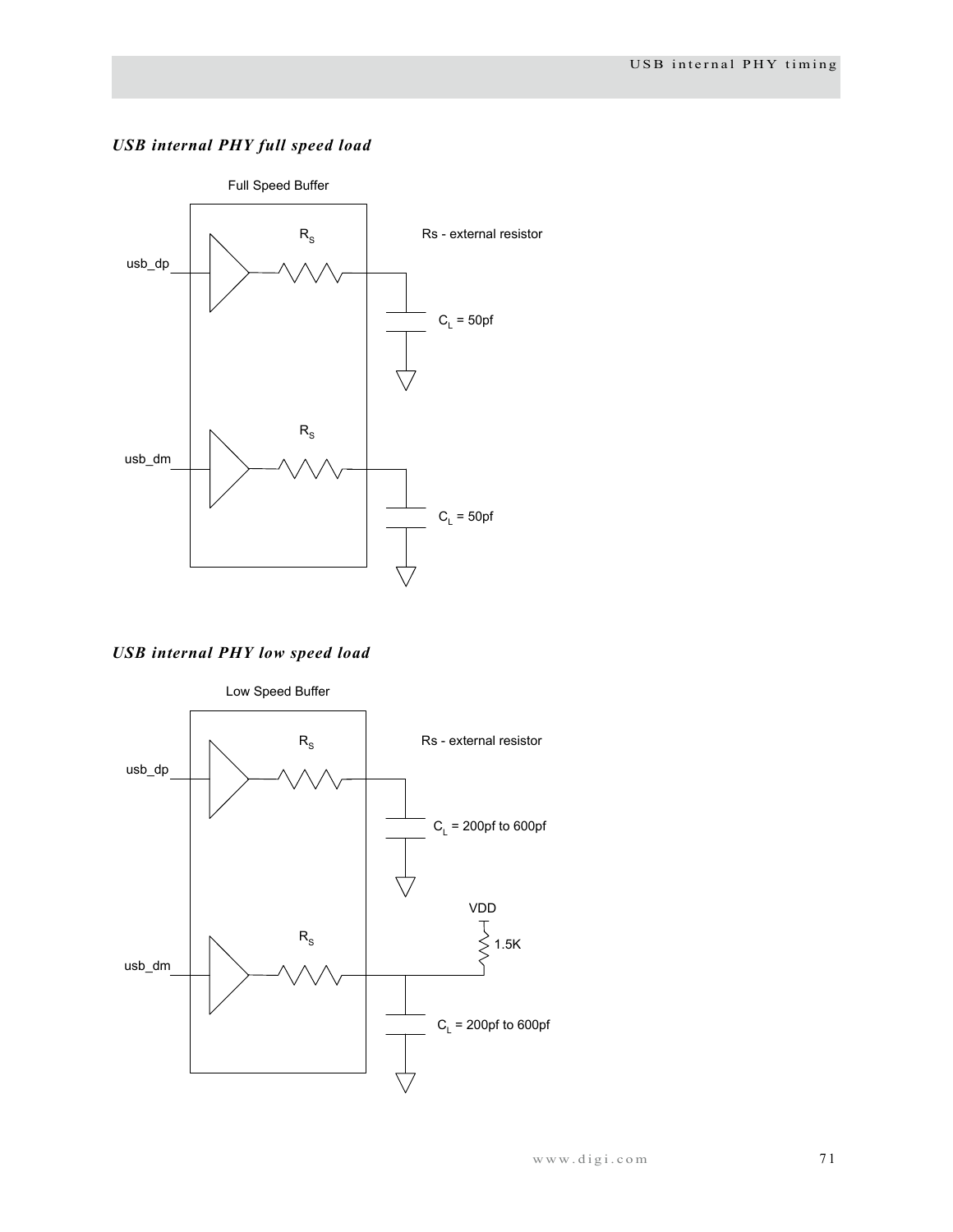# **USB external PHY interface**

### **USB external PHY AC characteristics are measured with 10pF.**

[Table 34](#page-75-0) describes the values shown in the USB external PHY timing diagram.

| Parameter Description |             | Min     | Max  | Unit | <b>Notes</b> |
|-----------------------|-------------|---------|------|------|--------------|
| U5                    | Output skew | $-0.25$ | 0.25 | ns   |              |

### <span id="page-75-0"></span>*Table 34: USB external PHY interface output timing parameters*

#### **Note:**

1 Output skew between any of the output signals that interface to an external USB PHY; that is, GPIO[44:42] and GPIO[49:48] for primary interface or GPIO[52:50] and GPIO[55:54] for duplicate interface.

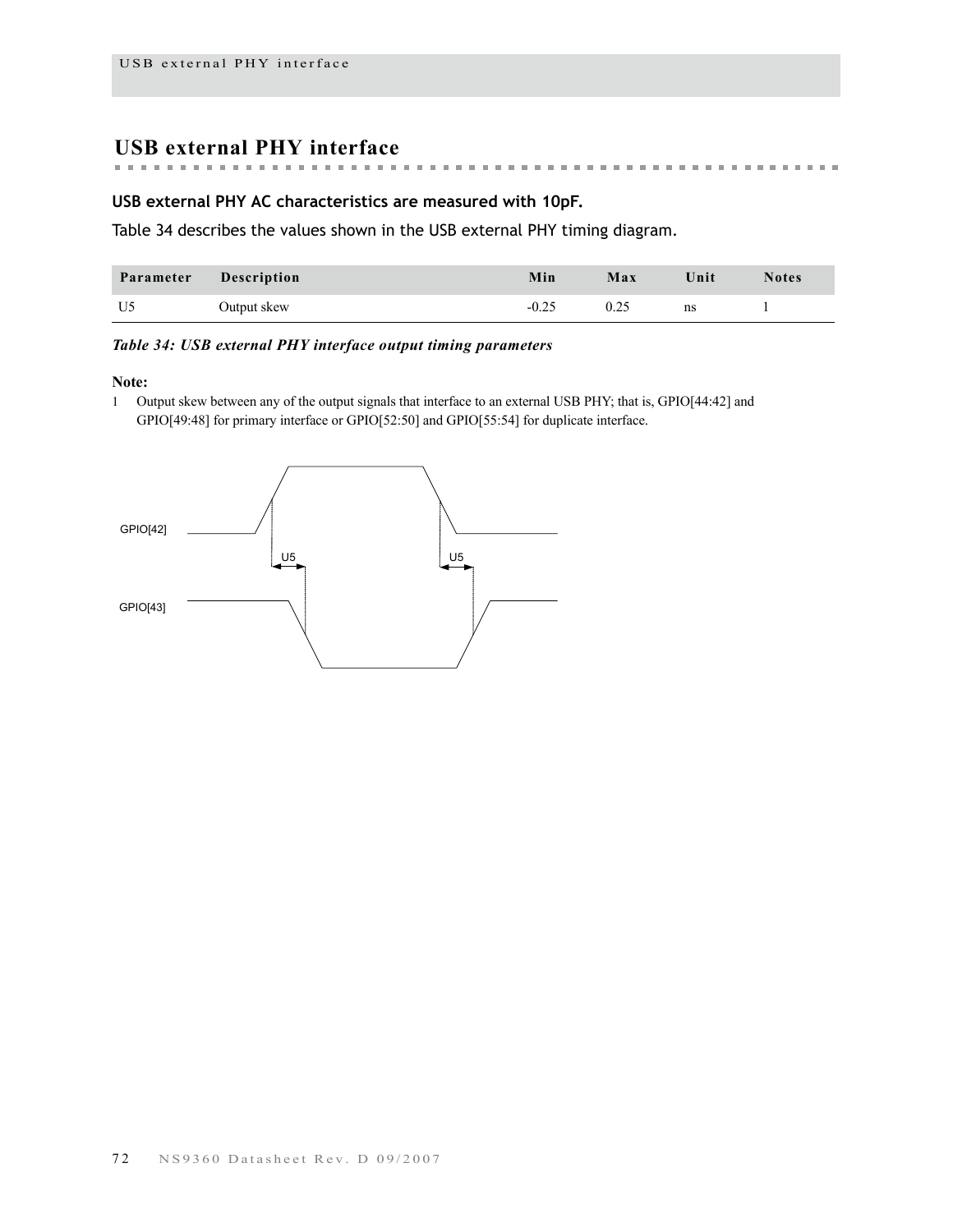**Reset and hardware strapping timing**

### **Reset and hardware strapping AC characteristics are measured with 10pF.**

[Table 35](#page-76-0) describes the values shown in the reset and hardware strapping timing diagram.

| Parameter      | <b>Description</b>    | Min | Typ                                         | Unit                    | <b>Notes</b> |
|----------------|-----------------------|-----|---------------------------------------------|-------------------------|--------------|
| R1             | reset n minimum time  | 10  |                                             | x1 sys osc clock cycles |              |
| R <sub>2</sub> | reset n to reset done |     | <b>NOR</b><br>flash: $4.5$<br>SPI flash: 15 | ms                      |              |

### <span id="page-76-0"></span>*Table 35: Reset and hardware strapping timing parameters*

### **Note:**

1 The hardware strapping pins are latched 5 clock cycles after reset n is deasserted (goes high).

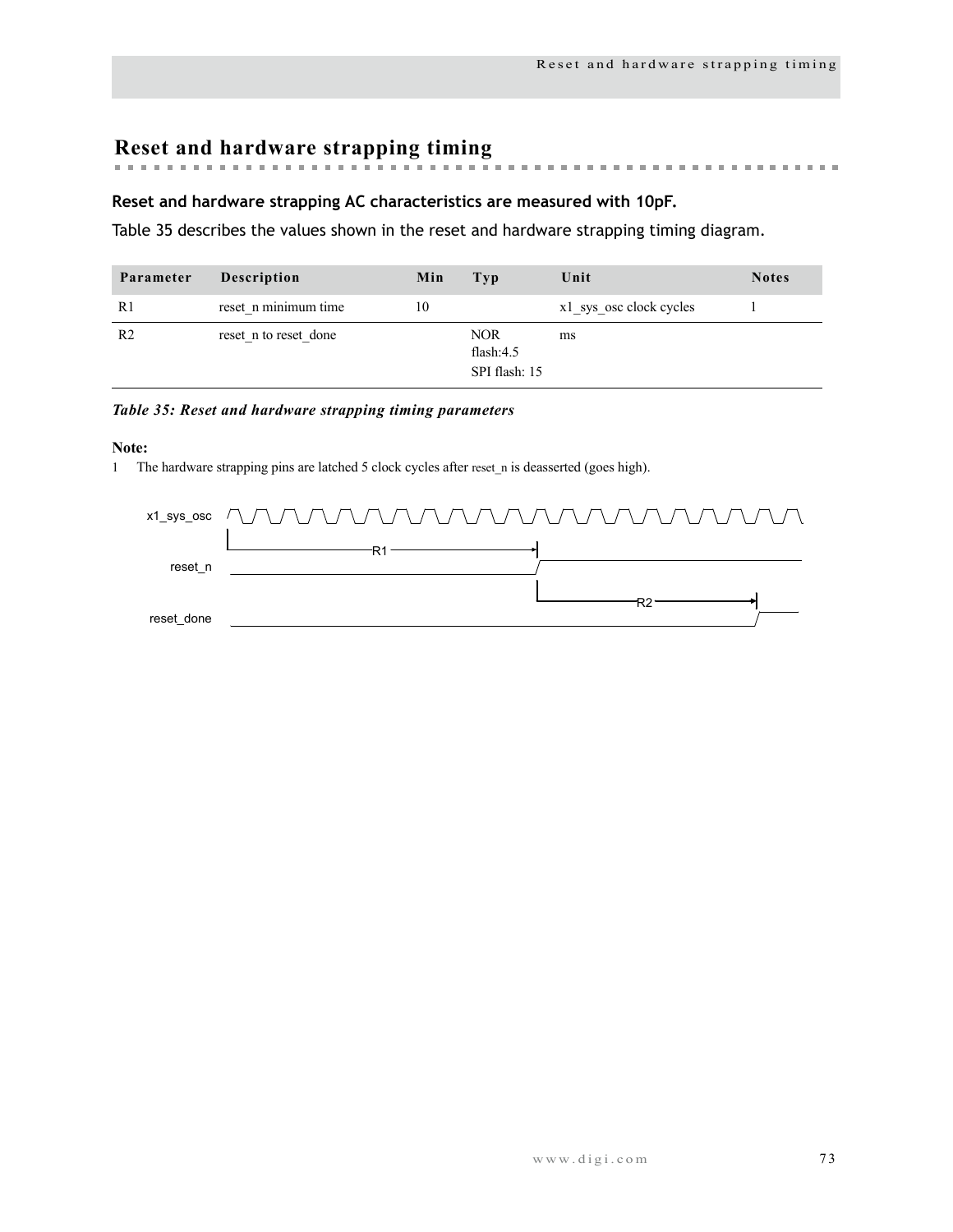# **JTAG timing**

#### . . . . . . . . . . . . . . . . .  $\mathcal{M}$  , and  $\mathcal{M}$  , and  $\mathcal{M}$  $\mathbf{R}$  ,  $\mathbf{R}$  ,  $\mathbf{R}$  ,  $\mathbf{R}$ . . . . . . . . . . . . . . . . . . . .

# **JTAG AC characteristics are measured with 10pF.**

Table 36 describes the values shown in the JTAG timing diagram.

| Parameter | <b>Description</b>              | Min | Max | Unit |
|-----------|---------------------------------|-----|-----|------|
| J1        | tms (input) setup to tck rising |     |     | ns   |
| J2        | tms (input) hold to tck rising  |     |     | ns   |
| J3        | tdi (input) setup to tck rising |     |     | ns   |
| J4        | tdi (input) hold to tck rising  |     |     | ns   |
|           | tdo (output) to tck falling     |     | 10  | ns   |

### *Table 36: JTAG timing parameters*



- **Maximum tck rate is 10 MHz.**
- rtck\_out is an asynchronous output, driven off of the CPU clock.
- $\blacksquare$  trst n is an asynchronous input.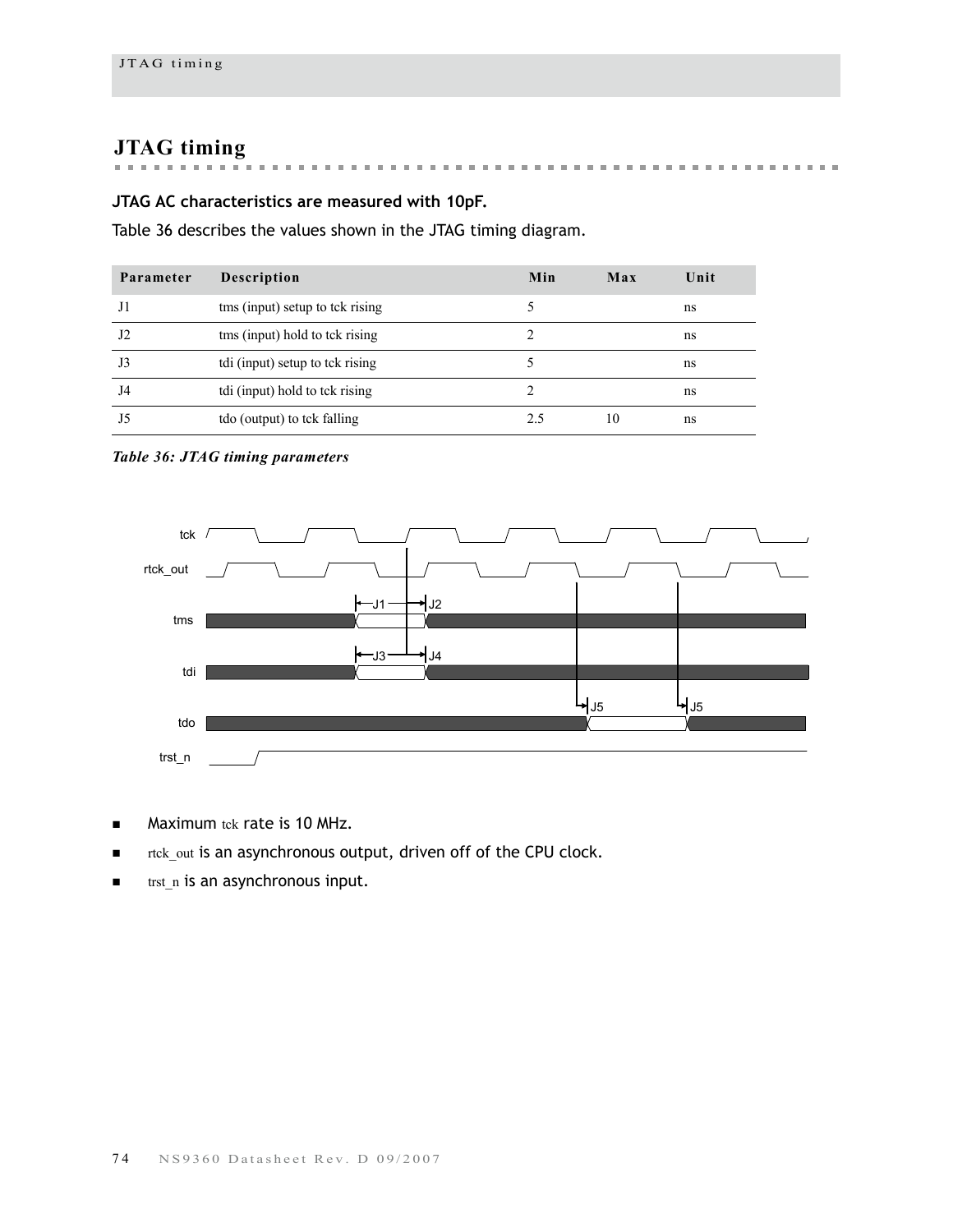# **Clock timing**

**Burnett** . . . . . . . . . . . . . . . . . . . .

## **Clock AC characteristics are measured with 10pF.**

The next timing diagrams pertain to clock timing.

### *USB crystal/external oscillator timing*

[Table 37](#page-78-0) describes the values shown in the USB crystal/external oscillator timing diagram.

| Parameter       | <b>Description</b>    | Min             | Max             | Unit | <b>Notes</b> |
|-----------------|-----------------------|-----------------|-----------------|------|--------------|
| UC <sub>1</sub> | x1 usb osc cycle time | 20.831          | 20.835          | ns   |              |
| UC <sub>2</sub> | x1 usb osc high time  | $(UC1/2)$ x 0.4 | $(UC1/2)$ x 0.6 | ns   |              |
| UC3             | x1 usb osc low time   | $(UC1/2)$ x 0.4 | (UC1/2) X 0.6   | ns   |              |

### <span id="page-78-0"></span>*Table 37: USB crystal/external oscillator timing parameters*

### **Note:**

1 If using a crystal, the tolerance must be  $\pm 100$  ppm or better.



### *LCD input clock*

[Table 38](#page-78-1) describes the values shown for the LCD input clock timing diagram.

| Parameter       | <b>Description</b> | Min             | Max             | Unit | <b>Notes</b> |
|-----------------|--------------------|-----------------|-----------------|------|--------------|
| LC1             | ledelk eyele time  | 11.11           |                 | ns   |              |
| LC <sub>2</sub> | ledelk high time   | $(LC1/2)$ x 0.4 | $(LC1/2)$ x 0.6 | ns   |              |
| LC3             | ledelk low time    | $(LCl/2)$ x 0.4 | $(LC1/2)$ x 0.6 | ns   |              |

### <span id="page-78-1"></span>*Table 38: LCD input clock timing parameters*

### **Note:**

1 The clock rate supplied on lcdclk is twice the actual LCD clock rate.

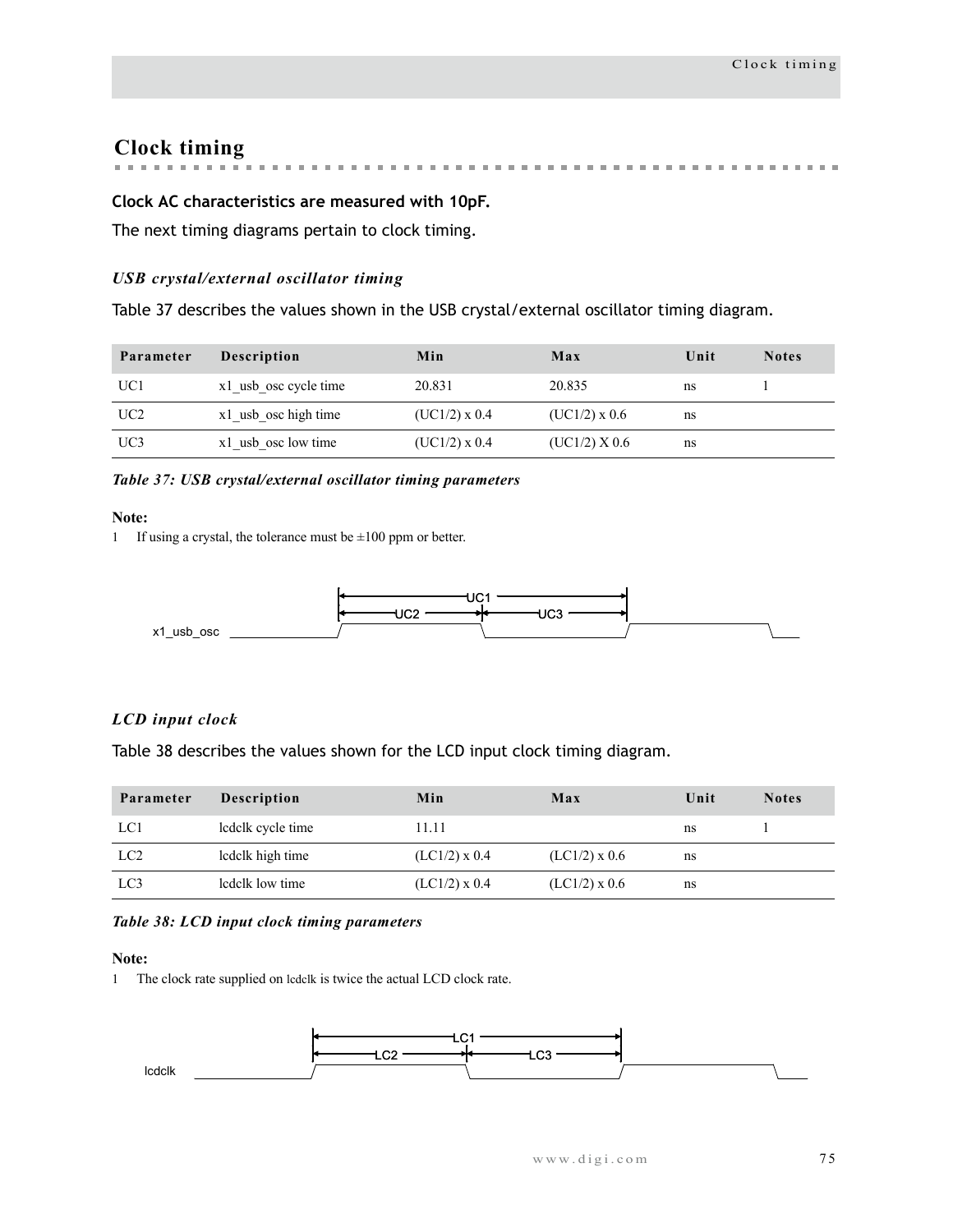## *System PLL reference clock timing*

Table 39 describes the values shown in the system PLL reference clock timing diagram.

| Parameter       | Description           | Min              | Max              | Unit |
|-----------------|-----------------------|------------------|------------------|------|
| SC <sub>1</sub> | x1 sys osc cycle time | 50               | 25               | ns   |
| SC <sub>2</sub> | x1 sys osc high time  | $(SCl/2)$ x 0.45 | $(SCl/2)$ x 0.55 | ns   |
| SC <sub>3</sub> | x1 sys osc low time   | $(SCl/2)$ x 0.45 | $(SCl/2)$ x 0.55 | ns   |

*Table 39: System PLL reference clock timing parameters*



*Figure 7: System PLL reference clock timing*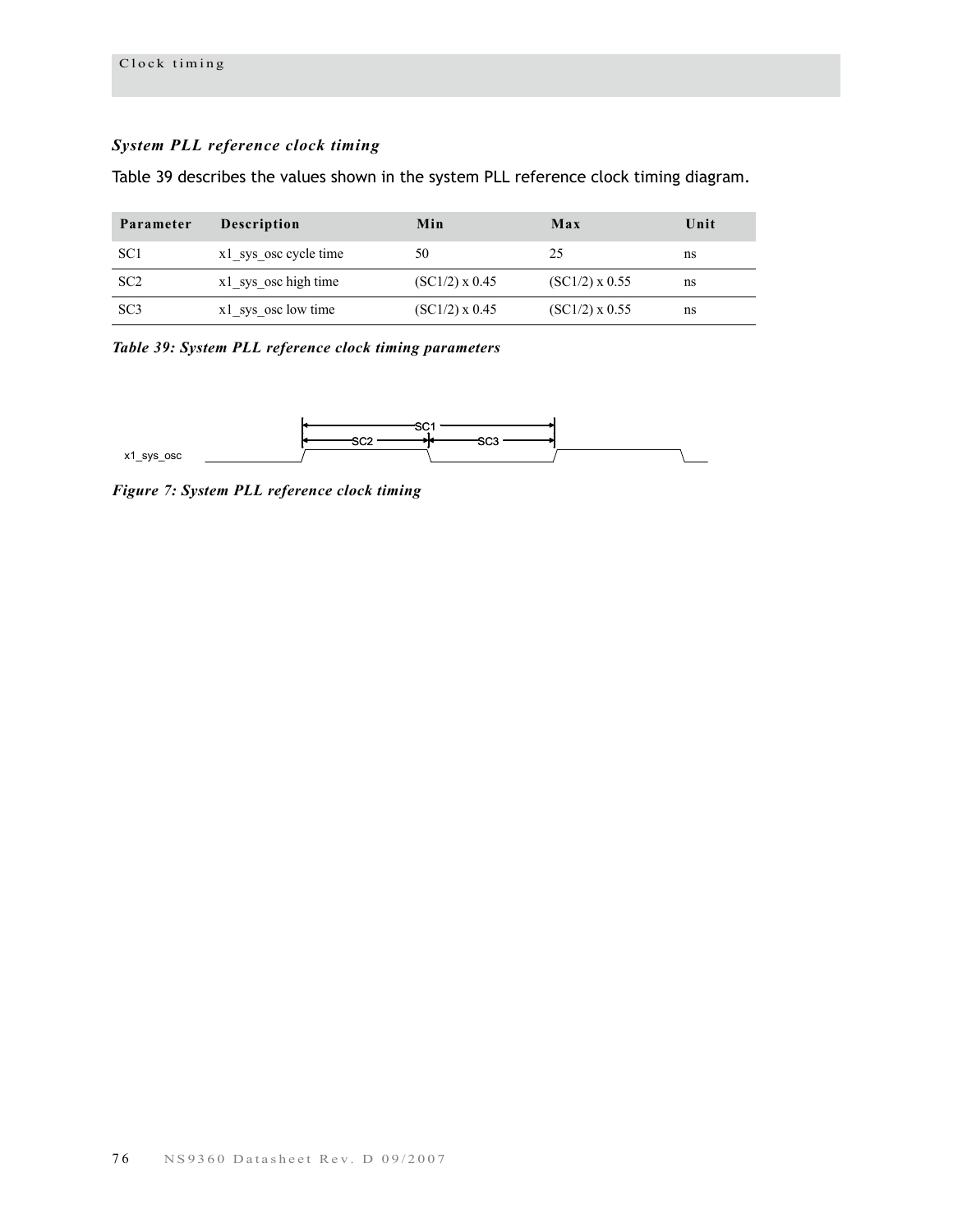# **Packaging**

**Service Street, Service Building**  $\sim$  $\sim$  $\sim$  $\sim$  $\mathbf{m}$  $\sim$  $\sim$  $\mathbf{m}$  $\mathbf{m}$  $\pm 0$  $\mathbf{m}$ 

The next figures show the top view/dimensions and side and bottom view/dimensions of the NS9360.

The recommended pad size for this package configuration is 0.60 mm.

*Top view*

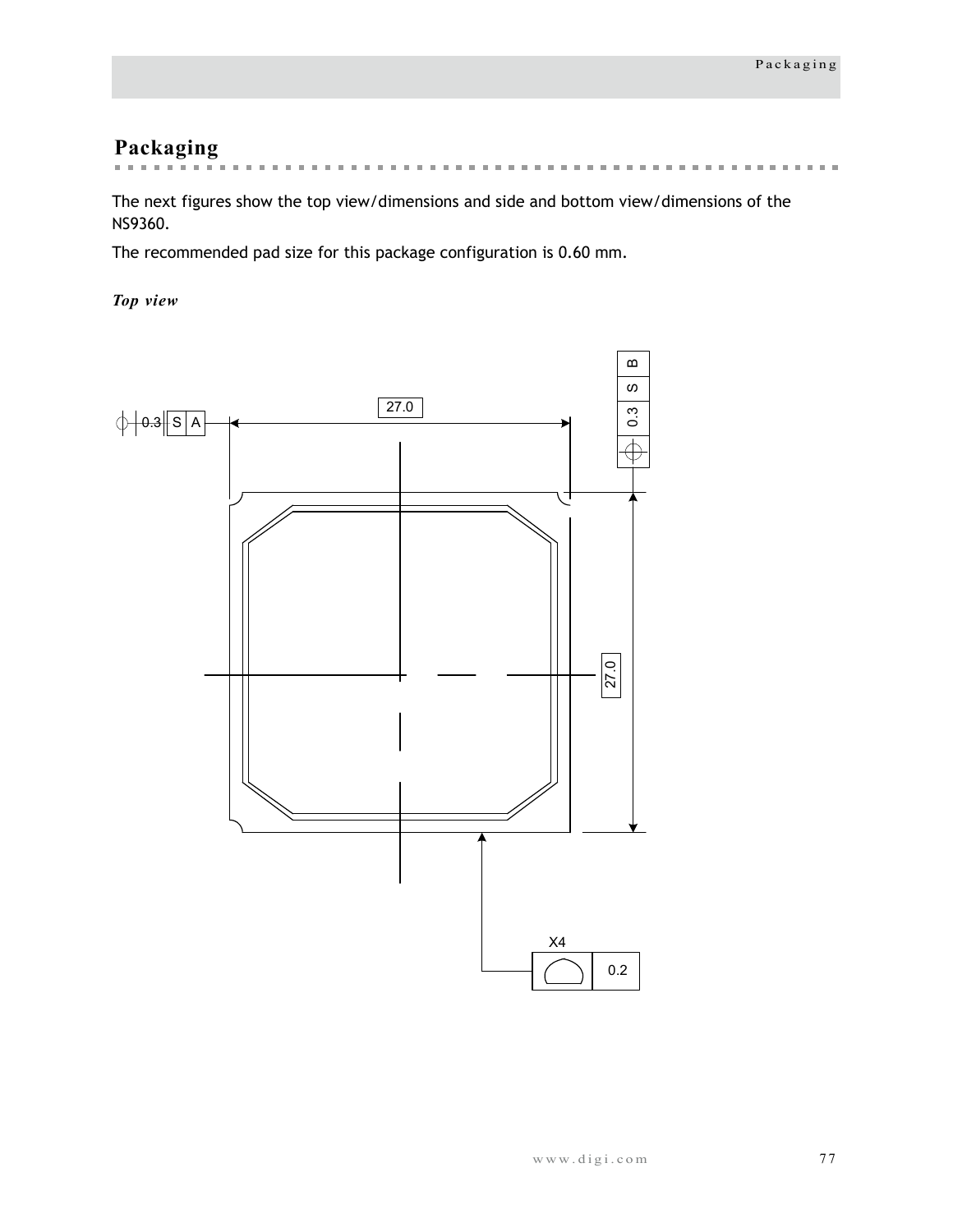ഗ

2.46MAX A  $0.6 \pm 0.1$  $\sqrt{1.27}$  $0.635$  $1.435$ 1.27  $\bullet \bullet \circ \circ \circ \circ \circ \circ \circ \bullet | \circ \circ \circ \circ \circ \circ \circ \circ \circ \bullet$ Y W  $\circ \circ \circ \circ \circ \circ \circ \circ \circ \circ | \circ \circ \circ \circ \circ \circ \circ \circ \circ$ V  $0000000000000000000000$ U T  $\circ \circ \circ \circ$  $O$   $O$   $O$   $\oplus$ B R  $\circ$   $\circ$   $\circ$   $\circ$  $\circ$   $\circ$   $\circ$   $\circ$  $0000$ P  $\circ \circ \circ \circ \circ$  $\circ \circ \circ \circ \circ$ N  $\circ$   $\circ$   $\circ$   $\circ$ M  $\circ \circ \circ \circ \circ$  $\circ$   $\circ$   $\circ$  $\circ$   $\circ$   $\circ$   $\circ$  $\begin{array}{c} 0 & 0 & 0 \\ 0 & 0 & 0 \end{array}$  $\circ$   $\circ$   $\circ$  $O$   $O$   $O$   $\rightarrow$ L K  $\circ \circ \circ \circ \circ$  $\circ$   $\circ$   $\circ$  $\circ \circ \circ \circ \circ$  $\frac{1}{2}$  $\circ$   $\circ$   $\circ$ J  $\circ \circ \circ \circ \circ$  $\circ$   $\circ$   $\circ$   $\circ$ H  $\circ \circ \circ \circ$  $\circ \circ \circ \circ \circ$ G  $\circ$   $\circ$   $\circ$   $\circ$  $\circ$   $\circ$   $\circ$   $\circ$ F  $\circ$   $\circ$   $\circ$   $\circ$  $\circ \circ \circ \circ \circ$ 0.635 1.435 0.635 E  $\circ \circ \circ \circ \circ$  $\circ \circ \circ \circ \circ$ S) D 0.35 C B  $\vert$ A 1 3 5 7 9 11 13 15 17 19 2 4 6 8 10 12 14 16 18 20  $|1.435$  $\bigcirc$  0.20  $\mid$  s  $0.75 \pm 0.15$   $\bigoplus$  0.15  $\textcircled{w}$  AB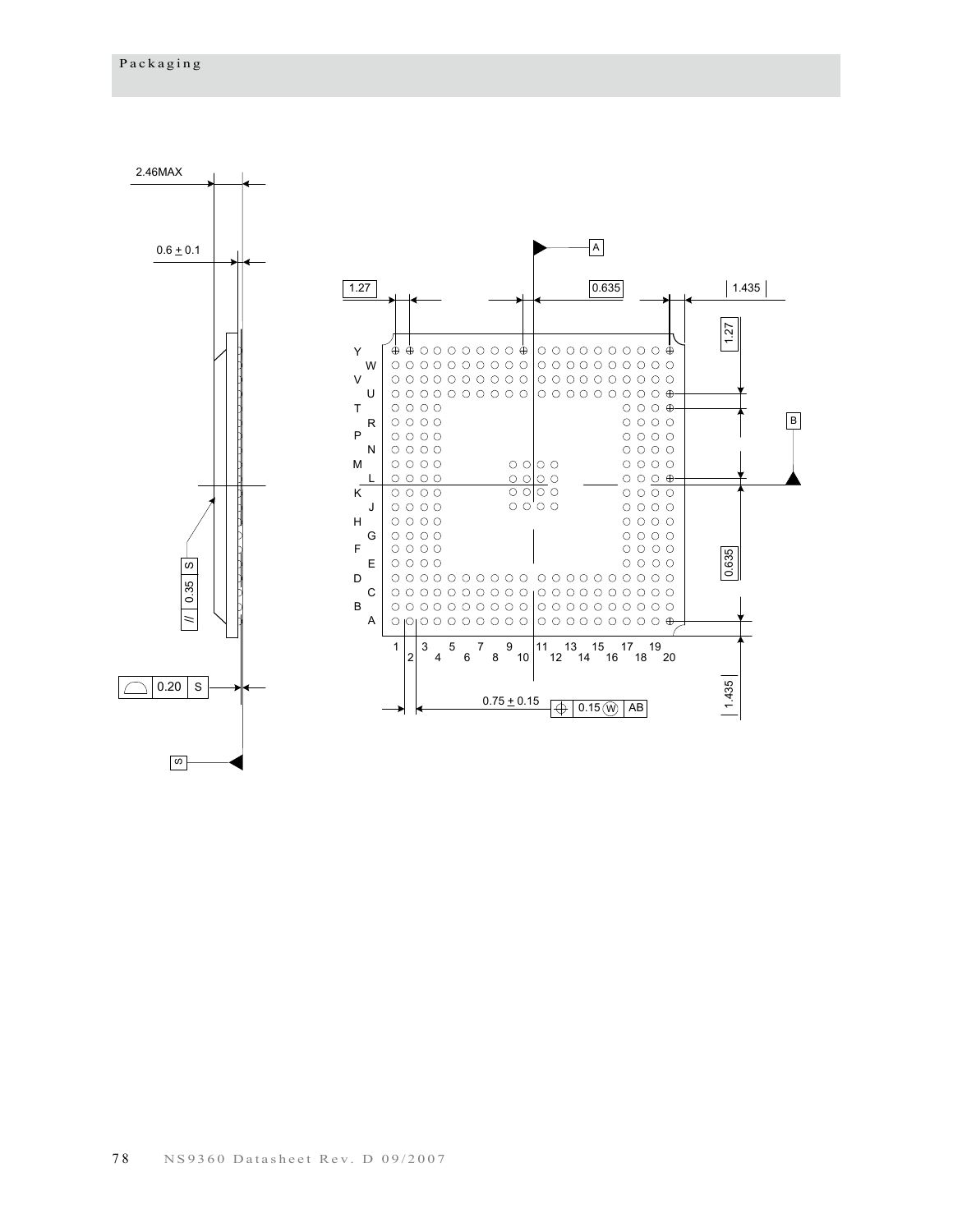[Figure 8](#page-82-0) shows the layout of theNS9360, for use in setting up the board.



*Figure 8: NS9360 BGA layout*

<span id="page-82-0"></span>For information about hardware strapping options, see Table 1, "Configuration pins— Bootstrap initialization," on page 5.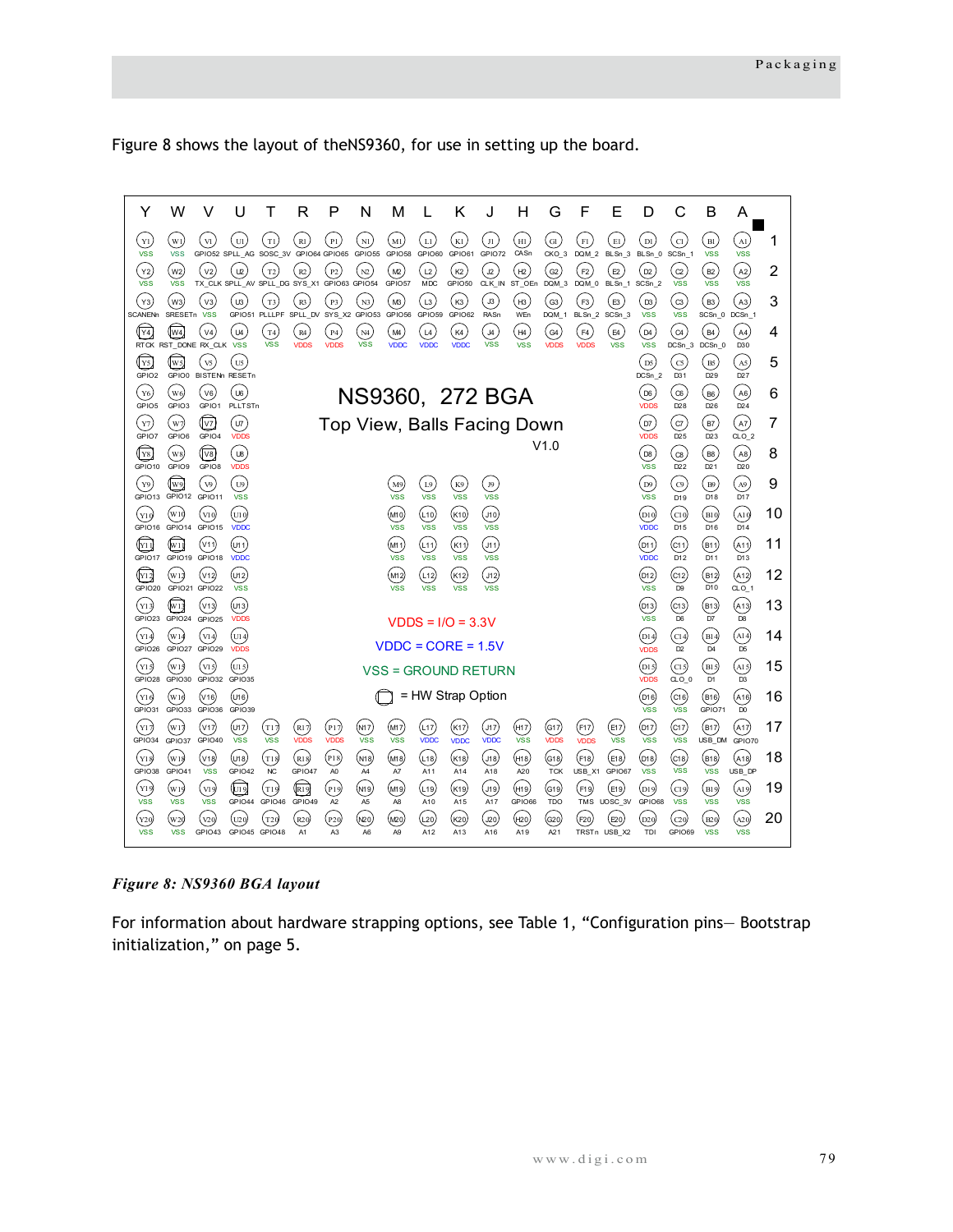# **Product specifications**

# These tables provide additional information about the NS9360.

| <b>ROHS</b> substance          | <b>PPM</b> level |
|--------------------------------|------------------|
| Lead                           | 0                |
| Mercury                        |                  |
| Cadmium                        | 0                |
| <b>Hexavalent Chromium</b>     |                  |
| Polybrominated biphenyls       |                  |
| Polybrominated diphenyl ethers |                  |

## *Table 40: NS9360 ROHS specifications*

| Component    | Weight [mg] |                | Material         | Weight [mg] | Content [%] |
|--------------|-------------|----------------|------------------|-------------|-------------|
|              |             | CAS no.        | Name             |             |             |
| Chip         | $15.22 -$   | 7440-21-3      | Silicon          | 14.90       | 0.57        |
|              |             | n/a            | PI               | 0.32        | 0.01        |
| Substrate    |             | n/a            | Resin            | 441.07      | 16.97       |
|              |             | 7440-50-8      | Copper           | 375.40      | 14.45       |
|              | 938.44 -    | 7440-02-0      | Nickel           | 4.70        | 0.18        |
|              |             | 7440-57-5      | Gold             | 0.90        | 0.04        |
|              |             | n/a            | Brominated epoxy | 93.80       | 3.61        |
|              |             | n/a            | Other            | 22.57       | 0.87        |
| Die attach   | $1.81 -$    | 7440-22-4      | Silver           | 1.39        | 0.05        |
|              |             | n/a            | Epoxy resin      | 0.42        | 0.02        |
| Wire bond    |             | 6.36 7440-57-5 | Gold             | 6.36        | 0.25        |
|              |             | 7440-21-3      | Silica           | 1000.35     | 38.50       |
| Mold resin   | 1099.29     | n/a            | Epoxy resin      | 49.47       | 1.90        |
|              |             | n/a            | Phenol resin     | 49.47       | 1.90        |
|              |             | 7440-31-5      | Tin              | 518.68      | 19.96       |
| Solder ball  | 537.49      | 7440-22-4      | Silver           | 16.12       | 0.62        |
|              |             | 7440-50-8      | Copper           | 2.69        | $0.10\,$    |
| Total weight | 2598.61     |                |                  | 2598.61     | 100.000     |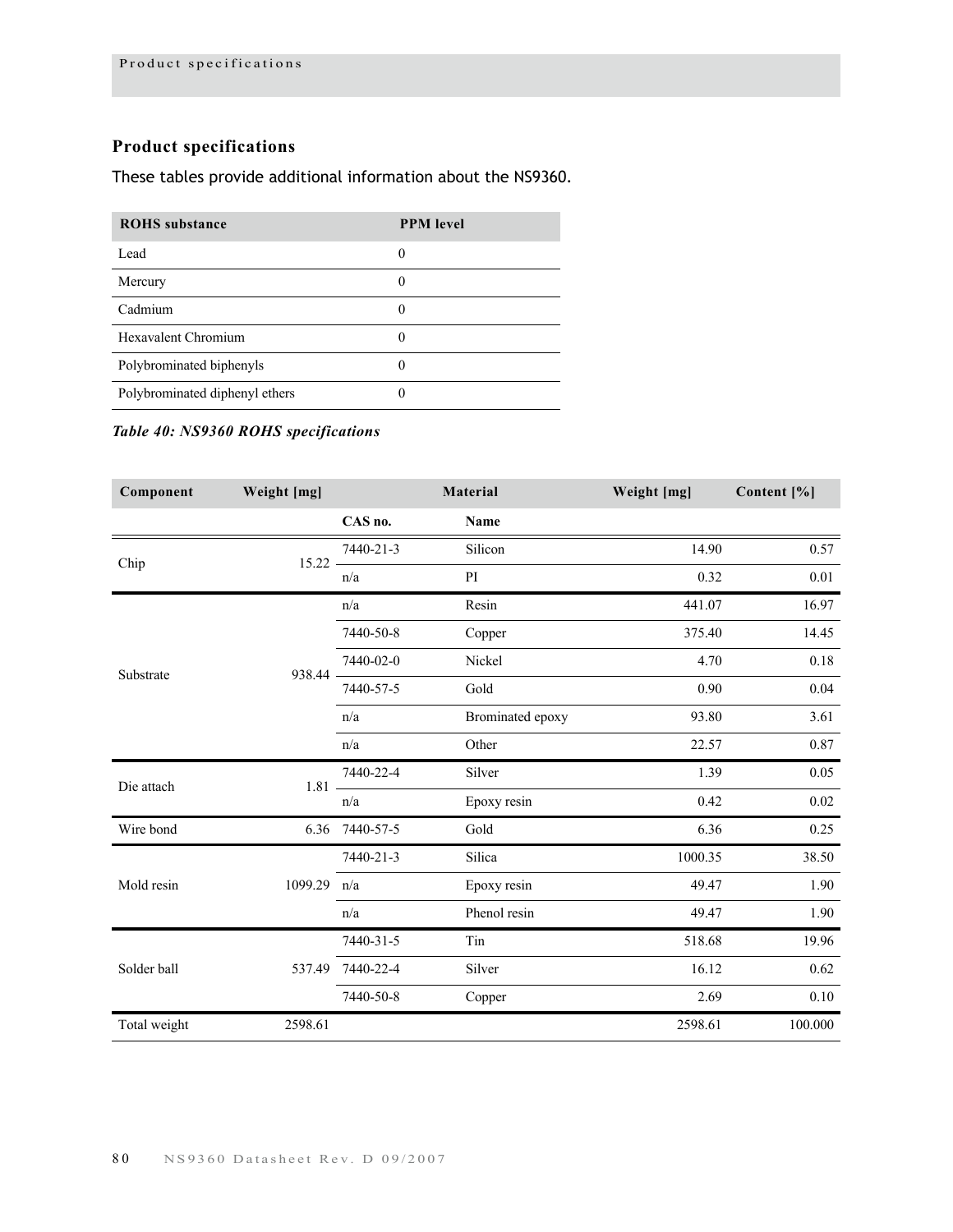P/N: 91001326\_D

© Digi International Inc. 2005-2007 All rights reserved.

Digi, Digi International, the Digi logo, the Making Device Networking Easy logo, NetSilicon, a Digi International Company, NET+, NET+OS and NET+Works are trademarks or registered trademarks of Digi International, Inc. in the United States and other countries worldwide. All other trademarks are the property of their respective owners.

Information in this document is subject to change without notice and does not represent a committment on the part of Digi International.

Digi provides this document "as is," without warranty of any kind, either expressed or implied, including, but not limited to, the implied warranties of, fitness or merchantability for a particular purpose. Digi may make improvements and/or changes in this manual or in the product(s) and/or the program(s) described in this manual at any time.

This product could include technical inaccuracies or typographical errors. Changes are made periodically to the information herein; these changes may be incorporated in new editions of the publication.

**Digi International 11001 Bren Road East Minnetonka, MN 55343 U.S.A. United States: +1 877 912-3444 Other locations: +1 952 912-3444 Fax: +1 952 912-4960 www.digi.com/support www.digi.com**